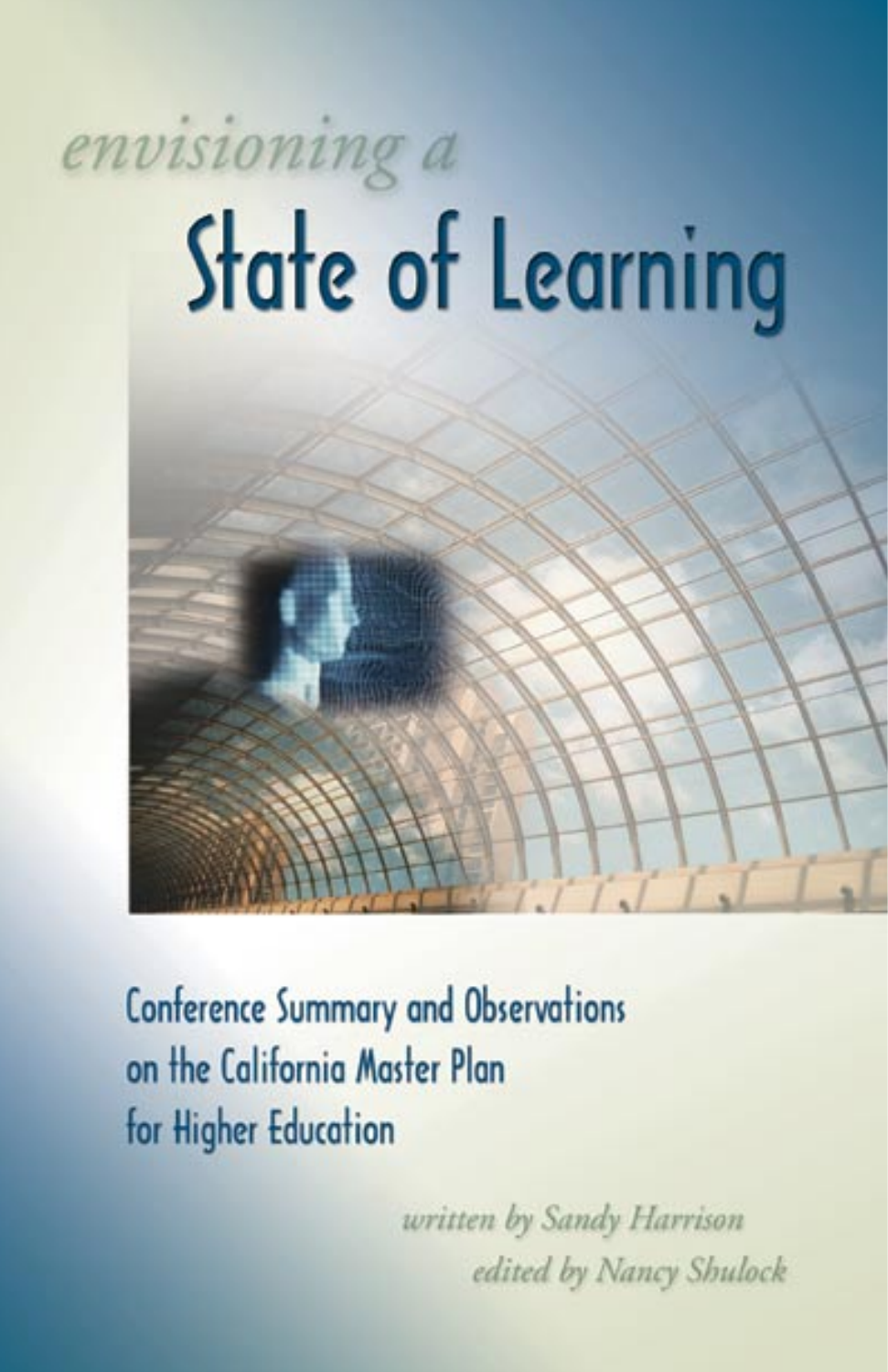# Envisioning a State of Learning

# Conference Summary and Observations ON THE California Master Plan for Higher Education

*Written by Sandy Harrison*

*Edited by Nancy Shulock*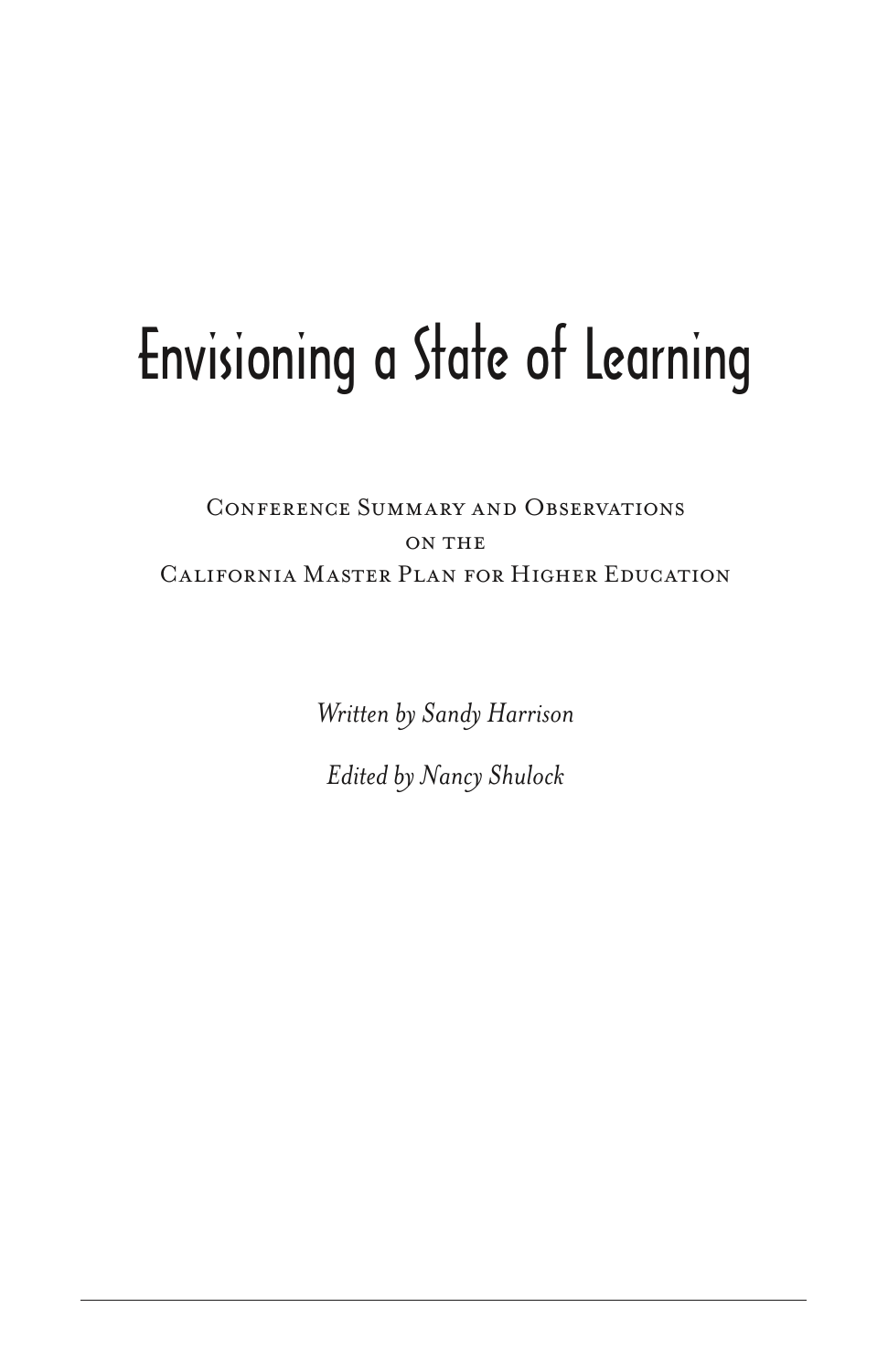Author: Sandy Harrison Editor: Nancy Shulock

Copyright © 2003 by California State University, Sacramento

All rights reserved. No part of this book may be reproduced or transmitted in any form or by any means, electronic or mechanical, including photocopying, recording, or any information storage and retrieval system, without permission in writing from the publisher.

California State University, Sacramento Center for California Studies 6000 J Street Sacramento, CA 95815-6081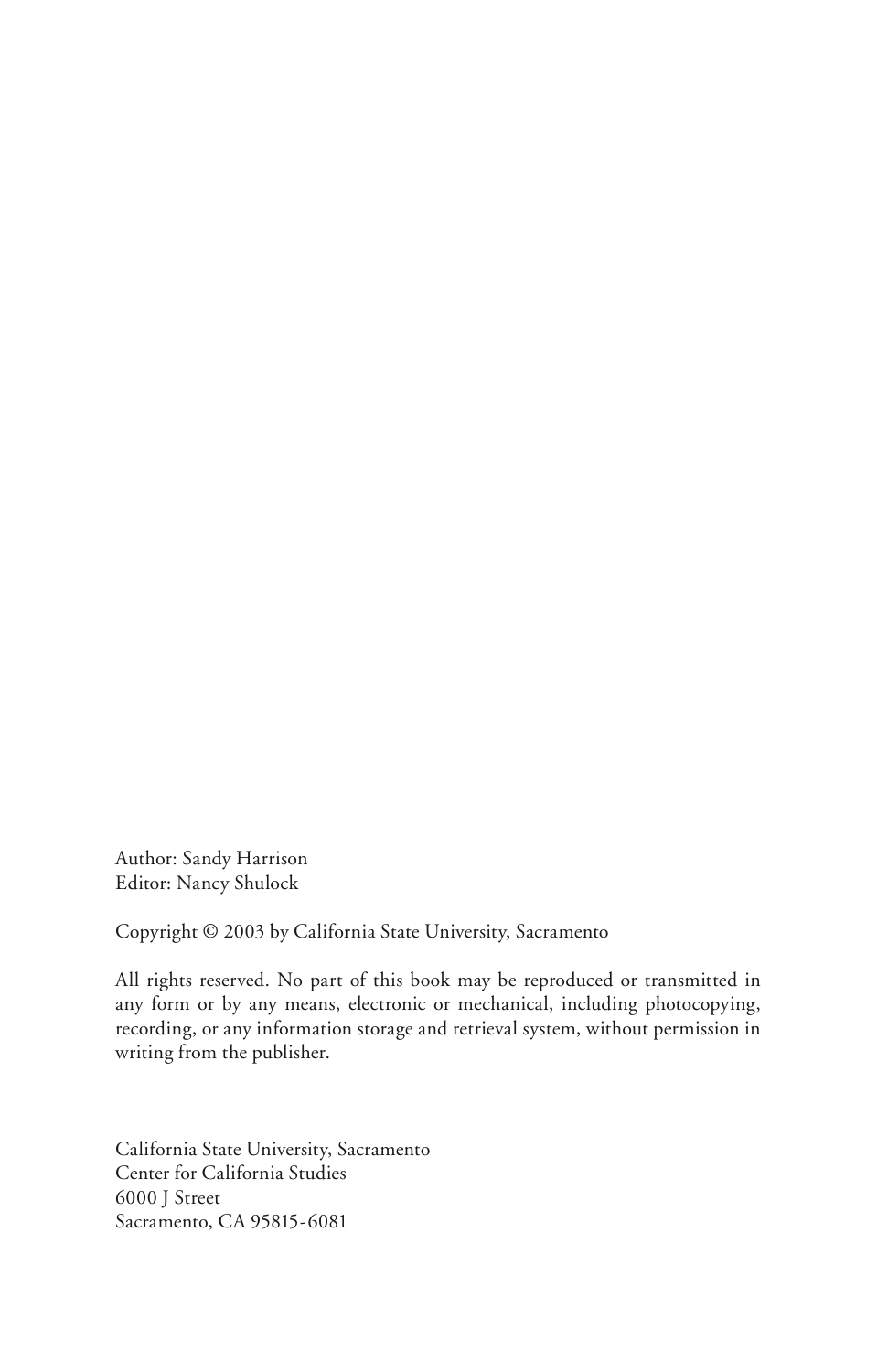# **CONTENTS**

| Of Quads and Prefabs: Campus Architecture and Its Meanings31            |
|-------------------------------------------------------------------------|
| Governance Strategies: How Fixed Should the Boundaries Be? 34           |
|                                                                         |
| California Higher Education and Diverse Cultural Identities:            |
| Envisioning the Master Plan for Higher Education in the 21st Century48  |
|                                                                         |
| From the Outside Looking In:                                            |
| The Work of the Legislature's Joint Committee to Develop a Master Plan- |
|                                                                         |
| Learners and the California Dream: The Promise of Technology 77         |
|                                                                         |
|                                                                         |
|                                                                         |
| On the Durability of The Master Plan in the 21st Century,               |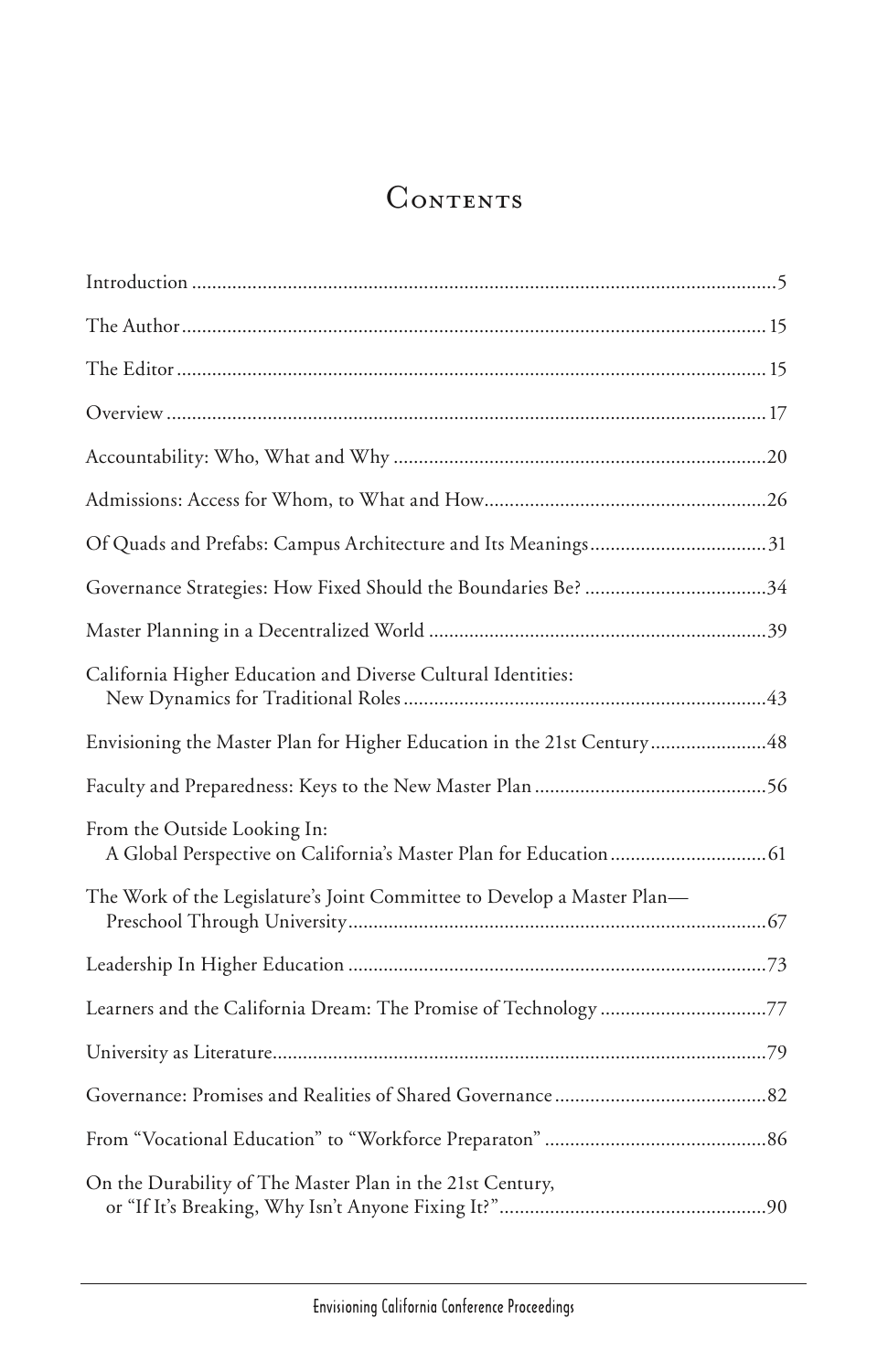# **INTRODUCTION**

*by Donald R. Gerth*

#### California Higher Education in a Changing World

As I conclude my nineteen years of service as President of California State University, Sacramento (CSUS), it gives me a great sense of fulfillment to offer this document to those who care about the condition of higher education in California. Having begun my career in the California State University system in 1958, I was here for the creation of the landmark Master Plan for Higher Education in 1960. In my extensive involvement in national and international higher education organizations and initiatives, I have seen the global impact of the Master Plan and I have marveled at its durability across the decades.

However, as the readers of this volume will discover, even the most durable of plans can be strained to, or beyond, its limits. This is especially true in dynamic times such as those facing higher education in the last 10-15 years. I'm referring to changes with significance well beyond that of budget crises and rising enrollments. Over the life of the Master Plan there have been fundamental changes in the role of higher education in society, the composition of the student body, the educational pathways followed by students beyond high school, the structure of the education marketplace, the nature of instruction, the applications of technology, the role of the faculty, and the way colleges and universities interact with each other and their various stakeholders, and in other aspects of the enterprise as well.

We chose to focus this year's "Envisioning California" conference on higher education and the Master Plan not only because it was undergoing review by the Legislature, or because our University has a new policy institute that studies higher education, but because of the many issues and challenges higher education faces as a result of four decades of historic changes. When the conference concluded, I think many who follow California higher education had a heightened concern. Collectively, conference speakers called attention to the fact that while California continues with a "business as usual" approach under its Master Plan, other states and other nations have made better adaptations to the changing times. Put bluntly, we are no longer leaders and we no longer have cause to celebrate our 1960s version of planning and governance while we attend to "more serious" problems on the legislative agenda.

It is my hope that by holding the conference, and publishing this summary, we will have raised the interest level and the quality of the discussion about the future (and the present) of higher education in California. At no time has the higher education enterprise been more important to the future health of the state than it is today.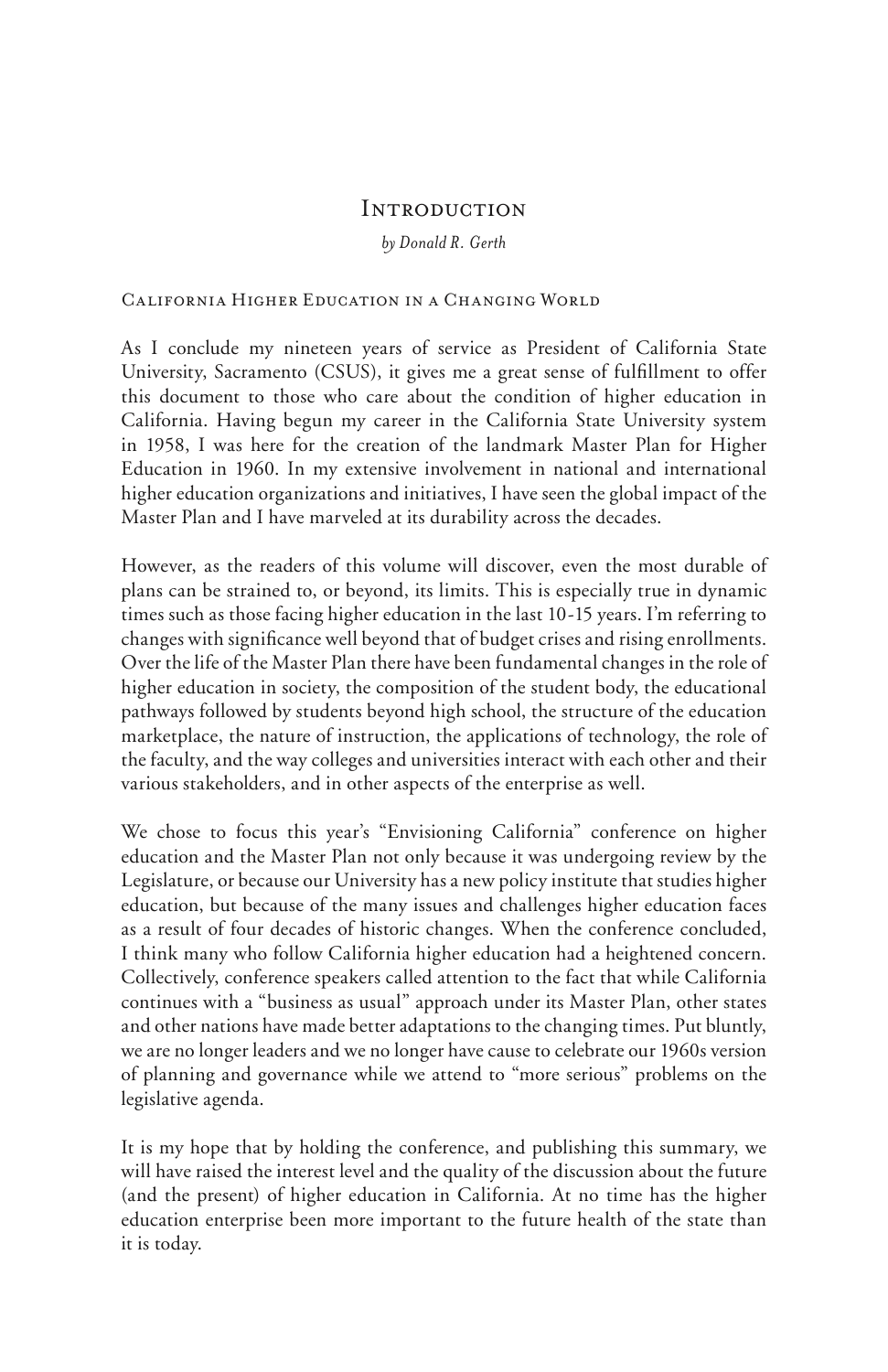# The Conference in Context

The principal sponsor of the conferences was the Center for California Studies at CSUS. Co-sponsors were:

- The Institute for Higher Education Leadership & Policy at CSUS
- The Center for Southern California Studies/CSU Northridge
- *The California Journal*

The Center for California Studies is a public service, educational support, and applied research institute of CSUS. It is dedicated to promoting a better understanding of California's government, politics, peoples, cultures, and history. Founded in 1984, the Center possesses a unique trust: to bring the resources of the state's largest university system to the service of public discourse, civic education and state government.

The uniqueness of the Center derives in large part from its commitment to an interdisciplinary approach to the study of California. Unlike many universitybased research and public policy institutes, the Center has always maintained an interdisciplinary foundation for its activities. The historian and political scientist, the poet and the geographer, the economist and the biologist, have all participated in Center activities. That is why this year's conference included sessions on literature and architecture, along with discussions of public policy.

The "Envisioning California" conference series, begun in 1989, is a prime vehicle for an interdisciplinary examination of things Californian. The conferences typically assemble Californians with particular insight into the bits and pieces of our state's diversity and its consequences. Our discussions attempt to analyze successes and failures in efforts to bring Californians together and to keep differences from breeding discord. We question what defines California, who Californians are, and where California is going.

The conference series also helps us fulfill a special responsibility we have as a public university serving the state capital region—to foster discussion of important public policy issues facing the state. Annual conferences have covered a broad range of policy arenas, as evidenced by the following list of past conferences:

- Peoples, Land, Policies, 1989
- The Diversity of Peoples and Regions, 1990
- Charting Uncommon Ground, 1991
- Dancing on the Brink, 1992
- Reassembling California, 1993
- Bright Lights, Mean Streets: California as City, 1994
- Rumors of Peace: California's Defense Era and Beyond, 1995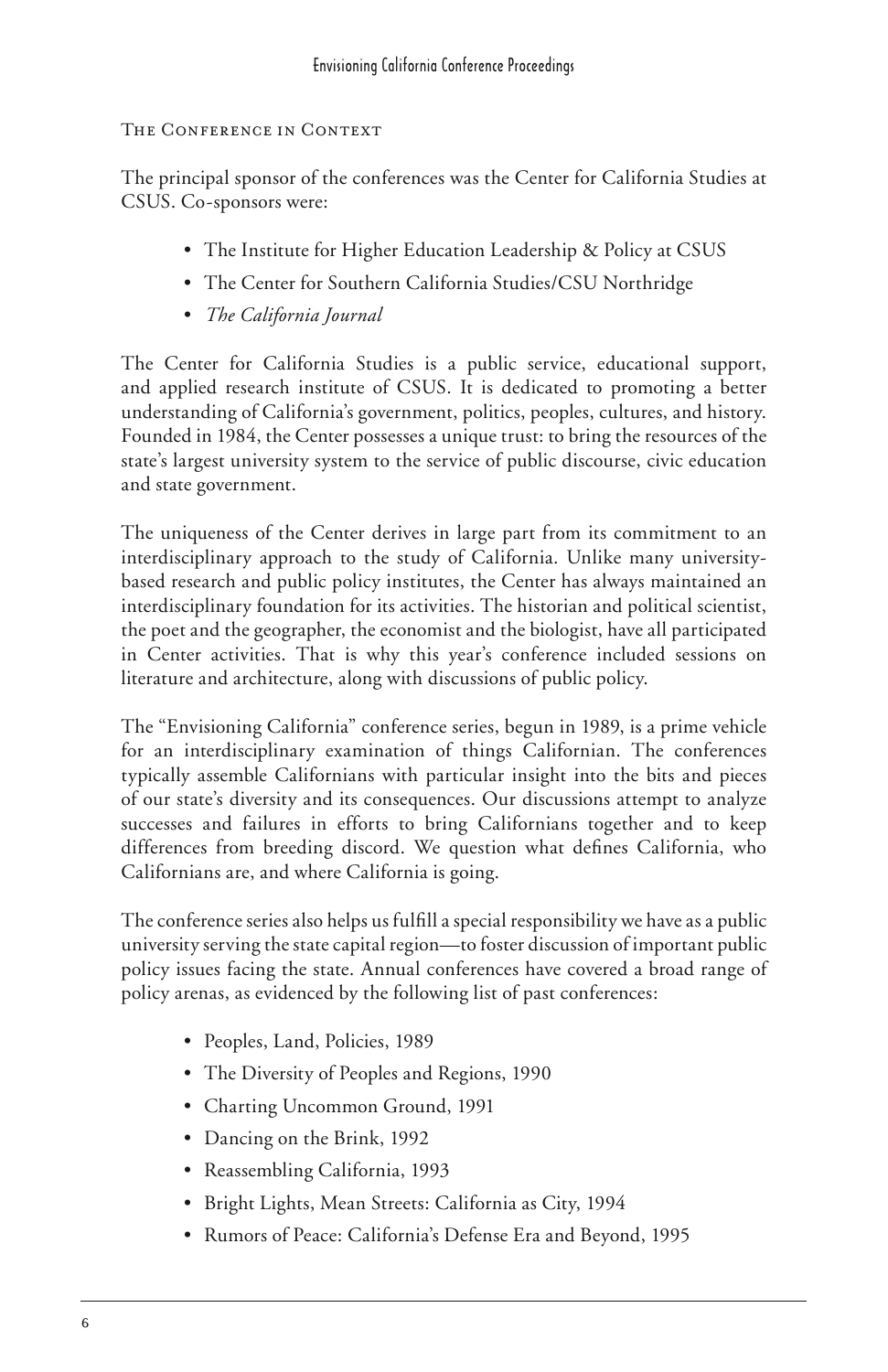- People, Landscapes and Visions, 1996
- The House We Live In, 1997
- California's Taxing Evolution: The Legacy of Prop. 13, 1998
- Paths to California's 21st Century, 1999
- e-democracy, education and initiatives*—the future of the California republic, 2000*
- Our Year of Disconnect—the Politics of Power in California, 2001

# Envisioning a State of Learning

This year's "Envisioning California" conference, held September 26-27, 2002 in Sacramento, California, was titled: *Envisioning a State of Learning: Moving*  California's Master Plan for Higher Education into the 21<sup>st</sup> Century. It differed from the typical "Envisioning California" conference in the number of speakers from other states and countries. In planning the conference, we recognized that California indeed has much to learn from other places. We wanted to hear how the Master Plan has influenced other states and nations, but also how we can move forward with the benefit of knowledge gained in other places where other approaches have been taken.

Accordingly, panels and plenary sessions included speakers from Maryland, Washington D.C., New Mexico, Arizona, Washington, Australia, Norway, and South Africa. These guests were joined by California panelists from the three public higher education segments, from private colleges and universities, from the private sector, and from the California Legislature.

Topics included governance, master planning, accountability, admissions, diversity, leadership, workforce preparation, university architecture and literature, technology, and more. A complete conference program with a list of participants follows this introduction.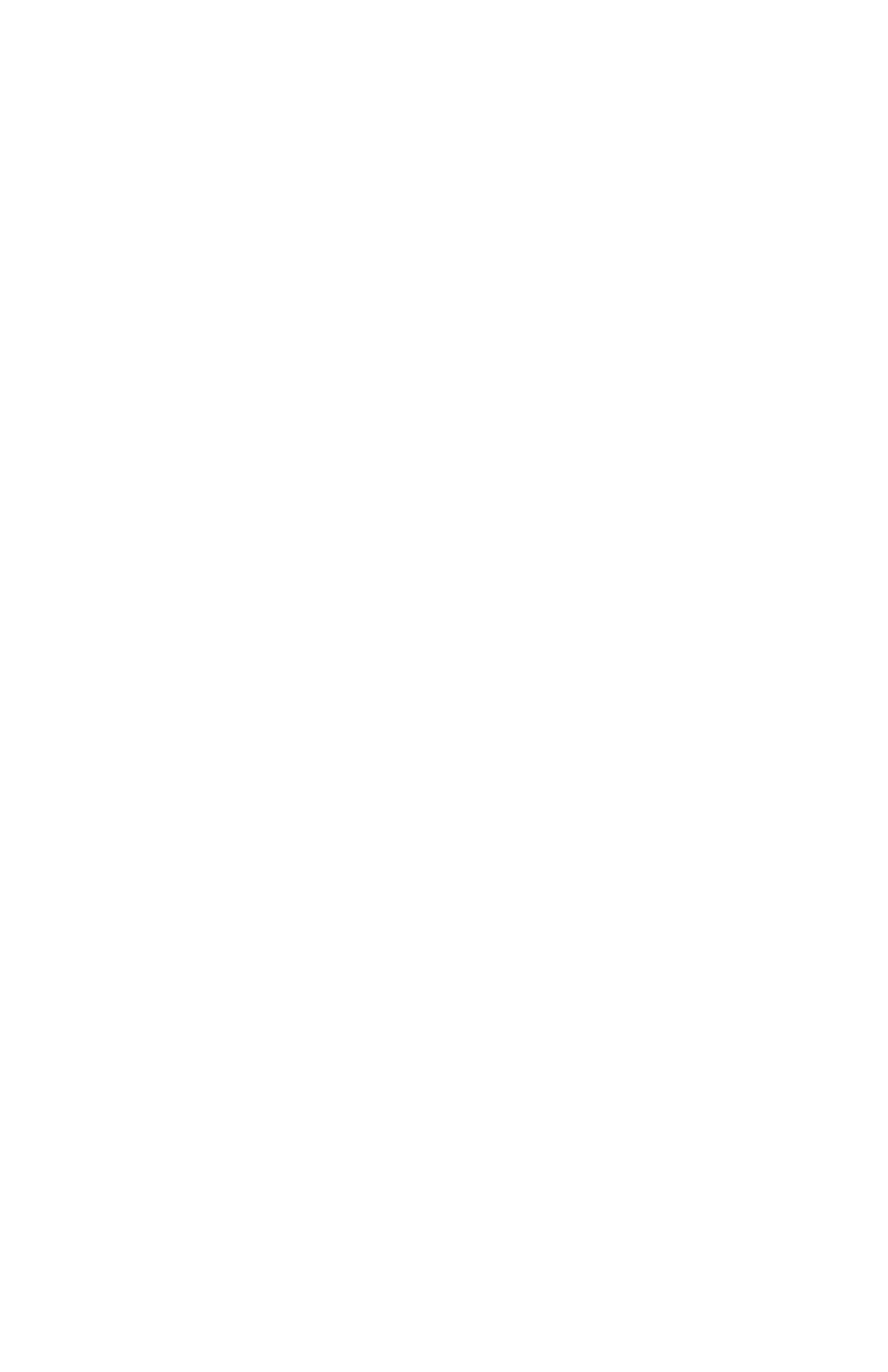# 14th Annual Envisioning California Conference

*Envisioning A State of Learning: Moving California's Master Plan for Higher Education into the 21st Century*

> *September 26-27, 2002 Sacramento Convention Center*

# I. Plenary Sessions & Keynoters

#### Opening Plenary:

*Envisioning the Master Plan for Higher Education in the 21st Century*

#### PANELISTS:

Moderator—Melinda Melendez, Office of Assembly Floor Leader Firebaugh, California State Assembly

Ruben Armiñana, President, Sonoma State University

Patrick Callan, President, National Center for Public Policy and Higher Education

Dennis Jones, President, National Center for Higher Education Management Systems (NCHEMS)

LUNCH PLENARY:

*Learners and the California Dream: The Promise of Technology* Milton Chen, Executive Director, The George Lucas Educational Foundation

#### Closing Plenary:

*Reports from the Cutting Edge: The Work of the Legislature's Joint Committee to Develop a Master Plan—Preschool Through University*

#### PANELISTS.

Moderator—David Spence, Executive Vice Chancellor, California State University Christopher Cabaldon, Senior Advisor to the Chancellor, California Community Colleges Delaine Eastin, Superintendent of Public Instruction, State of California Lynne Leach, State Assemblymember, 15th District, State of California Charles Ratliff, Consultant, Joint Committee to Develop a Master Plan for Education—Kindergarten Through University Dan Weintraub, Columnist, *The Sacramento Bee*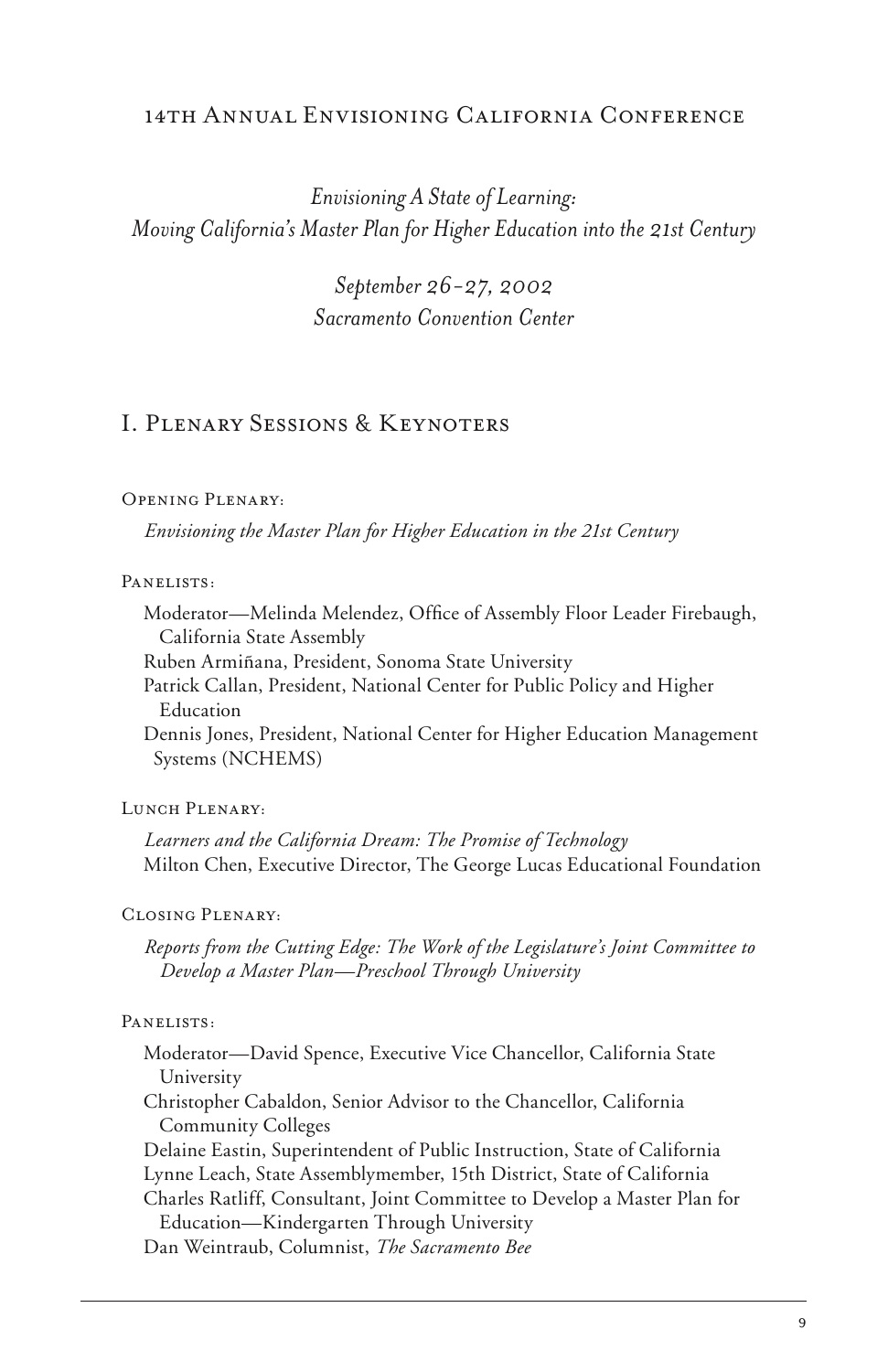# II. Tracks & Panels

# Track 1: Master Planning

# **1-A Master Planning in a Decentralized World**

# PANELISTS:

Moderator—Jack Schuster, Professor, Claremont School of Educational Studies Christopher Cabaldon, Senior Advisor to the Chancellor, California Community Colleges Charles Ratliff, Consultant, Joint Committee to Develop a Master Plan for Education—Kindergarten through University Jane Wellman, Senior Associate, Institute for Higher Education Policy (IHEP)

# **2-A Governance Strategies: How Fixed Should the Boundaries Be?**

# PANELISTS.

Moderator—Lee Kerschner, Vice Chancellor Emeritus, California State University Robert O. Berdahl, Professor Emeritus, University of Maryland Mary Gill, Director of State Government Relations, California Community Colleges Chancellor's Office David Spence, Executive Vice Chancellor, California State University Julius Zelmanowitz, UC Vice Provost for Academic Initiatives, Office of the President, University of California

# **3-A Accountability: Who, What and Why**

#### PANELISTS:

Moderator—Marlene Garcia, Consultant, Senate Office of Research Marcie Bober, Assistant Professor, Department of Education Technology, San Diego State University Bruce Hamlett, Executive Director, New Mexico Commission on Higher Education Archie LaPointe, Executive Director of School and College Services, Educational Testing Service Karen Yelverton-Zamarripa, Assistant Vice Chancellor for Governmental Affairs, California State University William Zumeta, Associate Dean/Professor, Evans School of Public Affairs, University of Washington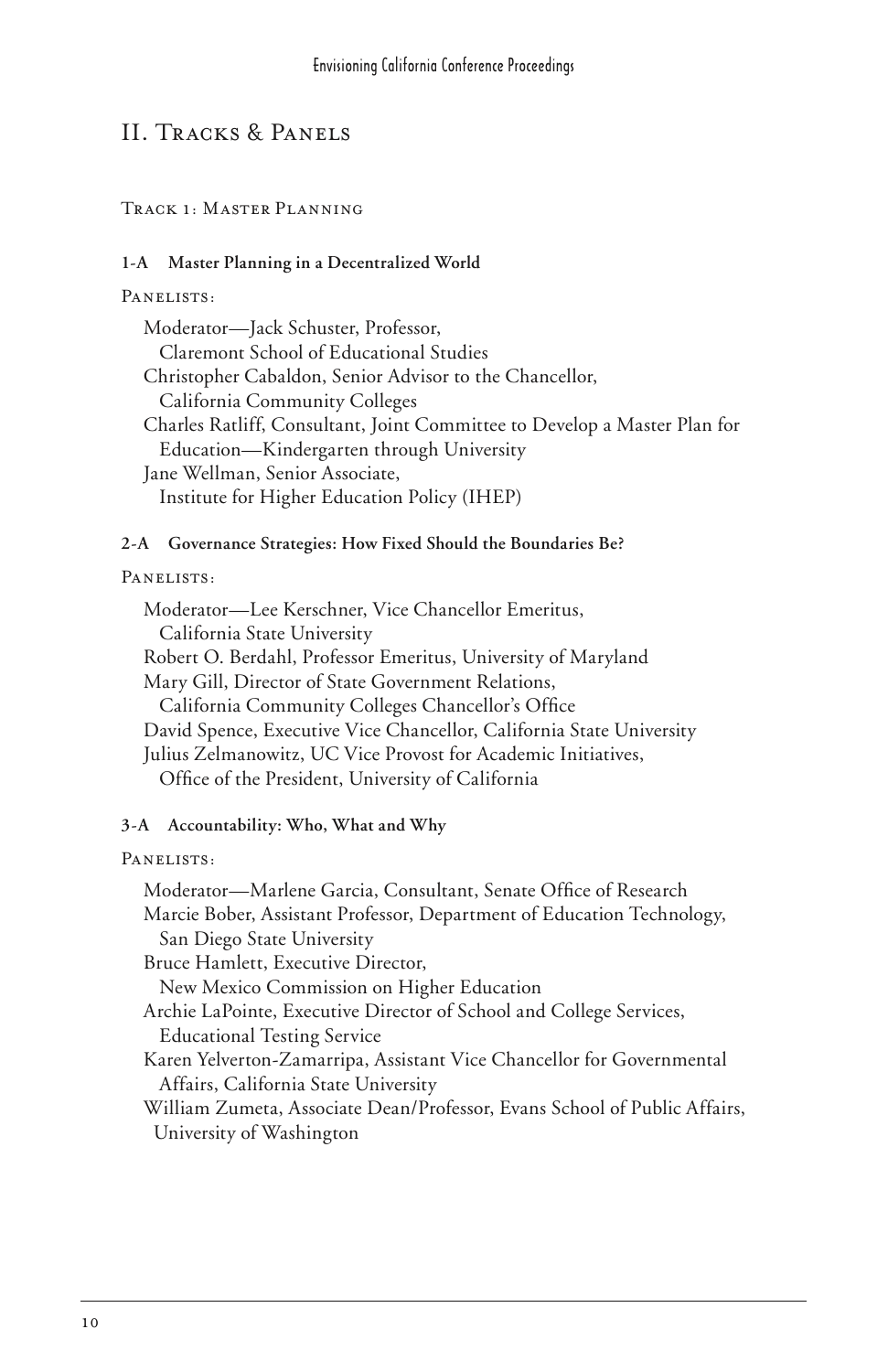# **4-A Governance: Promises and Realities of Shared Governance**

#### PANELISTS.

Moderator—Cristy Jensen, Professor, Public Policy & Administration Graduate Program, California State University, Sacramento Gayle Binion, Professor of Political Science and Chair, Systemwide Academic Senate, University of California Linda Collins, Professor of Sociology and former Chair, Academic Senate of the Community Colleges Jacquelyn Kegley, Professor of Philosophy and Chair, California State University Academic Senate William Tierney, Director, Center for Higher Education Policy Analysis, University of Southern California

# Track 2: Institutional Issues

**1-B Admissions: Access For Whom, To What and How**

PANELISTS:

Moderator—Andrés Jiménez, Director, California Policy Research Center Jonathan Brown, President, Association of Independent California Colleges and Universities

Mae Brown, Director of Admissions and Relations with Schools, University of California, San Diego

Donald R. Gerth, President, California State University, Sacramento Sara Lundquist, Vice President Student Services,

Santa Ana Community College

# **2-B University as Literature**

PANELISTS:

Moderator—Terry Beers, Director, California Legacy Project, Department of English, Santa Clara University

Richard Osberg, Professor and Chair, Department of English, Santa Clara University

Susan Shillinglaw, Director, Center for Steinbeck Studies, Department of English, San Jose State University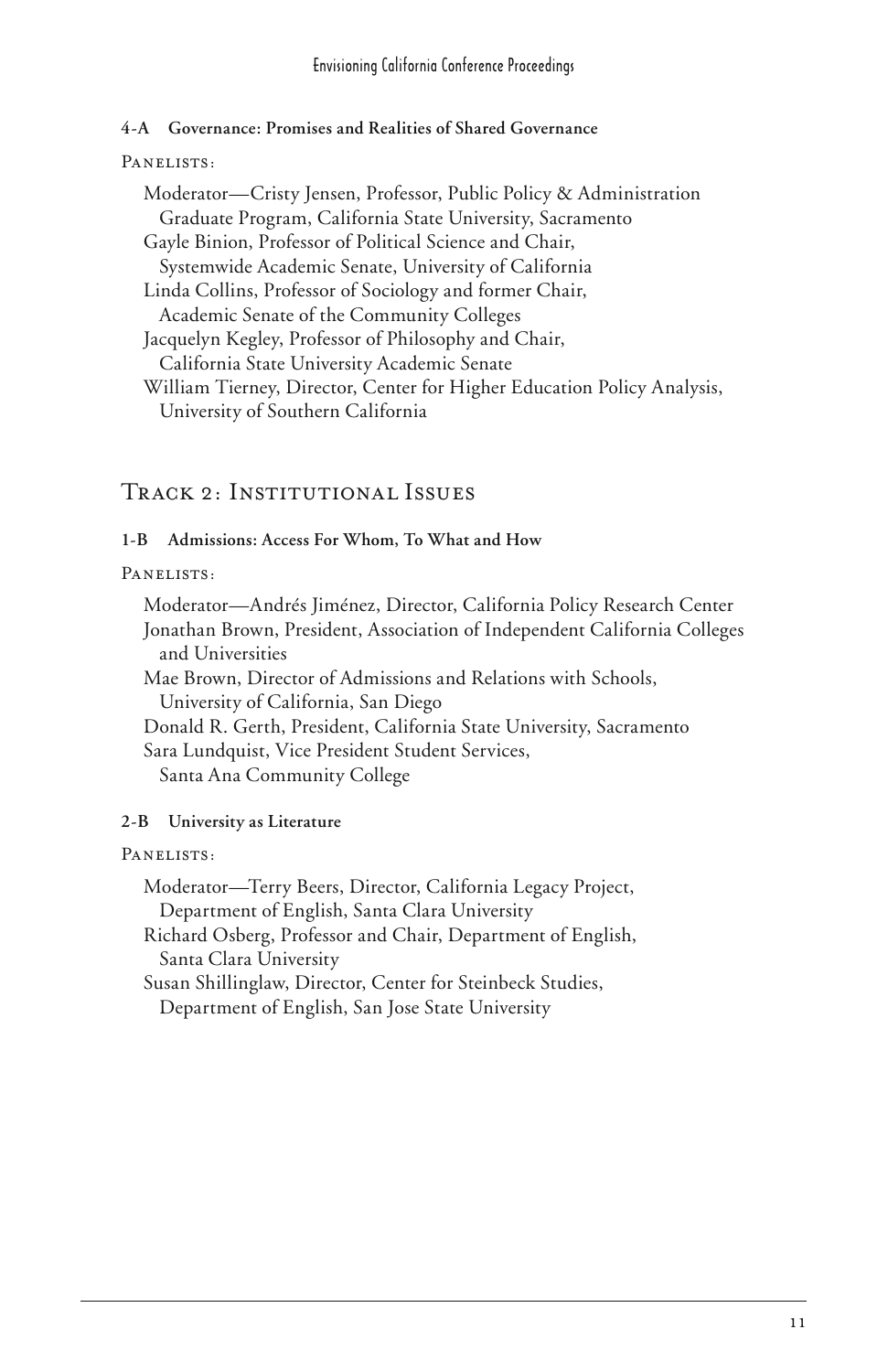# **3-B Faculty & Preparedness: Keys to the New Master Plan**

#### PANELISTS:

Moderator—Robert Cherny, CSU Academic Senate, San Francisco State University Mona Field, Chair, Political Science Department, Glendale Community College Christina González, Senior Advisor to the Chancellor, University of California, Davis Ann Morey, Director, Center for Leadership, Innovation and Policy, San Diego State University Caroline Turner, Professor, Division of Educational Leadership and Policy Studies, College of Education, Arizona State University

# **4-B Leadership in Higher Education**

# PANELISTS:

Moderator—Robert Moore, Interim Executive Director, California Postsecondary Education Commission Constance Carroll, President, San Diego Mesa College Jolene Koester, President, California State University, Northridge Bill Proctor, Florida Council for Educational Policy Research and Improvement Jack Scott, State Senator, 21st District, State of California

# Track 3: Higher Education & Culture

# **1-C From "Vocational Education" to "Workforce Preparation"**

# PANELISTS:

Moderator—Gwyneth J. Tracy, Strategic Planner, Research and Planning Unit, California Community Colleges Duane Campbell, Professor, Bilingual Multicultural Education Department, California State University, Sacramento Robert Johnson, Executive Director, The California Association of Private Postsecondary Schools Tom Kilijanek, Senior Consultant, WorkKeys, Postsecondary/Business Services, West Region, ACT Inc. Dan Walters, Columnist, The Sacramento Bee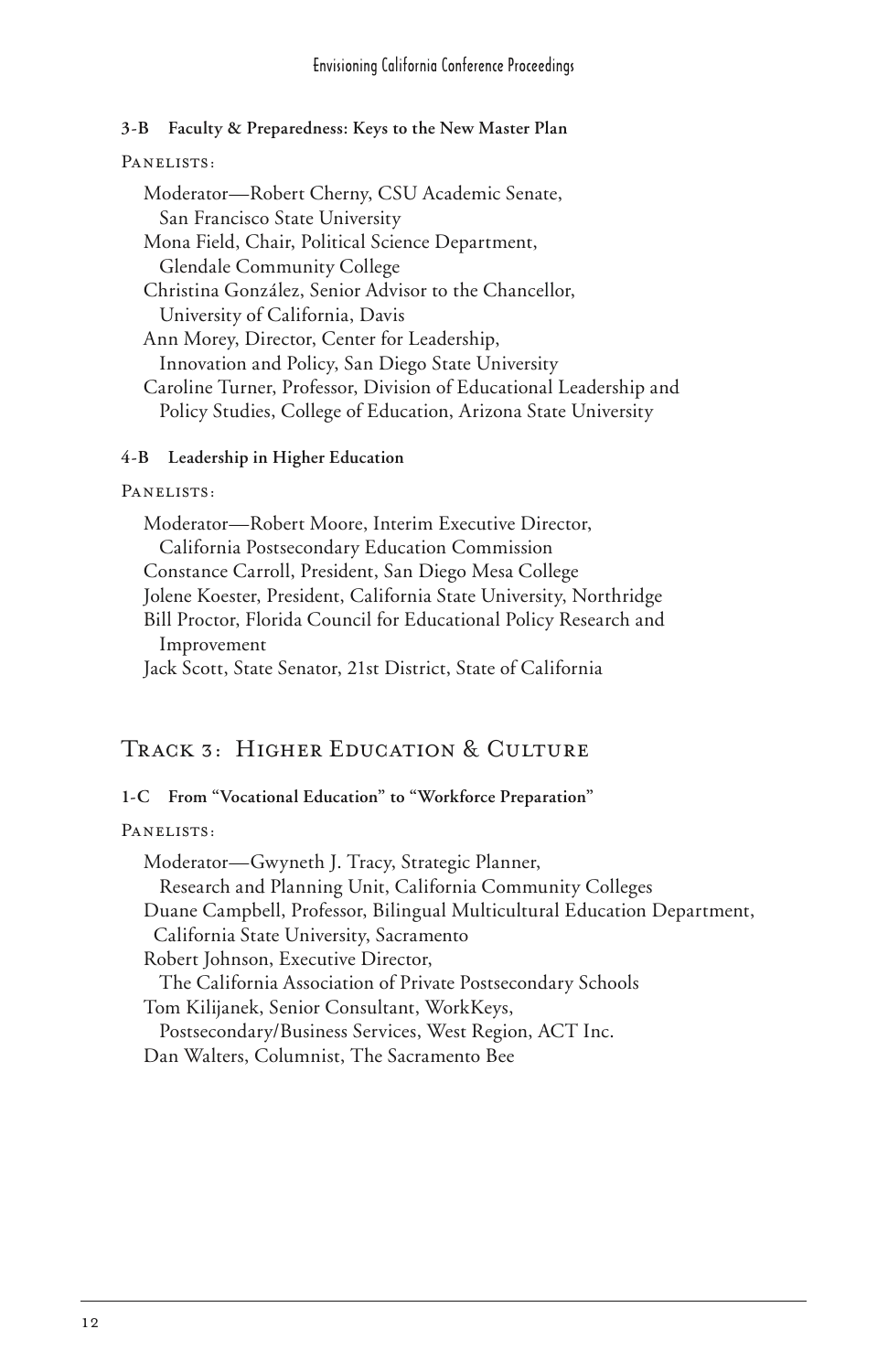# **2-C California Higher Education and Diverse Cultural Identities: New Dynamics for Traditional Roles**

# PANELISTS:

Moderator—Roberto Haro, Professor, Cesar E. Chavez Institute for Public Policy Patricia Gandara, Professor of Education, Division of Education, University of California, Davis Jeannie Oakes, Director, IDEA Institute for Democracy, Education & Access, Graduate School of Education and Information Studies, University of California, Los Angeles Ling-chi Wang, Director, Department of Ethnic Studies, Asian American Studies Program, University of California, Berkeley **3-C From the Outside Looking In: A Global Perspective on California's Master Plan for Education** PANELISTS: Moderator—Alice Tom, Dean, College of Continuing Education, California State University, Sacramento Bob Adamson, Professor, Faculty of Education, Queensland University of Technology, Australia

Elaine El-Khawas, Professor of Educational Policy, Educational Leaders, The George Washington University

Peter Maassen, Director Hedda, Faculty of Education, University of Oslo, Norway

V. Lynn Meek, Director, Centre for Higher Education, Deputy Chair, UNE Academic Board, University of New England, Australia Teboho Moja, Professor, Higher Education, New York University

# **4-C Of Quads & Prefabs: Campus Architecture and its Meanings**

PANELISTS:

Moderator—Dean Misczynski, Director, California Research Bureau Ralph Decker, KMD Architecture, San Francisco Headquarters Richard Macias, University Planner, San Jose State University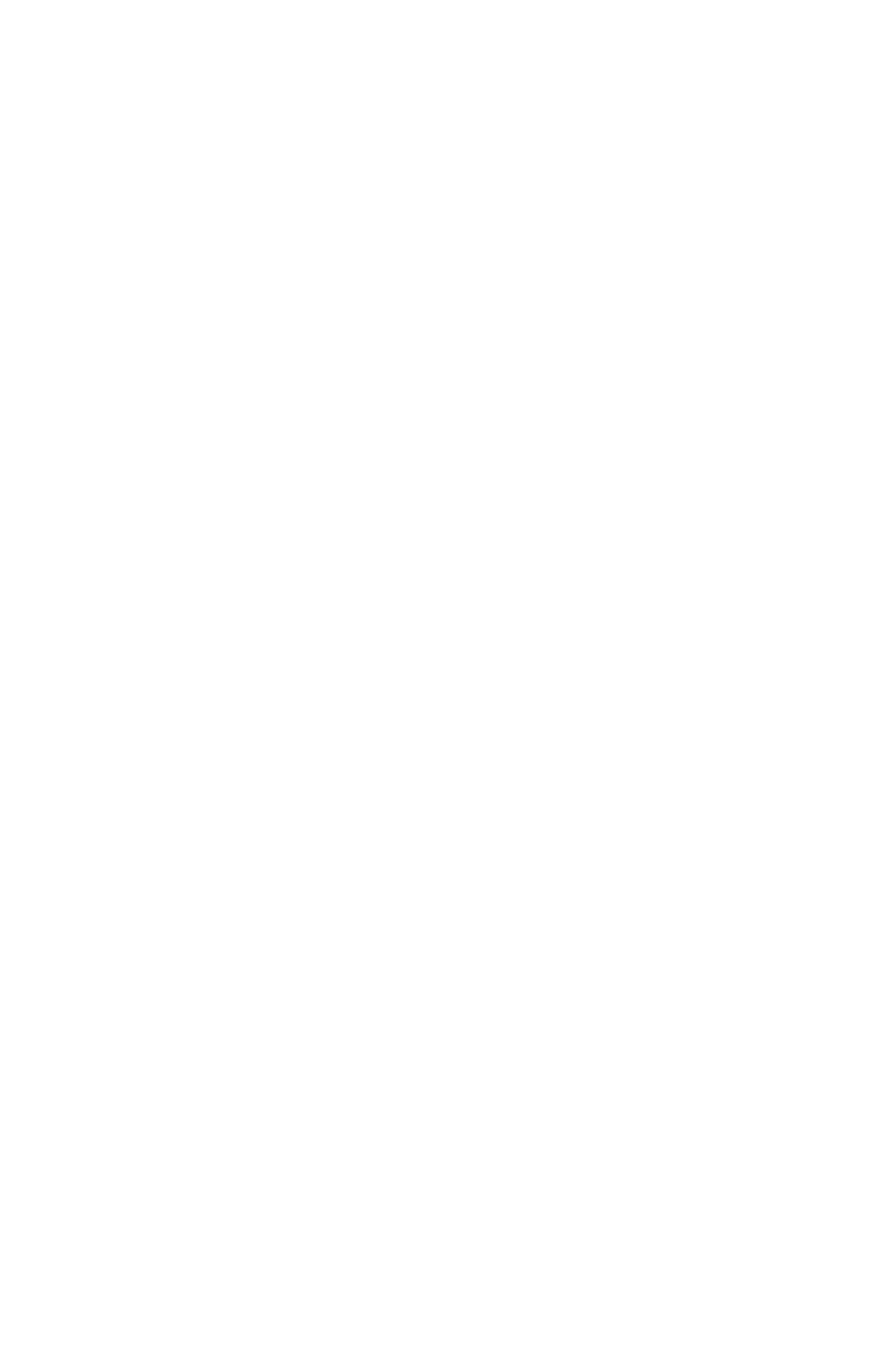# THE AUTHOR

Sandy Harrison is a free-lance writer and communications consultant in Sacramento. He has previously served as Assistant Director, Communications, for the California Department of Finance; Press Secretary for the state Senate President Pro Tempore; reporter and Capitol Bureau Chief for the Los Angeles Daily News; and has held various other positions in print and broadcast news. He is a lifelong resident of California and has a degree in political science from UCLA. Sandy Harrison can be reached via e-mail at sacramentosandy@hotmail.com.

# THE EDITOR

Nancy Shulock is Executive Director of the Institute for Higher Education Leadership & Policy at CSU, Sacramento. Prior to the establishment of the Institute in 2001, Dr. Shulock was Associate Vice President for Finance and Associate Vice President for Academic Affairs at CSUS for 16 years with responsibilities in strategic planning, budgeting, institutional research, assessment, and accountability. She has also worked for the California Legislative Analyst's office on K-12 and higher education issues. She holds a faculty appointment in the Department of Public Policy and Administration, where she teaches public management and public budgeting. She holds a B.A. in History from Princeton University, a Masters in Public Policy from UC Berkeley, and a Ph.D. in Political Science from UC Davis.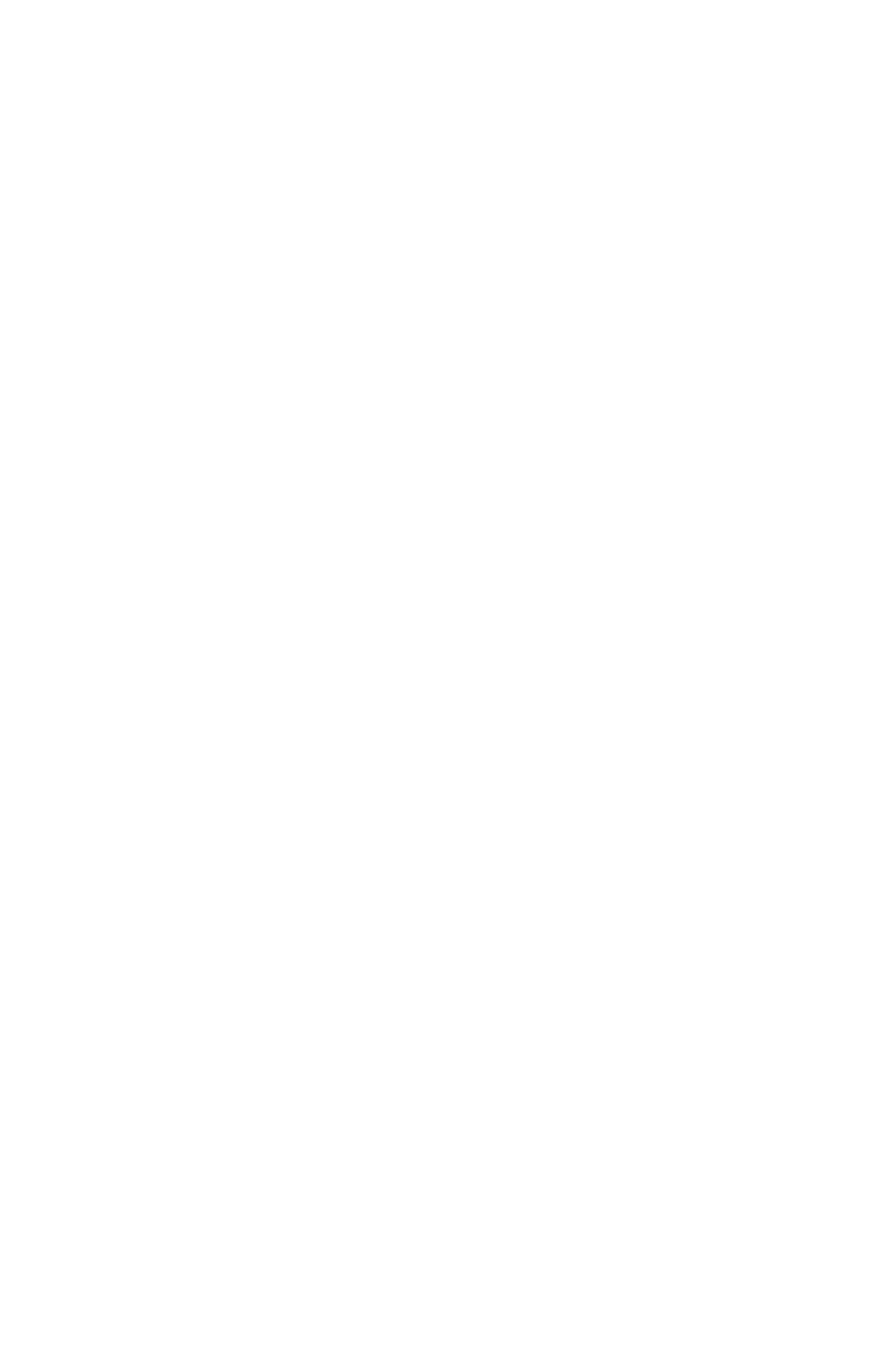# **OVERVIEW**

"The American philosopher John Dewey once wrote that the most notable distinction between living and inanimate things, is that the former maintain themselves by renewal," reflected CSUS President Donald Gerth as the 14th annual Envisioning California Conference—*Envisioning a Higher State of Learning, Moving California's Master Plan for Higher Education into the 21st Century*—drew to a close.

"That in brief is the challenge of higher education in California. We must move forward in a process of renewal, renewing the Master Plan," he said. "Hopefully the debate that this will cause, will be a process of renewing our institutions, all of our institutions of learning. Renewing our commitment to the role of higher education in a democratic society, and in the new California is a very high priority. I hope this conference has contributed to that very necessary renewal process."

The extent of the conference's contribution to the renewal of higher education in California remains, perhaps, to be seen. But it did generate some pretty intense debates, and shined a bright light on the many problems, perceived or real, plaguing California's colleges and universities today.

It dealt with weighty issues such as accountability, admissions, governance, planning, the balance between academic and vocational learning; but also included more lighthearted discussions of universities in literature and campus architecture.

At the Sacramento Convention Center on September 26 and 27, 2002, attendees had their choice of 15 sessions featuring 66 speakers including educators, administrators, employers, politicians, consultants, researchers, advocates, and journalists.

Some of what they heard:

- The 1960 Master Plan served generations of students well, but isn't helping to solve the deep systemic problems facing higher education in California today;
- California government today seems incapable of meaningful planning and developing constructive policies affecting higher education;
- Admissions criteria is a more critical topic than ever, as more students compete for scarce space, and some groups are still effectively shut out;
- The educational system fails dismally at teaching students specific vocational skills which could help them obtain good jobs;
- The boundaries between California's higher education segments have produced a diverse high quality system, but have caused a lack of cooperation and collaboration for which students have paid a high price;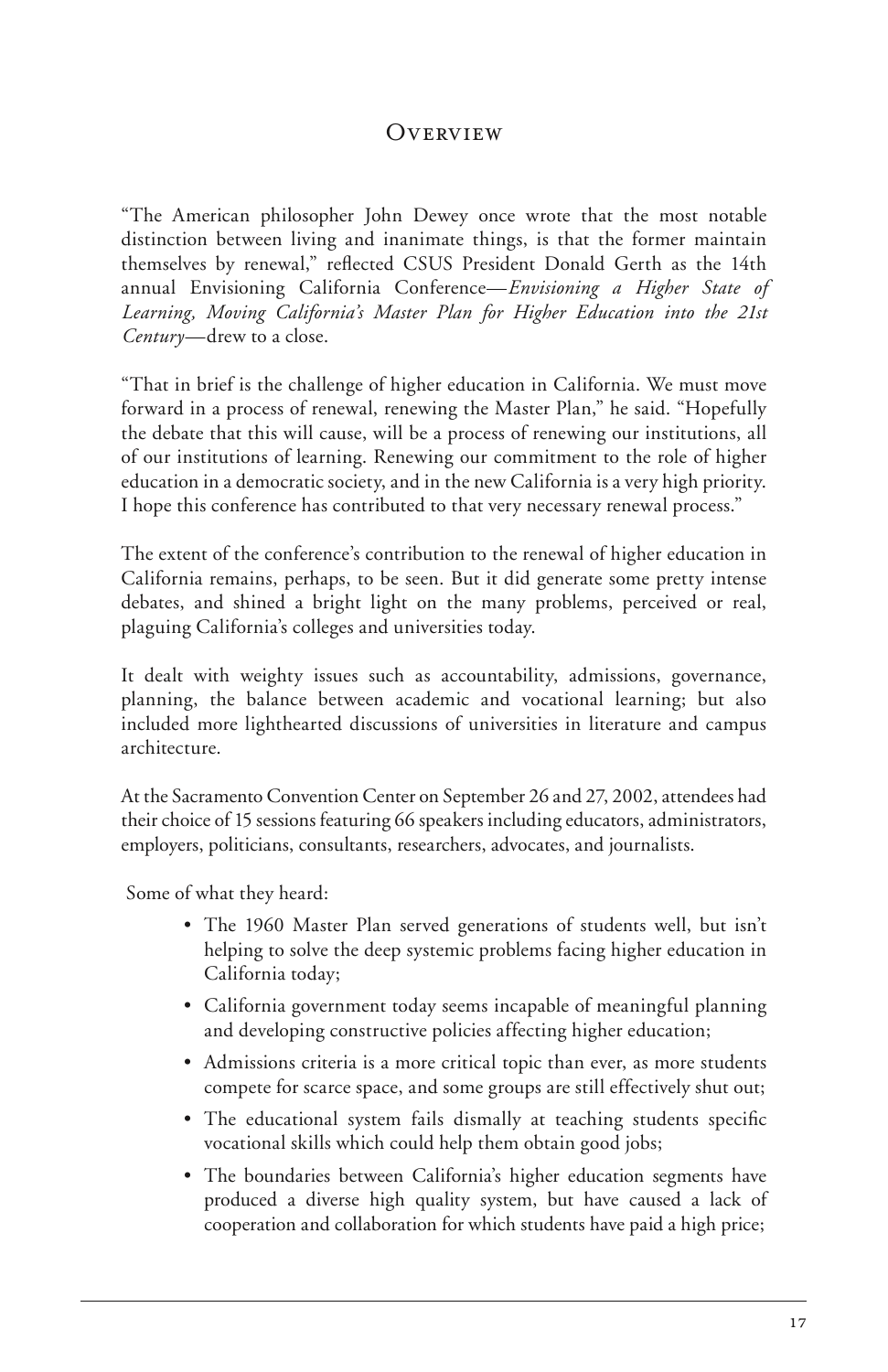- California should make greater use of technology in higher education to better prepare students to deal with the Pacific Rim Economy and be part of California's entertainment industry;
- Campus architecture in California is an inconsistent mix reflecting a variety of times, missions and populations;
- California higher education is failing badly at reflecting and serving its increasingly multi-ethnic population;
- Policy makers demanding greater accountability in higher education should be careful what they wish for;
- Faculty need to be more skilled in the art of teaching, and not just be experts in specific subjects;
- California is too inward-looking and is failing to benefit from educational advances in other parts of the world;
- Faculty make the process slower and less efficient, but play a necessary role in campus governance;
- Leaders in higher education need a complex mix of personal qualities to be effective;
- Universities make great venues for literary fiction because of the bizarre, eccentric people and things who populate them;
- The preschool through higher education Master Plan breaks new ground by uniting educational segments; but, according to critics, fails to address key issues and needlessly expands government bureaucracy.

A number of themes recurred from session to session: an undercurrent of dissatisfaction with the relative dearth of attention paid to higher education in the proposed preschool through higher education master plan, which focuses much more intensely on K-12 education; a sense that the 1960 Master Plan set up a good system but has created serious problems because of its rigidity; that California has great universities but little collaboration between them and an absolutely terrible transfer process; that California is enriched by a wonderful multi-ethnic diversity but sometimes has trouble dealing with it equitably on campuses; that higher education in California is too inward-looking and the rest of the world is passing us by; and that visionary educational leaders—specifically, like former UC President Clark Kerr, whose name was invoked repeatedly and nostalgically—just don't seem to be around any more.

But even as those themes recurred, discussions occurring simultaneously in adjoining rooms sometimes reached diametrically opposite conclusions. As when a panel on vocational education was collectively excoriating California's educational establishment for an elitist bias that constantly favors university academics and shortchanges vocational education, while at the same time in the next room a panel on admissions was unanimously bemoaning the state's failure to aggressively urge all students in California to pursue University degrees, and another on diverse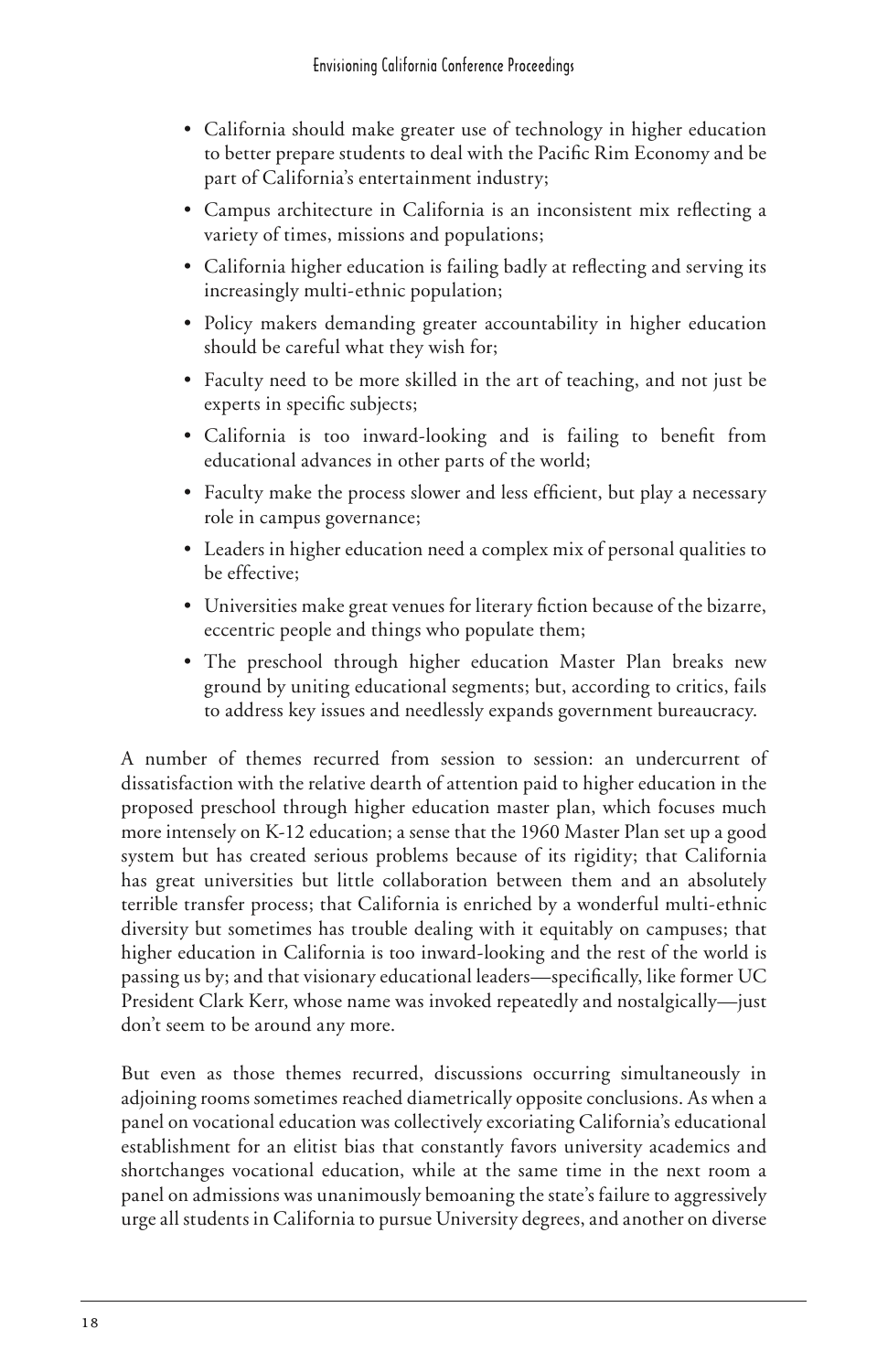cultural identities was accusing the community colleges of selling out to industry by stressing vocational training over academics.

Various panelists disagreed about questions of growth, whether new campuses are needed or not; and on the usefulness of master planning itself, whether it serves a valid long-range purpose or is soon rendered obsolete by rapidly changing circumstances.

Emotions ran the gamut: a lighthearted session on campus literature was hilariously funny at times; while discussions of the state's complete failure to properly educate some groups of students brought out anger and cynicism.

Following are comprehensive reports on each of those sessions.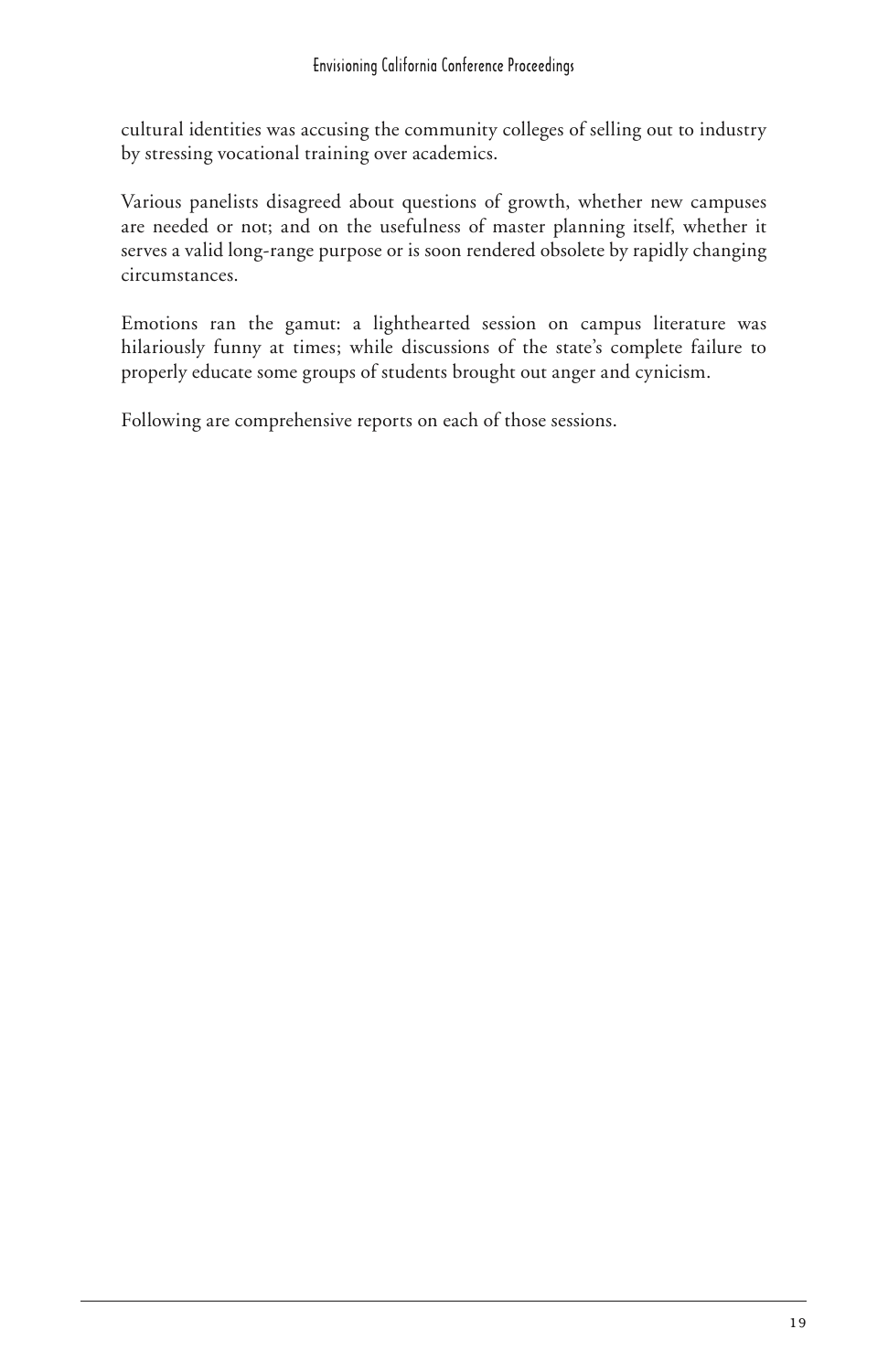# Accountability: Who, What and Why

Policy makers demanding greater accountability from California's colleges and universities should be careful what they wish for, because they might not like the unintended consequences of their quest, panelists on that subject at the 2002 Envisioning California Conference cautioned.

But other panel members argued that carefully crafted accountability systems significantly improve the quality of higher education over time, while satisfying the accountability demands of legislators and the public.

Addressing the accountability question were San Diego State Assistant Professor of Education Technology Marcie Bober; Bruce Hamlett, Executive Director of the New Mexico Commission on Higher Education; Archie LaPointe, Executive Director of School and College Services for the Educational Testing Service; CSU Assistant Vice-chancellor for Governmental Affairs Karen Yelverton-Zamarripa; and William Zumeta, Associate Dean of the Evans School of Public Affairs at the University of Washington. Moderating the panel, entitled "Accountability: Who, What and Why" was California Senate Office of Research higher education consultant Marlene Garcia.

"In this quickly changing and complex world, more and more state policy makers are asking how we can establish more effective systems of accountability; systems that ensure that institutions of higher education are contributing to the long term economic and social fabric of the state," moderator Garcia explained.

"Quite frankly, we don't have a sense of how we're doing in California. I think institutions have a sense of how their institution is doing within the world they've defined within their accountability structures, but as state policy makers we don't necessarily know if we're right on track," she added.

The panelists agreed that demand for accountability measures—from legislators and from the public—has grown as demand for higher education has increased while state funding has grown more scarce, and public confidence in government agencies and the people in power has waned.

But they cautioned that to be successful and useful, accountability measures must take into account an array of consequences and circumstances, such as the ability of campus officials to implement the measures, the validity and reliability of data being used to measure performance, and the likely consequence of campus officials putting disproportionate emphasis on those things being measured at the expense of everything else.

"We need to be very cautious as we proceed down this road in examining our current accountability measures and approaches, and where we think we want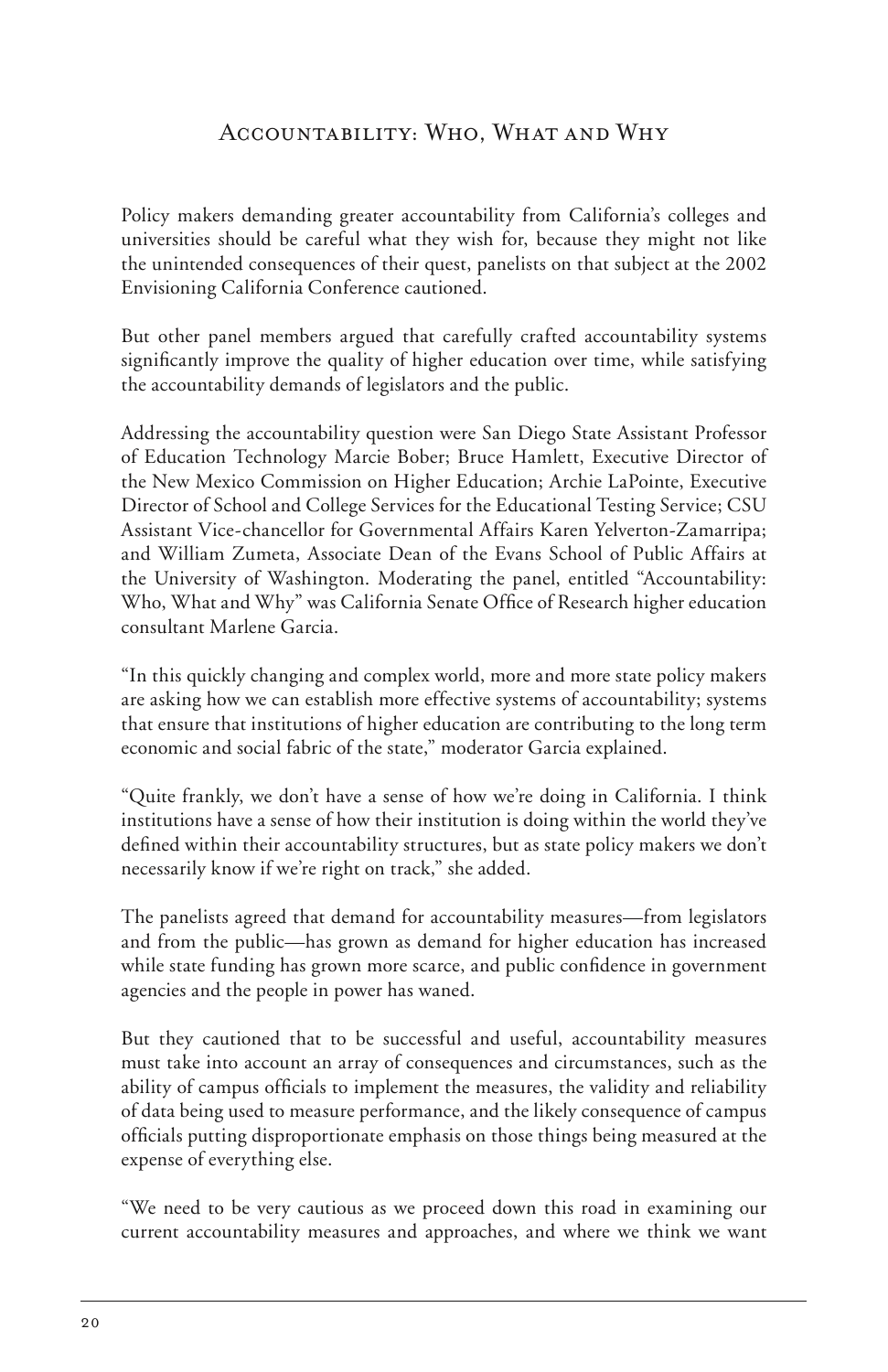to end up," said Yelverton-Zamarripa. "The primary caution is that we need to be very careful about what we're trying to achieve. What is our goal by having a discussion about accountability, and how are we going to develop that approach and implement it? You have to be engaging all of the audiences and all of those who are interested in the conversation."

Before implementing far-reaching accountability measures, she said, policy makers should be sure they agree on the missions and visions they're attempting to measure. "You have to have those pretty clear before you can even grapple with the indicators, before you can figure out whether you're going to deal with inputs, process, outcomes, or any other things," Yelverton-Zamarripa said. "The indicators have to be tied to that mission and vision, and in my view at least they should be used to improve, not to punish, and to demonstrate the resources and investments necessary to get those outcomes."

Given the great differences in missions in California's higher education systems and campuses, she said it's difficult to imagine how a single accountability system could apply everywhere. "You've also got to be clear about differences, whether it's a system difference or a campus difference, it's simply not going to work when we talk about statewide," she said. "The thought of having a statewide accountability system that applied to all of the institutions in California, I just don't see how that would effectively work."

For accountability measures to work, they must be supported and understood by everyone involved, she added. "It has to be a buy-in at all levels. If you start at the top and implement down, especially in the academic community, I would suggest you're probably not going to be successful. It has to be understood and frankly it has to be known. People have to know it exists and that the information is available or it doesn't really serve a purpose. Less is better, not more, and it has to be measurable without creating a system that can't be maintained and can't be supported."

Bober added that accountability is an attractive concept when viewed in broad terms, but becomes more problematic when it comes down to specifics. "The public and policy makers have come to insist that institutions demonstrate value to everybody; however, we tend to disagree about what those indicators are," she said.

A practical difficulty, she said, is that not all indicators of quality higher education can be evaluated in easily measurable quantitative terms. "Colleges and universities with viable accountability systems send consistent messages to administrators, faculty, staff and students. They provide a satisfying work and learning environment. They measure quality of life issues, not just the beans. They're responsive to questions and concerns and they share information," Bober said.

"If an institution isn't credible to its own constituents, accountability mandates are doomed," she concluded.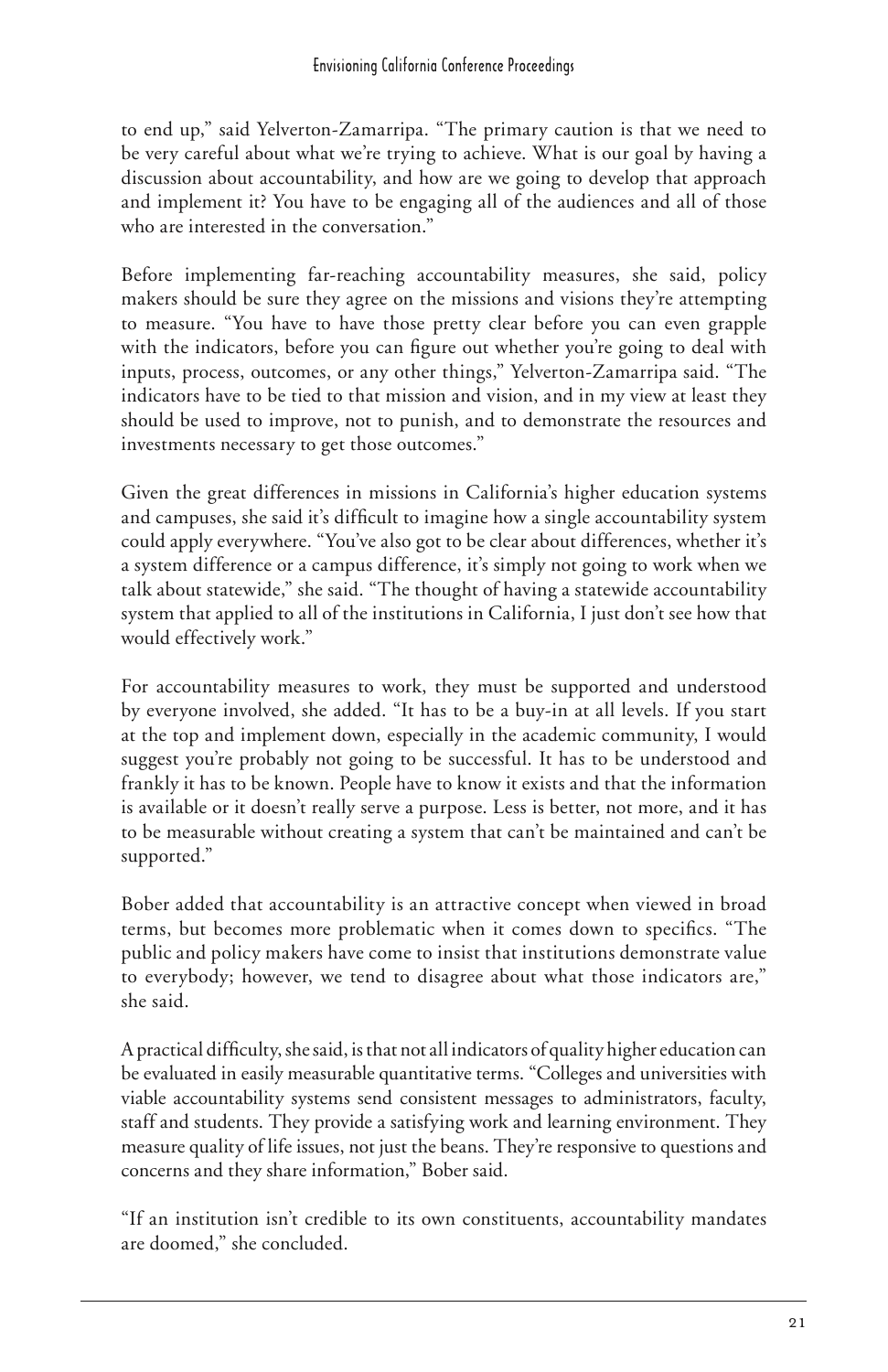For example, she said, her position requires determinations that some students aren't good candidates for the teaching profession. But an accountability system that measured the university's production of teachers would penalize her for fulfilling that necessary function.

"So if we're going to worry about how performance is measured, then I want to take into account the things I do to filter them out when they're not appropriate for the program in which they find themselves. Students with anger management issues should not be elementary school teachers. My job is to get them out, not to graduate them," she said.

Another problem, she said, is simply meeting the information demands of accountability measures. "Informed discussions about accountability have to consider the ways in which the information demands can be met. Is this state prepared to invest real money in infrastructure upgrades that allow our systems to collect and manage information we need for good decision making? The answer to that is really, no," Bober said.

"Are the individual campuses prepared to invest real money into training staff on how to use the systems, how to interpret and use data? My worry always becomes that we will fall to our traditional willingness to delegate analytical positions to those who are least qualified to do them, who will generate the reports, on which we will make terrible decisions, and we will not be able to correct those errors," she warned.

"Are state officials and campus administrators prepared to invest constituents in what it means to work cooperatively and collaboratively in sharing information? If we don't know how to work as part of a team, if we have no conception of what a team is, then an accountability system is ripe for misuse," she added.

Bober called much of the information that is used for accountability measures "semi-garbage" because it results from "mostly number-crunching."

Zumeta, the author of several papers on higher education policy and finance, said accountability measures can create tension because they may appear contrary to cherished traditions of academic freedom.

"It's tricky. We want institutions to be creative, responsive to societal changes and even critical of society. So we have to be careful in how we do accountability in this sphere," he said. "Academic freedom is the cornerstone of the social value of higher education, and requires some institutional autonomy. We've got to pay attention to that or we're going to get institutions that are micromanaged and narrow."

Although the state has a legitimate role in seeing that higher educational facilities are serving the public interest and not just their own, an effective accountability system must also reflect the need for variety among campuses and institutions, Zumeta said. "Modern management theories support decentralization of decision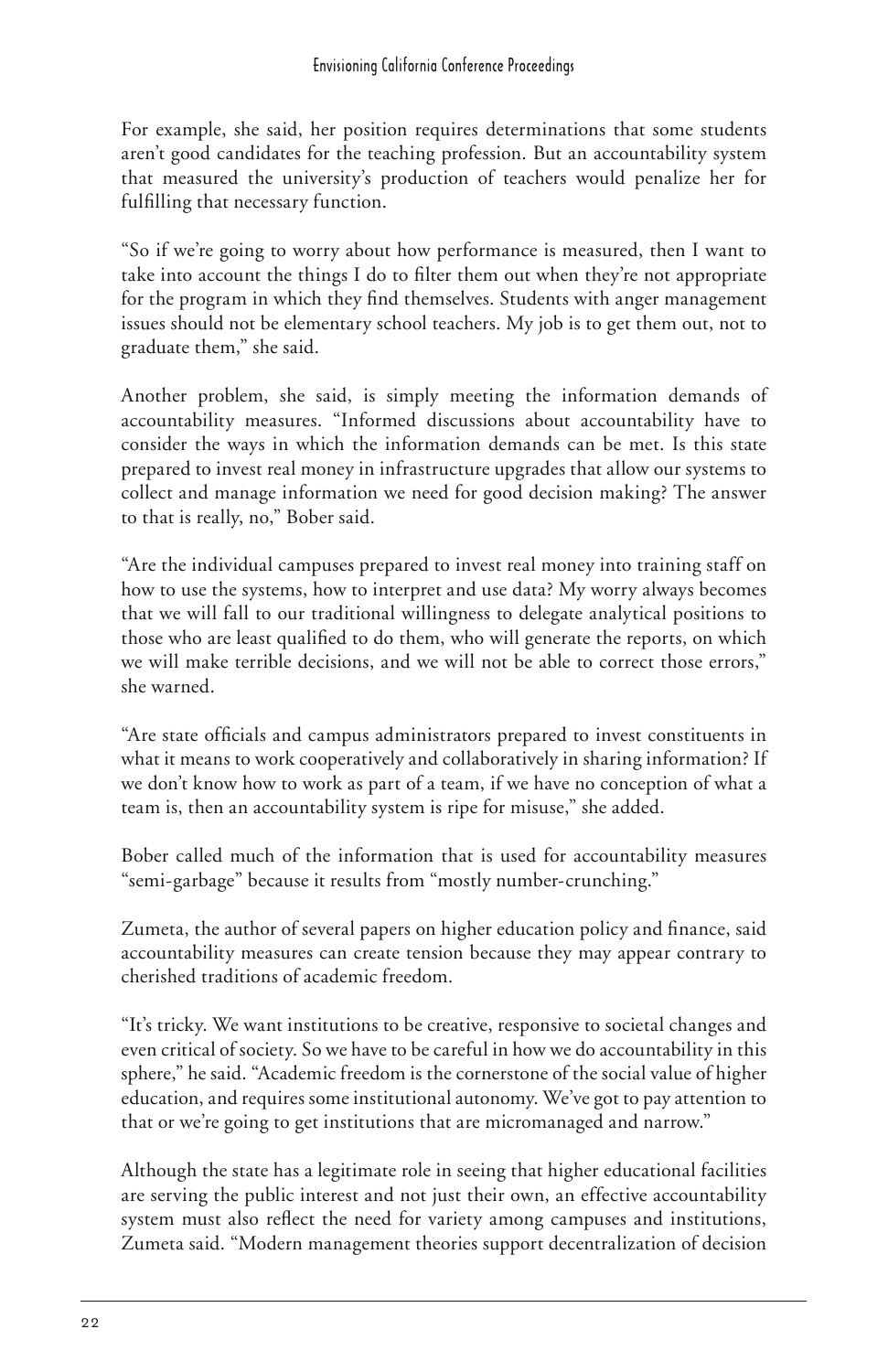making to the levels closest to the action. These units should have substantial control over their budgets, but they'll have to report on results that they achieve. They have to be accountable for what's important to the state, to external constituencies," he said.

The use of monetary rewards as an incentive to produce results can be effective, but must be used with great care, or it can produce an array of undesirable outcomes, Zumeta cautioned.

"Measurement of results is necessary, and may be usefully tied to some incentive funds to make sure that institutions move in the directions desired. But if we link large amounts of base funds to performance on what are inevitably or almost always partial indicators, we're likely to get goal displacement, which means simply, doing what's measured to the driving out of other things that aren't measured, and it's a very complex set of things we're trying to achieve in higher education," he said.

"We tend to get budget instability if we tie too much money to this, which leads to negative political feedback, and we know how that can work. The institutions are usually pretty capable of exercising their political influence in the Legislature, and they don't put up with budget instability very well," he added.

"Rewards should be linked to what institutions can control, not what they can't," Zumeta said, citing the lagging economy and job market as things higher education can't control.

"So that if you talk about job placements, and hold institutions responsible, and say you're not going to get your money if you don't place a certain number of students, and the job market does what it's done in the last two years, then where are you? If you're going to hold institutions responsible for that, it doesn't make a lot of sense," he said.

The same is true of holding institutions accountable for graduation rates if they're receiving students ill-prepared for higher education, Zumeta added. "If you're going to reward graduation rates you better darn well pay attention to what kind of preparation students have coming in. If you don't, you're going to get a situation where access is really compromised, because institutions will in fact do what's measured and rewarded," he said.

Any financial incentives linked to accountability should consider all of the university's functions, not just those that are the most politically attractive, he said. "Rewards should be linked to the full range of institutional missions, not just undergraduate education. Very, very few of the measures touch any of the other missions; only undergraduate education is heavily emphasized."

Additionally, Zumeta said, accountability programs don't work well when they are micromanaged by legislatures. "Details of accountability measures should be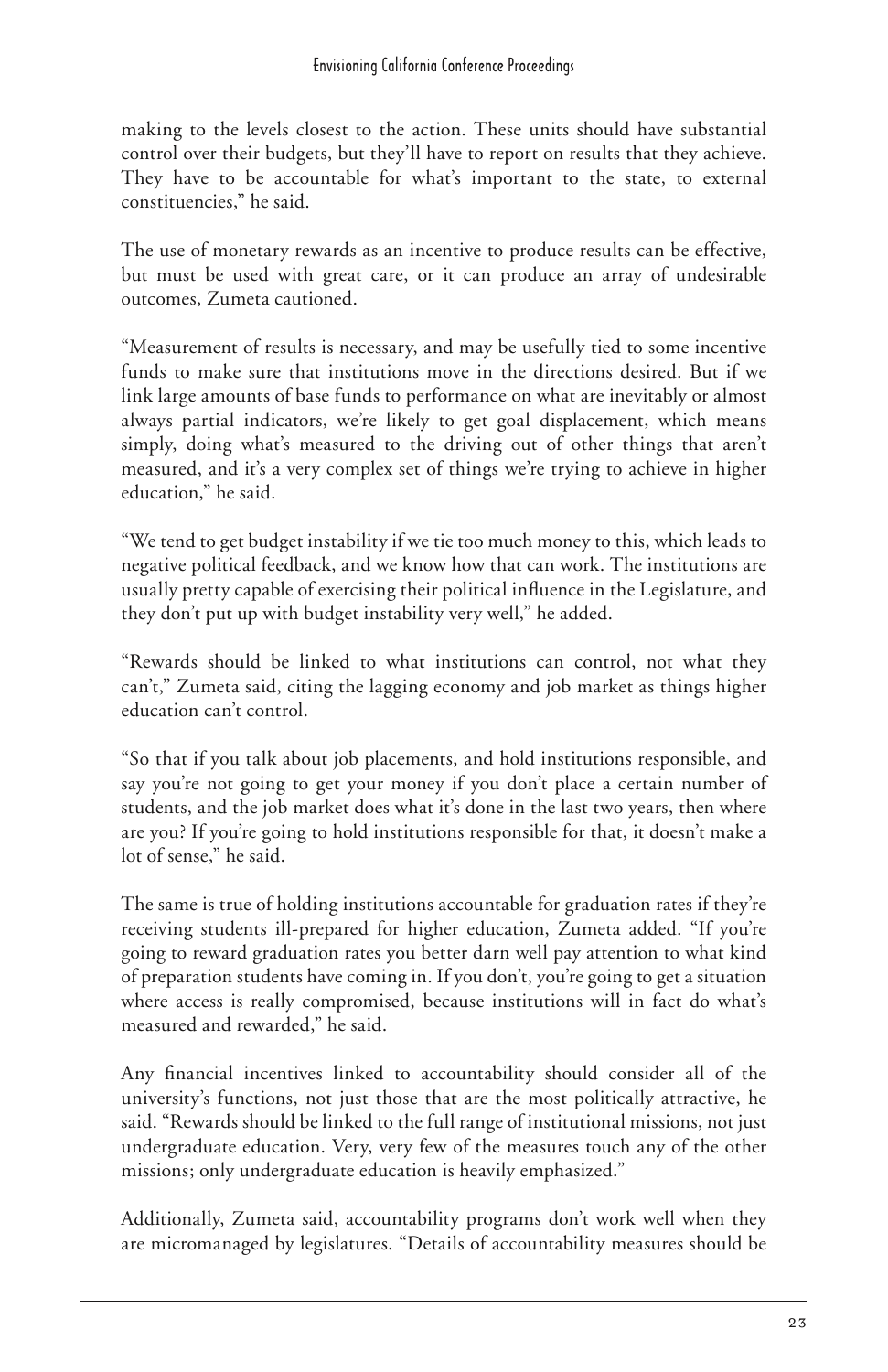negotiated between lay governing boards at the campus and state levels, and not mandated by Legislatures or budgetary authorities," he said.

"In states where the performance indicator set was mandated by the Legislature and where they got into the details of what the indicators were going to be, those programs didn't survive. A lot of states have dropped these programs after they've gotten into them," he said. "You need to involve the people at the ground level who are actually going to work with these things if you're going to have any impact at the street level, at the place where we care about the results."

Support for accountability measures at the campus level is crucial, he added. "You can't get very far if you don't get the people who are actually doing the work behind the whole program. It's not so hard to get the faculty to think about what it's trying to achieve and trying to figure out ways to assess whether it's doing a good job or not. If faculty is concerned about what's going to happen to students in the job market they'll survey students about that and survey employers and bring employers in," Zumeta said.

Hamlett, who has helped develop and implement accountability programs in New Mexico, and studied them elsewhere, said statewide accountability measures are justified because campus priorities and the public interest don't entirely coincide.

"The sum of institutional priorities, does not, and never will add up to key state priorities. They get close but I've never seen a case where all the institutional priorities add up to the state priorities. That's why there's a need for a state focus and a state discussion," he said.

But accountability programs are often misused, he added. "A mistake we tend to make is that we see accountability as an end rather than a means to the end. It's not an end, it's a means to help us move forward," Hamlett said.

He urged Californians to learn from other states' accountability efforts, but not to copy them, because each state faces unique challenges, jokingly adding, "The farther away you are from that state the better their accountability system looks."

Accountability programs fail when they become too broad and unfocused, he added. "Publish a clear, focused statewide report. As I've looked at statewide reports across the country, they tend to be data dumps—very thick documents that provide more factual information than most folks could use or want to use. But few do you see that focus on key priorities and information that relates to those priorities," he said.

Successful programs are overseen by consensus-seeking coordinating boards, Hamlett said. "Coordinating boards do not have the authority to make decisions to mandate that things get done. But coordinating boards do have the authority to convene, to negotiate, and to move a consensus forward. Coordinating boards can play a key role in supporting institutional efforts in doing accountability reporting.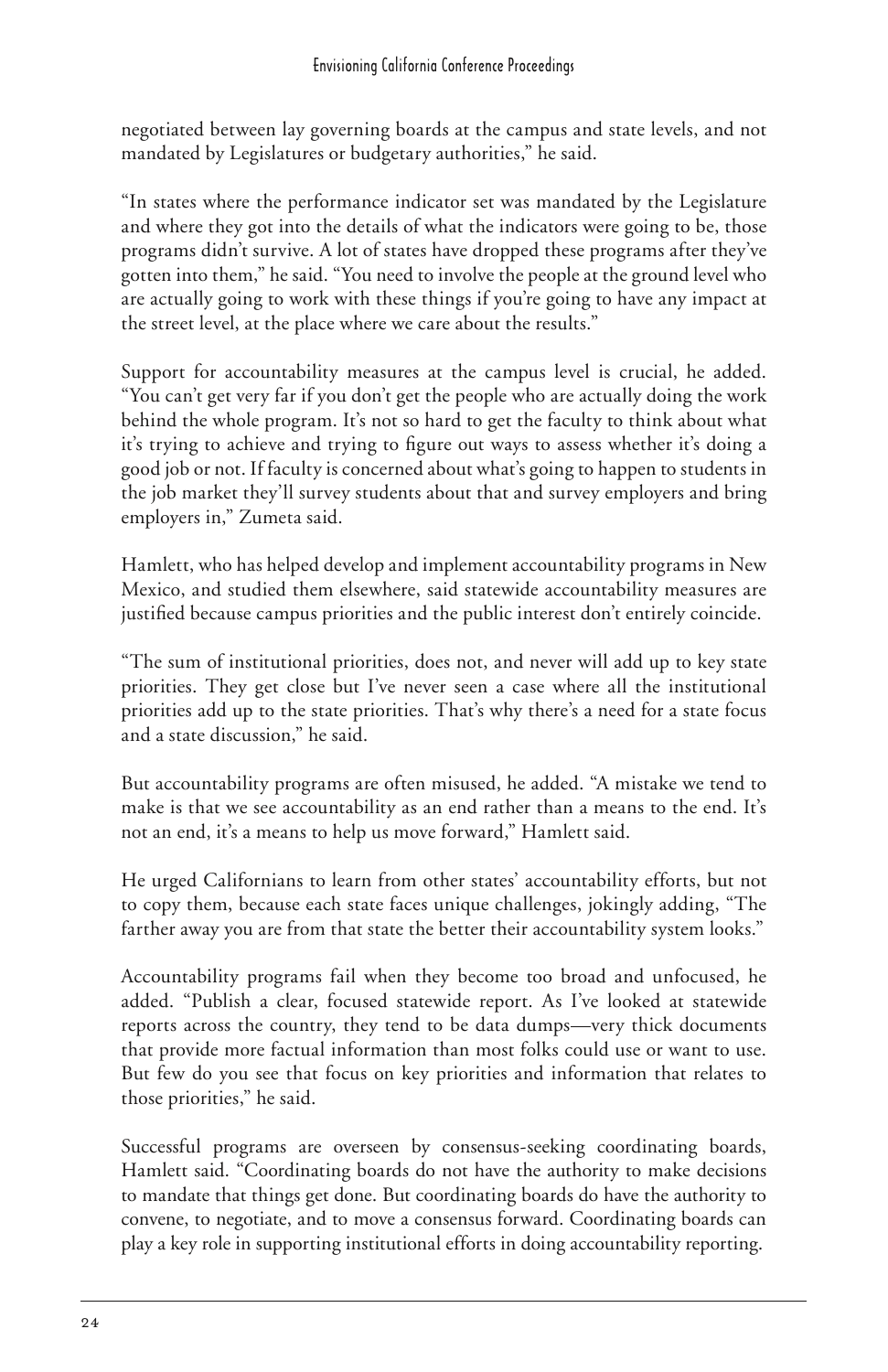LaPointe, who heads an educational testing service, said tests do have value in accountability programs. "Is it possible to measure these goals? Absolutely. Is it difficult? No. And is it expensive? Absolutely not," he said. "But you don't rely on test scores to make decisions. Results can be misinterpreted, but that's where the dialogue begins."

But he noted most educators don't agree with him. "Being from educational testing service, I've discovered in the last 20 years, in a group of people from higher education I'm about as welcome as Saddam Hussein, and the tests are pretty much weapons of mass destruction."

LaPointe noted that the first President Bush, in 1989, pledged that because of his education policies, future college graduates would be better thinkers, communicators and problem solvers than those at that time. But because no systematic testing has occurred, progress has been impossible to gauge, he said, displaying a satirical chart full of question marks.

The absence of meaningful data has resulted in lost opportunities, he said. "Policy makers would be making more effective decisions today in higher education" if better data or testing were available. "Academicians and philosophers would be able to improve their practice. We'd now be developing improved measures in these areas," he said.

"Data can be our friend here. Using data to identify problems and to address problems is one of the most powerful tools we have," LaPointe said.

Moderator Garcia said the discussion demonstrated what a daunting task providing meaningful accountability measures will be. "Thank goodness we're all a group of people who believe that if it's not something difficult to accomplish it's probably not worth accomplishing," she said.

#### **SUMMARY**

Accountability measures can result in improved academic performance, but can conflict with cherished rights of academic freedom, and lead to a number of unintended and undesirable consequences if broad and unfocused, or based on the wrong performance indicators.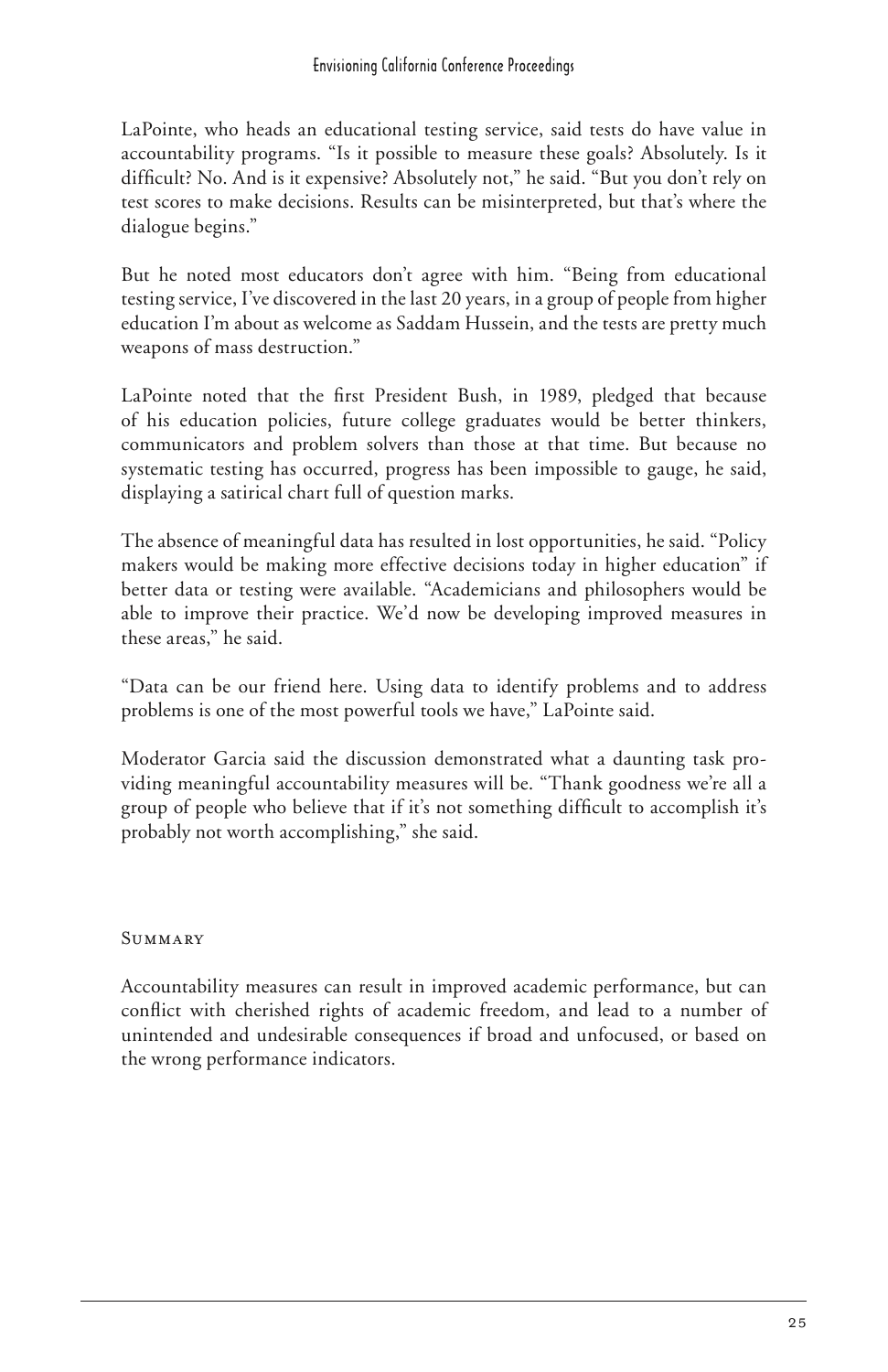# Admissions: Access for Whom, to What and How

With demand for higher education at California's colleges and universities soaring and expected to climb still more in the near future, admissions criteria is becoming a more critical topic than ever, as more potential students compete for increasingly scarce space.

Panelists took on that issue in a session called "Admissions: Access for Whom, to What and How," at California State University, Sacramento's 14th annual Envisioning California Conference. The issue is a key question facing politicians and educators currently debating revisions to the state's 1960 Master Plan for Higher Education.

The participants all strongly agreed that California should be doing much more outreach to students at earlier ages to steer them toward and get them prepared for higher education.

Participating in the panel were CSUS President Donald Gerth; Jonathan Brown, President of the Association of Independent California Colleges and Universities; Mae Brown, Director of Admissions and Relations with Schools for the University of California, San Diego; and Sara Lundquist, Vice President of Student Services for Santa Ana Community College. Andres Jimenez of the California Center for Policy Research at the University of California moderated.

"Clearly, the Master Plan in 1960 set up a framework to make admissions and access to higher education in California widely available to the state's population," Jiminez said. "But of course, 40 years later the state faces major challenges in meeting the promise of higher education to the state's high school graduates, from a variety of factors" including demographics, capacity constraints, the underrepresentation of some groups, and policy and political pressures, he added.

The methods for selecting and admitting students are critical because demand is growing at all three segments of California's higher education system: the University of California, California State University, and the California Community Colleges, said CSUS president Donald Gerth. "All three segments have serious problems of campus capacity, virtually everyplace in the state," he said.

At the center of the debate in California, Gerth said, is the potential transformation from "transparent" admissions based on explicit standards, to "holistic" admissions, in which all applications are reviewed by a committee, which selects the successful candidates.

Transparent admissions are "a historic California tradition not shared widely across the nation," he said.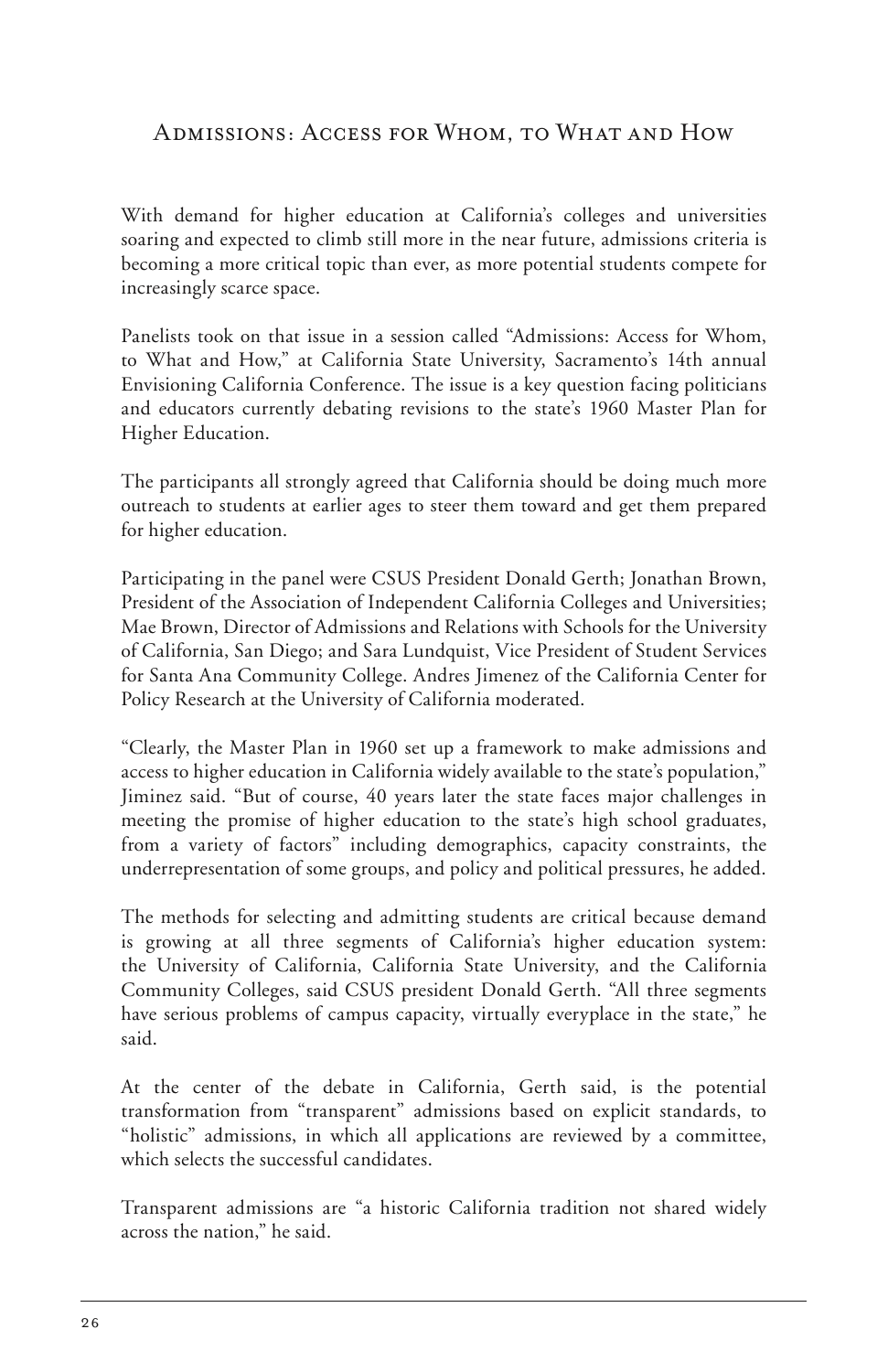"The entire structure was based upon standards that were very explicit. If you were a parent, if you were a student, or an applicant for admission, you could sit down and arrive at a conclusion, whether or not you were eligible for admission," Gerth explained.

But there is growing support for holistic admissions, with less explicit criteria, he said. "It's something we need to look at, and it's something of significance to all three segments because what happens at one segment generally tends to sort of lap over into others, at least in some measure. So it's a significant public and educational policy. It could change our understanding of access."

Lundquist said admissions policies must consider the rapidly changing demographic makeup of California's students. "Our graduating class in a few short years from now will be enormously different in composition from what it is today." She said, noting that the high school class of 2014, now just out of kindergarten, will be 51 percent Latino, compared to 34 percent in 2001.

That's extremely significant, she said, because Latinos are now by far the lowest performing group academically in the state, meaning that California can expect a huge increase in the number of high school graduates unprepared for higher education unless there are major changes in K-12 outcomes.

"In a culture of universal access, embedded in that is the opportunity that students are free to choose. Students that are not prepared are not free to choose," Lundquist said.

"The early warning signs associated with having reached our system's capacity to accept students are beginning to be signaled to the higher education community," she said.

That will affect all California students, she added. "This is the first set of snapshots of how a scarcity universe is likely to impact students from every different background. It is likely to send, and we already see evidence of this, increasingly academically sophisticated students to the open access system of the community college, which has a cap on funding and is currently serving 30,000 students that it is not paid for."

Lundquist called for a more rigorous academic curriculum for all students, calling it a powerful equalizer for students planning their academic and professional lives.

"We have to be very vigilant, and very thoughtful about ensuring that talented but less system-smart students that we were designed to serve are not squeezed out in the more elite universe that is beginning to dawn on California."

Mae Brown agreed that California faces dramatically changing demographics, in addition to sheer growth in the coming years. California can expect to add 730,000 undergraduates by the year 2015, with a significant increase in the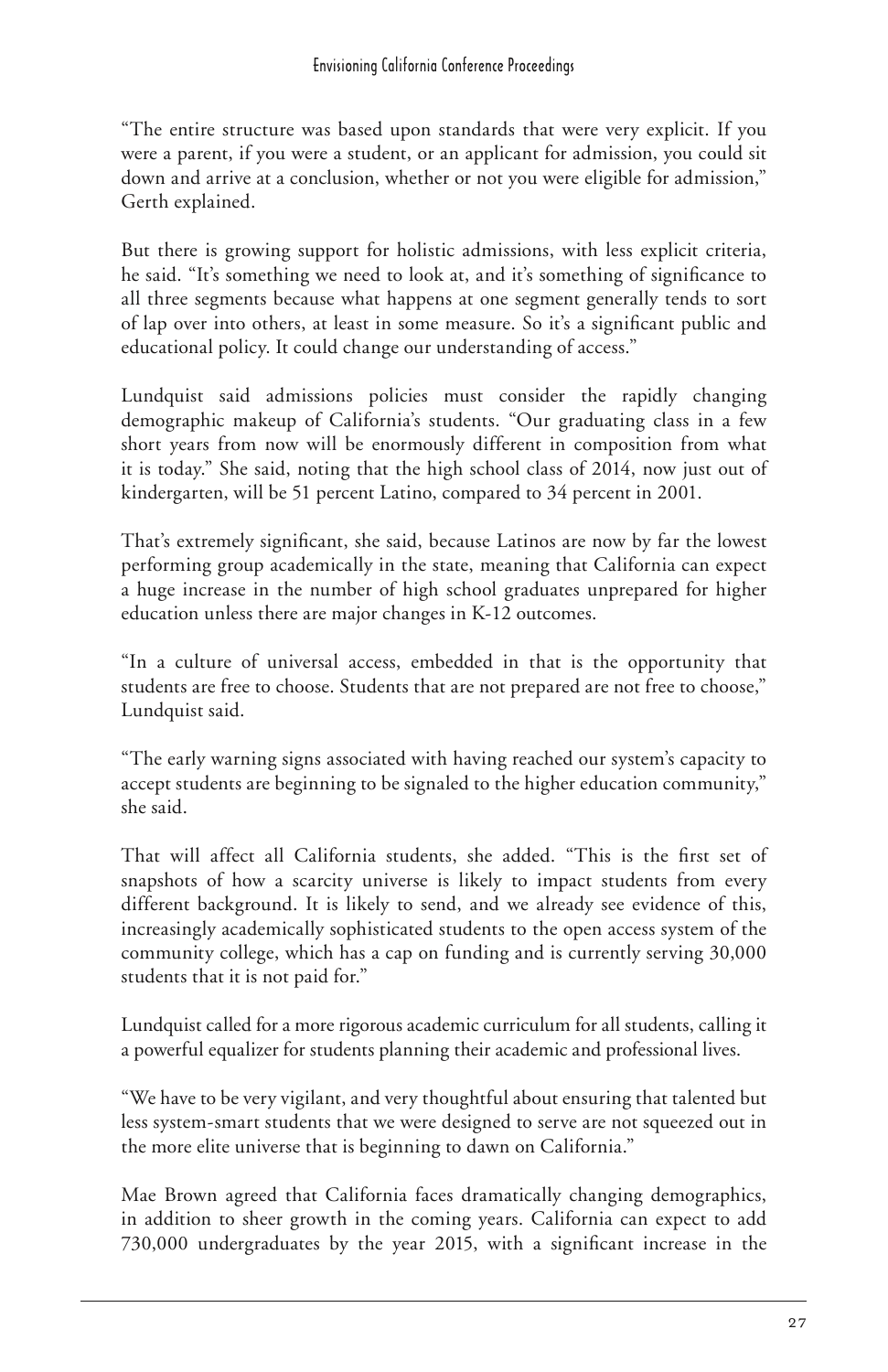percentage of students who are Latino, and modest declines in percentages among whites, blacks, and Asians.

This will add pressure to the UC system where the most popular campuses— Berkeley and UCLA—already turn away three in four qualified applicants. "Clearly, the University of California continues to honor the commitment to the people of California to provide a place for all eligible applicants. But the greater the demand for space, the greater the likelihood that we will have other campuses reaching the same level of selectivity, or being not able to admit all eligible students. So this is quite a dilemma," Brown said.

Brown said the University is reforming its admissions practices to ensure that all eligible students are given a fair chance at admission. A successful effort, she noted, has been the "Eligibility in a Local Context" program in which the top four percent of students in schools across the state are guaranteed admission. "We are seeing great diversity as a result of going to the top four percent. Ethnic, geographic, and urban and rural diversity."

She said efforts are underway to recognize student achievement in a greater variety of ways, create greater access for qualified students, and broaden and enhance student preparation for the University. Specific proposals include changes in testing criteria, using a broader array of indices to measure academic achievement, and give greater consideration to motivation and personal initiative, she said.

She denied that such changes wrongly diminish the importance of traditional academics. Based on some news reports, she said, "One would assume that we've thrown academic achievement out the window and that's not the case. We're using a complete range of academic indices, not just grade point average and test scores," she said. "We consider achievement in light of the educational experience. It's not a black box, it simply allows us to use multiple measures in terms of admitting students."

Jonathan Brown, representing the state's private colleges and universities, praised the move toward more individual assessment in admissions, and away from rigid formulas, like his fellow panelists, citing massive demographic shifts which could result in significant groups of students failing and being left out of higher education.

"Our admissions standards have always looked at the individual," he said. "There are historical reasons why you set up admissions standards that are almost formulaic, but in this environment, in this society, we can't simply allow that to happen, neither in the nation nor in this state."

"Public policy goals having to do with access, quality and affordability are all on the table at the moment. In my judgment, now is the time, perhaps as never before, for higher education policy makers to think divergently and for others to agree in advance that divergent thinking, thinking out of the box so to speak, is good and indeed essential. We need to be willing to reach out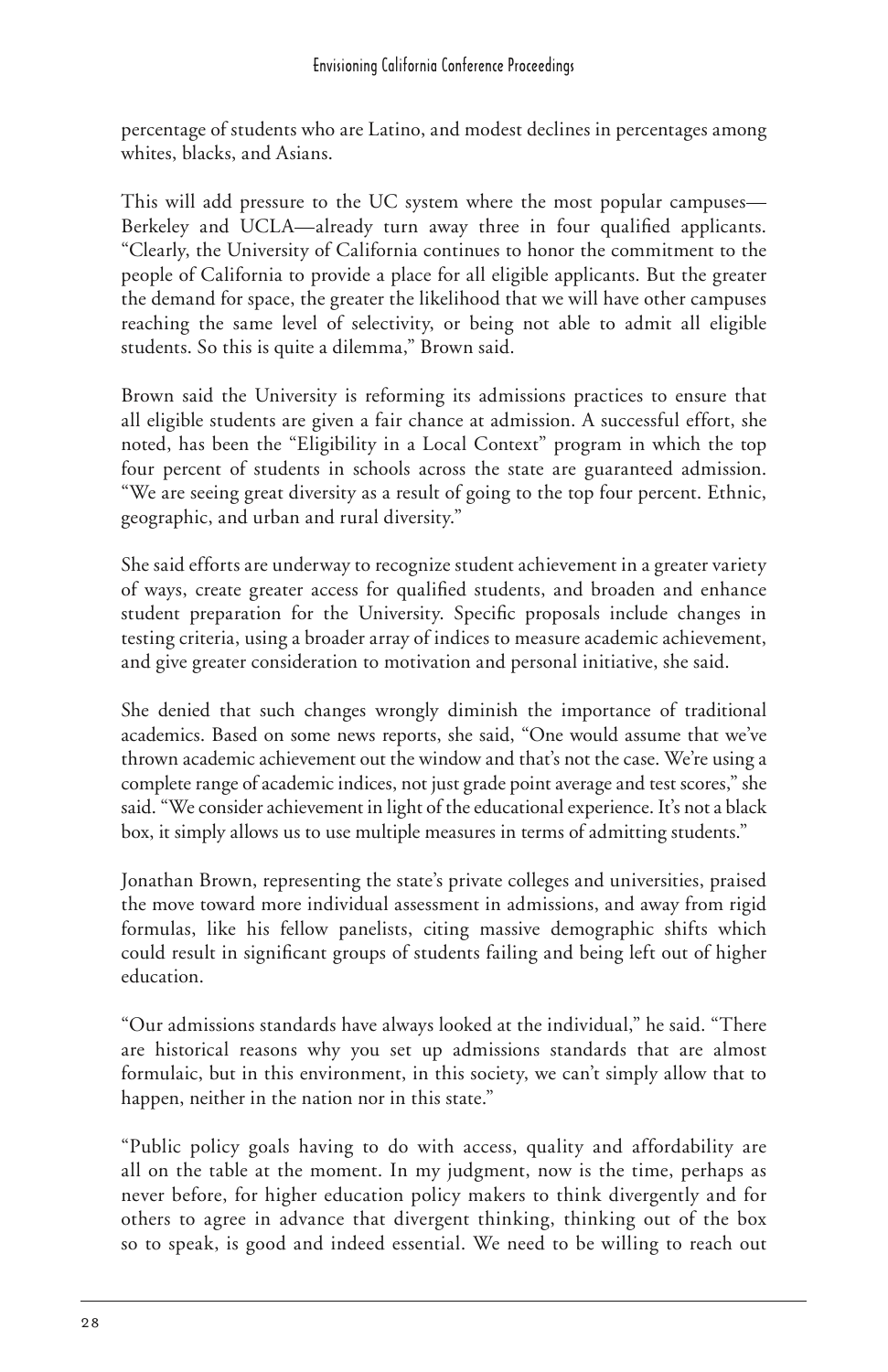in ways that we have never reached out before. We need to be willing to think about decentralization of instructional offerings, we need to think about uses of technology as we figure out how we are going to get through these years of growth and maintain sound public policy."

Brown also noted the dramatic changes in California's economy in the past decade, from one largely driven by defense spending to a more diverse reliance on computers, biotechnology, professional services, entertainment, and foreign trade.

"What that means is, if we want to continue to be where we are, which is the fifth largest economy in the world were we separate from the United States, we need to have a highly educated population," Brown said.

All the panelists agreed that students should be encouraged more aggressively to attend college, and be informed of and prepared for higher education at earlier ages.

"The graduates we get out of colleges and universities are a hell of a lot more productive than the ones we get out of three strikes," said Brown. "Getting students to understand the promise of an understandable admissions process and a financial aid process that is as close to an entitlement as a state government can have is something we need to continue to work on. We need to explain that promise to students, we need to explain it to them early and consistently."

"Even if you get high quality information about college opportunities to students, if you get that information to students too late, it's not worth much," added Lundquist. "None of this adds up to much if we don't actually expand capacity in meaningful and significant ways in every one of the sectors."

Mae Brown said California should be "ensuring that students have the mindset early that, my next step is college."

Panelists also rebuffed suggestions that some students are not served best by a rigorous academic program aimed primarily at preparing them for college, and might be better served by other methods.

"We shouldn't go through the process of sorting students, saying 'you look like you're going to Harvard, you look like you're going to be a plumber,' setting them on paths from which it's unlikely statistically that they're ever going to recover," said Gerth.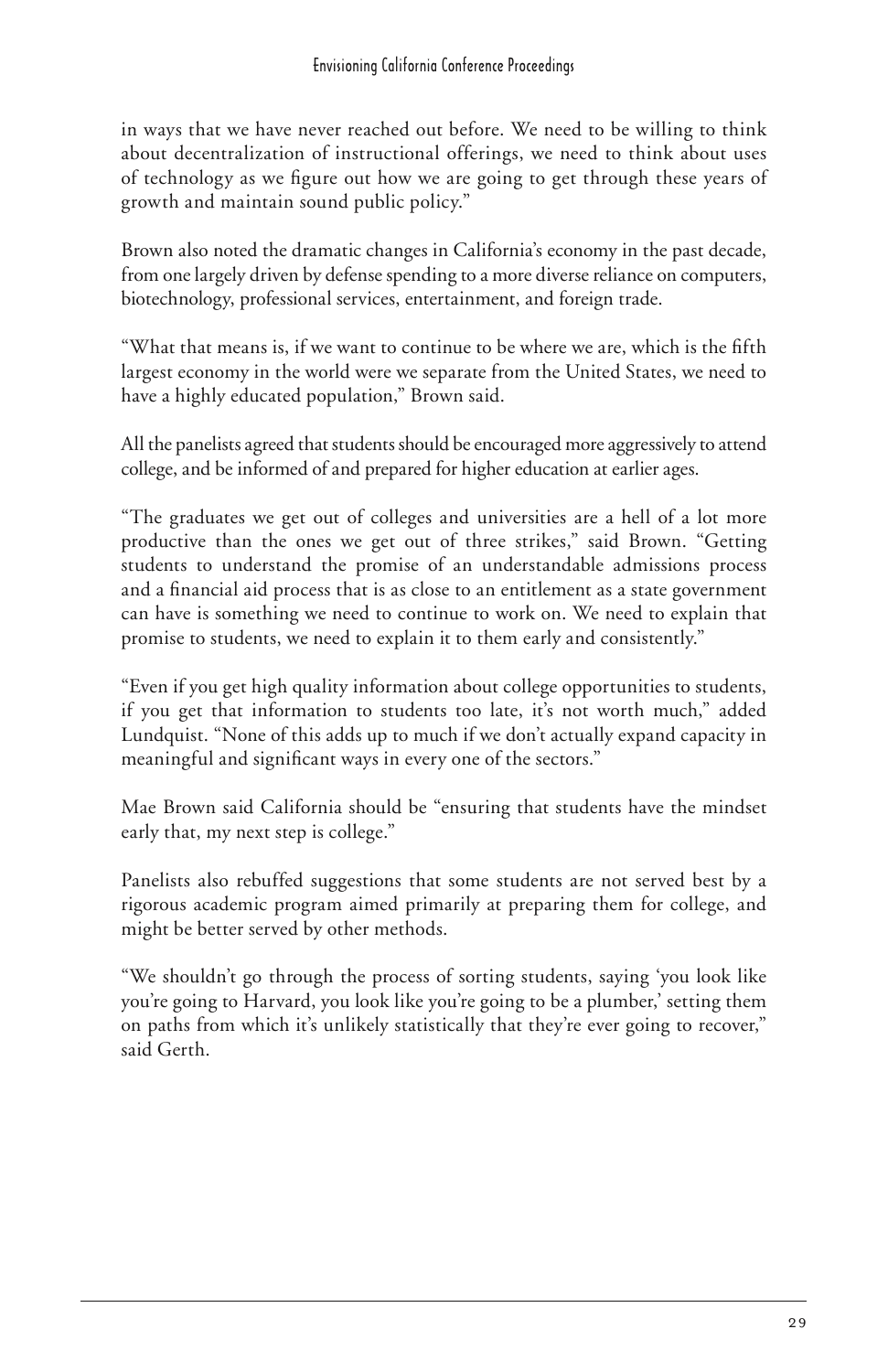#### **SUMMARY**

California is facing a transition from "transparent admissions" based on explicit standards to a more "holistic" system in which applications are reviewed in their entirety. There is a need for more outreach to younger students to inform them about and prepare them for higher education.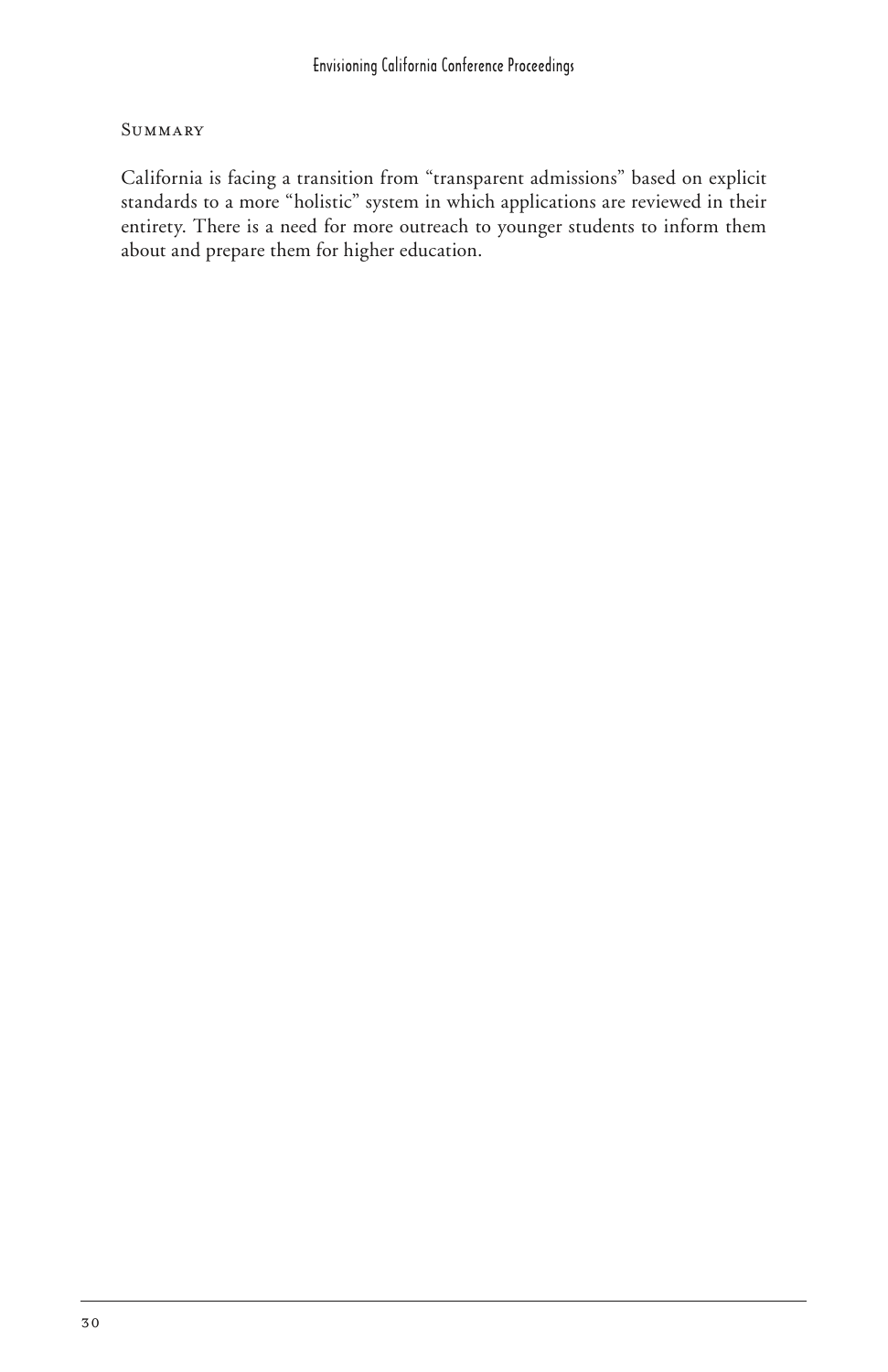# OF QUADS AND PREFABS: Campus Architecture and Its Meanings

There's little consistency to the architecture of college campuses in California, for a variety of reasons—the different missions of the three higher education segments, geographic differences, the passage of time, the state's multiplicity of cultures, and rapid growth spurts, campus architecture experts said in a panel discussion on that topic.

Campus architect Ralph Becker of KMD Architecture in San Francisco, and San Jose State University planner Richard Macias discussed campus architecture at the 2002 Envisioning California Conference panel on the significance of architecture on California campuses. California Research Bureau Director Dean Misczynski moderated the panel.

"In California we have three systems—the University of California, the California State University system, and the California Community Colleges. We have various types of campuses, large and small, urban and rural, traditional and nontraditional. It also varies between public and private, secular and non-secular, residential and non-residential," said Macias.

The earliest campus architecture, Macias said, dating to Cambridge and Oxford in 13th century England, makes the college campus a cloistered environment. With time, that has changed, even in the last 150 years of California campus architecture. California's oldest campus buildings are its most traditional, but that tradition has been giving way since the end of World War II, when the G. I. Bill created a flood of new enrollment.

"So many of the campuses were in a so-called finished state by the 1950s, that after World War II and the G. I. Bill, additions tended to occur by opportunity, not by planning. The buildings that were built to take on the surge in many ways destroyed the older campuses," Macias said.

He noted that San Jose State is actually the oldest campus in California, opening in 1857. But none of its original buildings remain. UC Berkeley, on the other hand, which has preserved much of its original architecture, maintains the look and feel of a traditional campus. The new Monterey Bay campus, a former military base "is going to take a long time to ever feel like a campus," he said.

"So what happens is time defines the form. The older campuses tend to have the most character if the old buildings were saved. The newer campuses, if they're base retrofits or newer in some way it shows up in their architecture."

Decker said changing social attitudes forced changes in the image of college buildings, bringing an end to designs suggesting cloistered elitism. "In those old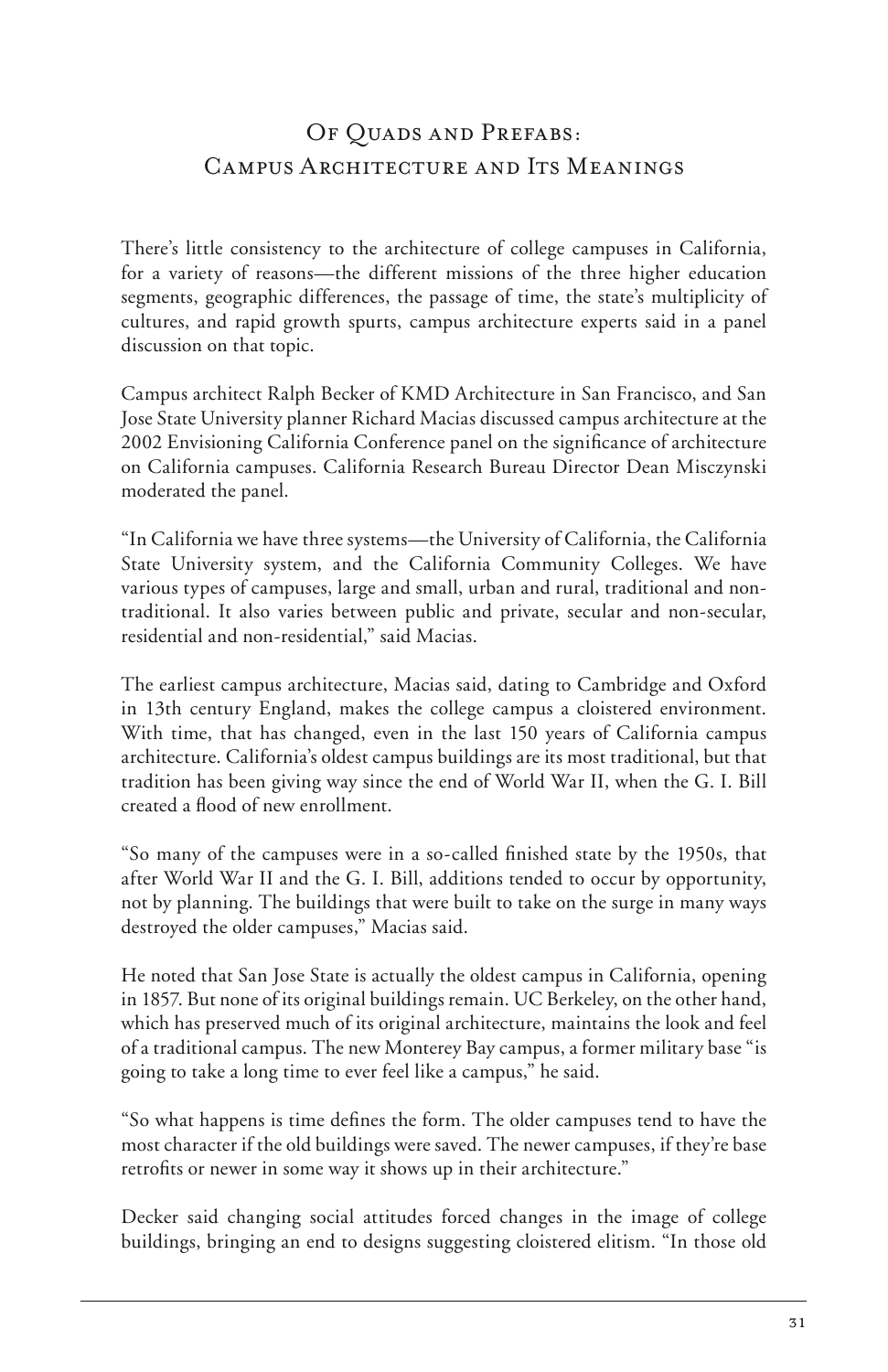schools, one of the images those structures are supposed to convey is that when you go there, you are a part of the elite, the real upper social strata and intellectual strata. That's the message of those buildings in part," he said. "If that's true, then how does that fit into our society, where we publicly deny the existence of an elite, and we're not supposed to ever admit that we're part of an elite, even though we live very privileged lives?"

He said the look and feel of a campus comes not from individual buildings, but from its whole environment, and how buildings and spaces complement each other. But most California campuses today are buildings from different eras forced together because of need, not as parts of greater whole entities. "I think what we can say is that the campuses haven't been seen that way. Campuses have developed in an evolutionary manner, so that each of the buildings is not working with the other buildings to create that whole theme."

Decker also noted that a California campus is an entirely different environment from one in, say, Kansas. "There's a luxury in tradition," he said. "If you've ever hung out at a Midwest university on a football Saturday, you've felt real passion. They love their campuses. They are great, green, wonderful, beautiful and reflect who they are as Midwesterners," he said.

"We don't have the luxury of that tradition, or a singular culture. We have tons of cultures and it's wonderful, but we don't know how to capture it. We haven't found a way as campus planners to capture that culture and to define it with an aesthetic, or an identity," Decker said. "The powerful challenge we have is to define what is the nature of diversity in terms of a physical place and space, and that's not easy."

Many buildings on UC, CSU, and community colleges are interchangeable, although UC campuses have those with the most traditional and grandiose architecture, which may reflect their educational mission, Macias said.

"The UC system differs in educational focus in that they are more aligned to research, and at least to a different level of education," he said. "It may be that they have a need for more visible buildings in terms of what they do, to deal with sustainable issues."

Neither expert could say precisely how the coming boom in enrollment and massive changes in student demographics will affect future campus architecture. "It's a hard question because nobody really knows," Decker said "There's no answer to that. We have a tremendous shift in the cultural mix of these institutions. We're sort of looking at it."

Each concluded with his favorite example of campus architecture.

Macias: Cranbrook Academy of Art in Bloomfield Hills, Michigan. "An amazing example of outdoor spaces, highlighted by outdoor art and architecture."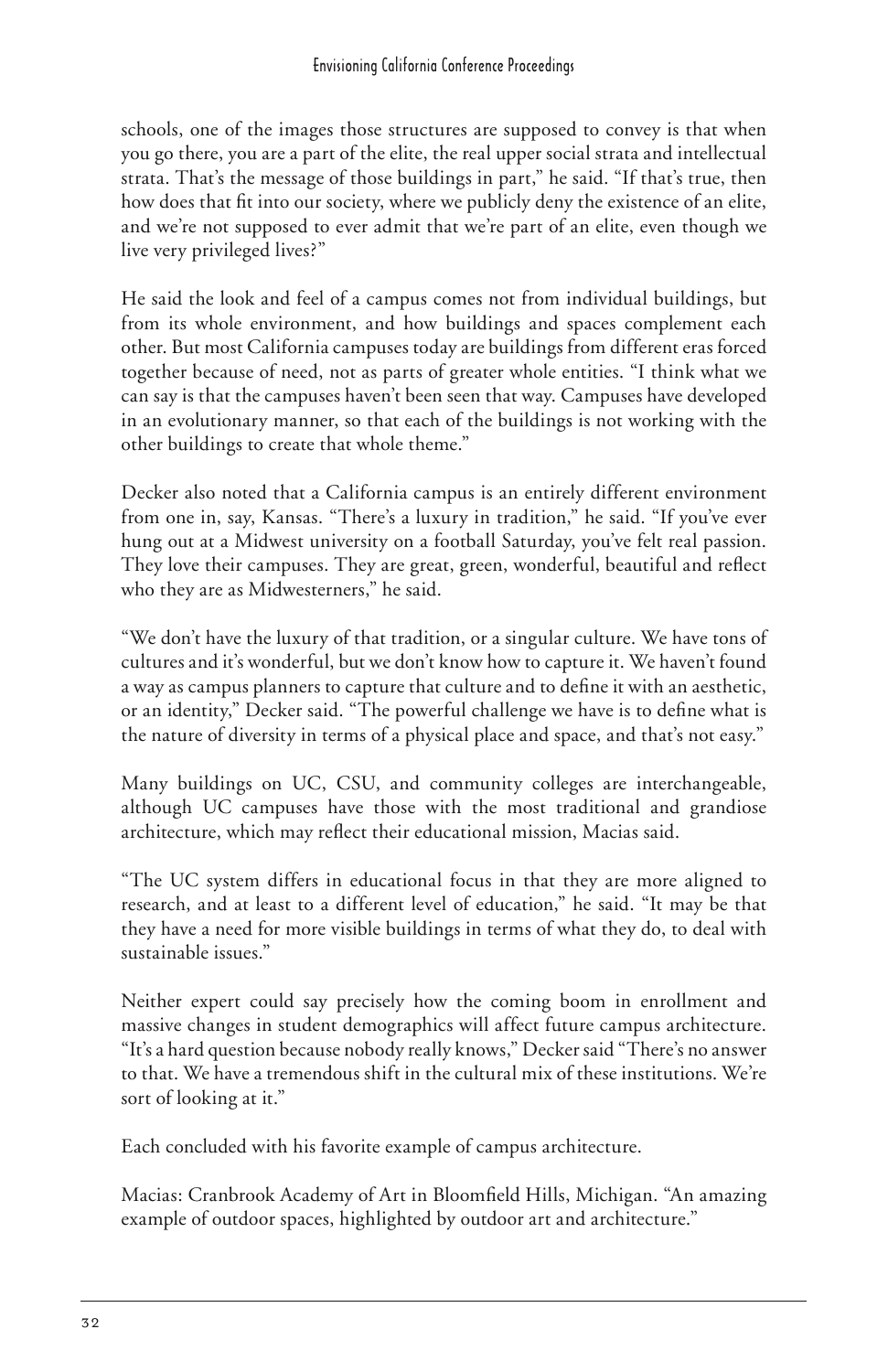Decker: New York University. "It brings out the energy of feeling of being in an urban context while you're at school."

**SUMMARY** 

Architecture on California campuses reflects the differing missions of higher education institutions, changing needs with the passage of time, and therefore offers little thematic consistency.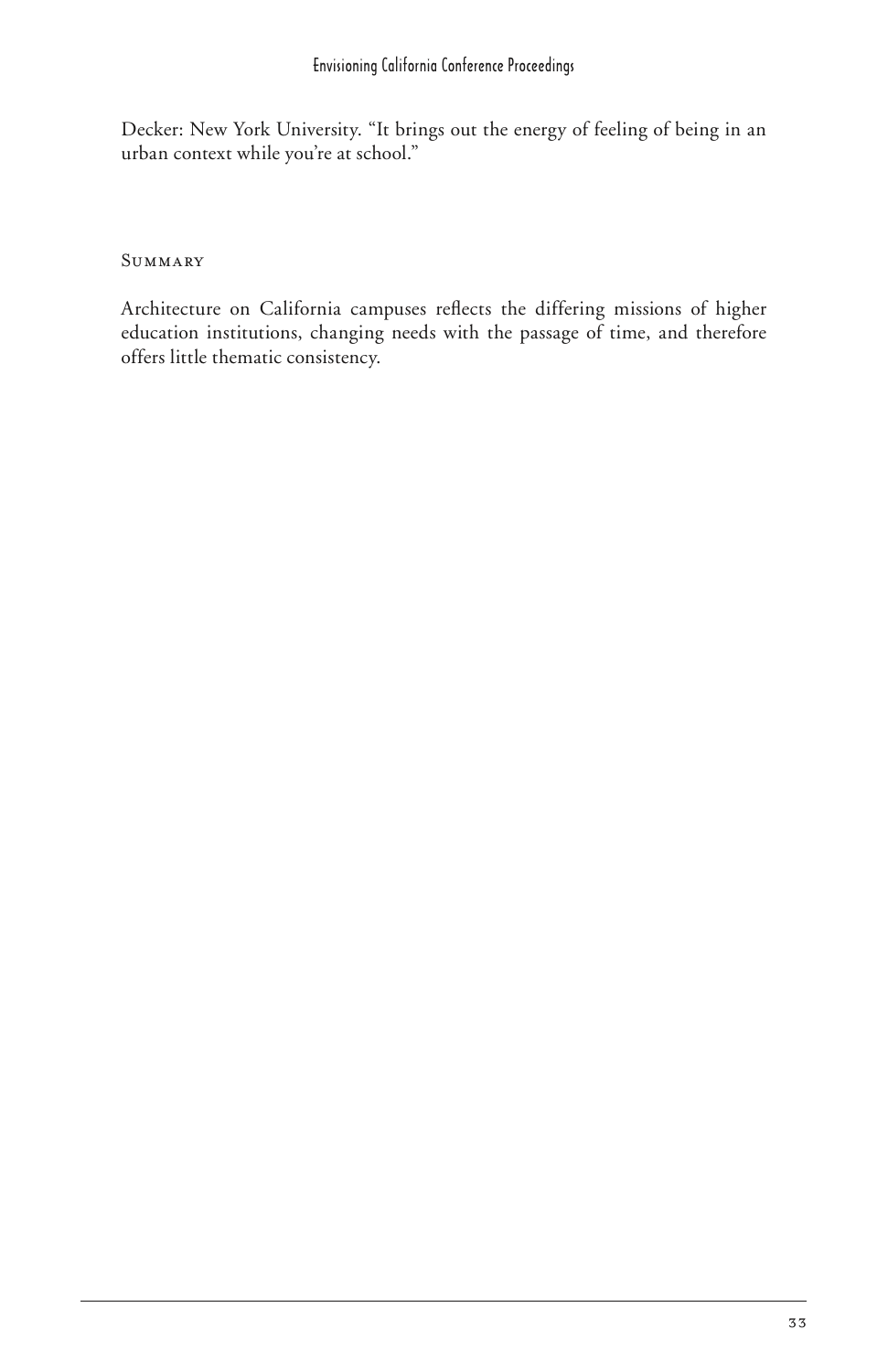# GOVERNANCE STRATEGIES: How FIXED SHOULD THE BOUNDARIES BE?

The fixed boundaries which have defined and separated the missions of California's three segments of higher education for over four decades have brought certain benefits, but the three systems urgently need greater collaboration and cooperation in spite of those boundaries, according to Envisioning California Conference panelists.

Discussing that subject were University of Maryland Professor Emeritus Robert O. Berdahl, who has authored studies on state management of higher education systems; UC Vice Provost for Academic Initiatives Julius Zelmanowitz; CSU Executive Vice Chancellor David Spence; and California Community Colleges Director of State Government Relations Mary Gill. CSU Vice Chancellor Emeritus Lee Kerschner moderated the panel.

Kerschner quoted former CSU chancellor Glenn Dumke's recollections about the master plan during the revisions of the 1980s. "That was that the Master Plan is differentiation of mission, different admissions standards, access through the community colleges, and that's it. All else is add-on. That has survived since 1960," he said. "The question then, for this panel, is how does mission relate to governance?"

He suggested that today's problems may stem from a structural inability of the community colleges' central office to deliver on that promise of access. Kirschner asked panelists to address whether the so-called "silos" of higher education continue to serve California effectively.

Panelists said that while those clearly defined roles of the University of California, California State University, and the California Community Colleges have produced a diverse and high quality system, those same boundaries create headaches and roadblocks for which students ultimately pay the price.

Major problems, panelists agreed, include the difficult process of transferring from a community college to CSU or UC; and articulation, the determination of which community college courses are applicable to CSU or UC degrees.

Berdahl said California's philosophy of access to higher education for all residents of the state demands a system with clear boundaries. "As you get to universal access, you need a diversity of institutional types to respond to the greater heterogeneity of students going. You don't want just one elite university or an elite private liberal arts college. You badly need the great work that the California State University system is doing and you fantastically need a good community college," he said.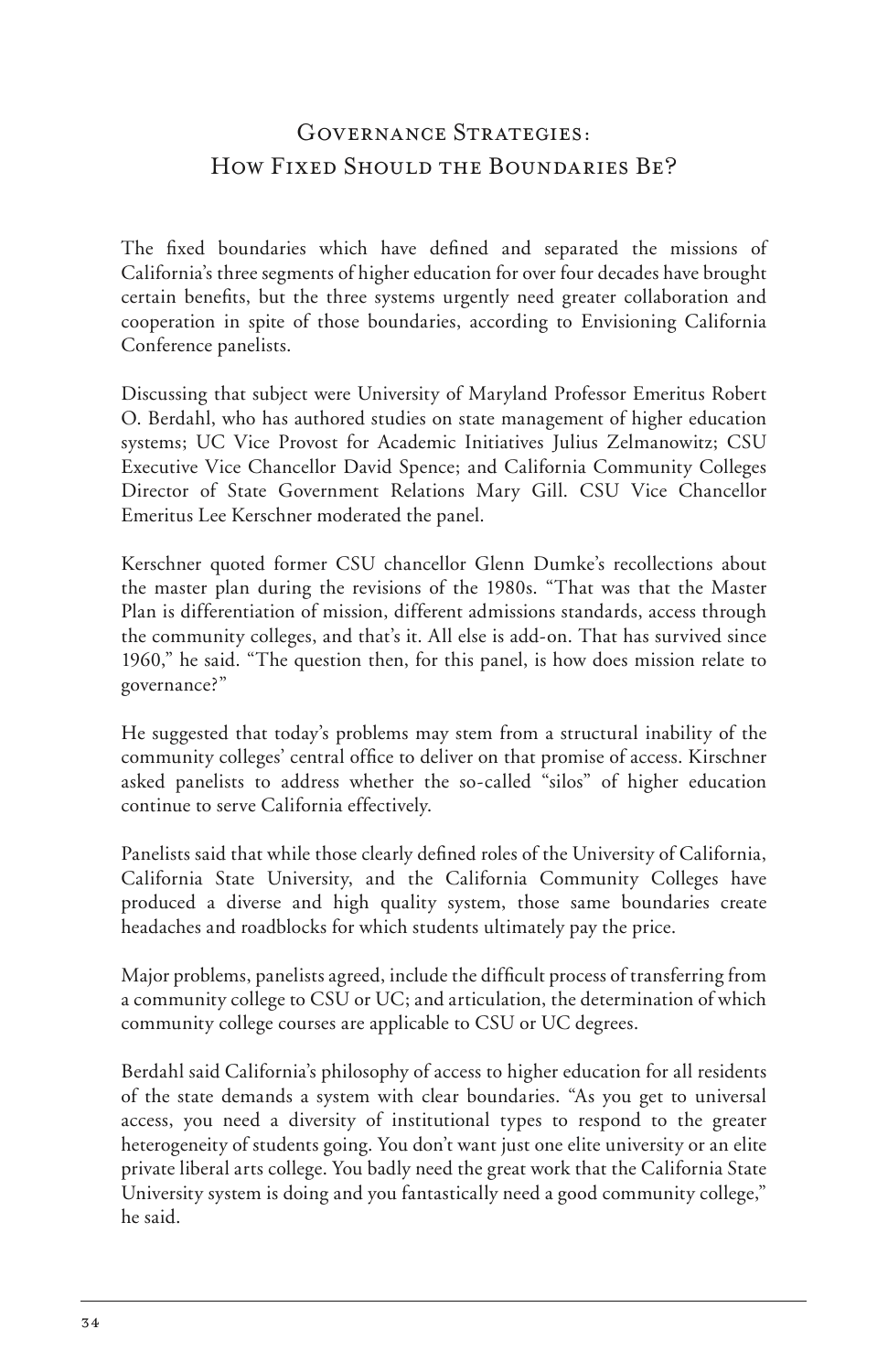But essential to those clearly defined segments, he said, is an effective transfer system, something superior to what now exists in California. "That is the oil that makes that differentiated system function, and without it you call into question whether the silos really work," Berdahl said.

He added that UC and CSU should expand their programs for joint degrees beyond their current agreement pertaining to educational doctorate (EdD) degrees. "That's a very logical first step but it shouldn't stop there. Broaden it to other fields."

Berdahl said he would favor loosening the regulations that govern the three segments only on procedural matters, but not on matters of substance. "On the substance side, I argue that the states have a continuing crucial role in maintaining the diversity of the public sector." California also needs greater and broader cooperation among administrators and faculties at the three segments, he said. "I know it's easy to sound like a Boy Scout and say cooperate," he said. "You can't just pay lip service to collaboration. There has to be a green carrot, a financial incentive; there has to be an enforcement mechanism. There has to be good will and ideally, even mutual trust. The other alternative is to back off and let any institution try to offer any program anywhere, and to me, that ain't the answer."

Berdahl said he has made that point by modifying a crude army saying in a message to his former faculty colleagues at UC Berkeley: "Cooperate or get off the pot."

Spence agreed that the differentiation of missions has resulted in high quality choices for California students. "We've got the greatest research university in the world, UC; we've got the system with the best combination of access and quality and scholarship in the world, and that's CSU. That's because of the differentiation of mission."

But he said that same differentiation has had other, far less laudable results. "Unfortunately, when you talk about mission differences and boundaries, you forget the other part of the coordination, which hasn't been concentrated on in this Master Plan, and that is building connections."

Students seeking transfers suffer from that, Spence said. "This is probably the worst transfer process I have seen," he said, saying the walls between the segments and the segments themselves often hinder students seeking to transfer. He called for the creation of a true transfer student degree from the Community Colleges, consisting of 60 units, all transferable to CSU. "We must get together because this is the most inefficient process I've seen."

But he hailed the progress CSU has made in attaching CSU placement standards to high school test scores, and in joining with UC for joint doctoral work.

Zelmanowitz said the differentiation of function has "promoted constructive competition and the potential for constructive collaboration, and we've had more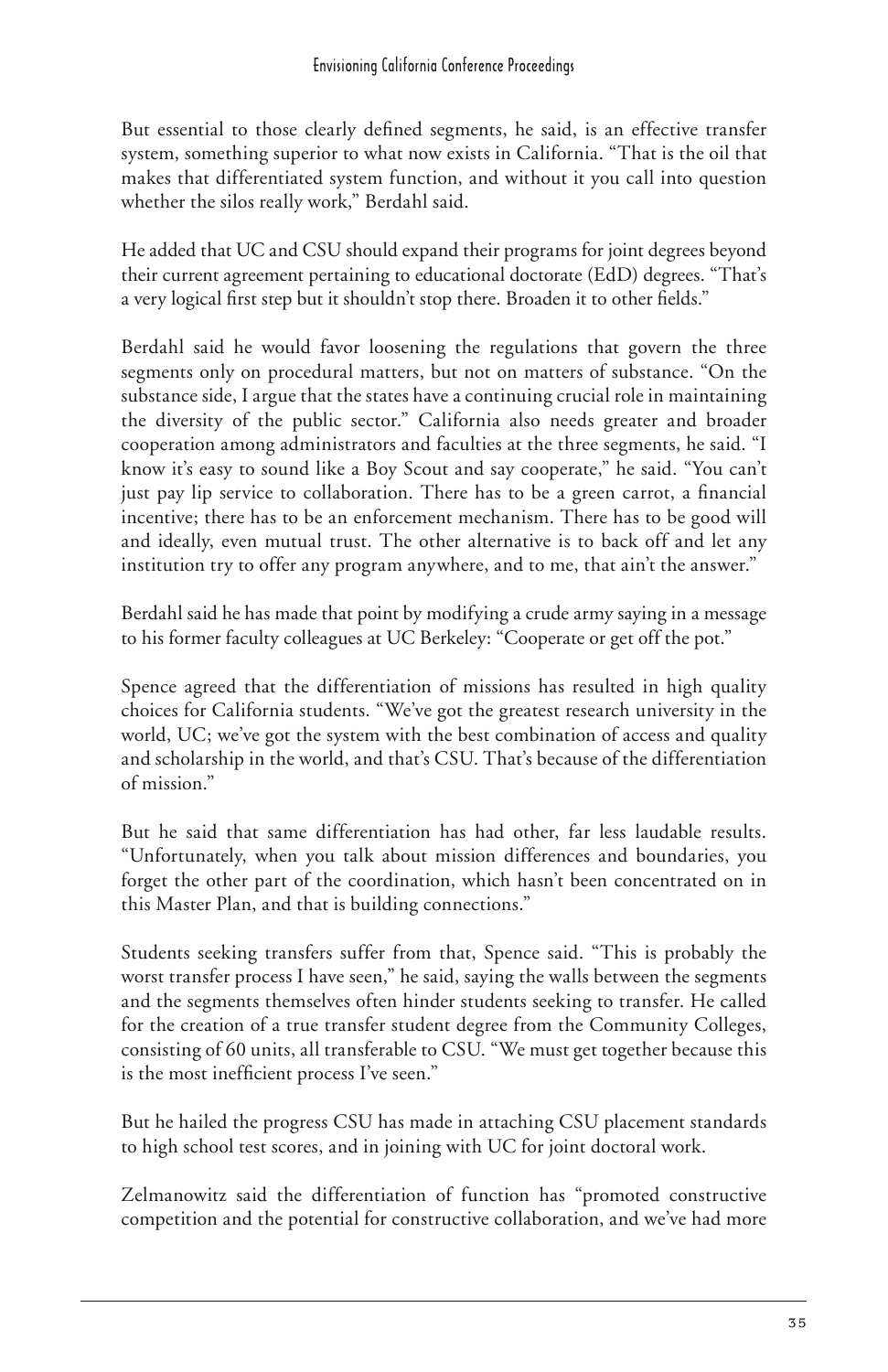success with the one (competition) than with the other (collaboration). But it did succeed in creating high quality education in California," he said.

He hailed the joint doctoral program with CSU and said he hoped for a more level playing field to enable the joint degrees to receive equal consideration to internal UC degrees.

Problems with the system have occurred, he said, because of the natural tendency of educational institutions to want to expand their roles. "Mission creep is a dominant gene in higher education, both within segments and between segments. Campuses are constantly seeking to expand their mission," he said.

While the system has maintained its quality through periods of rapid growth, it now faces an array of new problems, he said. "What has changed dramatically is the context in which higher education finds itself today," Zelmanowitz said, citing the diminished preparation of students for higher education, and the state's massive budget problems.

"The quality of the entering student heading into higher education is probably the largest determinant of the output measures," he said. "If we get bright students in and do some things right, then we'll have a quality product out."

Zelmanowitz also said that all three systems must continuously examine the relationship between campuses and systemwide administration. "We should constantly balance the authority of central administrations and the campuses to see if we're, as systems, serving the public interest very well."

Gill presented the longest laundry list of specific complaints about the barriers between the segments, saying the Community Colleges suffer because their widely divergent array of functions has been viewed with condescension by the educational establishment.

 "In essence, we're everything that anybody else is not. That is what the California Community Colleges must do—fill in every educational gap in this society. We box that into certain titles, we talk about transfer, workforce preparation, remediation, ESL (English as a Second Language) as a very special part of remediation, and lifelong learning. In essence, anything that K-12 has not done by the time someone is 18 in our society, and anything you cannot be admitted to UC or CSU to do, is ours to do."

That broad mission results in a complex and wide-ranging set of boundaries with UC and CSU, and also with K-12 education, private, out-of-state and proprietary schools, and other entities in the public and private sectors. "It's about the extent to which we make use of the full resources of society, and where we draw those boundaries," Gill said.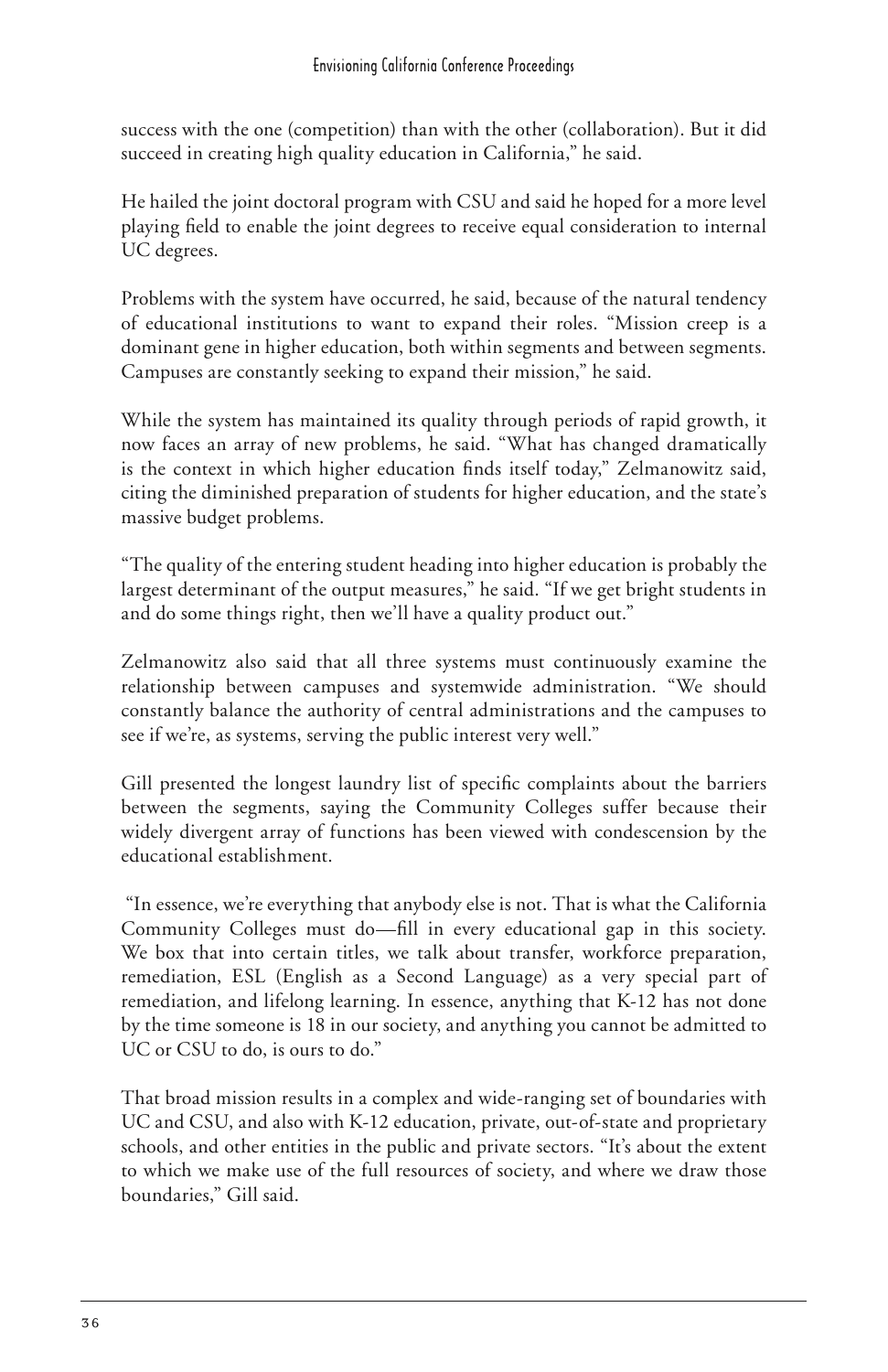The boundaries serve valid purposes, she said. "There is no inherent evil in demarcation of function or differentiation of function. I believe that both can provide efficiencies and excellence. UC should not concern itself with remediation. They should concern themselves with the production of Nobel scientists."

But the system has major flaws, she added, especially in hindering students seeking to transfer from a community college to CSU or UC. "It's the barriers at the transition that bother me more than the fact that there might be a government boundary." Those barriers are compounded by cuts in matriculation funding (from \$76 million in 2001-02, to \$48 million in the current year and \$43 million in the Governor's proposed 2003-04 budget) which provides students with information and services aimed at helping them make decisions and achieve their goals. "It's a sin and a shame that this administration cut matriculation funding at a time and place where we need to counsel students on that path," Gill said.

She disagreed with calls for a rigidly defined transfer degree, however, because of the great diversity of the Community College population. "We have to maintain the fluidity and the flexibility and the excellence that we have in allowing students these varying patters to achieve what they're going to do."

Additionally, she said, outreach programs, now a UC function at high schools, should be more universal. "We need outreach from kindergarten through 12th grade. It has to be from all segments to all students, so that choices remain free. This is a place where our boundaries and our governance are really quite dysfunctional. I think we really need to have a very unified voice with youngsters and families in this state about the nature of success and opportunity."

Gill said rural areas would benefit if community colleges could offer some fouryear programs, now solely offered at UC and CSU.

Community college students also suffer because they are not offered services made available to the other segments, such as health services. "We have to look at areas where the inherent elitism of the state of California, and I would even say racism in the state of California through its history have made unequal services," she said.

"The students at UC Berkeley have acupressure, they have orthopedic services, they have a pharmacy, they can get their glasses; and the students at Napa College can call 911 if they have a heart attack. Based on what, GPA? How does the state of California come to those conclusions about role and function?"

She said education planners should evaluate the system from the eye of the recipients, students and their families, and "recognize those things that should be boundary free or they will fail."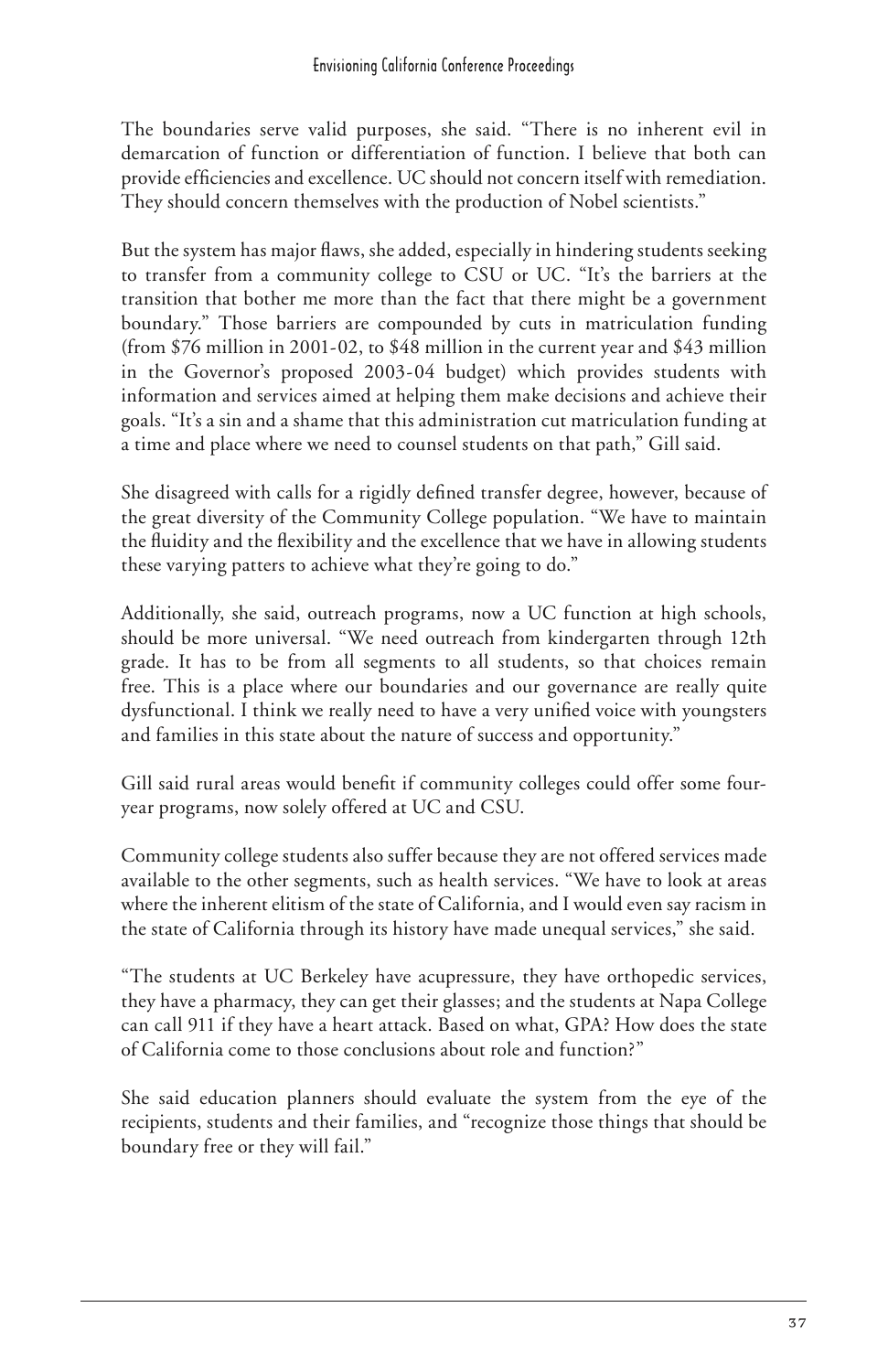#### **SUMMARY**

The rigid boundaries between California's segments of higher education have created a clear and desirable variety of missions, but the system is plagued by a lack of cooperation between the entities, most notably a very poor transfer process.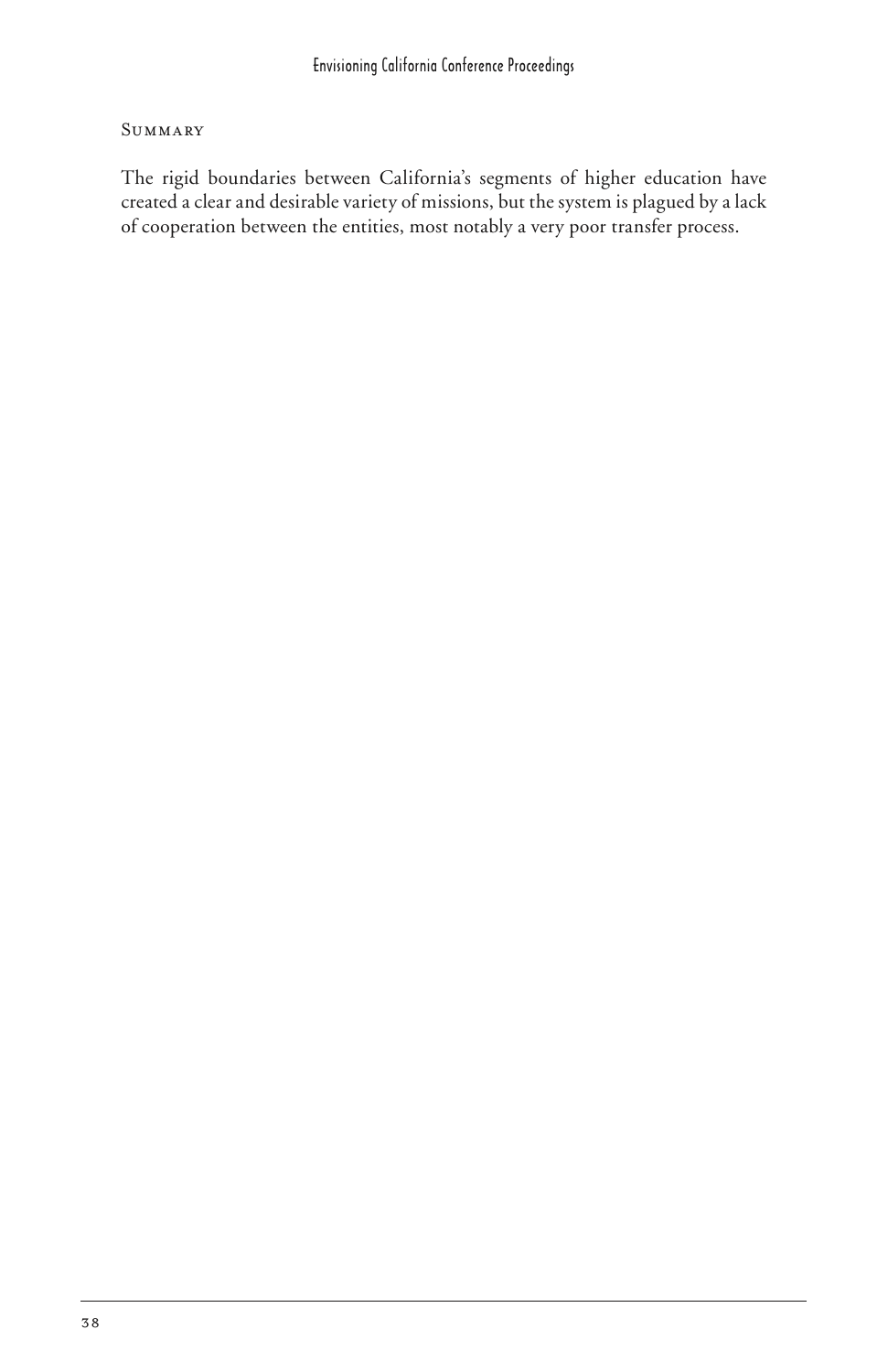### Master Planning in a Decentralized World

Panelists were largely pessimistic about California's chances of effectively master planning for education in a time of increasing decentralization and a growing complexity of issues, during a panel discussion on "Master Planning in a Decentralized World" at California State University Sacramento's 14th annual Envisioning California Conference.

Tackling that topic were Christopher Cabaldon, Senior Advisor to the Chancellor of the California Community Colleges; Jane Wellman, Senior Associate for the Institute of Higher Education Policy in Washington, D.C.; and Charles Ratliff, a consultant to the Legislature's Joint Master Plan Committee. Claremont School of Educational Studies professor Jack Schuster moderated the panel.

"The California Master Plan has enjoyed a most remarkable run for four decades and a little bit more," Schuster began, likening it to a "peace treaty" which controlled a "mission creep" which was threatening to overwhelm higher education in California.

But over the life of the Master Plan, the state has grown enormously and become more complex. "California is indeed a colossus, a hugely complex, diverse polity; sprawling, and in the process has tried to develop and maintain a postsecondary system that can keep pace with these enormous changes," Schuster said.

"There are varying views about the extent to which that has been successful or not," he said.

Though panelists lauded the institutional definitions and goals outlined in the 1960 Master Plan, they doubted the ability of California's government, more than four decades later, to provide meaningful revisions in a much larger and vastly different state under far more complicated circumstances.

Most pessimistic was Wellman. "The capacity of government to formulate public policy is, it seems to me, troubled," she said. A number of factors exacerbate the problem in the area of education, she said, citing legislative term limits, California's stalemate-inducing two-thirds vote requirement, and the Proposition 98 school funding mechanism approved by voters in 1988.

"Many of the most important items that should be debated, the most important pieces, are essentially taken off the table before the conversation begins," Wellman said. "To have public policy made in a technical formulaic way that is inaccessible to conversations about goals and purposes is bass-ackward. There's been a substitution of technical conversations and formulas for what should be a conversation about policy."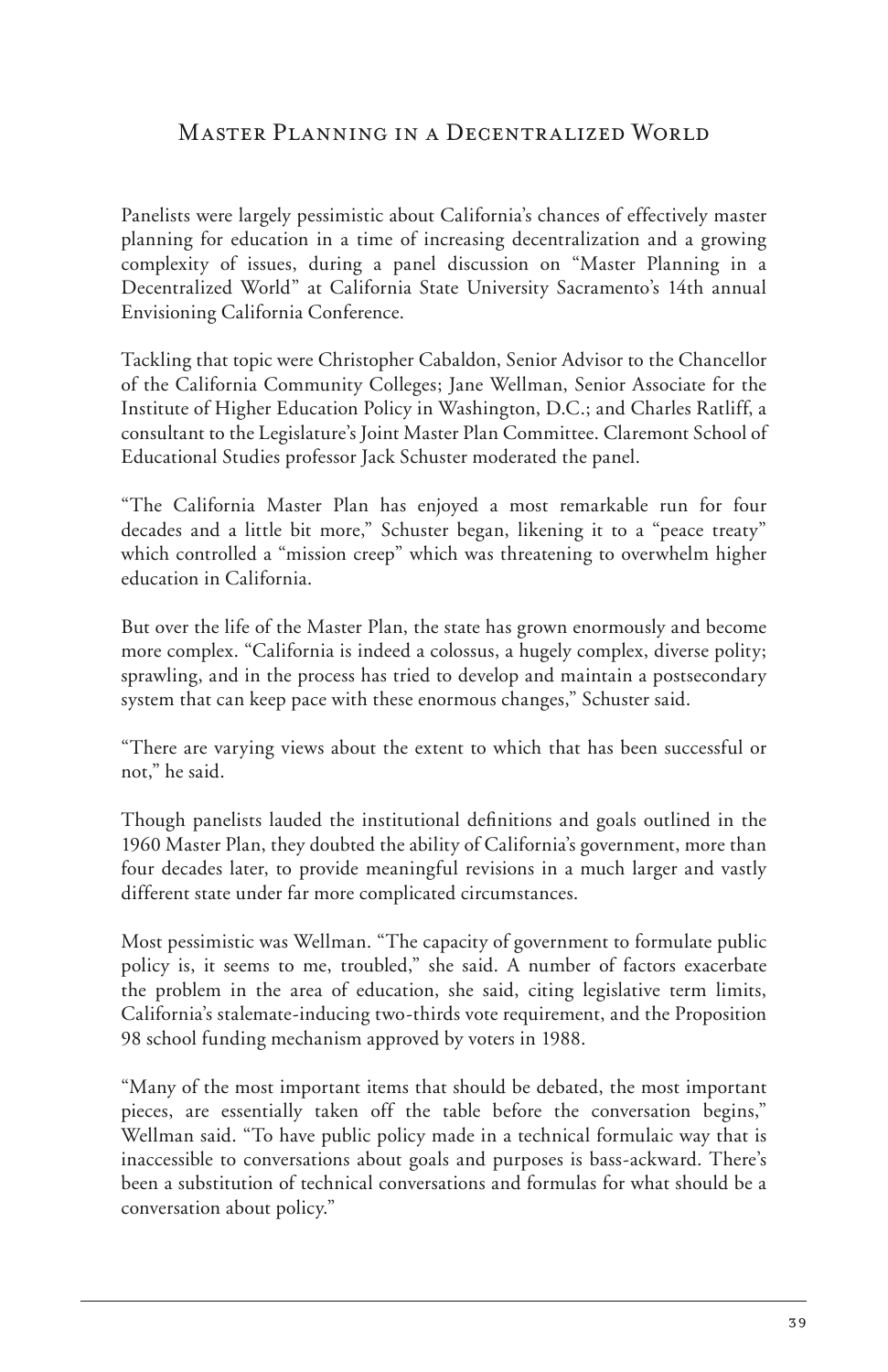Since California's original Master Plan for Higher Education was adopted in 1960, she said, a disconnect between the vision for education and the financial resources to implement it has developed and vastly widened, she said.

"The assumption was that the resources would follow the vision," Wellman said. "California policy can no longer be made as if the state has the capacity to cause things to occur by putting funds on the table and getting them to happen. The conversation really needs to be framed around how resources that are available to the state can be used to achieve goals in this very different funding environment."

The outlook is not promising, she said. "In the absence of clarity about specific goals, and measurable outcomes and ways to match resources, we're just babbling at one another."

Cabaldon said the state probably can't make plans that will effectively provide universal access to a high-quality postsecondary education. Efforts to do so seem to assume that the state has greater insight and knowledge into education than local education officials, he said.

"The problem is, the state doesn't know either," he said. "We have this notion that if they fail, we will tell them how it should have been done from the beginning, as though we have special knowledge about how to achieve those outcomes that we have just not chosen to share with them. I'm sure that's not true," Cabaldon said.

"We cannot drive success simply by declaring it," he added. "We can't even decide what those goals are."

Cabaldon expanded on the lack of connection between education policies, such as universal access and high quality, and resources. "There is this fundamental disconnect between what we have announced to California as our policy, and what the budget mechanism provides for that. This state doesn't really have the capacity to make those judgments in a serious, thoughtful policy way, to say what exactly is it that we want from higher education." He cited such specific goals such as producing more nurses and a more informed citizenry. "Is the Legislature really capable of making those sorts of determinations and then sticking them into a formula that folks can use on a year-to-year basis? And the answer is probably not. We don't have the answers."

Cabaldon further pointed out that a danger of master planning is that it can destroy colleges' ability to solve their own problems. "When the state pre-empts decisions, when it makes the easy decisions for colleges, it erodes the capacity of those institutions to make the hard ones. There is no decision capacity left at the local institutions to solve the enduring problems that every college faces."

He said the justification for master planning is the same as that for traffic laws. "If we were all free to go as fast as we wanted on our local streets we would all end up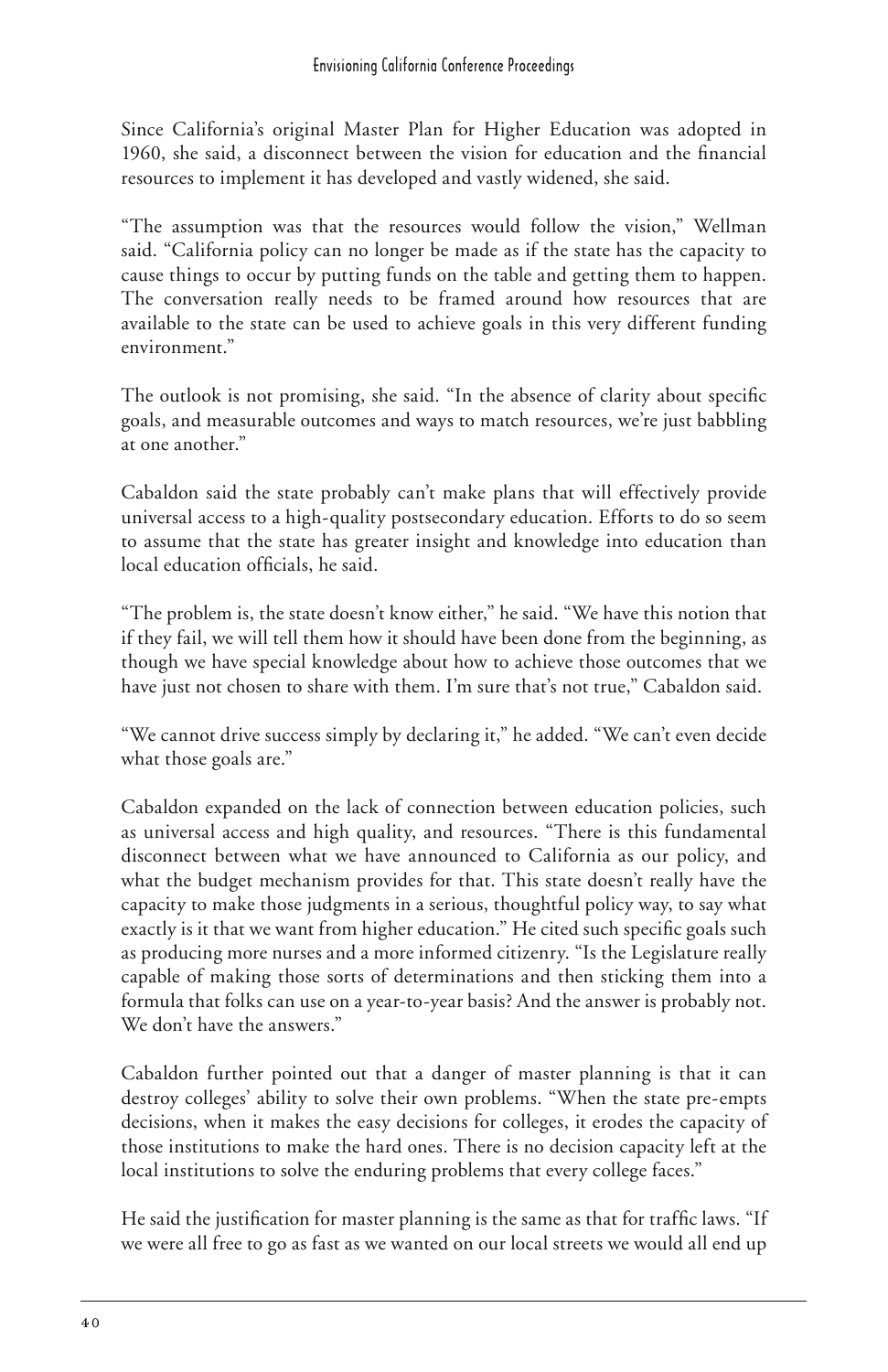going extraordinarily slow, because we would be afraid that at the next street, with no stop sign and no speed limit, we would get hit. But having stop signs and speed limits, although they are centralized authority, allow that decentralized market of circulation to function in a more efficient way than it would in the absence of that centralization."

But, Cabaldon said, a common and costly planning mistake is to expect all campuses to act identically. "Particularly in the legislative arena, consistency and equity are taken to be identical concepts and they're not. Requiring everybody to do the same thing or to achieve the same thing is not necessarily the most equitable outcome," he said, pointing specifically to across-the-board transfer rates the state demands of all community college campuses, despite vastly different circumstances within each college district.

"We can't just use centralization as a code for equity and decentralization as a code for efficiency and then talk about the balance between the two. Initial conditions matter," he said.

Cabaldon said master planning "shouldn't be about incremental policy making. It should be about designing the institutional environment. Not a prescription of what the specific actions are going to be, but designing the environment in which the institutions operate."

Ratliff, who has spent the past year developing the 2002 Master Plan, which has expanded its scope to include kindergarten through higher education, said master planning is intended to give local officials a broad framework through which to improve their outcomes. The continual failure of schools to successfully educate specific groups of students obligates the state to become involved to the extent necessary to end the failure, he said.

"Why should we master plan?" he asked. "In this state, perhaps more than any other state, there has been a historical commitment and a constitutional requirement to providing free quality education for all who can benefit from it." The guarantee of K-12 education is in the state Constitution, he said, while statutes have expanded the guarantee to postsecondary institutions.

"There are identifiable groups of students that we have not served well in our public colleges, schools or universities—with low income, black, Latino or Native American backgrounds—we have just not found a solution through decentralized approaches to education that result in them having academic achievement by all measures we accept that are comparable to their white and Asian peers," Ratliff said.

"There's something inherently unfair about that. We need to figure out what it is and how to improve the outcomes through public policy intervention," he said.

Ratliff said the legitimate goal for the state in the planning process is "defining the 'what.' Defining as best we can using professional judgment, what is an adequate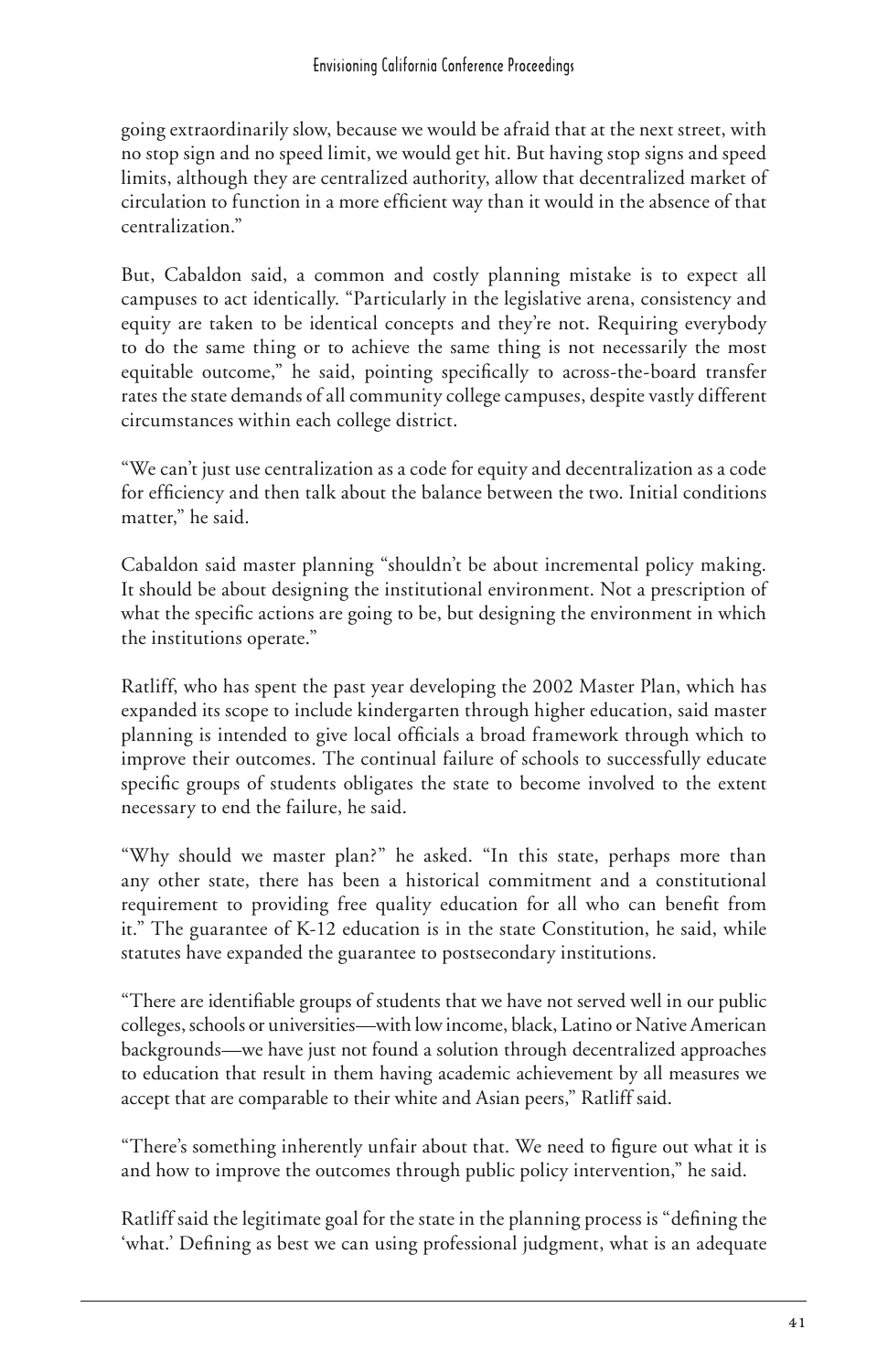amount of resources to get the 'what' done, and indicating what kind of indicators it wants to see. But it ought to stop short of going the next step, which we have been guilty of over the last 40 years, of also telling you how to do it," he added. "You tell folks 'what,' but let them figure out the 'how.'"

But in the event of continued failure by local officials, Ratliff said, further state action could be justified, such as telling "how" and bringing in qualified people to implement the strategy. "Then we can help you make better decisions, then bring in people who can."

The difficulty, Ratliff said, is the mutual distrust between educators and politicians. "At some point, we the state, in all of its decentralized components, will have to do something we're not used to doing. We're going to have to exhibit a degree of trust to the educational providers. For those who work in Sacramento, that's a very difficult thing to do."

Moderator Schuster ended the panel on an ominous note, pointing out the absence of any mention of "Tidal Wave II"—the anticipated boom in demand for higher education in the years immediately ahead.

"That enormous tsunami is about to crash down upon us, and at least from where I sit, the state of California is so ill-prepared to deal with those demographics, it borders on the truly, truly frightening," he said. "Is the Master Plan and the resolution of the tension between the instincts to centralize and decentralize going to be done in such a way adequate to meet these challenges? That remains to be seen."

### **SUMMARY**

Master planning in California has resulted from the state's historic guarantee of a quality education for everyone, but it is increasingly difficult to plan meaningfully at a time when political trends favor decentralized policies.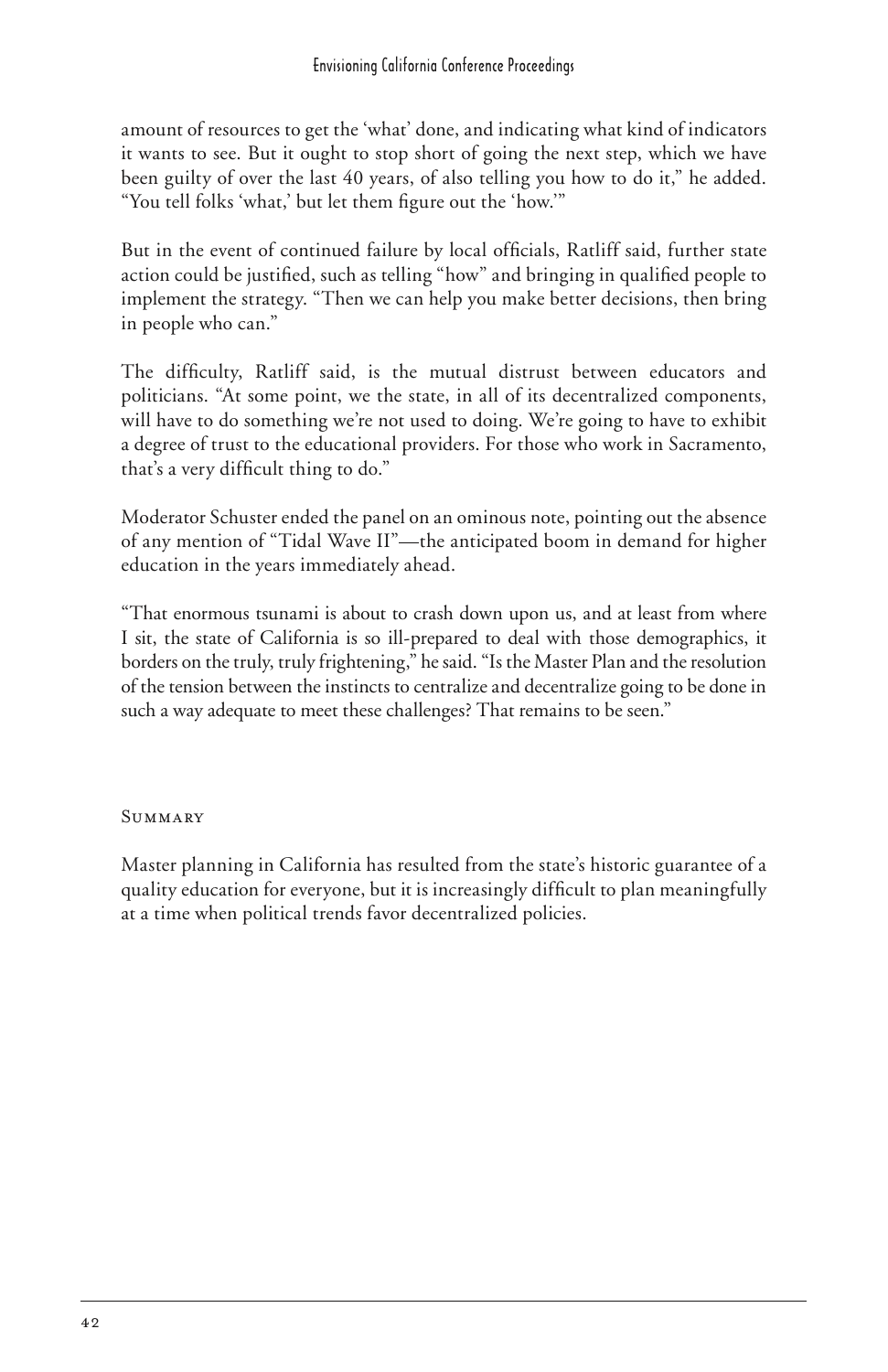# California Higher Education and Diverse Cultural Identities: New Dynamics for Traditional Roles

California's system of higher education is failing dismally to reflect, and to effectively serve, the state's increasingly multi-ethnic population, and there's every reason to believe things will get even worse, panelists discussing diverse cultural identities in higher education agreed.

That failure stems from the cowardice and shortsightedness of California politicians, and an obsession with fiscal matters at the expense of learning by educational leaders and administrators, they said. The tone of the energetic and emotional discussion ranged from sadly pessimistic, to overtly cynical, to palpably angry.

"These unscrupulous individuals only look at that stupid bottom line, and every time I hear that expression I want to punch out somebody's lights," said panel moderator Roberto Haro of the Cesar E. Chavez Institute for Public Policy. "Because sometimes we need to run education not as a for-profit venture, but for a loss, because it's good for our community."

Taking on that topic in a fiery discussion at CSUS' Envisioning California Conference along with Haro were UC Davis Education Professor Patricia Gandara; Jeannie Oakes, Director of the IDEA Institute for Democracy, Education & Access at UCLA; and UC Berkeley Asian-American Studies Director Ling-chi Wang. The session was titled "California Higher Education and Diverse Cultural Identities: New Dynamics for Traditional Roles."

Wang said the quality of, and access to higher education has plummeted for most Californians in recent decades because of an utter lack of courage and vision from the state's political and educational leaders.

 He contrasted today's climate with the dynamic UC Presidency of Clark Kerr from 1958 to 1967, which saw the development of the Master Plan for Higher Education and the construction of four new UC campuses. None have been constructed in the 40 years since.

"Where is our Clark Kerr for the 21st Century?" Wang asked. "Today, in higher education, we don't have any visionary people. We don't have any courageous politicians who are willing to stand up and talk about things that need to be discussed," he said.

"Fast forward to the year 2000. The population has more than doubled, become more diversified, more multi-racial, and have we increased by one single UC campus since then? We had nine in the 1960s, and we still have the same nine." Wang added that he doubts Governor Gray Davis will keep his promise to open a 10th UC campus in Merced by 2004.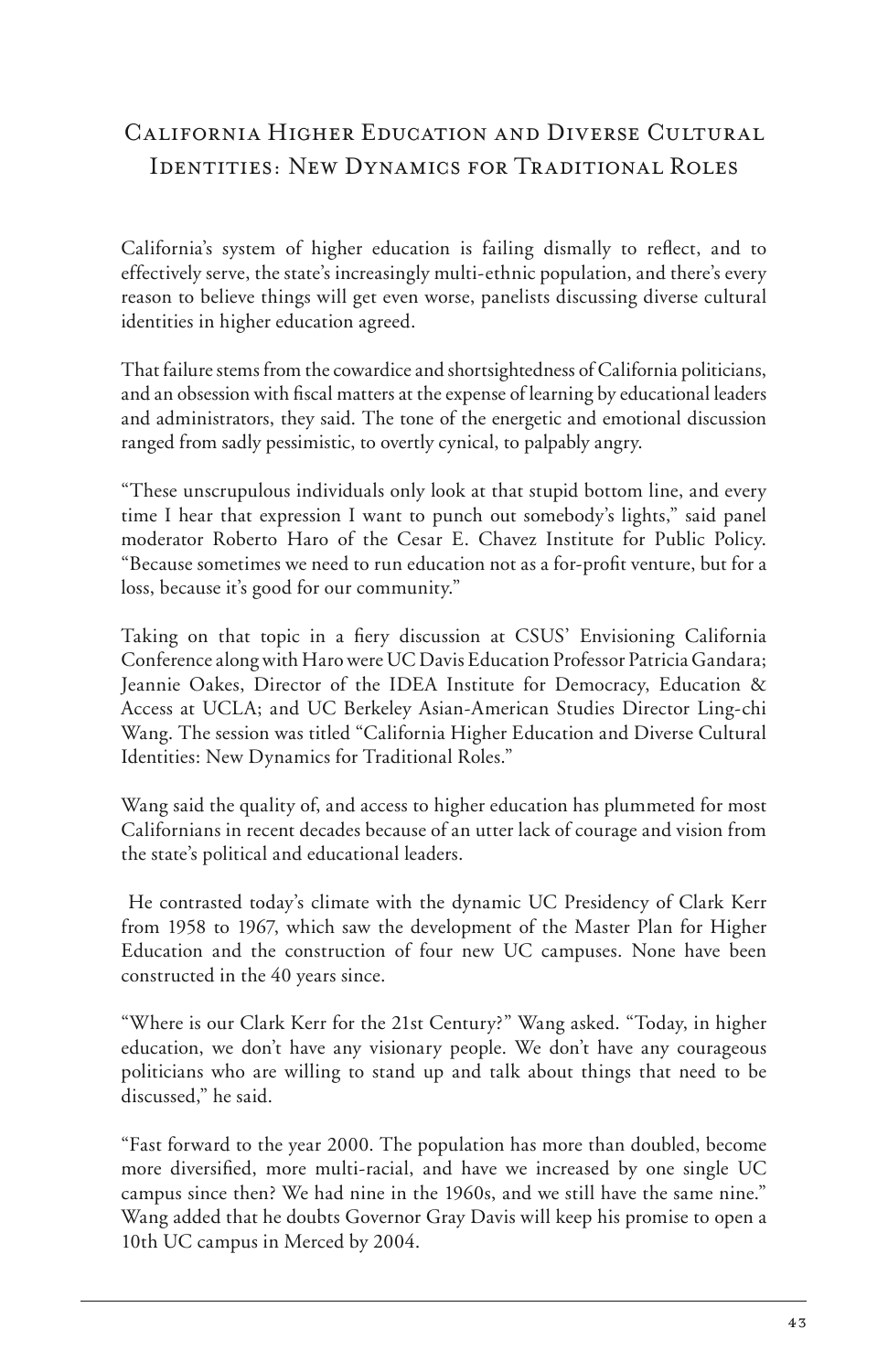He noted that a study under then-UC president David Gardner in 1987 concluded that California then had an immediate need for three new campuses. "That report is still gathering dust in the President's office. The fact of the matter is that we completely ignored those recommendations," he said.

The construction of new UC campuses, Wang said, may have alleviated the pressures which led to the 1996 passage of Proposition 209, which in turn transformed the racial makeup of UC campuses from one which closely resembled California's population, to one in which Asian-American enrollment far exceeds the percentage of Asian-Americans in the population, and where African-Americans and Latinos are sorely underrepresented.

"I foresee a huge backlash against Asian-Americans," he said. Whenever access to the university is discussed, he said, "There's always this subtext behind it, how do we really curb the number of Asian-Americans in the UC system."

The prevailing political trends—toward tax cuts, prison building, and privatization—haven't been kind to higher education in recent decades, he said. "I consider all these to be efforts to divest from investment in education and to transfer income to the people who are in power and people who are rich," Wang said.

Since the passage of Proposition 13 slashed property taxes in 1978, he said, cowardly politicians have been too quick to jump on the anti-tax bandwagon, and have caused important services like higher education to suffer.

"That's the rule now. Even in the face of huge deficits, President Bush is still talking about more tax cuts. I don't know where that money is going to come from, and how the rest of the people in America are going to be served. There's no one there to talk about investment in education, in health, in the environment, in mass transit," he said. "No one."

But at the same time, those same politicians have sanctioned a prison-building frenzy, Wang said. "That is really the most disgraceful thing that is happening in California," he said. "We have become extremely obsessed with personal safety, especially of the California white voters. We are obsessed with law and order, so we have the three-strikes law and the most massive prison building ever," Wang said.

"If we are not willing to put money into UC and CSU, perhaps we should start calling (the prisons) UC San Quentin, UC Folsom, and UC Vacaville. We might as well do something to educate those people. It costs more to put a person in prison than to put a person in the UC system," Wang noted.

Finally, he bewailed the crippling of public services in the name of privatization. "This amounts to a transfer of the income from the public to the private, from the poor to the rich. As a systemwide policy, everything at UC is up for sale."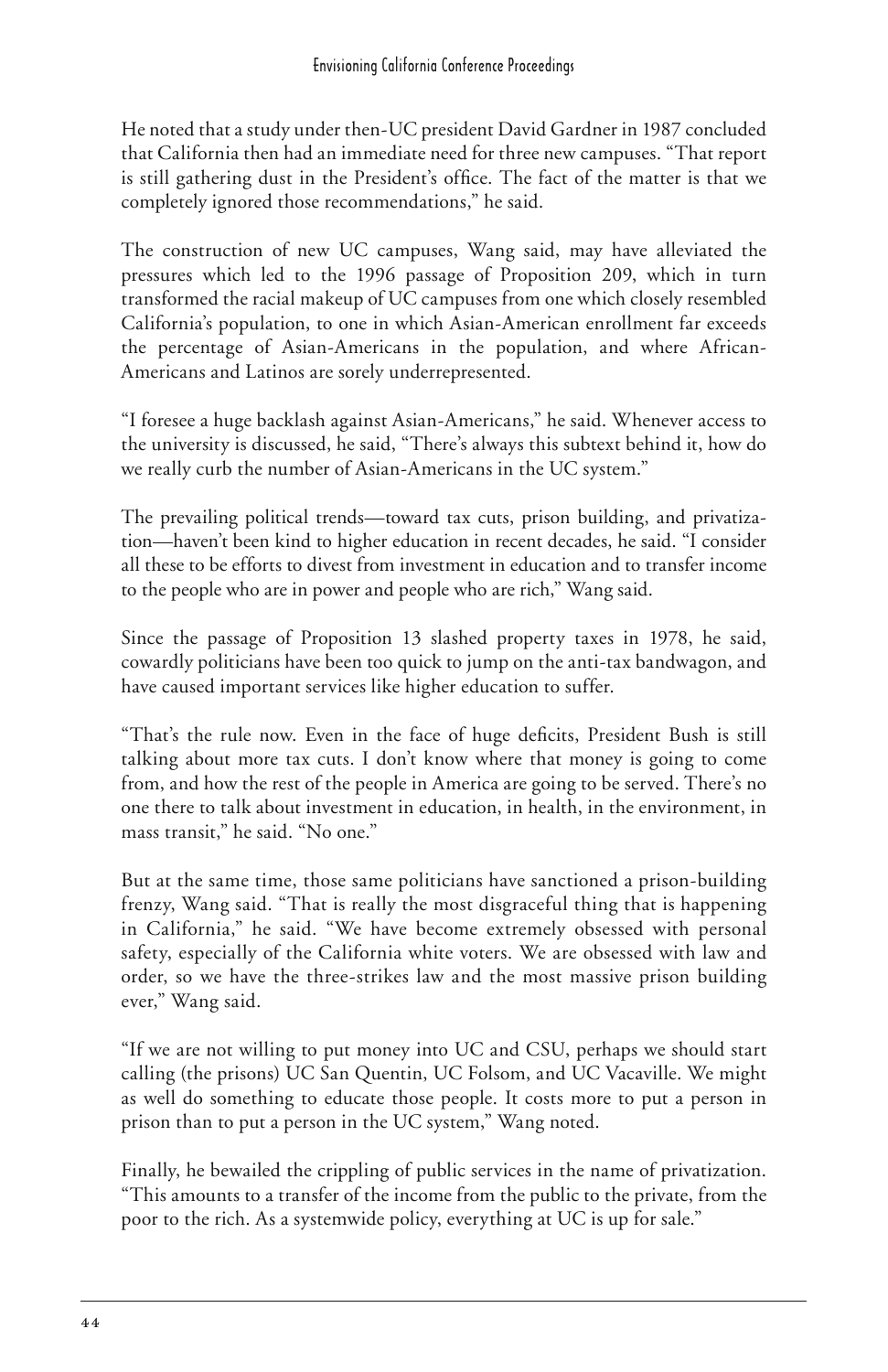The result of this combination of political trends, Wang said, is a higher education system failing dismally to enhance the lives of most of the state's residents. "Political power remains in the hands of the traditional white political elite, and a majority of California remains disenfranchised."

The problem is compounded, Wang said, by the failure of the Community Colleges to prepare students to transfer to UC. He blamed that on an undue emphasis on vocational education resulting from a submission to the demands of business.

"Over time, the community colleges basically capitulated to business and industry's demand to train their workers for them. So as a result we have this horrible situation where only 9,000 students transfer (to UC) out of 1.7 million," Wang said.

He said community college officials deliberately pursued an anti-transfer policy by "throwing a bucket of water on each student's head and saying 'you are not transfer material, so take these courses instead.'"

All three branches of California's higher education system, he said, were created to serve the people, "but only seem to serve industry nowadays."

Gandara asserted that California's system of higher education is doing an everworsening job of serving its increasingly diverse population, citing sharp declines in minority admissions to graduate schools even as minorities have come to account for an actual majority of the state's high school graduates.

"It's hard not to be cynical," she said. "We have a society that essentially has no social policy for low-income, underrepresented, marginalized populations." That's reflected by a lack of opportunity for those people in the higher education system, Gandara said.

Making matters worse for higher education was Proposition 209, enacted by California voters in 1996, which banned college admissions or other state action on the basis of race and gender. It didn't cause the problem, Gandara said, but it "exacerbated an already intolerable situation."

She said California's failure to improve the quality of life for its poor and people of color is reflected in its failure to bring those people into the higher education system. "A big reason we haven't come very far is that we have choked off the pipeline," she said.

"We now have very good data that opportunity is arranged in a very linear fashion, along the lines of how much higher education you have. Your chances in this society, both economic and social, are very dependent upon your ability to access higher education in a real way," Gandara said.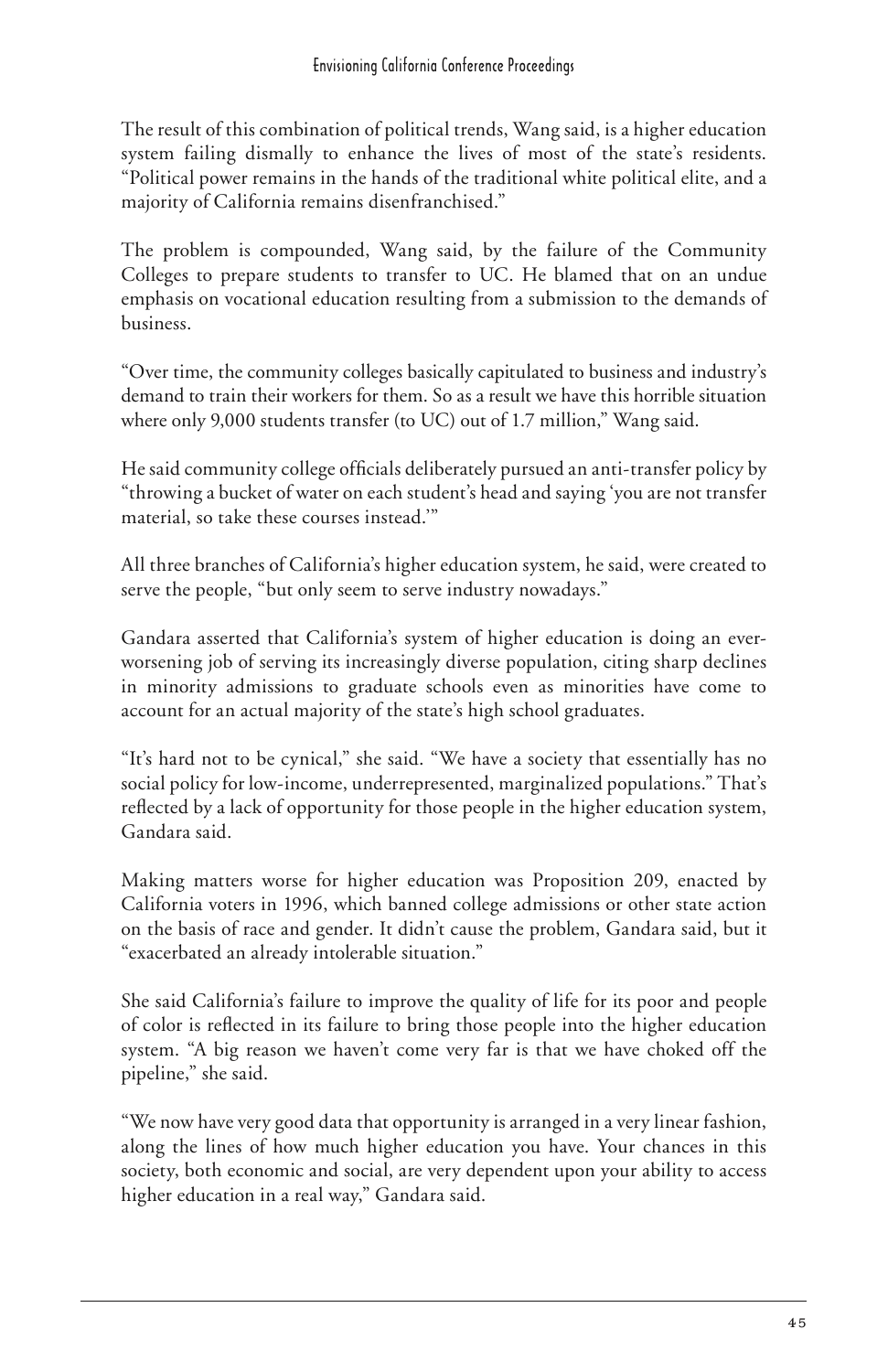The problems of higher education reflect greater social inequities, she added, and therefore can't be solved in isolation. "We throw these problems of gross social inequality onto our schools and say, 'You fix them,' and we throw them a bone and say, 'And if you don't fix them we say you have failed.' I think our society has failed in the way we have viewed these problems and the way we have viewed schools as being solely responsible for fixing the problems we have allowed to fester."

Given that situation, Gandara said there are only three ways to solve California's educational problems, and all of them are politically unlikely scenarios: create a school system with the means to undo all social inequality; change the definition of merit to redefine who gains access to higher education; or find a system that does not ration opportunity, but provides higher education to everyone who wants it.

"Every one of those solutions requires a level of resources investment that nobody has even come close to talking about," she said.

Oakes, who chaired the Master Plan's committee on student learning, said her committee quickly decided to focus the bulk of its attention on K-12 education and give a relative dearth of attention to higher education because higher education in California is considered "robust and admired and thought of as high quality," while K-12 education is "something else."

"The disparities we see in higher education, both in terms of access and degree attainment are caused in very large part by the inequalities created and perpetuated in K-12 schools," Oakes explained.

She pointed to large disparities among ethnic groups in eligibility rates for the University of California, set at the top 12.5 percent of high school graduates statewide in the 1960 Master Plan. White students reach that percentage and Asian-Americans more than double it, she said, while African-American and Latino students fall far short. She said those differences are caused by major failures of K-12 education in predominantly black and Latino schools.

Those schools, she said, are far more likely to have large percentages of underqualified teachers, to have shortages of textbooks, equipment and supplies, and to face problems caused by overcrowding. Because full-time, year-round schools must shorten their school years to accommodate all their students, those students end up losing the equivalent of a full year of education by the time they graduate from high school, Oakes said.

Additionally, she said, those students are given far less access to advanced classes in math and science and other subjects. "It's part teacher shortage, and part of it's a function of seriously low expectations and negative beliefs about the intelligence, commitment and determination, and the values of people who live in low-income communities of color, and we felt we needed to do something about that," Oakes said.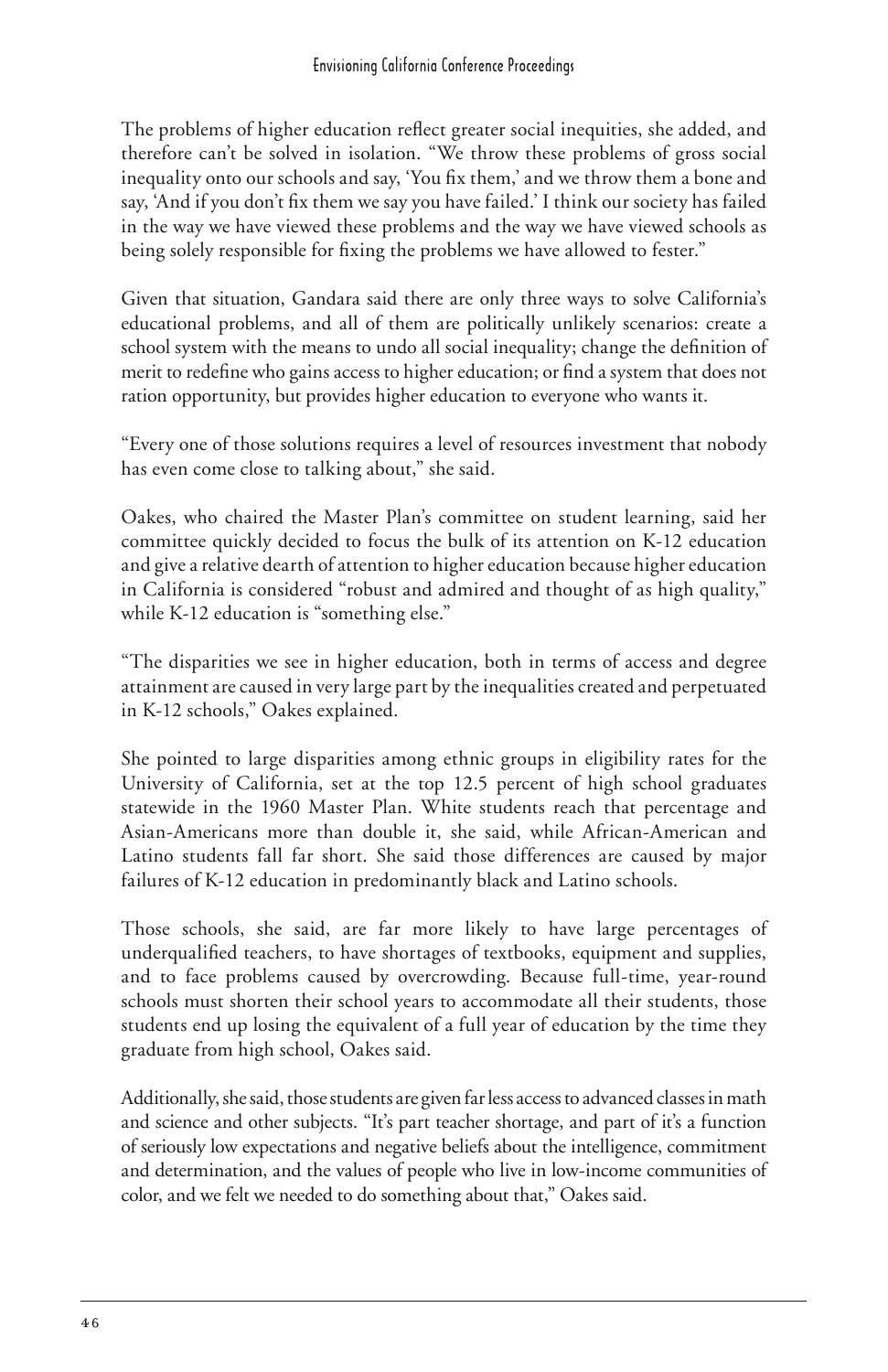Oakes said her committee concluded that the new Master Plan should strive to make every high school graduate in California qualified to make any educational or career choice they desire, be it a four-year university, a two-year community college, or to join the workforce. "But that meaningful choice means that all high school graduates are prepared to do well in any of those settings. That's a very ambitious kind of goal."

As a result, she said, all students should be required to take the "A-through-G" academic curriculum required for University of California admission, and that the Community Colleges should adopt that standard as well.

Oakes said her committee offered one specific academic requirement for all high school graduates in order to reflect California's growing diversity: literacy and fluency in at least two different languages. "Being literate in two languages is an enormous asset and resource to individuals and to the society. It's something we should want for all children. We have to stop thinking about bilingualism as a problem that the educational system has to overcome."

She also called for a system of accountability that goes beyond the teacher and the school site, but also includes district and county offices, state officials and the Legislature and Governor.

Oakes justified her emphasis on K-12 troubles rather than higher education problems by saying that the former is the cause of the latter. "I understand that this is a conference essentially about higher education and this panel is about diversity in higher education. We believe strongly that in order to create equity in higher education access and success we had to focus our attention and tackle these serious structural and policy problems in K-12," she said.

But Moderator Haro concluded with a warning that when scrambled together with K-12, higher education issues are likely to get less attention than they deserve.

"When you take the problems of the schools, K-12, and you mesh them with higher education, we tend to conveniently ignore the concerns of higher education because we are overwhelmed by what we consider to be the problems in K-12," he said.

#### **SUMMARY**

California's higher education system fails to effectively serve much of its multiethnic population because of a lack of vision and leadership, political trends favoring tax cuts and public safety, and because of a flawed K-12 system that fails to prepare many students for higher education.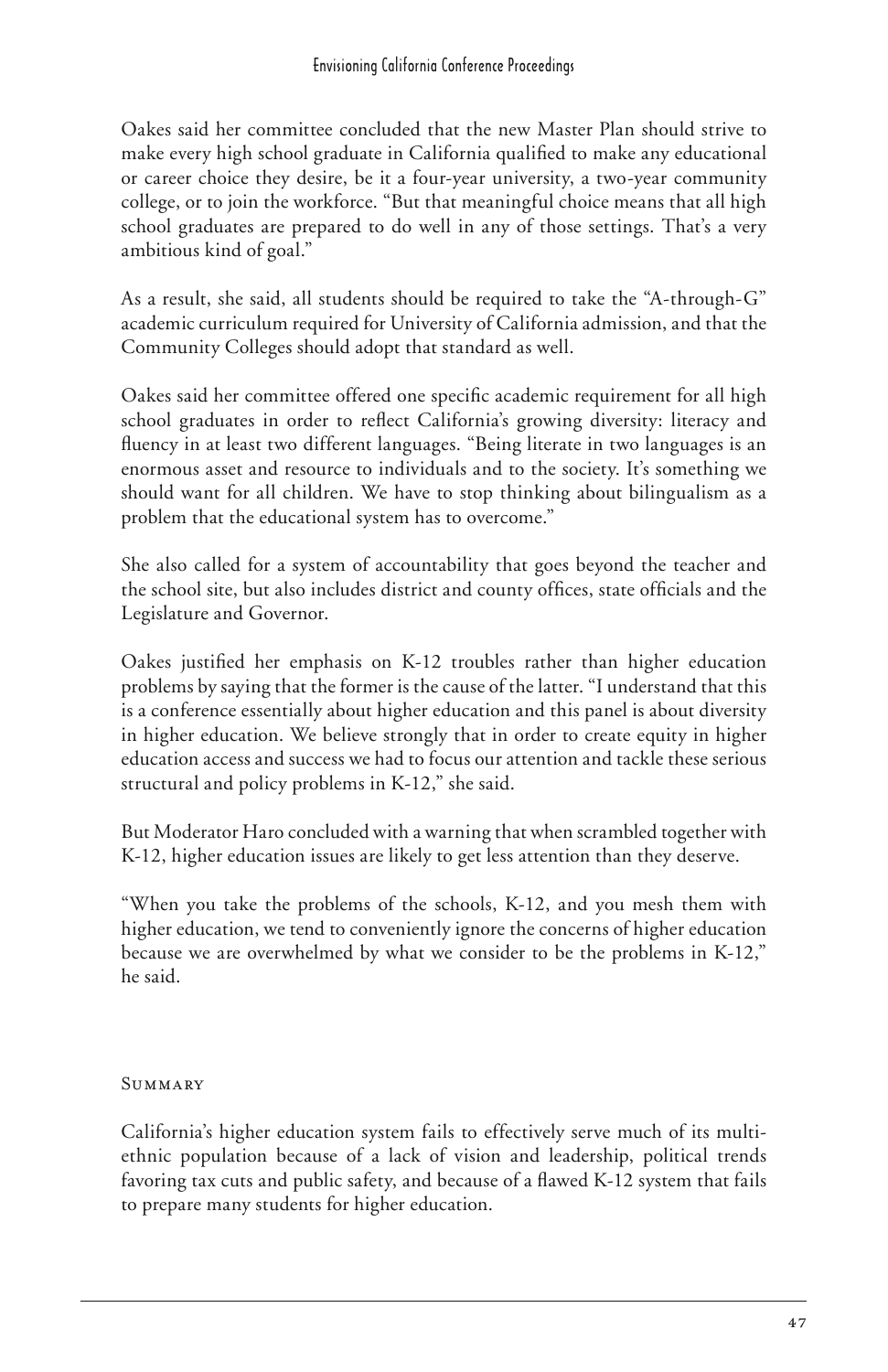### Envisioning the Master Plan for Higher Education in the 21st Century

The 1960 Master Plan for Higher Education served generations of California students well, but it offers precious little help today for colleges and universities unprepared for the coming tidal wave of enrollment, according to a panel of experts on higher education policy.

Furthermore, they agreed, the 2002 Master Plan revision now pending in the Legislature also fails to address the deep systemic problems facing the state's institutions of higher learning.

"California doesn't have a bad plan for the future of higher education, as far as accommodating the needs of our population," said Patrick Callan, President of the National Center for Public Policy and Higher Education. "We have no plan at all."

Callan's biting assessment was one of many—none of them happy—in a panel discussion on the Master Plan in the 21st Century. He was joined by Sonoma State University President Ruben Arminana, and National Center for Higher Education Management Systems President Dennis Jones. Melinda Melendez, from the office of Assembly Floor Leader Marco Firebaugh, moderated the session.

Melendez called upon panelists to give audience members a variety of broad perspectives to consider as they pondered the array of specific issues facing higher education.

Callan said the relationship of higher education to American society has been thoroughly transformed since 1960, rendering the assumptions underlying the Master Plan obsolete, and making the document's framework ill-equipped to address today's challenges.

"We have evolved into a world in which, without education or training beyond high school, it is highly improbable statistically, that one will have a middle-class life in American society. That was not the case in 1960 when higher education, and higher education opportunity, was one of many ways one could have a middle class life."

Real incomes of people with a high school education or less have steadily declined since, Callan said.

"So the consequence of that is that higher education is the only route, not only to a decent job, but to full participation in American society, to the political and cultural things that go with being part of the middle class. So we collectively now have that burden. We didn't write the Master Plan for that purpose, we didn't design American higher education for that purpose, but that is the role we play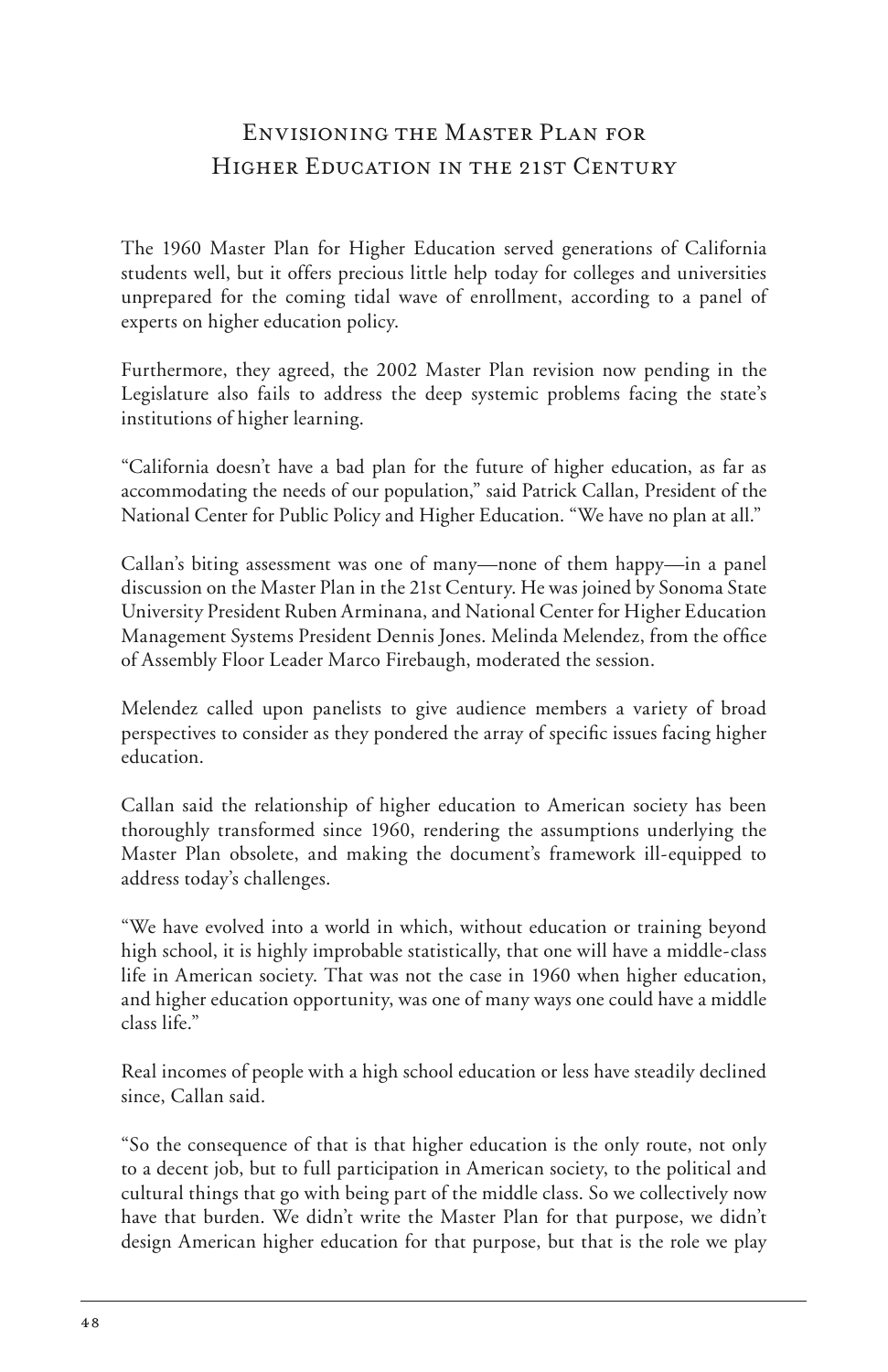now. We determine collectively the life chances of people in this society. It is a very, very different world," he said.

As a result, he said, California faces the immediate future without the ability to provide its people the type of higher education they will need to enjoy a high quality of life, and with a work force lacking the education necessary to support the 21st century economy.

"That's what we should expect of a master plan at a minimum, that it can meet this new set of conditions," Callan said. But today, unlike in 1960, it can't, he added.

"We do not appear to have the capacity to educate the current generation, to meet that commitment. People are going to tell you that this is because of the recession. But the truth is that we have known this tidal wave was coming for more than a decade, and we have had years of enormous prosperity and affluence to plan for it. And now we're at the point where we if we don't do something on literally an emergency basis, if we don't call off the normal rules of doing business, and come together as a system of higher education and as a state, we're going to start quietly turning large numbers of people away in a world where their life chances, not just their educational chances, will be severely diminished," he said.

"California higher education is going to suffer recessions like everyone else and we need an approach to providing opportunity to higher education that doesn't depend on economic booms every year to make good on that promise," Callan said.

Other serious problems facing higher education today, but not addressed in the Master Plan, Callan said, are the complete politicizing of campus locations (citing CSU Monterey Bay and UC Merced as egregious examples), the breakdown of the transfer process, the lack of collaboration between the three silo-like segments, and the top-heavy emphasis on prestigious research institutions at the expense of access for students elsewhere.

Furthermore, Callan said the recession and resulting state budget fiascos of the 1990s exposed the California's weaknesses, and higher education leaders, in turn, bungled their response.

"There was not a drawing together in search of ways to pool downsized public appropriations to determine how the state's education could best serve the needs of the state and its citizens despite their newly limited resources. Instead each sector and its institutions responded in ways that preserved its own values and purposes, even at the expense of its internal constituencies."

A strong and clear Master Plan should have addressed such a situation, he said. Such a plan would entail "Setting some goals, having some accountability for how you know whether those goals are being achieved and who's supposed to do it, having finance mechanisms that support those goals and some mechanism at the local or state level that facilitate them," he said.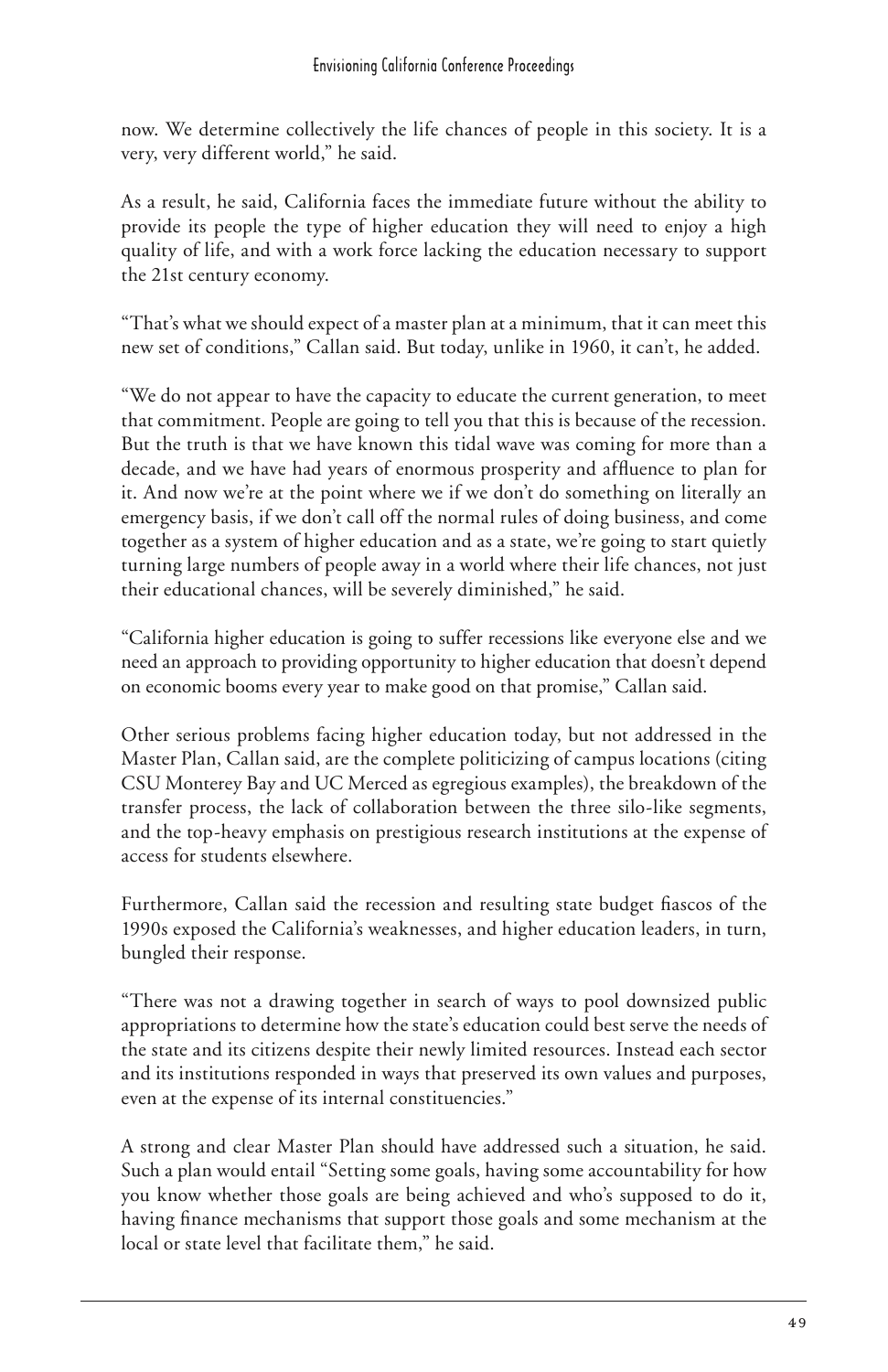Callan acknowledged that his stark criticism of higher education in a state where, for decades, it has been almost universally praised, was stunning many observers.

"I realize that this is somewhat indelicate talk in California where people are quite satisfied in general with the system, and the issues of whether this plan will work really don't get much critical scrutiny or conversation" he said.

Callan said the 1960 Master Plan succeeded in its time because it addressed the problems of the day and laid out a framework for the future. Today, he said, no such framework for the future exists, and the proposed 2002 Master Plan fails to provide one.

"I find the current draft to be silent on most of the points; not wrong, but silent and I deplore that," Callan said, calling it a set of proposals rather than a plan. "I don't believe that it's a plan or even a framework, as the 1960 Master Plan was, but it is a set of very interesting, often thoughtful ideas that are worthy of consideration. But it doesn't answer these questions, and I think we owe California an answer."

Producing a meaningful Master Plan for the 21st Century is probably a task beyond the ability of today's Legislature, he added, because of the inevitable compromise and politicization of the process

"I don't really believe legislative committees can do this work. What's really important is to frame an agenda without compromise, and without compromising with all the interest groups, and then put it on the table and let it be debated publicly and then let the Legislature do what it does well and make the political compromises. But you never get the ideas defined as sharply as they should be" with a process that begins in a legislative committee.

"Not because they put bad ideas forward but because certain things are just taken off the table because they're politically unpalatable. I think that happened in this process and I think it's what usually happens. I don't think this dog hunts any more. I just don't think it's the right way to get a set of really challenging ideas on the table," Callan said.

Citizens' commissions are better suited than the Legislature for such a task, and should be called upon to devise a plan and submit it to the Legislature for approval, he said.

The 1960 Master Plan may have been doomed in the long run by its early shortterm successes, Callan said. He noted—in response to audience comments praising the plan and objecting to his criticism of it—that educators today still view it in overly reverential terms, blinding themselves to its inadequacies and the pressing need for improvements.

"There's a real need to separate the question of whether the Master Plan served the state very well for some period of time after 1960, and whether it's a plan for the 21st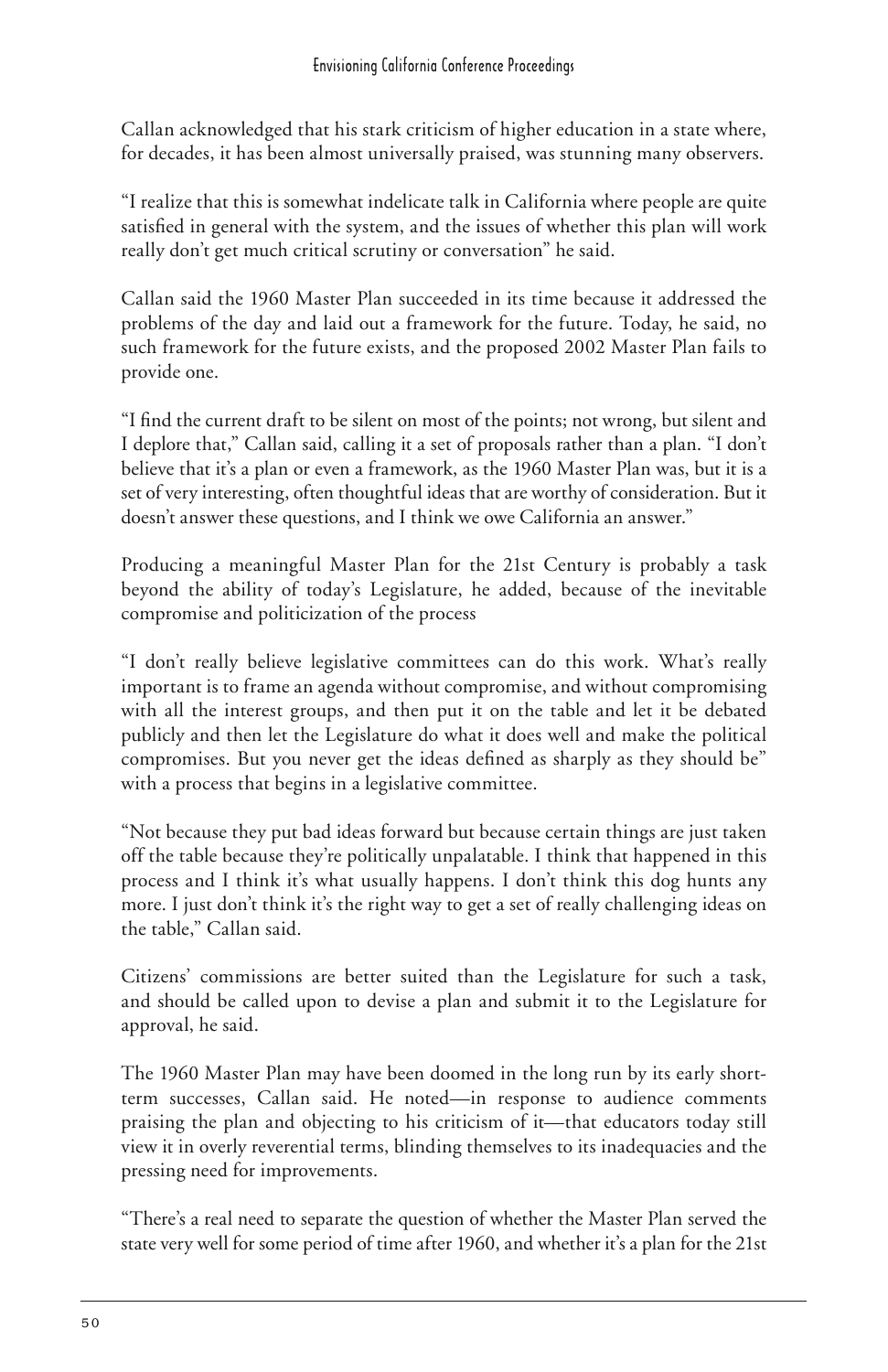century. This level of self-congratulation seems to be inappropriate given what we're facing, as well as this view that we should think of the Master Plan the way we think of the Sierra Nevada and the Pacific Ocean—as an act of God or nature, not to be tampered with. I don't think we can afford that kind of dogma," he said.

Callan said more money will have to be put into higher education to meet the coming demand, but added that colleges and universities must reevaluate how they use the resources they now have available: their campuses, facilities, and the use of new electronic technology. "We have a whole bunch of things available to us that we didn't have in the sixties. What we haven't had is the political will to use them and to tie resource allocation to them," he said.

"It's getting the issues framed and on the table and I haven't seen that happen in California in the last 10 or 15 years. Even though a number of groups all made efforts at that, it never really penetrated the Sacramento political policy world in a very effective way," Callan said.

Dennis Jones agreed that the Master Plan worked well for a time, but failed to adapt to changes in California's population, participation rates, demographics, adult education, geographic distributions, economy, and the needs of the state. "You have all these changes and needs, and the Master Plan hasn't changed that much," he said.

"Maybe you are just a little bit out of whack with the needs of contemporary California. The very nature of the stability and in some ways almost the rigidity of the Master Plan raises questions in my mind about the extent to which it is in fact going to serve you well in the 21st century," Jones said.

"This plan as it has been and stands, ignores several important areas of state needs, and because it does it probably can't truly be called a master plan any more."

As a result, higher education in other states and countries has progressed and evolved to a greater degree than in California. "I would not point people to California and say go model that one as the way you do master planning in any country or in any state. There are lots of places in the world where I would look and say there's some really good stuff going on that's a lot more innovative than what I see here," he said.

The rigidity of the Master Plan has deterred the formulation of effective responses to demographic changes, which generally require local or regional—but not state—action, Jones said.

"The Master Plan is really focused on the state, and what it does not do is recognize the real variations that happen across this state. In the process of dealing with the segments it reinforced a vertical and very hierarchical and state level conversation. The reality is that we now have three silos called segments. It's very difficult to work across those segments," he said.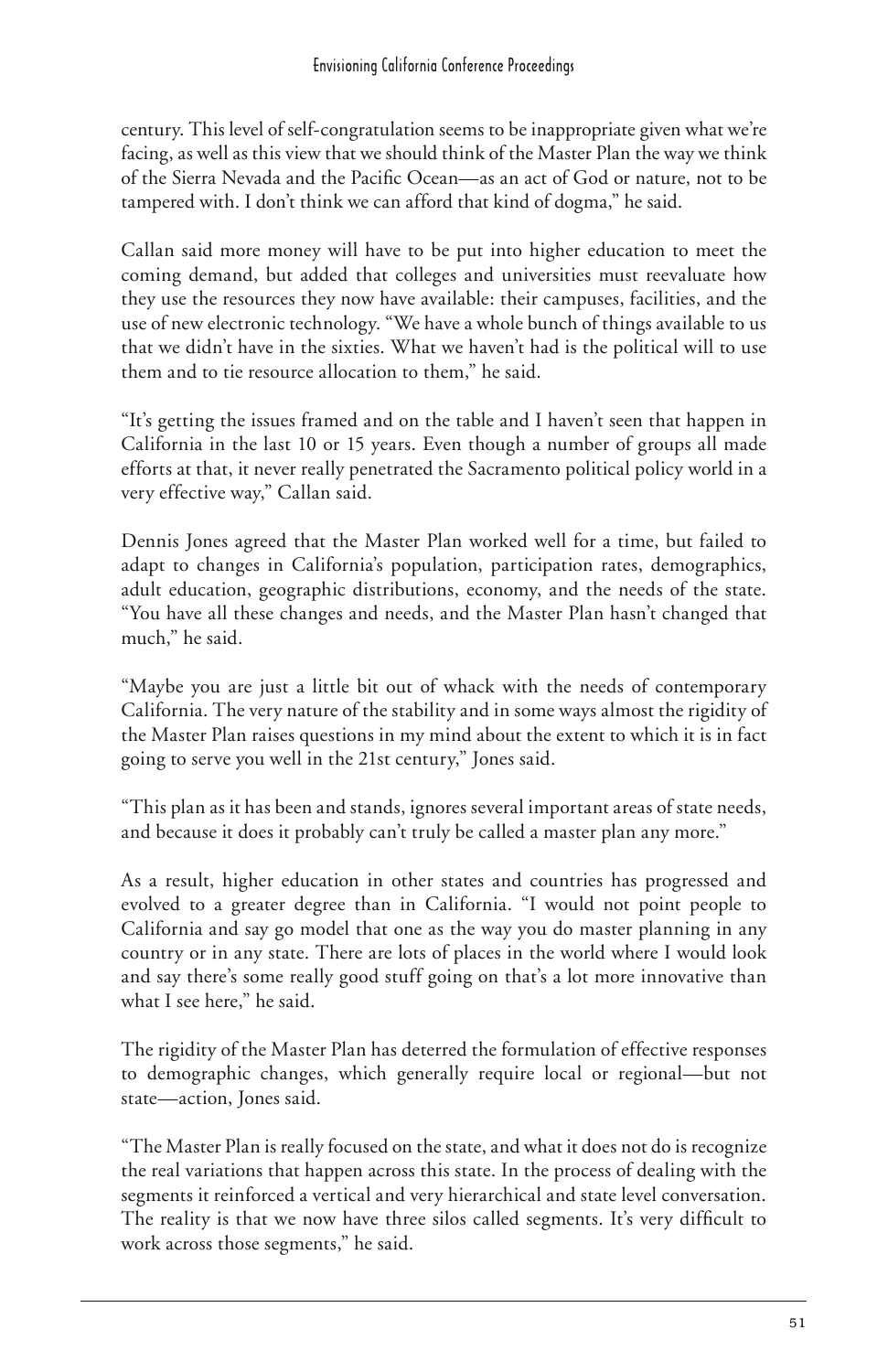"The fact of the matter is that many of the needs in California are regional, the solutions are regional, and it's going to take institutions across all sectors working regionally, in the south Central Valley or in the L.A. basin, working together to solve a set of problems that can only be done across segments, across sectors. California has not put in place a mechanism that makes working at the local and regional level within these sectors easy," Jones said.

The Master Plan, he said, fails today because it offers no means to respond to California's changing demographics and the near exclusion of some groups from higher education.

"It's largely silent regarding the state's interest when access is either not pursued by students, or is pursued unequally by students of different backgrounds or of different parts of the state. Historically it is much more about institutions than it is about the people of the state of California," Jones said.

Furthermore, the Master Plan is based on a false premise, he said, "that response to individual demands simultaneously serves all of societal needs; or that societal needs are no more than, and not different from, the sum of the needs of individual students. We can point to lots of economic development, lots of professional development, lots of needs in this state and this country where individual students aren't going to volunteer necessarily for the work that needs to get done," he said, pointing to rural health care as a perfect example.

The plan is also overly focused on access, with insufficient attention provided to student success, he said. "There's always the focus on access or participation but the real question is, what's the success of all this. You can have wonderful participation and lousy retention and success," Jones said. "I just don't believe that a plan that is that unidimensional necessarily meets the need of a society as large and as complex as that of the state of California."

Furthermore, he said, California colleges tend to produce proportionately more associate degrees, but fewer baccalaureate degrees, and far fewer professional certifications than other states, he said. That reflects the weakness of the transfer process, and the state's failure to change with the times, he said.

"The premise on which the Master Plan was built, that there will be community colleges and transfer to get you to the baccalaureate degree for whatever reason is no longer working in the way that it was intended," Jones said.

"California hasn't changed with the rest of the world in the number of certifications and non-degree kinds of programs that connect to the workforce that the rest of the country has adapted to much more rapidly," he said.

"If you need higher education to have a decent quality of life, you can't get there on the backs of a society that's got this many underprepared students," Jones added.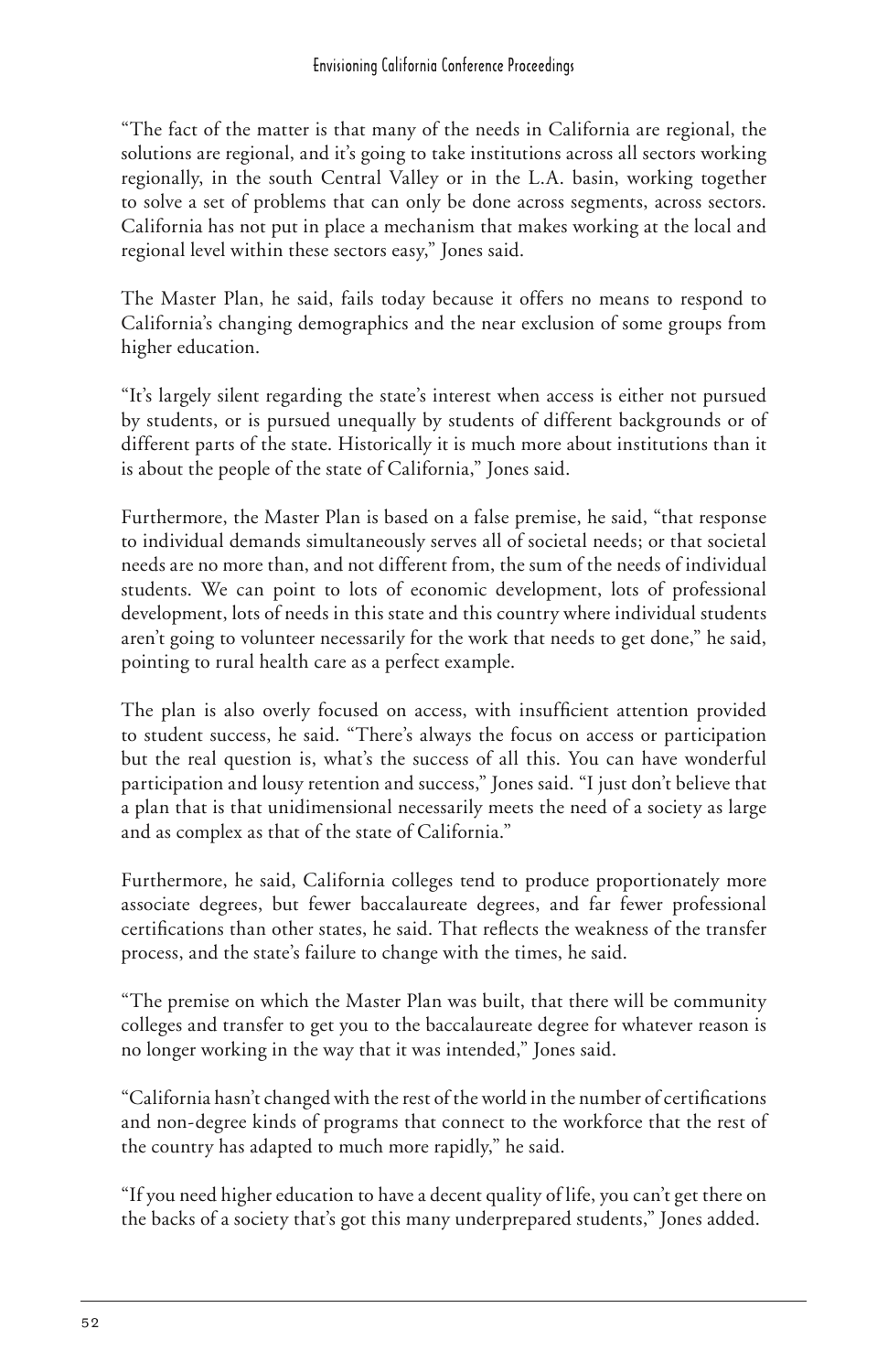Jones outlined what he believes a new Master Plan must do. "It ought to establish the goals and I've argued that the set of goals needs to be broadened. Are some of these differences evened out, how do I measure those, and are we removing some of the wild differences that are found across this state among the participants or lack thereof in the system. There is no regular accountability," he said.

"Finally if it really were an effective plan, it would drive how you allocate resources. We're a long way in this state from linking the allocation of resources to anything that looks like the priorities," Jones concluded. "It's business as usual down at the stand."

Arminana agreed with most of the criticisms of the plan, but added he's not entirely displeased by the prospect of educating people without an effective statewide plan in place.

"I'm not a great believer in rigorous plans of any kind," he said. I think that one of the things that California has been exemplary at, is that we have a great ability to muddle through. Probably the American character in its short history has the largest reservoir of that ability to muddle through. A very detailed sophisticated rigorous coherent master plan of any kind basically assumes that you don't have that ability to muddle through."

Arminana said the proposed revision of the Master Plan is too long and too detailed, and proposes very little that's new for Higher Education, instead largely incorporating the 1960 Master Plan for higher education into a much more massive document dealing with K-12 education as well.

"Now we are part of a much larger master plan. Higher education is about 18 percent of this proposed master plan. For higher education, there is the loss of being unique. Going from the first child, and the only child, to being the second child of a very important large powerful, brother or sister, meaning K-12, I think that might be a concern," he said.

"This Master Plan basically accepts the 1960 Master Plan, and basically said, 'We really couldn't come up with anything much better, therefore we're just going to incorporate you into the larger version, and we're going to add one very important item to it.' The first master plan had three great foundations: access, quality and affordability. This master plan has four: access, achievement, accountability, and affordability," Arminana said.

The focus on accountability is the most significant change for higher education, he said.

"Accountability has now come to be very much a part of what higher education will be expected to do. It's part of that incorporation with K-12 and the standards and the testing experience that comes with that. And that's new for higher education. We have not been accustomed to that clear statement of accountability,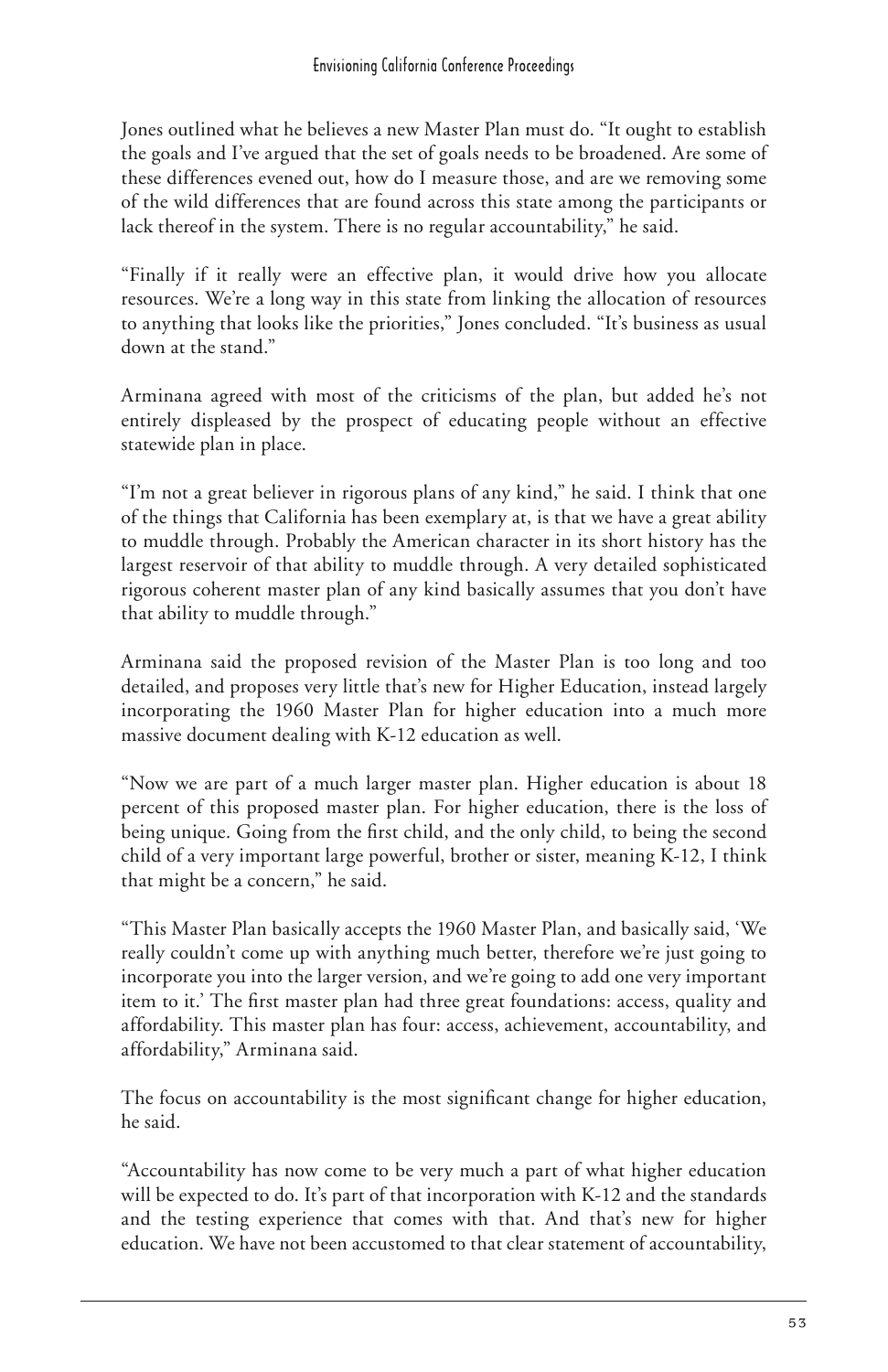and clearly not to a test. There's an allusion to some sort of an exit test, a format by which we can demonstrate that, especially in the general education pieces, that something has been achieved. That's quite new for higher education. It's doable, but new," he said.

A conspicuous absence in both the 1960 Master Plan and in the 2002 version is the question of funding, Arminana said.

"Can we afford it is an important question," he said. "Basically the Master Plan says that education is going to be expensive and it is worth doing and it is vital to the state, and we ought to spend whatever money is needed to do that."

"That basically assumes a revenue system which is healthy and strong enough to be able to do that on a continuous basis. That is probably one of the great assumptions that might need to be tested," he added.

Arminana said that California's current tax system is oriented to the state's 1950s economy, one centered on manufactured goods and property; rather than on today's more service-based economy. As a result, the tax base is less stable, and he sees that as problematic.

"That is going to be the basic question. Do we have in California the tax revenue system that might make it possible (for higher education) to be affordable? You can wish all you want about should be, ought to be, it's the right thing to do. But if you don't have the structure to make it possible, all the wishing in the world will not get you anywhere. I think that's the basic key question for the success of this Master Plan or not," he said.

Arminana said he also questions the efficacy of any plan for education that is produced by politicians. "This is a political document that eventually will be approved by political actors with short term lives. If it were the product of bureaucrats like us, probably we could do a much better job. But it wouldn't have the political reality," he said.

The dilemma reflects the absence today of a towering figure in California higher education, with stature like that of UC President Clark Kerr in the 1960s, Arminana said. "California has a crisis of civic leadership. I don't think the ingredients were here, and the personalities were not here, as they were in the 1960s. Clearly there was this figure, and I don't think California has that personality today."

As a result, Arminana concluded, "I am pretty willing to live with high levels of ambiguity, high levels of muddling through, and luck."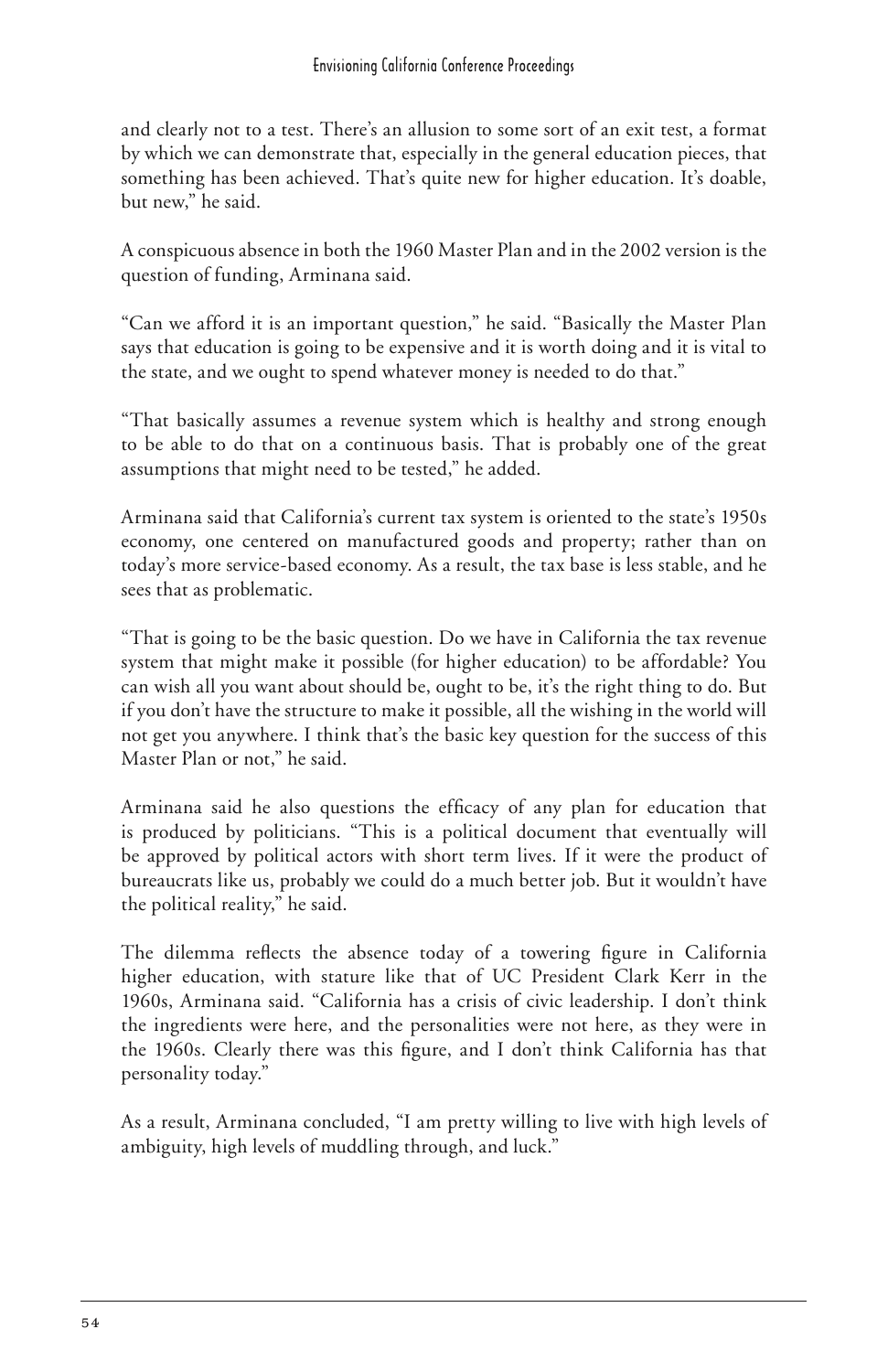#### **SUMMARY**

California faces an immediate future without the means for providing its population with the type of higher education necessary for a high quality of life. The Master Plan is no longer a meaningful response to the problems of higher education today. The greater focus on K-12 education has drawn policy makers' attention away from the needs of higher education.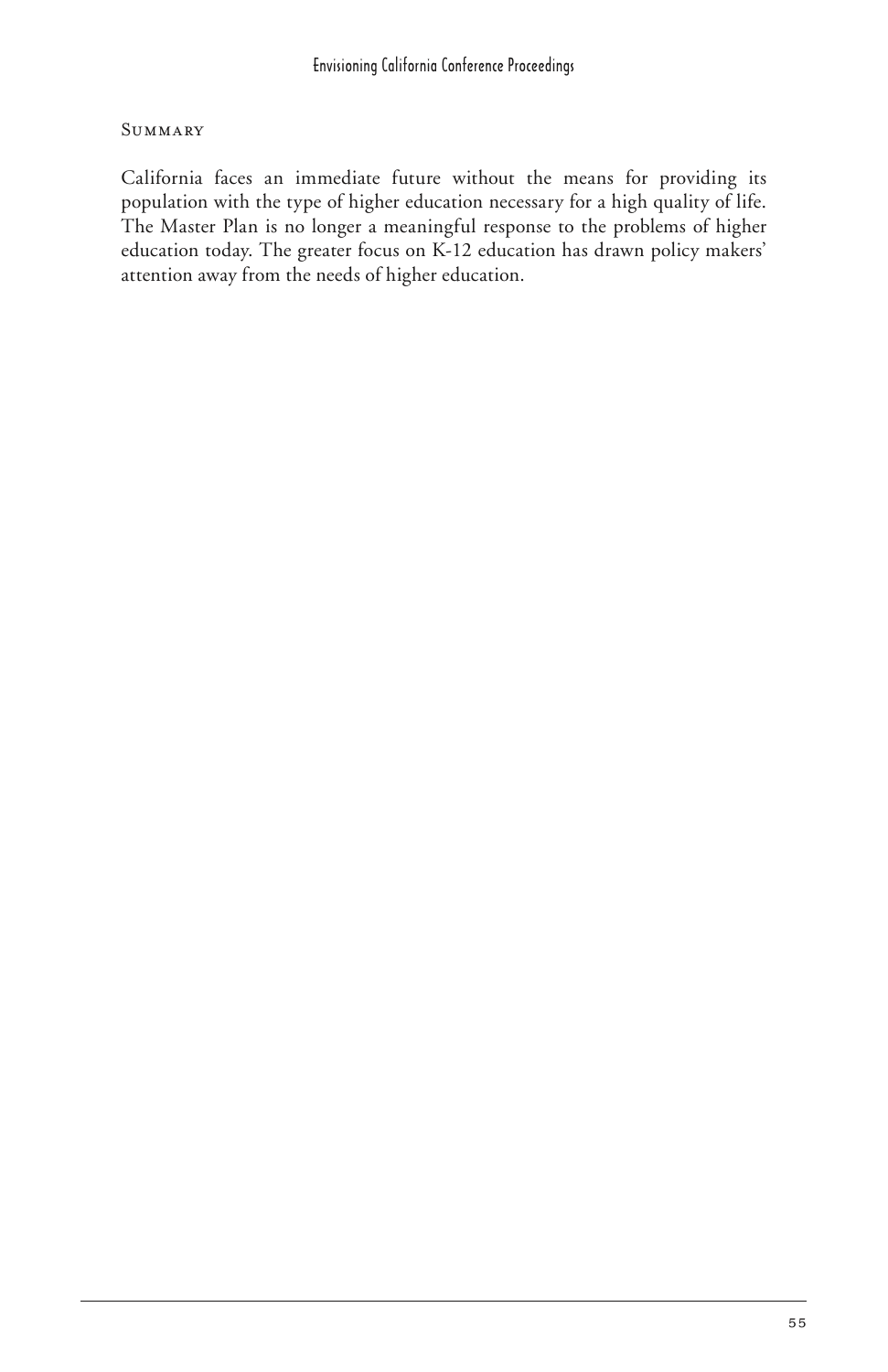### Faculty and Preparedness: Keys to the New Master Plan

Faculty at California's colleges and universities in the coming decades will need to be better skilled in the art of teaching, not just experts in specific subject areas; and will need to more accurately reflect the state's changing demographic characteristics, according to experts on the subject at the Envisioning California Conference.

Addressing the topic of "Faculty and Preparedness: Keys to the New Master Plan," were Glendale Community College Political Science Department Chair Mona Field; UC Davis Senior Advisor to the Chancellor Christina Gonzalez; Ann Morey, Director of the Center for Leadership, Innovation and Policy at San Diego State; and Professor Caroline Turner of the Division of Educational Leadership and Policy Studies at Arizona State University. The session was chaired by San Francisco State History Professor and CSU Academic Senate member Robert Cherny.

"This panel was organized around the notion that faculty are the key to meeting California's goals of broad access to quality higher education," Cherny said. While the original Master Plan revolved around the principals of access, affordability, and choice; the proposed new Master Plan spells out a much longer laundry list of goals, raising new questions about the ability of faculty to address those things.

"The questions posed for this panel are, what is adequate faculty preparation, will traditional norms and expectations continue to work, or are new patterns demanded by an ever more complex demographically and culturally diverse state," he said.

Historically, Field said, anyone with a doctoral degree was considered qualified to teach in a community college, but that has changed.

"The truth is, I find it appalling, the idea that just because you have a degree, therefore you can teach it. I find it to be untrue, and I find it untrue at every level, including UC and Cal State if I may say," she said.

"The problem we face is, how do we make teaching and learning part of the preparation?" She said the new Master Plan gives reference in a very vague way, referring to "the component of the infrastructure around teaching and learning, integration of teaching and learning curricula into masters and doctoral degree programs."

"It's a nice idea," she said. "On the other hand I'm not terribly thrilled with the idea of a special course to teach us how to teach because usually whoever's teaching that has been out of the real classroom so long that it's irrelevant."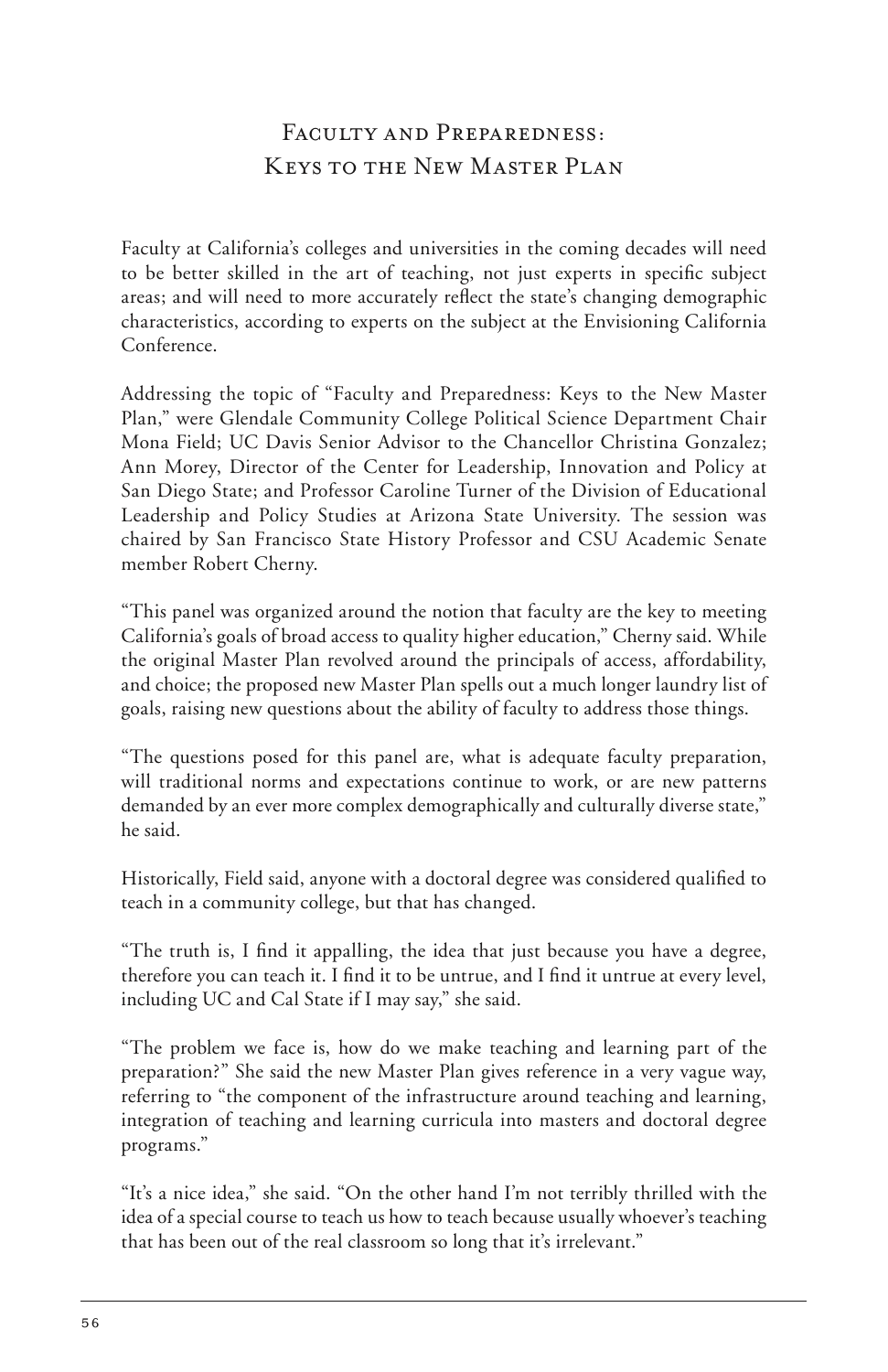Instead, she said, the universities and colleges need role models and mentors to help new faculty, and she said that need should be reflected in statewide policy. "I want to see that involved in our curriculum so that when someone comes to me with their MA or their PhD in political science, they have seen good teaching, and they have talked about teaching and learning, built into their curriculum," she said.

"Right now it seems to me that in our graduate programs, under the current Master Plan, there is no emphasis on pedagogy to my knowledge except smatterings here and there. It's very haphazard, so role modeling of really good teaching methodology, I think may be haphazard as opposed to systematic," she said.

Field said California now turns holders of doctoral degrees away from community colleges because they're experts in their subjects but not sufficiently skilled as teachers.

 "I think it's a real problem, this glut of PhDs wanting to teach in the community colleges. It's very sad, we're turning away these highly qualified people and they're driving taxi cabs with their PhDs," she said.

Field said she tells would-be faculty members who are experts in their fields that they need to learn to teach. What she tells them, she says, is "Gee, you have a degree, but I don't think you're ready to walk in a classroom. I want to train you, which is what I do. I want you to go observe master teachers. I want you to see what happens in classrooms when we involve small groups, inpaired learning and interaction. And no, it's not just a lecture any more."

Morey served as a consultant to a Master Plan working group on the issue, and said the Master Plan language is constructive, but without additional detail, is too vague.

So she proposed a specific list of initiatives for implementing it: integration of teaching and learning into masters and doctoral programs; the inclusion of teaching expertise and experience when hiring decisions are made; continuous faculty development support throughout faculty careers including one year of focused support centered on improved student learning; the development of an organizational structure that supports and rewards teaching excellence in the scholarship of teaching throughout a faculty member's career; sustained efforts to make teaching and the scholarship of teaching more highly valued aspects of faculty culture; expanding and disseminating the knowledge base about teaching and learning, including a statewide center that stimulates systematic knowledge growth and dissemination; and the preparation of experts in the field of teaching and learning.

"If you can engage faculty into a discussion of the epistemology of their fields, the structure of knowledge in their fields, and how one communicates that structure and that content and that method of inquiry, that will naturally lead into questions of pedagogy, and engage faculty," Morey said.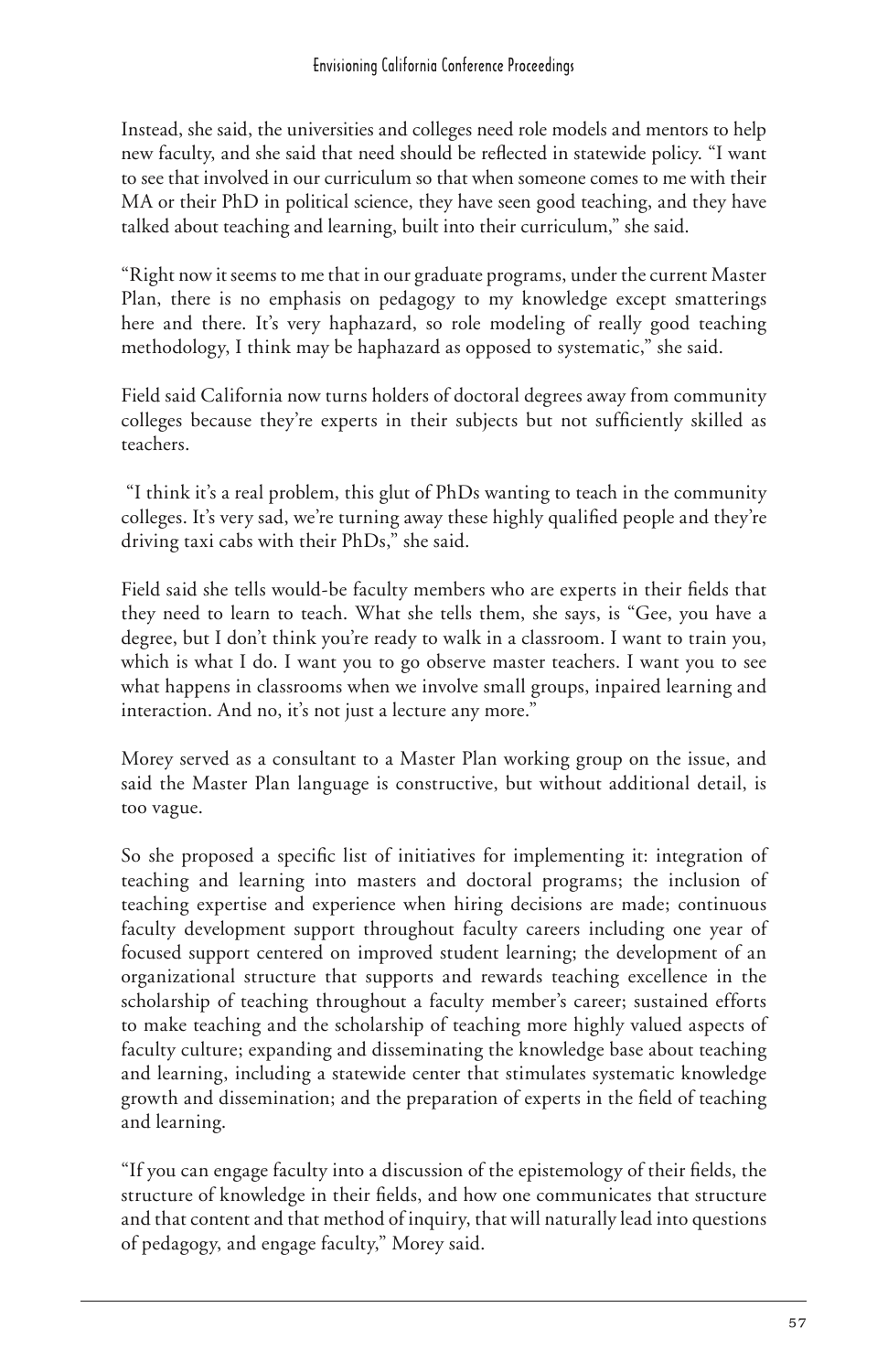"I think it is time to boldly assert that faculty members, in addition to being able to demonstrate their expertise in their content area, should also be able to demonstrate some expertise as it relates it pedagogy in their discipline," she added.

Morey estimated that it would take a one percent augmentation to the budget of each segment of higher education to implement her proposal. She said she's gradually building a consortium of support, "so that hopefully somewhere down the line, when the economy gets better, we can hope the systems will go for base budget augmentation."

Gonzalez said the complexity of universities' multiple missions and the changing state demographics combine to make the preparedness of faculties an especially daunting challenge. "Now we have a university that has four missions: teaching, research, service and integration of knowledge. In addition to that, it is serving an incredibly diverse population. We have a knowledge-based economy and that means that higher and higher levels of knowledge are required to succeed in this economy and for the country to be able to compete with other countries in this economy.

"While the population is increasingly diverse, many people of color have less access to those higher levels of knowledge, and this could create problems for the country's competitiveness, so in addition to the moral imperative, we now have an economic imperative to deal with this diversity and to give access to the highest levels of knowledge to all," she said.

"So now we have a university that has multiple missions and is serving multiple populations, and these missions are affected by the diversity; not just teaching, but research, service and integration have to take into consideration the diversity of the population," she said.

"Does a PhD prepare people to deal with this level of complexity? Of course not, we know that," she added.

The key to meeting this challenge, she said, is the recognition of the important role of department chairs in the development of a top-notch faculty.

"Department chairs are very key people at the universities," Gonzalez said. "I'm not sure that the universities realize how important they are. They have a major role in hiring the new faculty, where choosing well is half of the work. They have a major role in mentoring the new faculty, and they are of course role models, they teach and lead by example. They are really, very, very important people. We need to pay a lot more attention to them. We need to choose them very well, to train them in depth, to compensate them generously, more than we are doing now, and to offer them all the support we can possibly offer, particularly in those cases where we have chairs who are women and minorities, because we know from the literature and in some cases from experience, that they receive less support."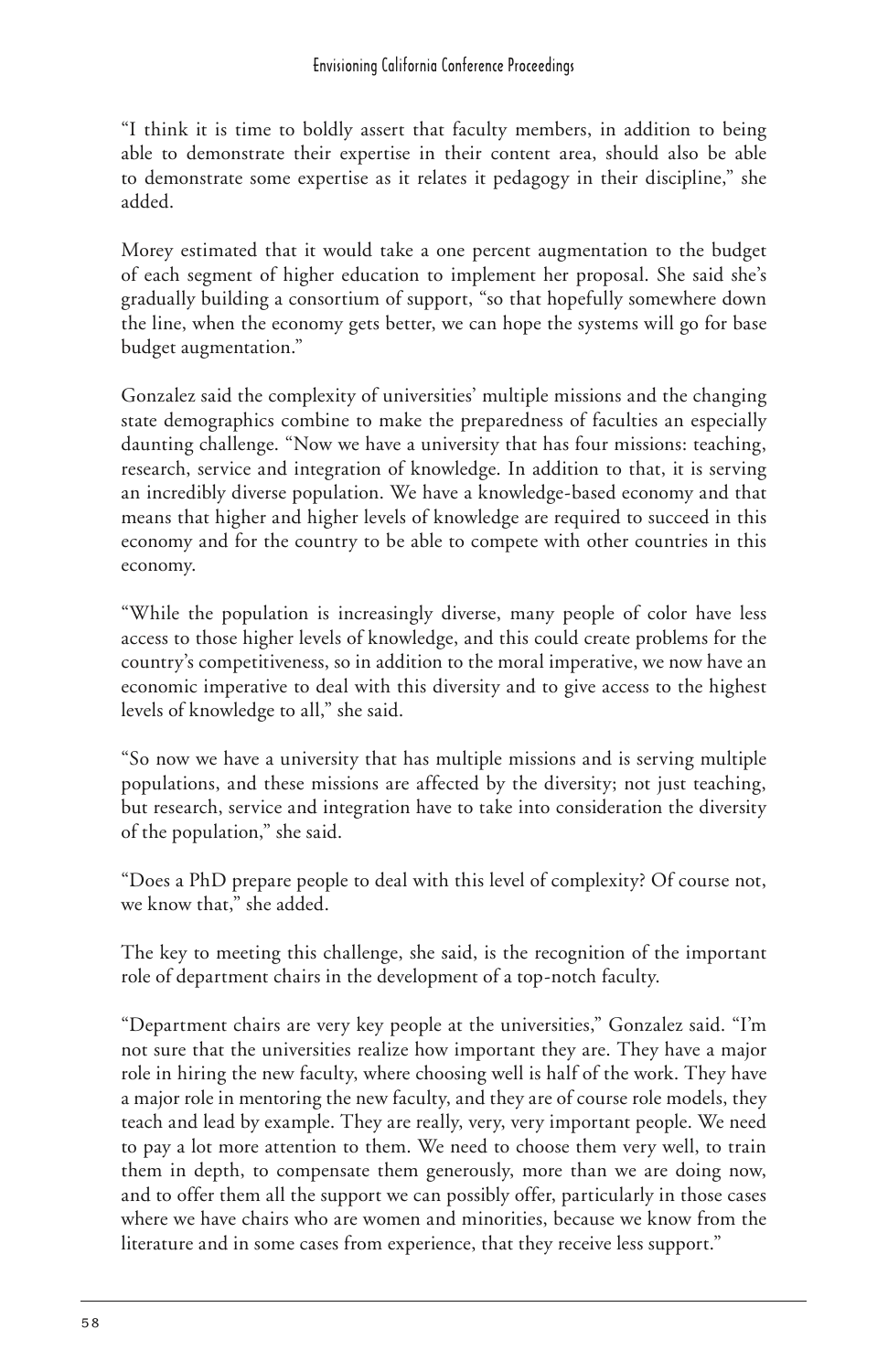The same is true for other University officials, who should view serving and assisting the faculty as their primary role, she said. "We need deans who are particularly sensitive and who are able to offer support and inspire the chairs and the faculty, and then of course the provosts and the chancellors and the presidents have to embody the qualities that we want to see in the new faculty."

Diversity training should be viewed as universally desirable, she added, not a punishment or something necessary only for white males. "I suspect in some cases they might be a little old fashioned, they tend to make white males feel guilty, and I don't know if they are dealing with the complexity of what we are dealing with. We know that women can be terrible to women, and often are, and minorities can be terrible to minorities," Gonzalez said. "All of us should take diversity training because all of us need to become more conscious of our circumstances in order to reach our full capacity."

Turner pointed to the ongoing lack of racial and ethnic minorities among faculties as a major stumbling block to effective teaching in the years ahead.

"From my perspective faculties are not prepared to meet the demands of the current or changing and growing student population; and we're not prepared here in California, or anywhere else in the nation, in my view," she said.

"The academic enterprise depends on the contributions of faculty members. We design the curriculum and create, legitimize and broaden the knowledge. In many ways we determine the quality of the experience students will receive, or not receive in college. Contributions from faculty of varied racial and ethnic backgrounds are central to the mission of the academy, an enterprise that purports to further the interest of the common good through a free search for an interpretation of knowledge," Turner said.

"It may be that some great minds think alike, but some do not. And in the professoriate, diversity, including racial and ethnic diversity, can help us to continue building an inclusive base of knowledge. I would argue this base of knowledge is critical to meeting the demands of a new California.

She pointed to specific problems of students being unable to find instruction or material on such topics as Asian-American Literature or African-American women's history. She said that detracts from everyone's base of information and knowledge.

"When we do want to study our own communities, and topics that relate to our communities, it definitely adds to the knowledge base and makes the knowledge base inclusive," Turner said.

Moderator Cherny said the challenges of faculty and preparedness are made more difficult by the ongoing effects of the budget cuts resulting from the early 1990s recession. Such indicators as student-faculty ratios and library journal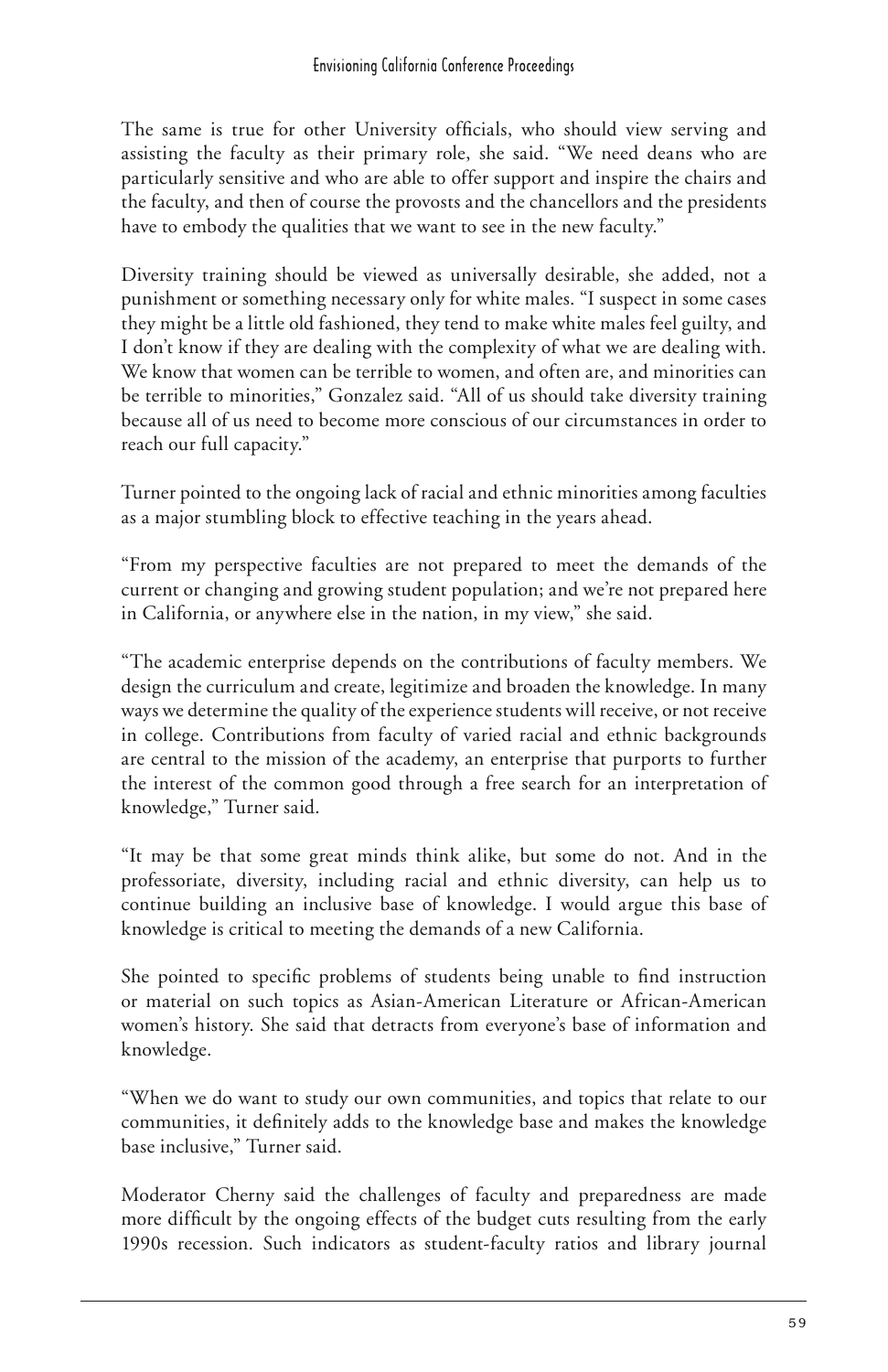subscriptions have never recovered, he said. "The elements of the crisis were actually incorporated into the permanent funding formula that we've had to live with since that time," he said.

Add the effect of expected retirements, and the expected spike in enrollment in the next decade, and it means that CSU will have to hire the equivalent of 80 percent of its current faculty to reach 1990 levels of service by the year 2010, Cherny said.

"It's really a staggering job if you think about it," he concluded.

**SUMMARY** 

Faculty preparedness is a key to academic success. However, faculty must not just be experts in their subject matter, but must possess highly developed teaching skills as well.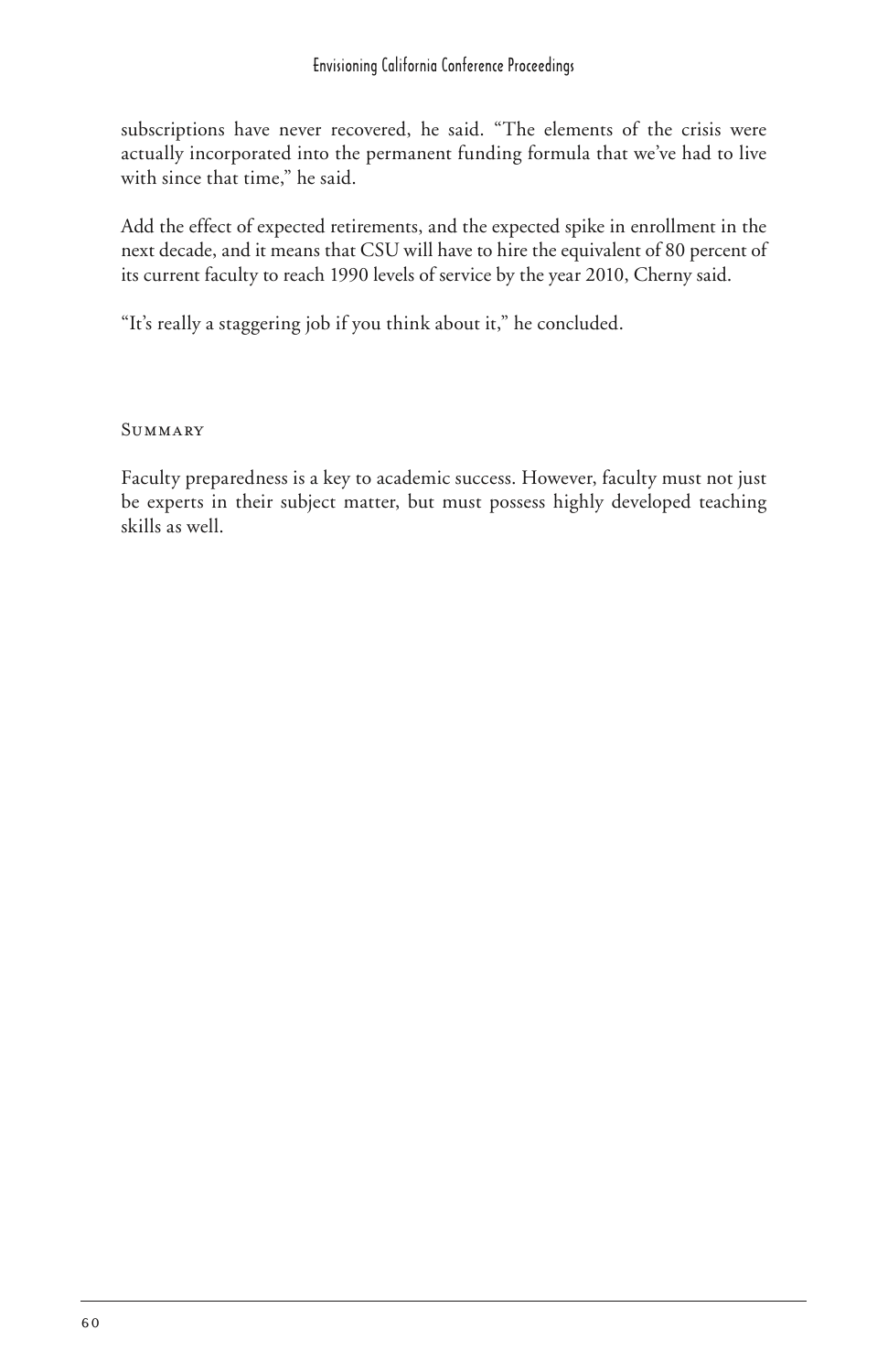# FROM THE OUTSIDE LOOKING IN: A Global Perspective on California's Master Plan for Education

A panel of global scholars ripped California's educational establishment, and the pending 2002 Master Plan for Education, for being excessively inwardlooking and for completely failing to acknowledge, utilize or learn from the rapid educational advances underway throughout the rest of the world.

"California, look at the world outside. That's where the future is," said Bob Adamson, an education professor at the Queensland University of Technology in Australia, and an expert on Asian higher education.

And Peter Maassen, the Director of Hedda, Faculty of Education at the University of Oslo, Norway, and an expert on higher education in Europe, likened the state of higher education in California today with the American automobile industry of the early 1970s, which failed to respond to the clear superiority of Asian and European cars and was promptly beaten to the brink of oblivion.

Adamson and Maassen were joined at the session on global perspectives of California's Master Plan by Elaine El-Khawas, Professor of Educational Policy and Educational Leadership at The George Washington University; V. Lynn Meek, Director of the Centre for Higher Education at the University of New England, Australia; and New York University Professor of Higher Education Teboho Moja, from South Africa. Alice Tom, Dean of the College of Continuing Education at CSUS, moderated.

"This provocative panel will push our thinking, I believe, about how the California Master Plan has influenced higher education planning around the world, and whether the Master Plan is still used as a model today in other countries," said Tom.

It certainly did that, in ways proud Californians may not have anticipated. The panelists told of sweeping changes in higher education underway in other parts of the world, where universities, colleges, and polytechnic institutes widely collaborate and cooperate, allowing students to venture from country to country and campus to campus, gaining valuable and unique sets of knowledge and skills. By contrast, they said, California's systems of higher education remain focused excessively inward, solely on themselves, all but ignoring the changing world outside.

"Isn't California higher education, when it is so much focusing on the traditional governance structure and on the internal California needs and wishes—isn't it to some extent going in the same direction the American car industry was at the beginning of the 1970s?" Maassen asked, generating nervous laughter from his Sacramento audience.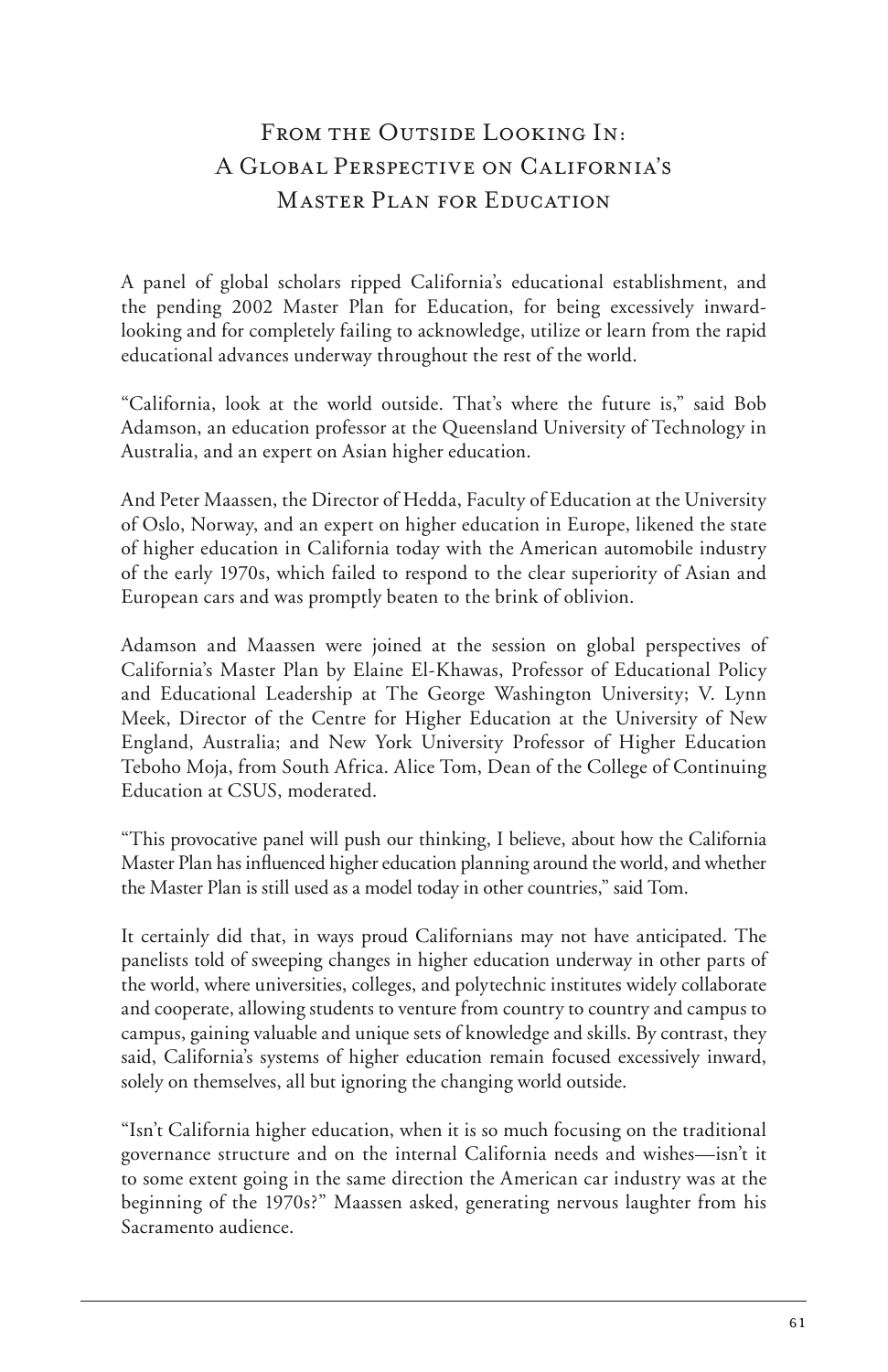"It's a question. I have not an answer to that. But the competition is there and while it is true that at the moment you still can claim that California has the best higher education system in the world, I'm not sure if in 20 years from now you will still say that," he warned.

In Europe, Maassen said, higher education has flourished as 31 countries have broken down old governance structures and formed an open higher education system available to a population of 500 million people. Finland, for example, has established the goal of having at least one-third of its students gain some of their education in other countries. "It is moving towards becoming by far the largest higher education system in the world. It includes countries in central and eastern Europe. This is a revolution in Europe and it is successful," he said.

"In Europe, there's a recognition that one of the most remarkable developments in modern societies, including California, in the past few decades, has been the destabilization of traditional governing mechanisms, and the advancement of new governing arrangements. The style, the form, the location of governance is changing," he said.

"In California the Master Plan is still used as a kind of governance model, it's updated, it's modernized, but it hardly seems to do justice to this change, this development in our societies, which has led to this destabilization," he said.

"The reason that it's under consideration is that it might have outlived its value," Maassen said. "Does the Master Plan provide an adequate fitting framework for dealing with the changing context and the challenges that California's facing? Is the Master Plan the answer to the destabilization of the governance of higher education within the California context? It might be. But there is a challenge. It's coming from Europe, it's coming from other countries. In Europe, in Australia, in South Africa and other countries, internationalization is now seen as one of the main driving forces for adapting higher education, and the governance of higher education. And the Master Plan is still focusing almost solely on California."

Although European systems have rejected the concept of master plans, they have borrowed some elements of California's 1960 Master Plan, he said, especially the concept of mission differentiation, in Europe's case between research-oriented universities and vocation-oriented polytechnic institutions, considered "equal but different."

"You will not find a European country with a master plan in higher education. The instrument itself has never caught on whatsoever," Maassen said. "But this principal of maximum student mobility and minimum institutional mobility has been important."

Similar things are happening in South Africa, said Moja, defining that country's challenge as "How to really reorganize the landscape that was charted along the apartheid policies that divided according to racial lines."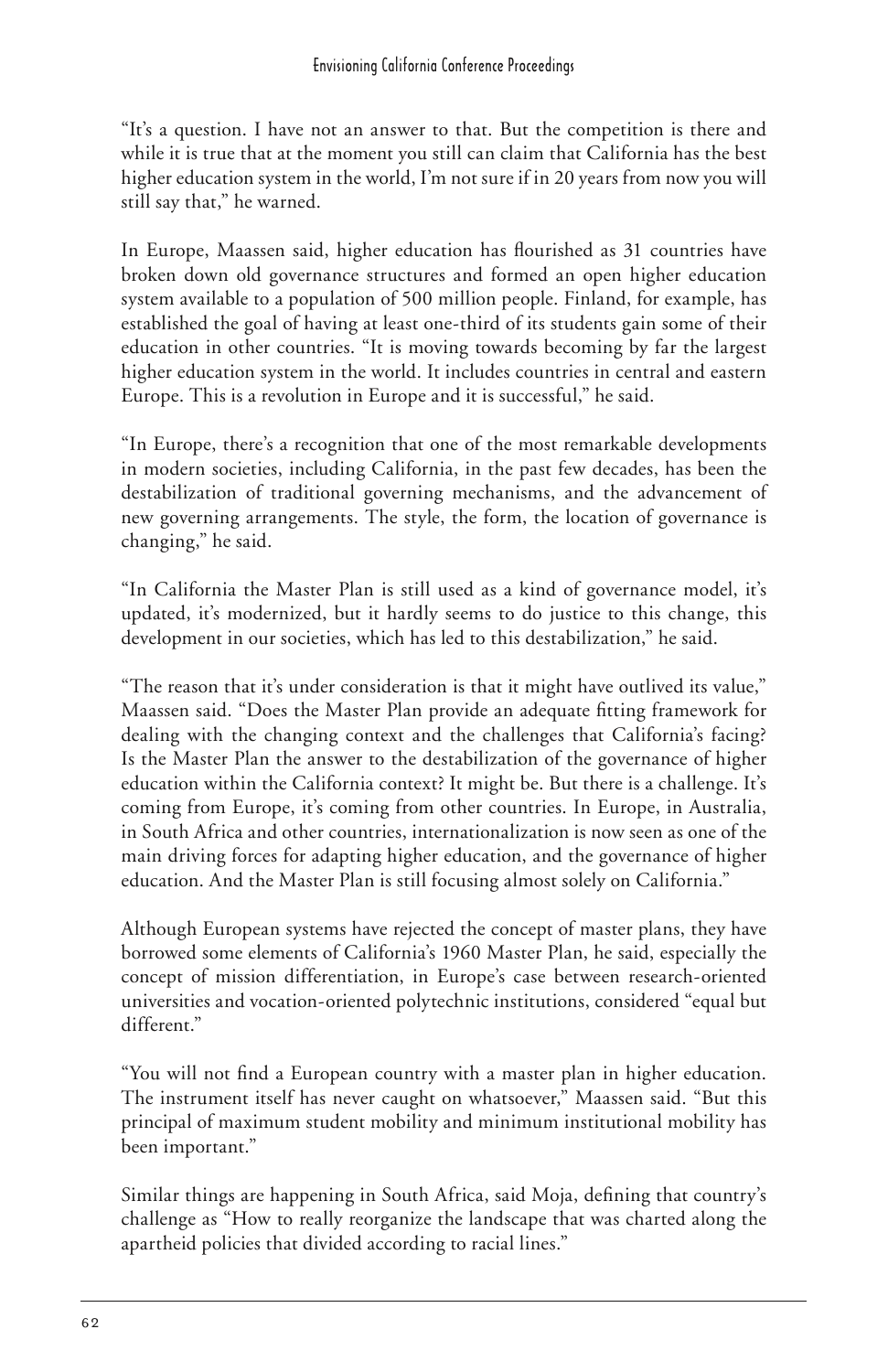Internationalization is a major part of that, she said. "Internationalization is emphasized as a way of developing the whole region and recognizing that for economic development to happen in the region we cannot just rely on developing South Africa but the whole region. One of the policies adopted was the policy that students from the region will be allowed to study in South Africa and be subsidized at the same level as South African students, and to open up the higher education system for the students from the region as a way of really developing that.

Moja also criticized the California Master Plan's failure to examine the world outside California. "Issues to be addressed are issues of the digital divide so that everybody benefits, issues of peace and human security, issues about educating the American population about the rest of the world so that the U.S. is not isolated in some ways, promoting and bridging the gap between the U.S. and the rest of the world," she said.

"What I found missing just looking at the draft Master Plan, was an emphasis on moving away from being too inward looking, and looking outside. Internationalization issues are missing," Moja said. She called the plan, "More and more inward looking, at a time that the world is opening much more."

California should be more aggressively seeking larger numbers of international students, she added.

Moja also questioned the need for the separation of governance of California's three sectors of higher education, because it is "problematic when it comes to coordination of priority goals." She blamed the low rate of transfers from the Community Colleges to UC and CSU on that strict separation.

Moja did find things to praise in the Master Plan. "An aspect I found appealing is the fact that it has been successful in rationalization, and at the same time still managed to provide educational opportunities to many students from disadvantaged backgrounds. So people recognize that as a positive aspect. The possibility of almost guaranteeing access at affordable low fees—that was recognized as something good about it."

But she added that inequities and inequalities remain. "We know that there are still problems of inequities, when I look at some of the statistics in the draft Master Plan, even though there were no legalized policies for making those differentiations."

Moja said South Africans wouldn't support efforts to mimic California's Master Plan. "There is general resistance to models from the U.S. as part of the resistance of the Americanization of the world, and resistance in education quarters to what is referred to as the Californiacation of education. People are hesitant when they think of anything coming from the U.S., whether it is good or not."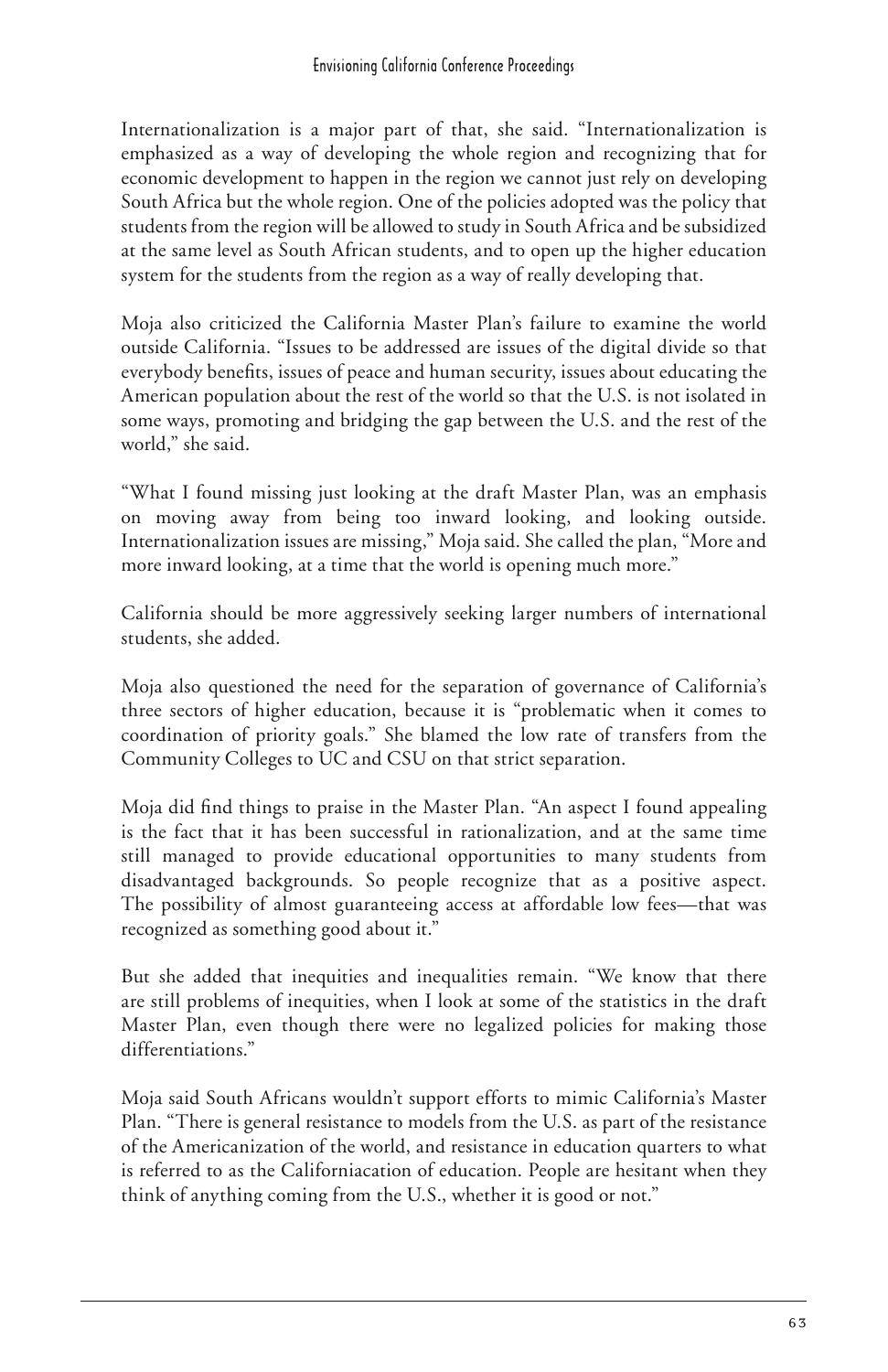In Hong Kong, said Adamson, a plan quite similar to California's three-tier system of UC, CSU, and the Community Colleges was recently implemented. "The Master Plan of 1960 is alive and kicking in Hong Kong," he said.

China is also embracing a global approach to higher education, although that country's deep connection to its historical culture has caused tension, Adamson said.

"China's been grappling with this since the gunboats appeared at the opium war: how can we keep the barbarians at the gate but learn their technology? They basically had a system which was: learn from the west their practical usage, but keep the Chinese essence," he said.

"This has not always worked totally in principle, but it's a question of who controls the agenda for higher education. Basically so long as the government is able to have some control over the curriculum, it can counterbalance the western influences and the western studies, with patriotism, the development of Chinese identity and so on. To date: so far, so good. They've maintained some kind of balance, but I think things will possibly push China a little further than it'll be able to resist. So I can see the influence of internationalization being much greater in the future in China than it is at the moment," Adamson said.

And China's higher education system is already ahead of California's in benefiting from an international strategy, he added. "This is an area which is lacking from the Master Plan; the emergence of Asian nations who have got an international perspective. China has changed from a domestic to an international model. They are looking for places to accept their students overseas for their main training and professional development," Adamson said.

A dramatic impact of China's international approach can be seen in the vastly improved language skills of Chinese students, he said. "The impact on language policy is the promotion of bilingualism. In China, every university student has to pass an entrance exam in English. We are producing in Asia students who are bilingual. If you are bilingual in a Chinese dialect and English, you are far more employable than someone who is monolingual in English alone."

Like their European counterparts, Adamson said, Asian educators see little value in master plans. "They don't last. Times change, things move on, rigid plans don't work," he said. "China has abandoned the idea of the long term plan. They've actually institutionalized muddling through," although he said Chinese officials gave their policy a more poetic title: "Crossing the river by groping for the stones."

But China had embraced differentiation of educational institutions long before the California Master Plan. "After 1949 it established clear divisions and work areas for different levels of institutions. It didn't always work; those at the bottom felt they had to copy those at the top so that they might one day be promoted to the higher ranks," Adamson said.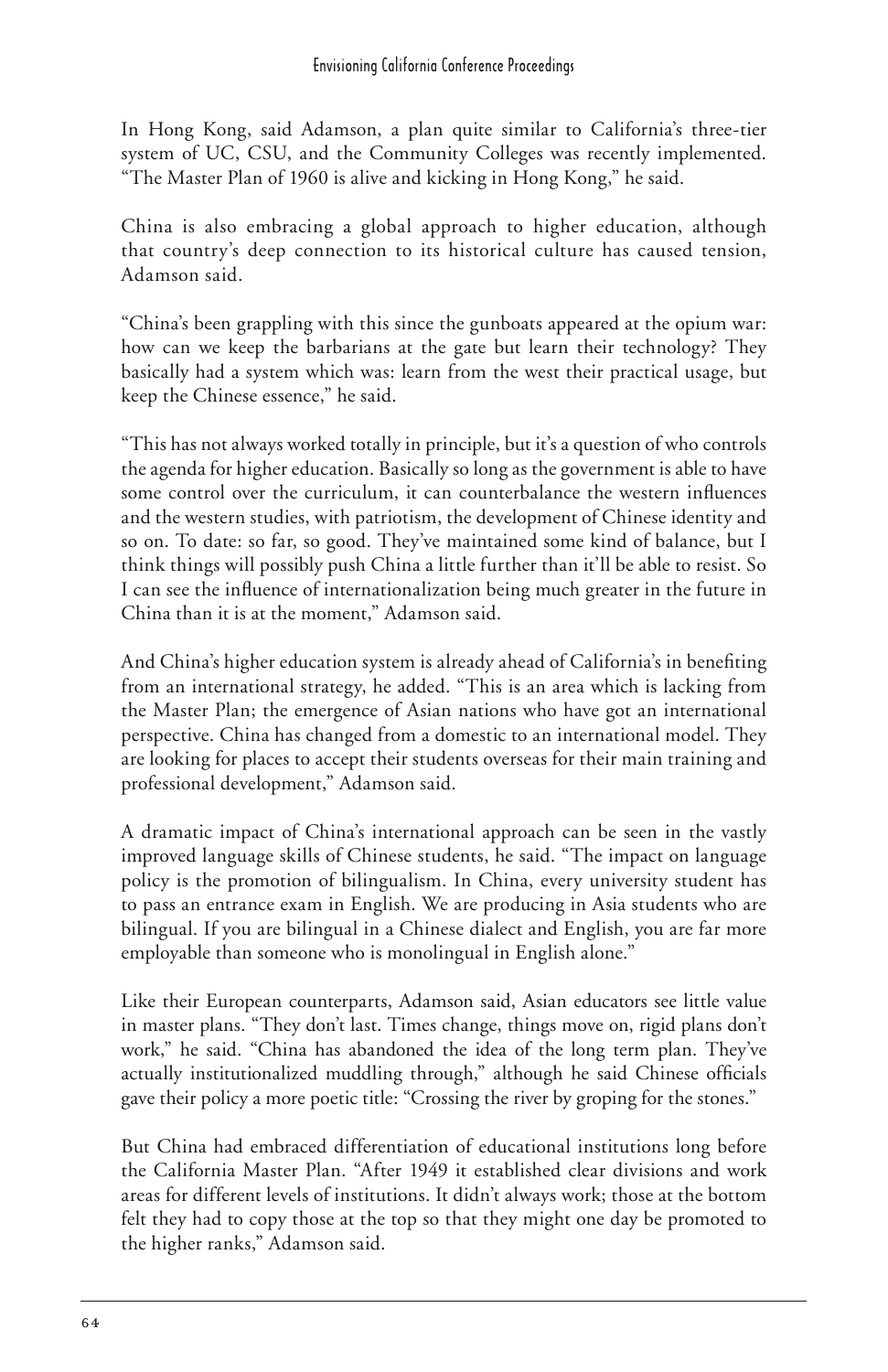Australia, on the other hand, has moved away from government-imposed mission differentiation in higher education, with unwelcome results, according to Meek.

"In Australia we've chosen to go the exact opposite way in recent years from what you've done here. We've relied on market competition in a so-called unified national system of higher education to produce diversity, rather than direct government intervention and the formal maintenance of higher education boundaries."

The Australian system, he said, "is one I would not suggest you copy."

As a result of the prevailing political mood, the Australian government has refused to finance higher education with tax increases, opting instead to let the institutions set their own course and raise their own funds. The result, Meek said, hasn't been the desired diversity, but instead a rather dreary uniformity, as all institutions seek to attract high-paying overseas students to fill their coffers.

"Of course all institutions want to get on the bandwagon. But overseas students aren't interested in the broad range of courses. They're interested in accounting, business finance types of courses in the main. So all institutions have all duplicated each other's educational profile in those areas to get the overseas student market, while institutions have been prone to shed other things—classics, languages, because they're not bringing in revenue," Meek said.

"If all these are lost to the national grid, losing a lot of culture within the higher education sector, it becomes very difficult to recreate that in the future. So to leave it entirely to the market forces to bring about differentiation is not a wise idea. There's strong evidence to show institutions operating in the same policy environment, competing with each other under the same rules and regulations, are more prone to copy each others' profiles than they are to differentiate," he said.

Although some Australians are pleased that universities have learned to largely fund themselves, there's an underlying danger to that approach, Meek said.

"One of my fears is that as governments push our higher education institutions more in the direction of producing knowledge for direct economic short-term return, we're in danger of actually killing the goose that lays the golden eggs killing off that very academic environment or culture that actually makes that knowledge of both social and economic benefit," he said.

El-Khawas said California, while unique in its size and diversity, would be well served to compare its higher education system with those in other places. But because of the rigid institutional boundaries of the Master Plan, California has generally failed to learn from others.

Virginia, for example, provides an interesting contrast, even though it is a much smaller state with a much smaller system of higher education. But, she said, it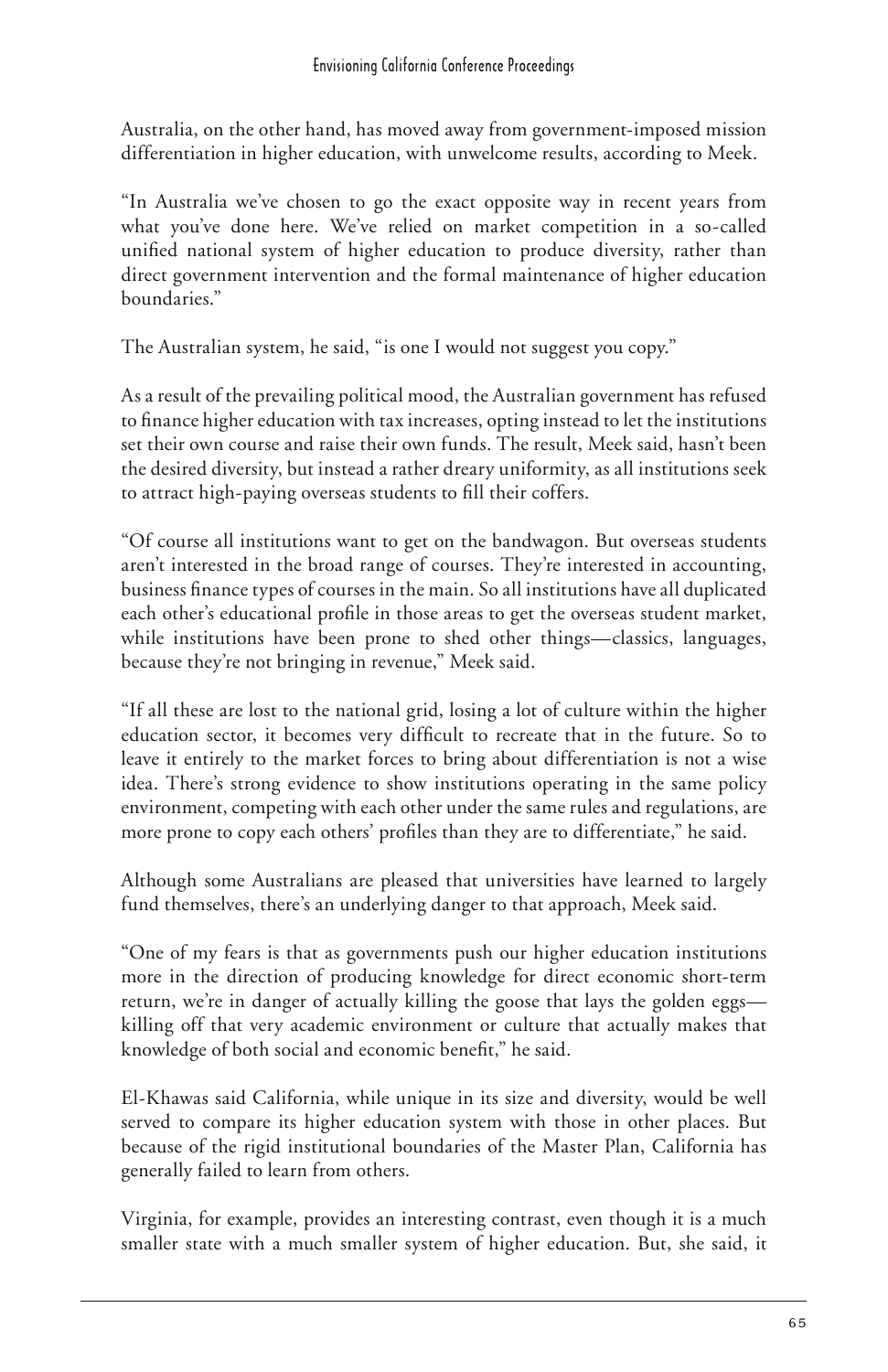offers its students an outstanding array of choices. "With 15 institutions, there is a tremendous degree of differentiation. The College of William and Mary is highly regarded, it's well known. It's quite different, however, from the University of Virginia. Virginia Tech is also strong, but it's very different from the others. George Mason is also strong and distinctive, not at all like William and Mary or Virginia. It is well known for certain interdisciplinary programs such as in law and economics. Virginia has mission differentiation, but without the strong sense of hierarchy that California has," El-Khawas said.

"It is my point that the Master Plan has given you some advantages, and it has also set some things in place too quickly. The new Master Plan now need not be the only basis for thinking about new initiatives for higher education in California," El-Khawas said

"California is a large place but it tends to make comparisons within California: UCLA to Berkeley, CSU to UC. The comparisons are tremendously internal. And I wonder whether the Master Plan has helped foster that kind of interior look," El-Khawas said.

By contrast, the Southern Regional Educational Board, a consortium of Southern states, provides constantly evolving information to its members, she said. "It has a vigorous program of benchmark data on the performance of the universities, the performance of the education system, in which year by year it issues information comparing states, to a regional average, to a U.S. average. It provides a planning benchmark for each one of the states in SREB, it provides a benchmark for serious policy discussions among the governors, among the legislatures in the southern states, but it's a cross-state comparison constantly. I think that's a healthy kind of comparison."

By broadening their views to include more of the scope of higher education outside the state, California officials might improve their priorities for running their own system, El-Khawas concluded.

"We've let the economists develop policy for higher education far too long as we're speaking about marketization, privatization, efficiency questions. Much more we need to talk about a social good being accomplished, much more we need to be talking about the actual needs of the students," she said.

#### **SUMMARY**

Higher education in the rest of the world is passing California by, through increased internationalization, breaking down traditional governance structures, and in reducing its reliance on inflexible long-range planning.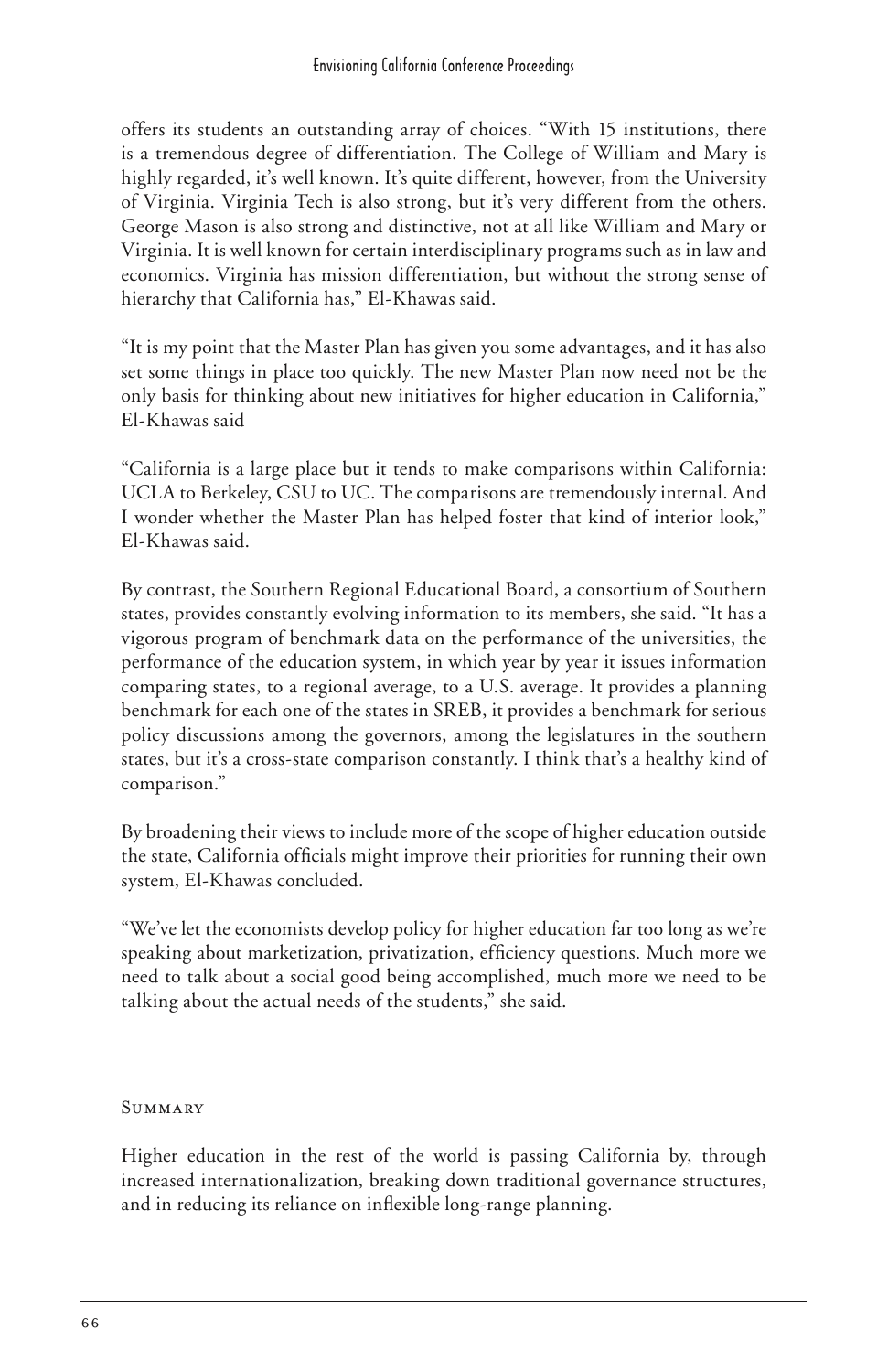# The Work of the Legislature's Joint Committee to Develop a Master Plan— PRESCHOOL THROUGH UNIVERSITY

The proposed Master Plan for preschool through university education breaks new ground by bringing common purpose to all segments of public education in California, and by focusing on learners rather than institutions, said a consultant to the legislative committee that produced the plan, and a veteran Sacramento journalist called it an impressive and radical document.

But an Assemblymember who served on that committee said the plan is fatally flawed because it brings government into pre-kindergarten schools, and a highranking California Community Colleges official said it doesn't deal meaningfully with key issues such as access and finance.

Analyzing the work product of the Legislature's Joint Committee to Develop a Master Plan for preschool through university at the 2002 Envisioning California Conference were the Committee's consultant, Charles Ratliff, Assemblymember Lynne Leach, R-Walnut Creek, Senior Advisor to the Chancellor of the Community Colleges Christopher Cabaldon, Sacramento Bee columnist Dan Weintraub, and State Superintendent of Public Instruction Delaine Eastin.

The session was moderated by CSU Executive Vice-Chancellor David Spence, and sponsored by Educational Testing Service. "I hope we don't junk this Master Plan. I think we have a good basis on which to build," Spence said.

Ratliff said the Committee had done innovative work in its efforts to break down barriers and unite all educational segments within a single comprehensive plan.

"This plan is different than anything we've done previously with the master planning for higher education on at least two levels," said Ratliff.

"In trying to fashion or envision a single education system from kindergarten through university; a deliberate attempt to try and break down a segmental approach, where we have four or five distinct segments of educational providers, each of which is constantly in competition with the other, very frequently for very limited resources. To begin to try and build a conception that we have a single system of educational providers which have a common customer called the learner.

"It engenders a responsibility for us to continuously talk with each other and collaborate with each other in an effort to try and make sure in this state at its publicly supported institutions, that we do the best job we possibly can to facilitate learning among Californians enrolled in public institutions," he said.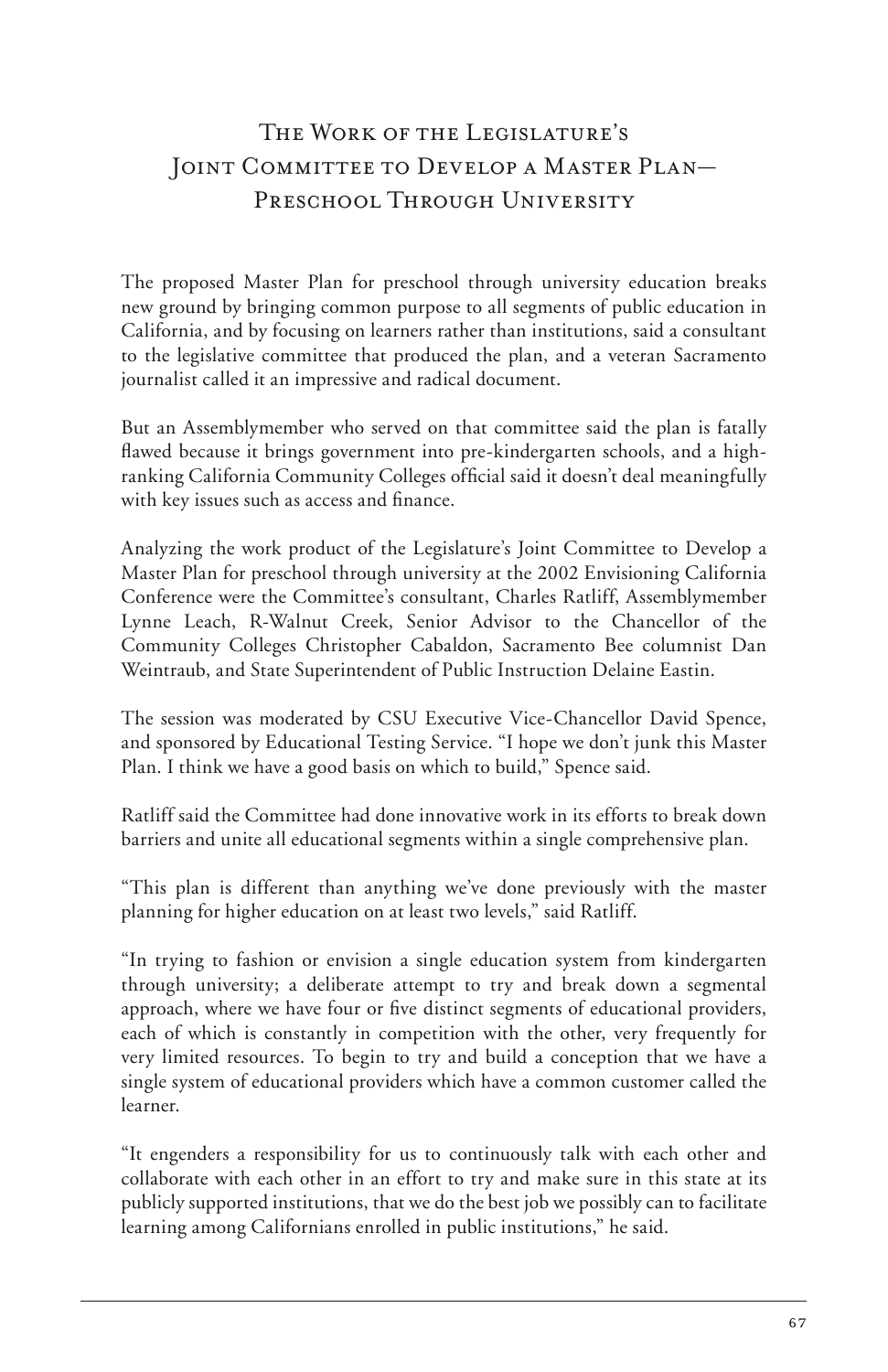Unlike the 1960 Master Plan for Higher Education, which delineated the missions of the state's three higher education segments, the new Master Plan focuses all its attention on learners, Ratliff said.

"Part of the reasoning behind that is that a compelling rationale for supporting and using tax dollars to support public institutions is that there's an expected public benefit. The lion's share of that public benefit comes from learners coming out with a sense of knowledge and skills and what to do with that knowledge and what to do with that set of skills in real world circumstances. Unless we pay attention to what happens with learners, our education system is failing to provide the kind of public benefit that justifies the huge investment of taxpayer dollars," he said.

Ratliff said the Committee strove to break down the perception that an education can prepare a student for college or for work, but not both; and sought instead to produce a plan that offers a well-rounded education for all students.

"For those students who elect to participate in what we've traditionally known as vocational education, there should be a very distinct academic content explicitly acknowledged, and pursued in the instruction of those vocational courses. For those who teach academic preparation courses, there should be an explicit acknowledgement that students are expected to learn what to do with that knowledge in a real world circumstance. So you begin to blend this in an integrated approach where folks learn and strive to learn and identify that which is worth learning, and then know what to do with it once they've acquired a mastery of it," Ratliff said.

To that end he said, the plan outlines three specific goals: to prepare every learner for success at the next successive level of education; to provide for a successful transition to the work place; and to prepare the learner to be a successful member of a diverse society.

"The state stops short of trying to tell you or define how you ought to achieve them, that's the role of the professionals. But we think this is a clear statement of 'what,' that leaves fairly substantial degrees of freedom for professional judgment, but also brings with it the responsibility for accountability into decisions that you make on how you go about trying to achieve these three specific goals," Ratliff said.

The new plan retains the differing functions of the higher education segments and the 1960 admissions criteria, that the top eighth of California high school grads are eligible for UC, and the top third for CSU.

It calls for increased collaboration among the segments, such as increased upper division instruction at the community colleges and for expanding joint doctoral programs between UC and CSU.

The plan also proposes reconstituting the community colleges into a single statewide system, with high-ranking public officials such as the governor, lieutenant governor and Assembly Speaker serving on its board.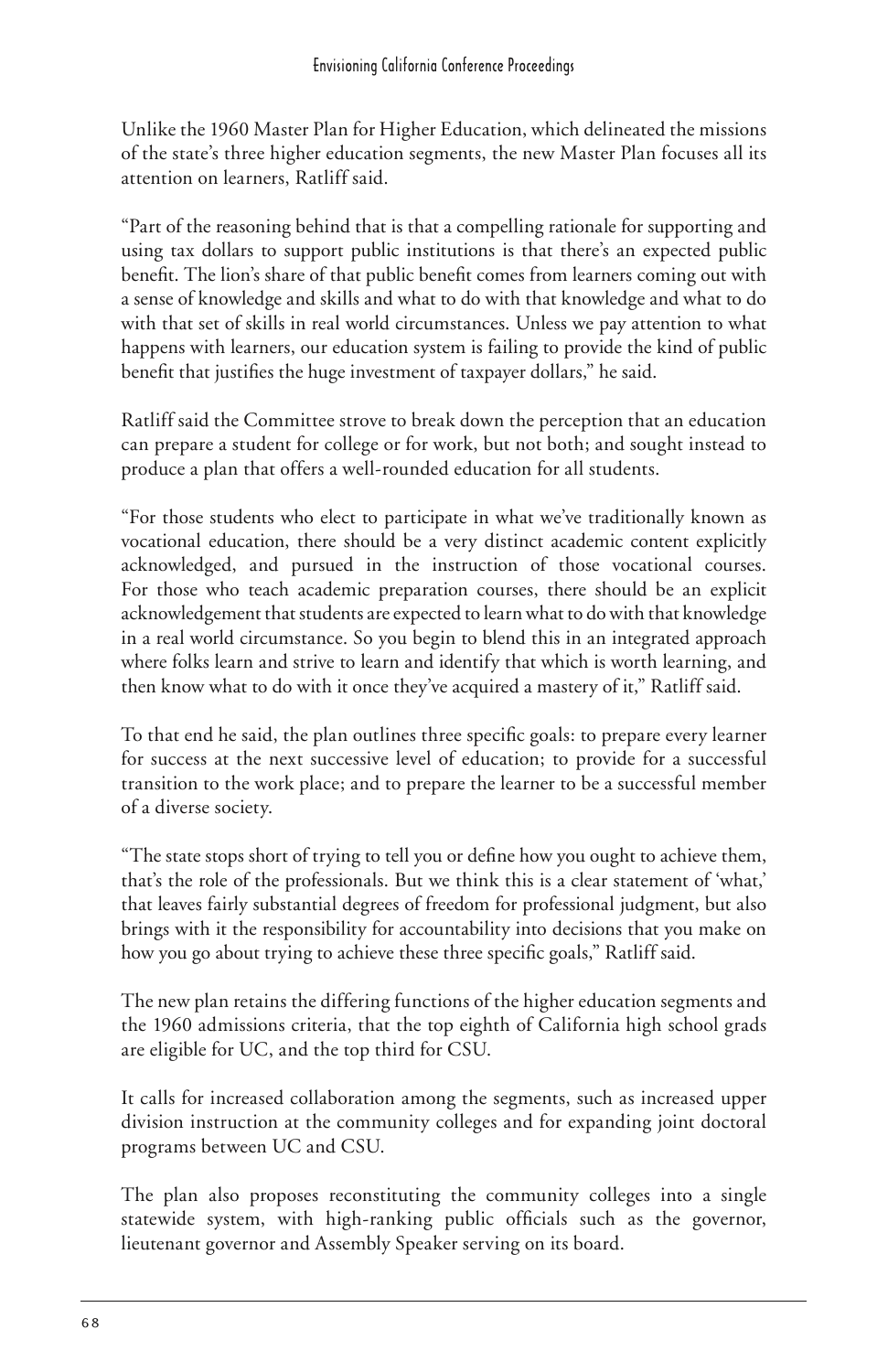"We need to make sure that there is a symmetry in structure for all three systems such that they can begin to operate as peers and really begin to create conditions such that collaboration is a natural behavior, not a compliant behavior," Ratliff said.

It also calls for an accountability system for higher education for all three segments, with voluntary compliance requested from private institutions.

"What the Joint Committee suggests is that the public's concern about accountability and about common expectations for achievement shouldn't differ simply because the focus moves from K-12 to the postsecondary sector," he said.

The plan mandates a stronger transfer function between the community colleges and the universities, including a system of course articulation numbering and computerized records of articulation agreements. It proposes the creation of a transfer degree, which would assure that a student who completes the courses with the requisite grade point average would be guaranteed a transfer to a baccalaureate-offering institution.

It also calls for a more stable system of funding and distribution of costs between the state and the student, and calls for the awarding of financial aid on the basis of need, rather than merit.

"Remember, 88 percent of the world cannot get into UC. Two thirds of this state cannot get into the state university," said Ratliff. "Merit is rewarded by admissions."

The plan also calls for greater use of alternative facilities by colleges and universities such as high school campuses, libraries and museums; and calls for the tracking of long-range student performance, from kindergarten through postsecondary institutions, on a single data base.

Assemblymember Leach was one of two members of the Joint Committee who refused to sign off on the finished product. Its fatal flaw, she said was the expansion of government into pre-school and early childhood education.

"It makes sense to me to link higher education to K-12," Leach said. "But in my opinion, this went far beyond the designated focus of kindergarten through higher education learners."

Creating public pre-schools, she said, would cause more problems for K-12 schools and for higher education. "First you are diverting attention, and you are diverting hard to come by resources," Leach said, estimating the cost at from \$2 billion to \$5 billion annually.

"Rather than focusing our funds on repairing and revitalizing K-12 we are now looking to divert those dollars away," Leach said. It would also drain resources away from higher education's efforts to produce teachers, business leaders and school counselors, she said.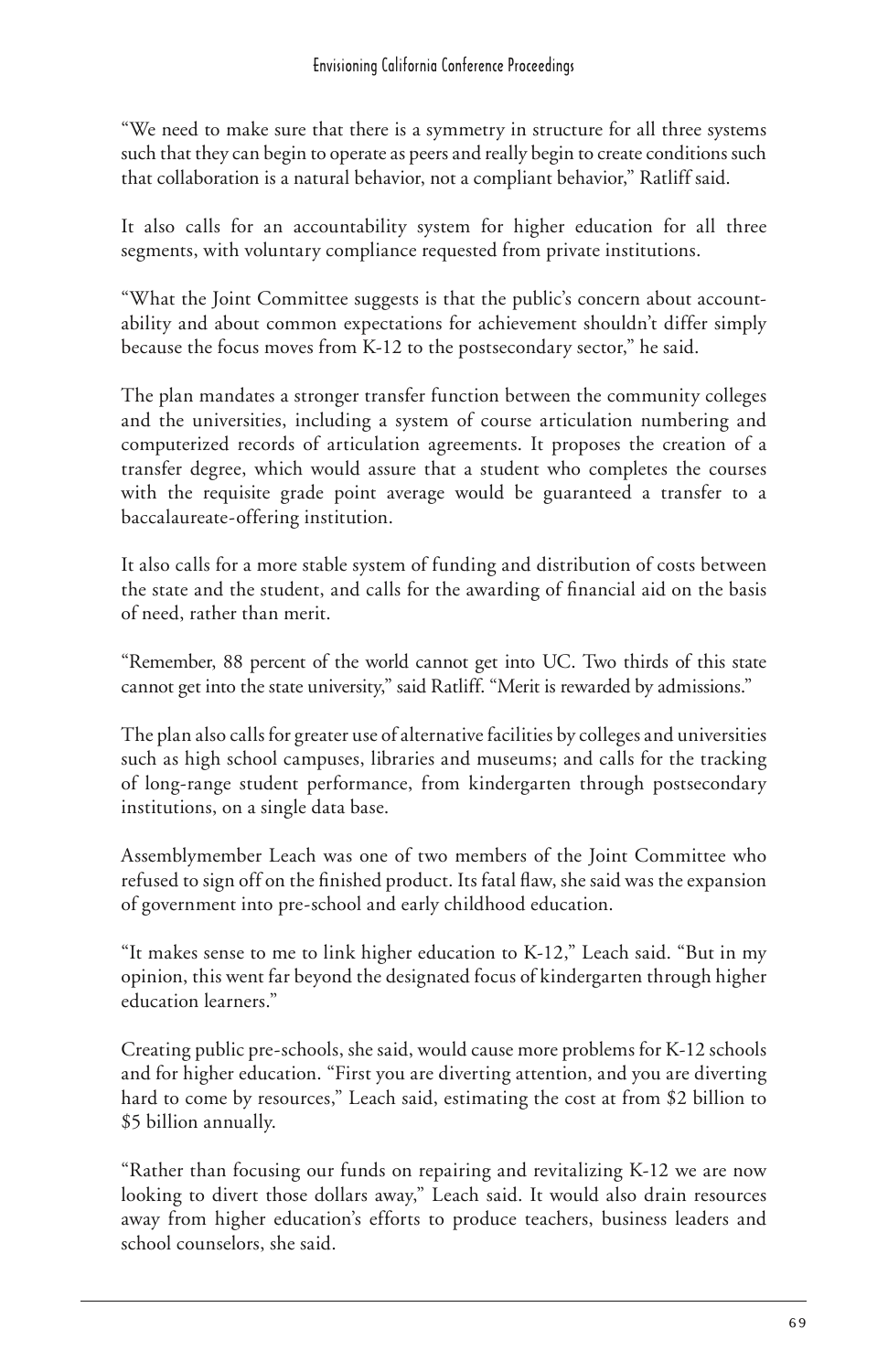"Here we go, creating a new bureaucracy," she said. "I don't think that is a good use or sound redirection of our dollars."

Leach also complained about so-called "home rule" provisions in the plan, which would allow local sales tax measures on county ballots to fund schools. "This has been openly referred to in the press and on the street as an end run around Proposition 13," she said. "Home rule would allow districts to band together and place a countywide sales tax on the ballot. Here larger urban districts could in some cases overwhelm smaller suburban districts and the taxpayers in same, who would end up paying a large portion of that tax bill."

That could produce taxpayer anger and foment a tax revolt, crippling school funding still further, Leach said.

She also said the Joint Committee omitted from the plan working group recommendations to review collective bargaining and to improve workforce preparation.

Cabaldon likened the plan to a science-fiction movie because "it requires a huge amount of suspension of disbelief" in that it sets goals for social policy achievement that no one knows how to accomplish. "I'm willing to suspend disbelief actively," he said.

But apparently not sufficiently enough to enthusiastically embrace the plan.

Acknowledging that planning is more difficult and complicated now than in 1960 because there is a much larger and more diverse array of stakeholders, organizations and interest groups demanding involvement, Cabaldon said that the plan actually breaks little new ground for higher education.

"I don't think you can say that this plan succeeds at integrating the K-12 and higher education elements of master planning. Integration is more than stapling the two of our plans together," he said.

"There really is no new ground broken in terms of finance in this plan," he added.

"Whereas the plan makes very bold statements about K-12 finance—we're going to finance high quality for every student—it stops and says, well, higher education's a privilege and not a right and therefore we're not really going to take responsibility for assuring quality opportunities for every student in California. I think that is a missed opportunity."

The same is true on the issues of access and quality, Cabaldon said. "We don't really deal in a meaningful way in this plan with how we're going to accommodate Tidal Wave II, other than we're going to be meaningful about it. We don't deal in a serious way about quality in higher education and the state's commitment and resolve to deal with quality."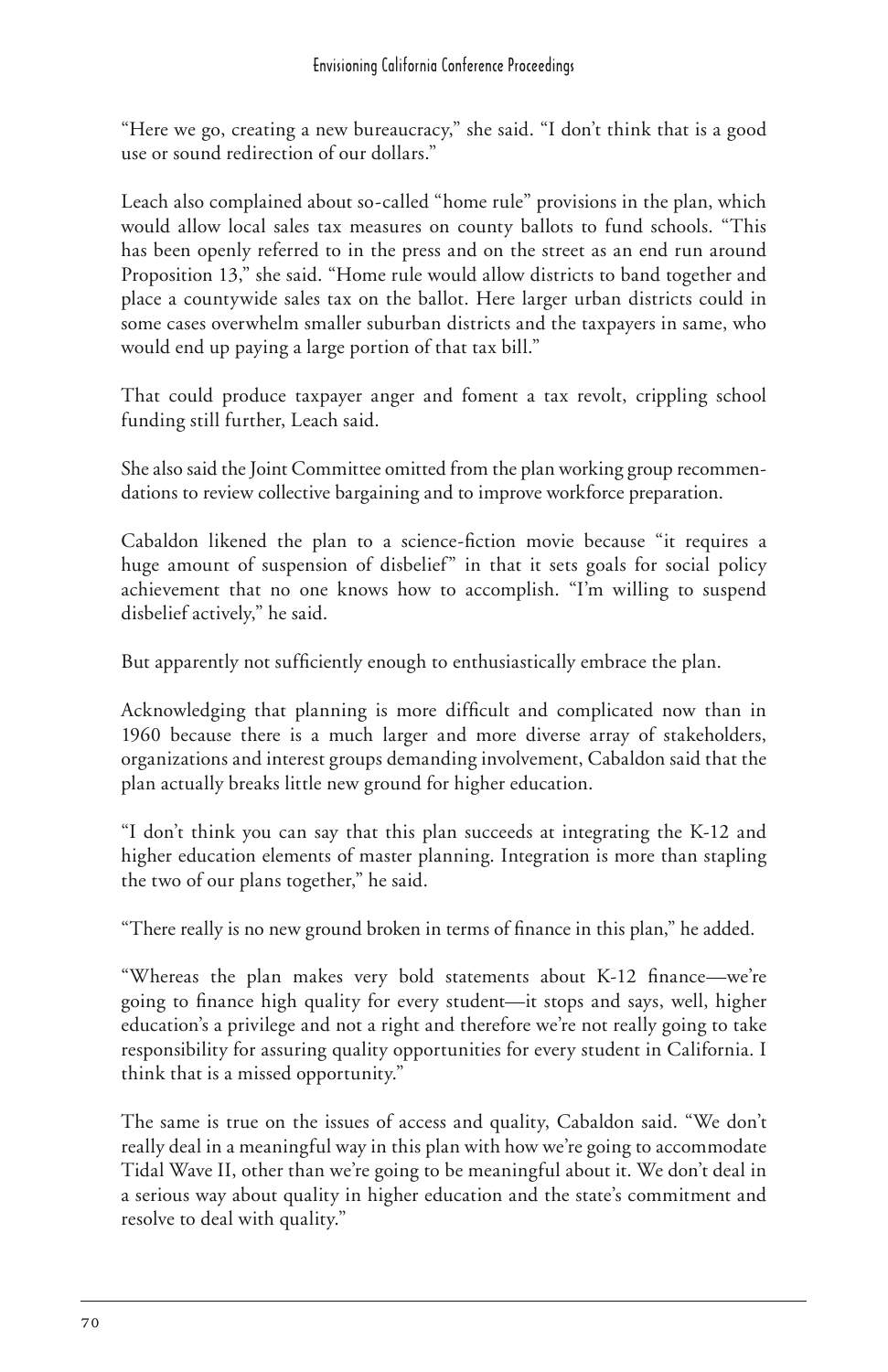But he said the binding together of higher education with K-12 in the plan could have constructive, long-range implications. "That probably is an important initial condition for that kind of future integration to occur. I don't want to minimize the important work that the joint committee has done in trying to at least draw us together and create the institutions and relationships, and break the boundaries down, that will allow us to engage those issues more seriously in the future," Cabaldon said.

"If you lower the bar for what it is that we really expect out of a master plan in today's modern context, this plan does meet that test," he concluded. "It moves the ball down the field in a significant way without tackling some of the major challenges."

Journalist Weintraub said he found much in the document that intrigued him.

"It struck me as a fairly radical document, there were a number of things in here that surprised me, and it kind of impressed me that a group as diverse as that which put this together could come to consensus on," he said.

Most impressive, he said, was a recommendation to determine the cost of a high quality education and to use that cost to determine funding levels.

"To me that's incredibly important. As a journalist covering that process, there's always sort of an assumption that we need to spend more, and it's hard to argue against that. But at the same time I find myself asking participants in that process, okay what if we gave you an extra 500 million or an extra billion dollars, what would you spend it on? You don't always get very coherent answers to that question," Weintraub said.

"There doesn't seem to be a sense of, well, this is what a quality system looks like and given that, if we can agree on that, this is how much it would cost to provide it. Instead it's just 'we need three percent more or five percent more.' From a consumer's point of view that doesn't seem to be enough of a rationale," he added.

"I know it would be an incredibly divisive and difficult task to do. But I think if the state could establish what it actually is trying to accomplish, and how much it would cost to do that, I think that the citizens of this state would be much more willing to fund it. If you talk to most people out there, their impression of this whole debate is just that there's one group that's always asking for more and there's other people who are saying they don't need it. But there's very little discussion of what we actually would accomplish with that money," Weintraub said.

Weintraub said he also liked proposals to centralize the community colleges, and to bring more accountability to higher education.

Superintendent Eastin said the Joint Committee's proposals were generally sound, but said that with or without a Master Plan, the state continues to badly underfund all segments of public education.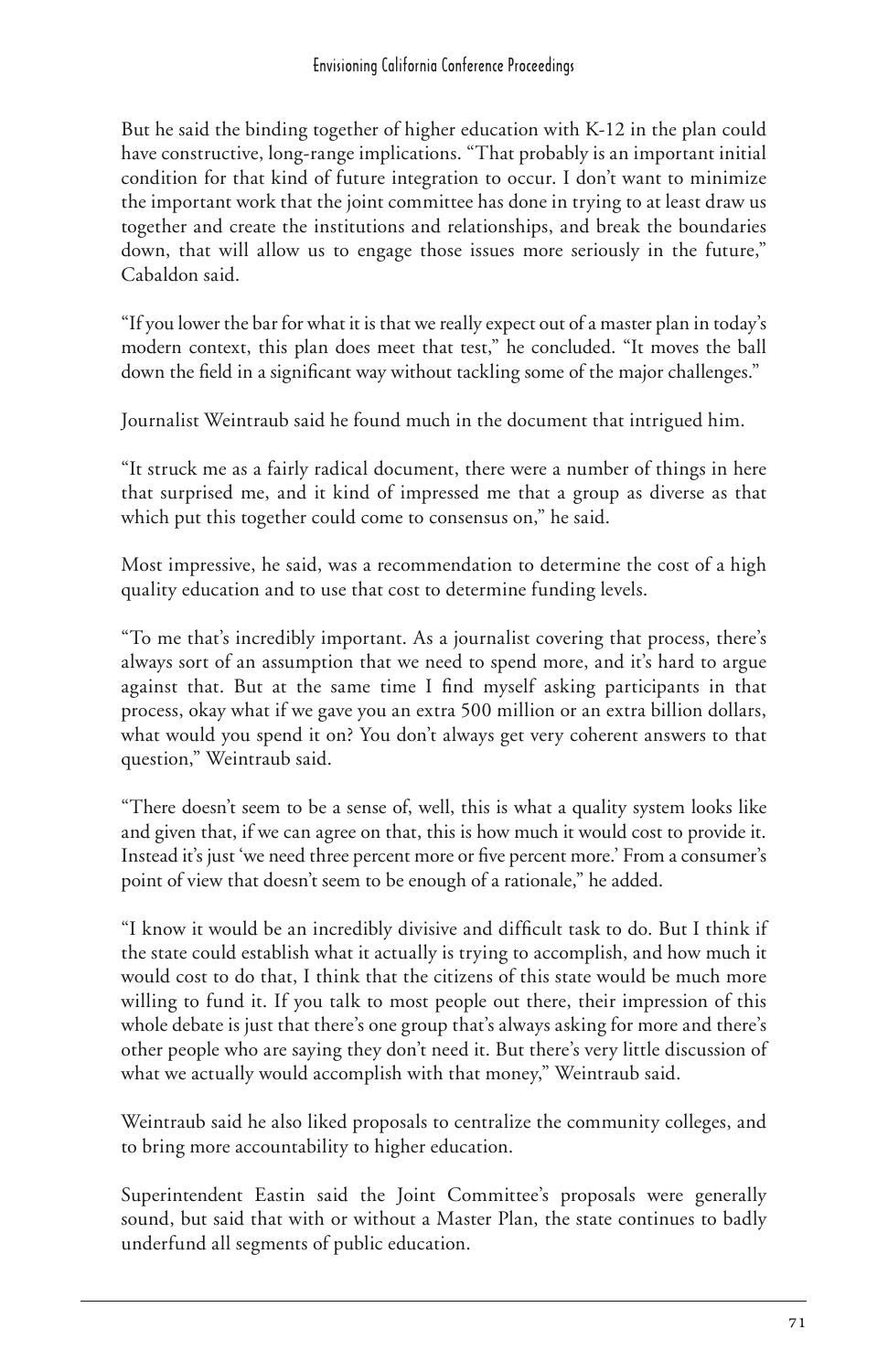"With what we know about the new economy, what we know about the world which we live in, what we know about the diversity of the society and the need to teach kids not only how to be great workers but how to be great neighbors and citizens, how to care about one another, that cries for a Master Plan that really does ensure adequate funding for kids and adequate funding for adults at a much higher level than we have in this state today," she said.

Eastin advocated closer ties among all of the state's educational segments. "We have got to find a way not to fight between and among ourselves. We've got to put every segment of higher education together with K-12 and pre-kindergarten and make sure that we all fight together as a team," she said.

But she faulted the plan for failing to seek to broaden admissions to the universities. "The most timid thing in here is not calling for increasing the percentage of students that we're preparing for UC and CSU. It was one thing in 1960 to say it ought to be 12 1⁄2 percent and it ought to be 33 1/3 percent because in those days not everybody had to have postsecondary training. We ought to be having a conversation about what we do to get more students into our community colleges, yes, but also into CSU and UC. We've been timid in terms of supporting all those systems," Eastin said.

Moderator Spence said the proposed Master Plan strikes a good balance between maintaining the separate missions of the segments, which has served the state well, while calling for more collaboration among them. "The strength of this Master Plan has been in the clear missions, and they have built some boundaries, and that makes what we need to do in the next 10, 20 years even more difficult, and that is connect things better if we're going to meet some very important state needs," he said.

California faces societal needs in the immediate future that no single segment can address, Spence said. "We need to make sure those needs are met and we have a system and a structure that will address those. To really get it done we need cooperation."

#### **SUMMARY**

The proposed 2002 Master Plan seeks to break down barriers between California's education segments and switch the focus from institutions to learners. While acknowledging the important and difficult work of the committee, critics voiced some disappointment about the plan's failure to consider more radical approaches to growth, access, finance, and governance.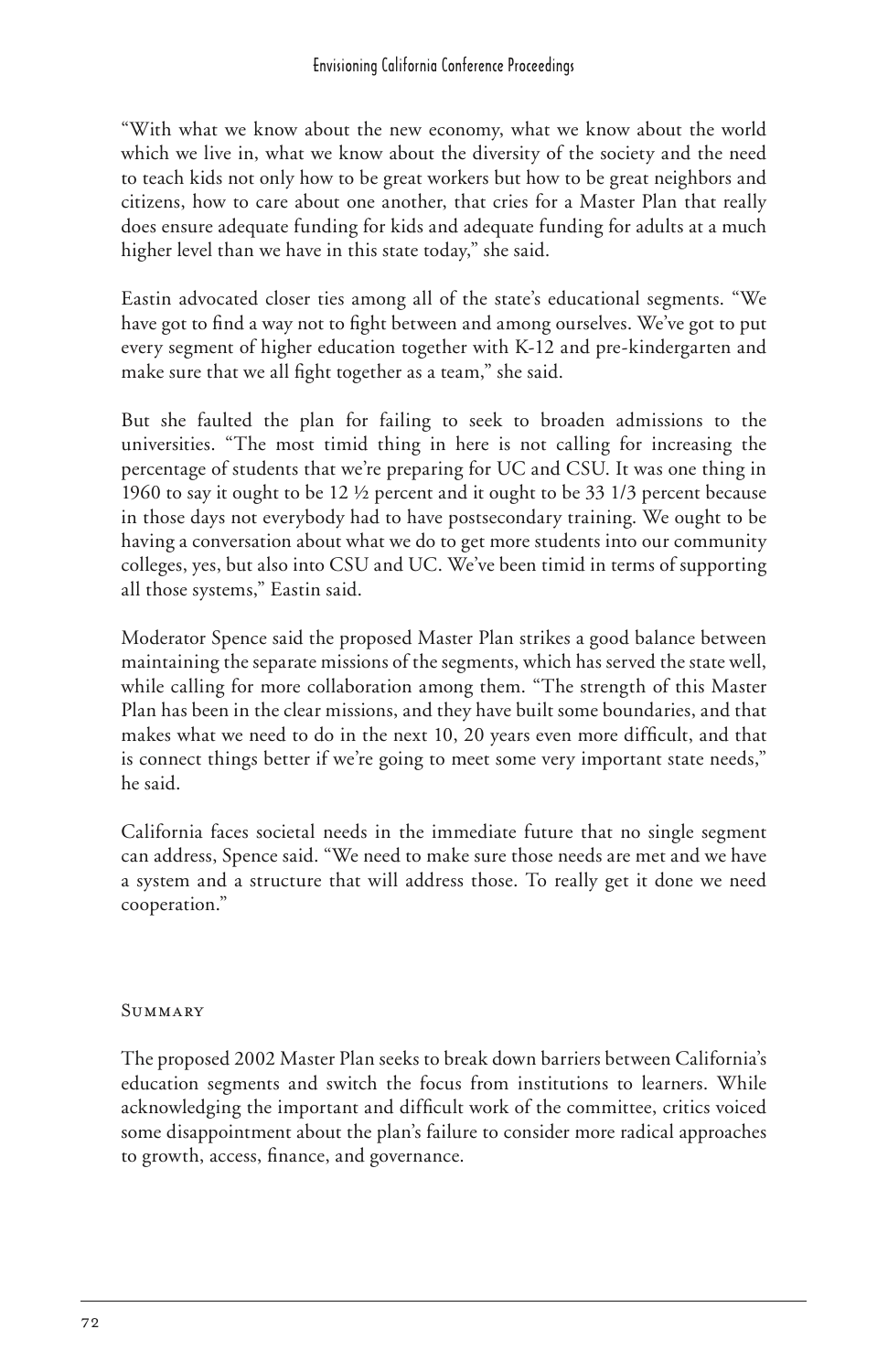## Leadership In Higher Education

Great leaders in higher education must bring a mix of personal qualities, values, skills, training, and thick skin to their jobs to best serve their institutions and their students, panelists discussing leadership in higher education said at the 2002 Envisioning California Conference.

Describing their views of what makes successful educational leaders were San Diego Mesa College President Constance Carroll; CSU Northridge President Jolene Koester, former college president and now State Senator Jack Scott, D-Pasadena; and Bill Proctor of the Florida Council for Educational Policy Research and Improvement. Robert Moore, interim Executive Director of the California Postsecondary Education Commission, was the moderator.

Moore said leadership might be the most important issue facing higher education, and indeed, society. "For it truly matters not what structures we have, what policies we have, what procedures we have, or any of the other things that we have, including resources, if we do not have the leaders to effectively set out a vision, utilize the resources, make sure that we're on task toward achieving the goals that we set out," he said.

Carroll cited 12 categories and characteristics for leadership developed by the Community College Leadership Development Initiative: personal qualities; communication skills; nurturing ability; the ability to cultivate leaders; an understanding of institutional culture; managing internal functions of the university; planning and organizational decision making; ethics; education, teaching and learning skills; recognizing and valuing diversity; dealing with the local environment including politics, economics and the media; and an understanding of the history and mission of the institution.

"First, personal qualities," she said. "Not everyone is cut out to be a leader but certainly the successful community college leader is someone who understands fully his or her strengths and weaknesses, limits, and abilities," Carroll said.

"Next, communication skills and working with individuals and groups. These characteristics are absolutely necessary because we're operating in a shared governance environment. The ability to interact, know, work, respect and nurture people are key elements in the success of a leader both on the individual level and also in groups."

Cultivating leadership is a step beyond hiring and promoting, she said. "Often leaders think of themselves as hiring, promoting them from within or hiring them from without. But very few view it as the leader's responsibility to cultivate leaders. That is one of the characteristics of the leader in the modern environment, particularly with the vacancies and turnover we are experiencing."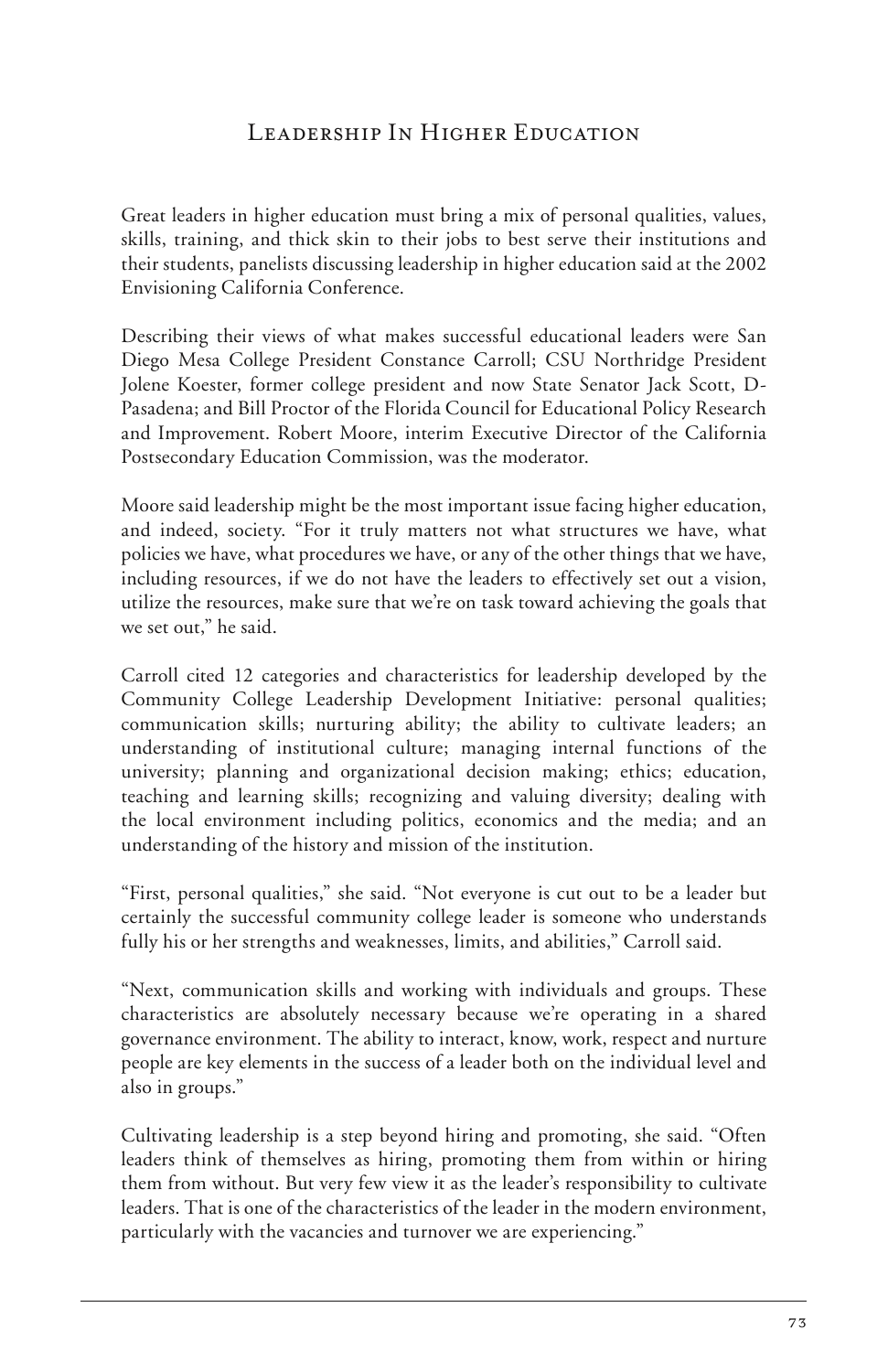Leaders must avoid preconceived notions about institutional culture and learn to understand, integrate and shape it, Carroll said.

An understanding of the mission of higher education, especially at the community college level, is crucial she said. "We are the first experiment in egalitarian higher education." she said. "One of the greatest challenges for us as educators in California is the sheer size, the magnitude of the state and the complexity of the systems," she said.

"The practices all begin with the sense of will and enthusiasm, and I think, growing in the state of California, is exactly that. It is really quite heartening to see that people of goodwill are bringing their resources to bear to make a difference," Carroll said.

Koester said she leads at CSU Northridge by focusing on four specific priorities: improving private fundraising, strengthening the university's connections internally and within the community, making the campus more user friendly, and improving graduation rates.

"Those four priorities guide my time and my energy as well as the team of individuals who work with me. We have made ourselves publicly accountable for those priorities. They give us focus. They give me a grounding, and it gives those who work with me a real sense of what it is that they too need to focus on," she said.

She said she addresses those priorities by adhering to a specific set of values. "My personal values as well as my values in terms of the role of higher education and the role of university administrators in the light of the institution," Koester said.

"So for me the values that drive what it is I do include fairness and respect for other people, a real joy and celebration of diversity and difference, a real belief that there are different ways to learn, and a very strong and fundamental belief in access to higher education," she said.

"I also believe in collaboration in doing the work of the university, I may be the president and I am responsible but I don't always have the right or correct answer. So the leadership of California State University Northridge is a collaborative one. I expect people to disagree with me. I expect to be able to disagree with those that I work with and not have them be nervous or upset. Collaboration is a difficult value to create within a group of people but it's one that I believe firmly in," Koester said.

Finally, she said, she's always conscious of the tone and symbolic aspects of the job. "The leader sets the tone for the way in which leadership is enacted throughout the institution," she said. "One's tone needs to be consistent. You can't have a public face and a private face. You are the university's President; there really is no private space.

The symbolism of the president's presence is also to me a surprise. It isn't who I am, it is the role that I am serving in that is so important," she added.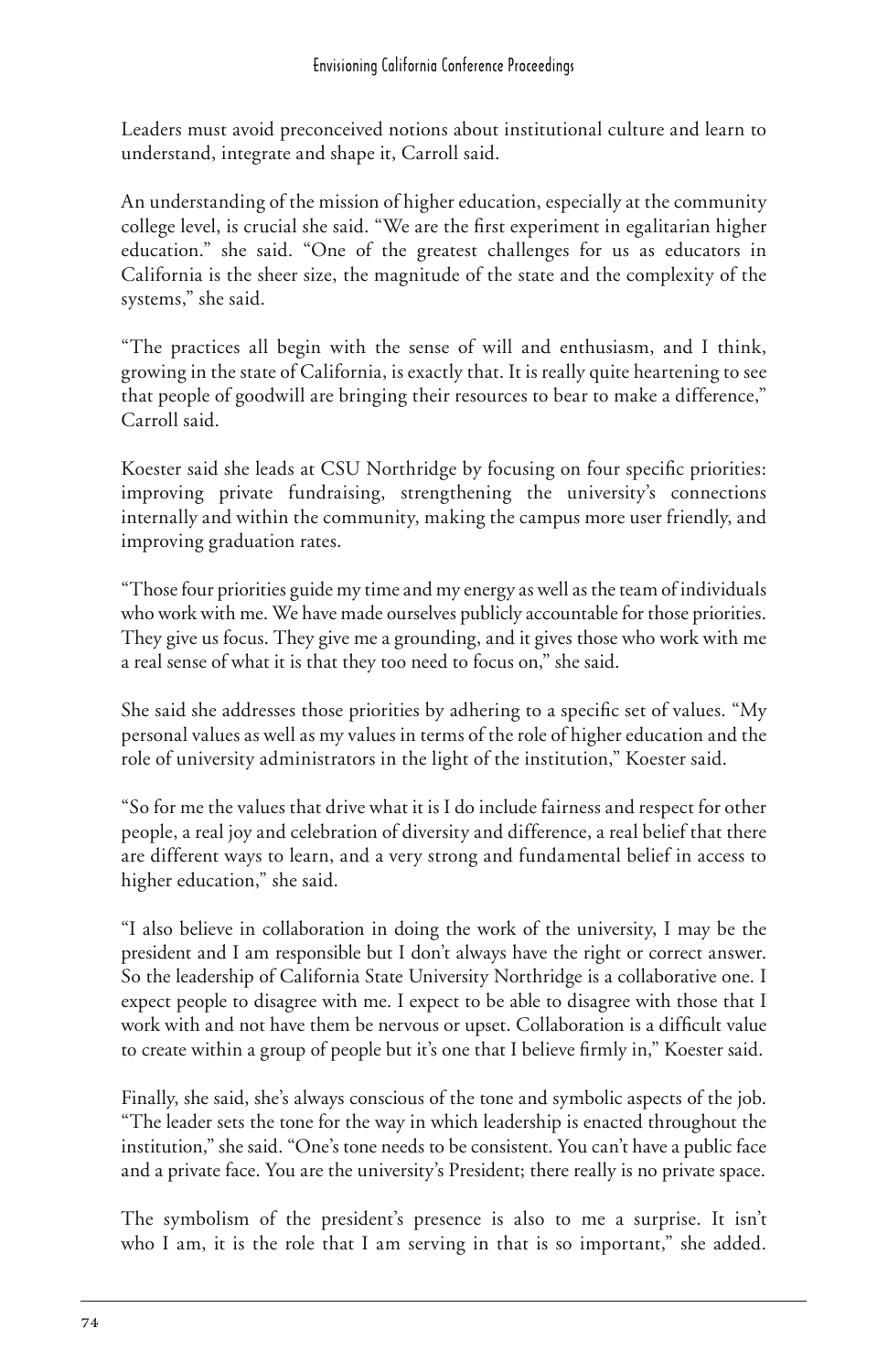"For me leadership is tone, symbolism, values, priorities, and dealing directly with the special and unique issues that you face as a leader," she said.

Proctor compared and contrasted higher education systems in Florida and California, concluding that they have common leadership needs despite their differences.

"I don't think education is much different from other organizations. We have people, we have openings, and we try to move people into those openings, and we find out if they don't get the proper training to be managers and leaders, it creates disasters for them," he said.

People are more important than structure, Proctor added, because the best colleges and universities may not be structured similarly, but they all have strong leaders. "The structure doesn't matter. They all have different structures. Structure is not the issue, the leadership in those states is the issue."

Leaders should build a competent and effective staff, and set out to earn their loyalty, he said. "Create a very positive work environment. If you build loyalty in a positive work environment your people can make you look extremely good," he said.

He added that effective leaders should strive to be strong communicators, should "wander around," be honest on the issues, and use data to support their decisions.

Scott, the former president of Cypress College and Pasadena City College, said training is the key to effective leadership, and said California is now falling short in that area.

"When you look at the success of any organization, surely it takes a lot of people to make an organization a success, but one absolutely essential ingredient is an effective leader. It's always true, whether you look in the corporate world, in the military, or wherever you turn, time and time again, you look and you see that often an institution is the shadow of a dynamic leader," Scott said.

"I believe that in order for there to be good leadership there has to be good training for leaders," he said. "But often we look over into the field of education, and sometimes, leadership is just happenstance." Scott called leading a community college in California an enormously challenging undertaking requiring a complex mix of skills, including organizational ability, scheduling, budgeting, personnel, and knowledge of the Education Code. But college administrators often come from teaching backgrounds with little experience in management, he said.

"It's kind of a sink or swim thing, they're trying to pick something up, they're trying to learn as they go," Scott said. "We are really hit and miss in terms of training."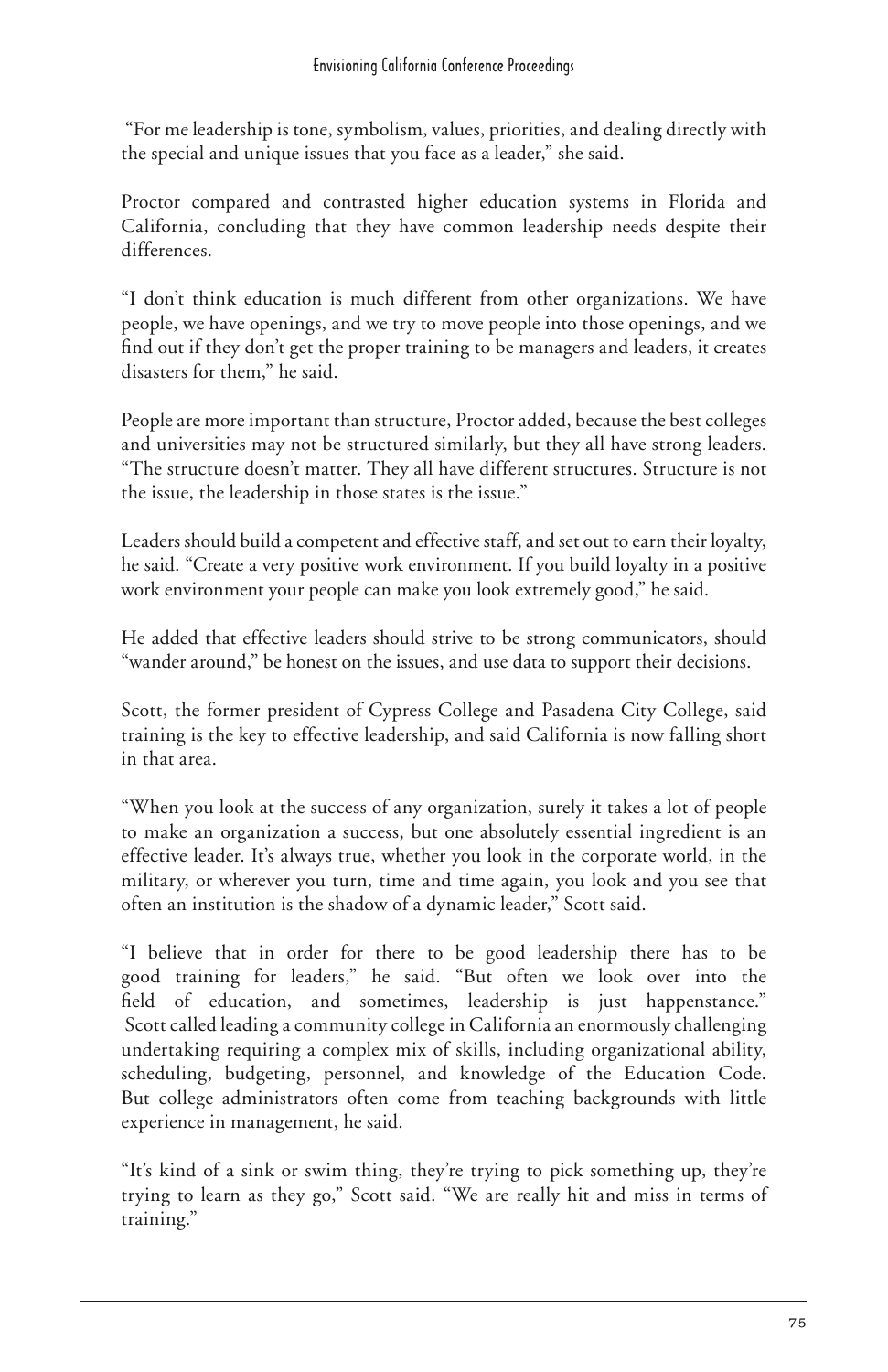A result, he said, is that the tenure of community College presidents has grown steadily shorter over the past 20 years because inadequately trained presidents become discouraged and feel unappreciated. "There are two things we shouldn't go into if we expect a lot of appreciation, that's parenting and administration," Scott said.

"In education, just like anything, there are great opportunities for leadership, but we're not doing the job in terms of training leaders," he added.

Moderator Moore said the key to effective leadership is ensuring that the college or university is serving the student, not itself. "If we can translate that across the boundaries in education in California, we will make progress and it will be the result of leaders," he said.

### **SUMMARY**

Effective leaders in higher education are driven by a mix of personal values, a clear sense of priorities, and effective training. Leadership is becoming more crucial for quality higher education, but California now has a hit-and-miss record in some of those areas.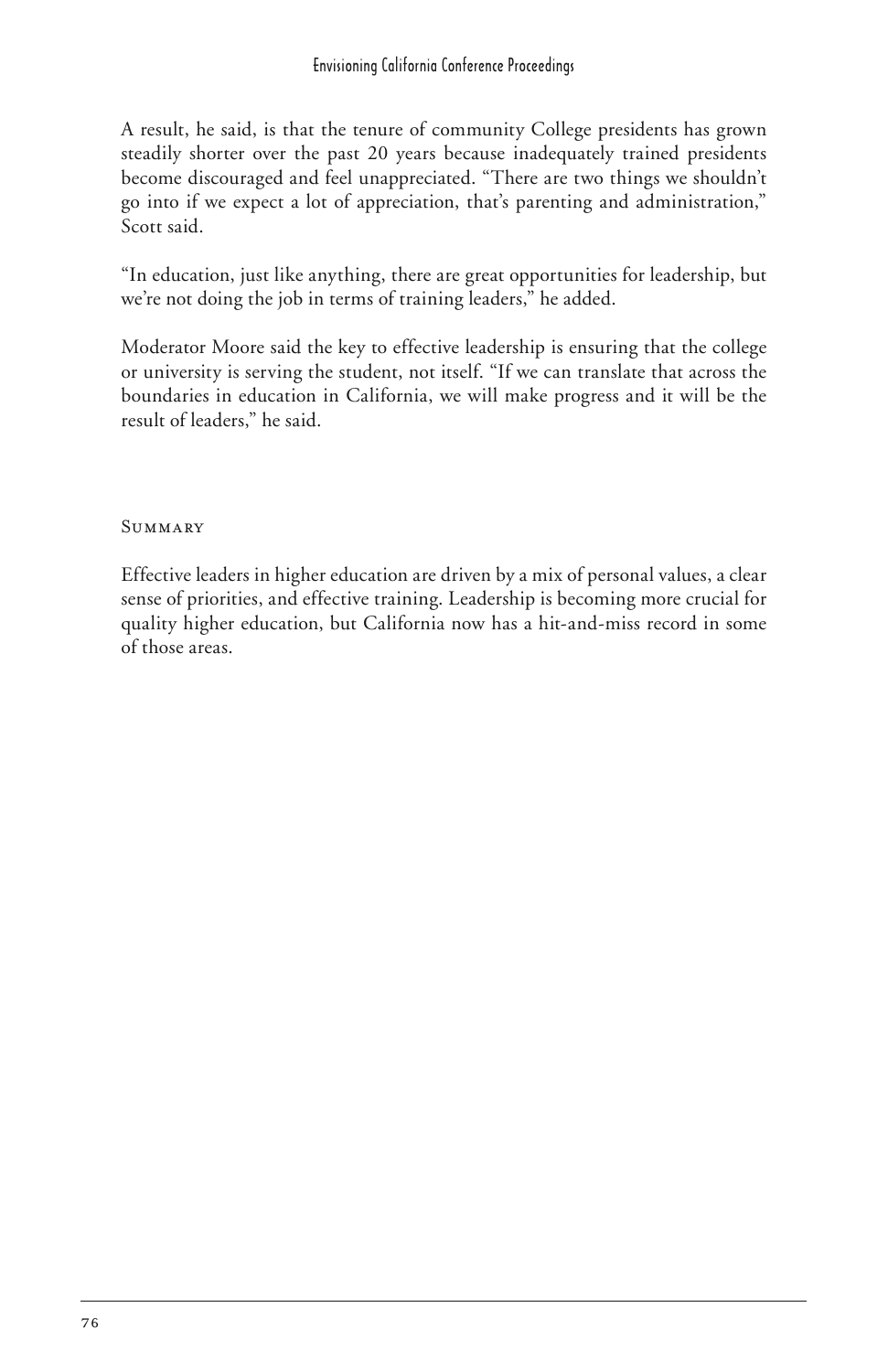# Learners and the California Dream: The Promise of Technology

California should be making a greater effort to make use of new technology to improve the quality of higher education, according to the executive director of a foundation organized for that purpose.

Through technology, California could now be taking steps to more effectively prepare its students to deal with the growing economy of the Pacific Rim, and to profit from California's entertainment industry, said Milton Chen, Executive Director of the George Lucas Educational Foundation.

"California has always been a state that thought big; of realizing the American dream and the California Dream," he said. "With technology in this state, we have an opportunity to realize a whole new dream for our learners."

Chen was keynote speaker at California State University, Sacramento's 2002 Envisioning California Conference, which analyzed California's Master Plan for Higher Education entering the 21st century. His organization was founded by the famed film director and producer George Lucas, best known for the Star Wars series, in an effort to make students more inspired and excited about learning. Lucas, Chen said, stumbled into his chosen field almost by accident, and sought to make similar opportunities more readily available to other students.

"If we could ignite that spark in kids much earlier, I think it would lead to a much better K-12 system and less of a need to remediate students who are entering the higher education system," Chen said.

Chen said several innovative steps are underway throughout the nation to bring this about, and called on California educators to take similar steps. Among those he cited were: greater emphasis on foreign languages and cultures; breaking lectures up into brief segments, and allowing students the opportunity to respond and interact electronically to the lesson; making teaching more visual, and using multi-media approaches including film, video and web sites; using students to help instructors find the best technology or internet resources for a specific subject matter; forging closer links between higher education and the K-12 system, especially in training K-12 teachers; and creating a college-like experience for high school students, which would offer a high school diploma and Associate of Arts degree, and more effectively prepare them for higher education.

Chen said these steps would make California's students better able to respond to the evolving international economy. "If we are really to take advantage of opportunities in China, in Asia, and on the Pacific Rim, we need to do a much better job of educating ourselves and our students about the culture and the languages of these countries."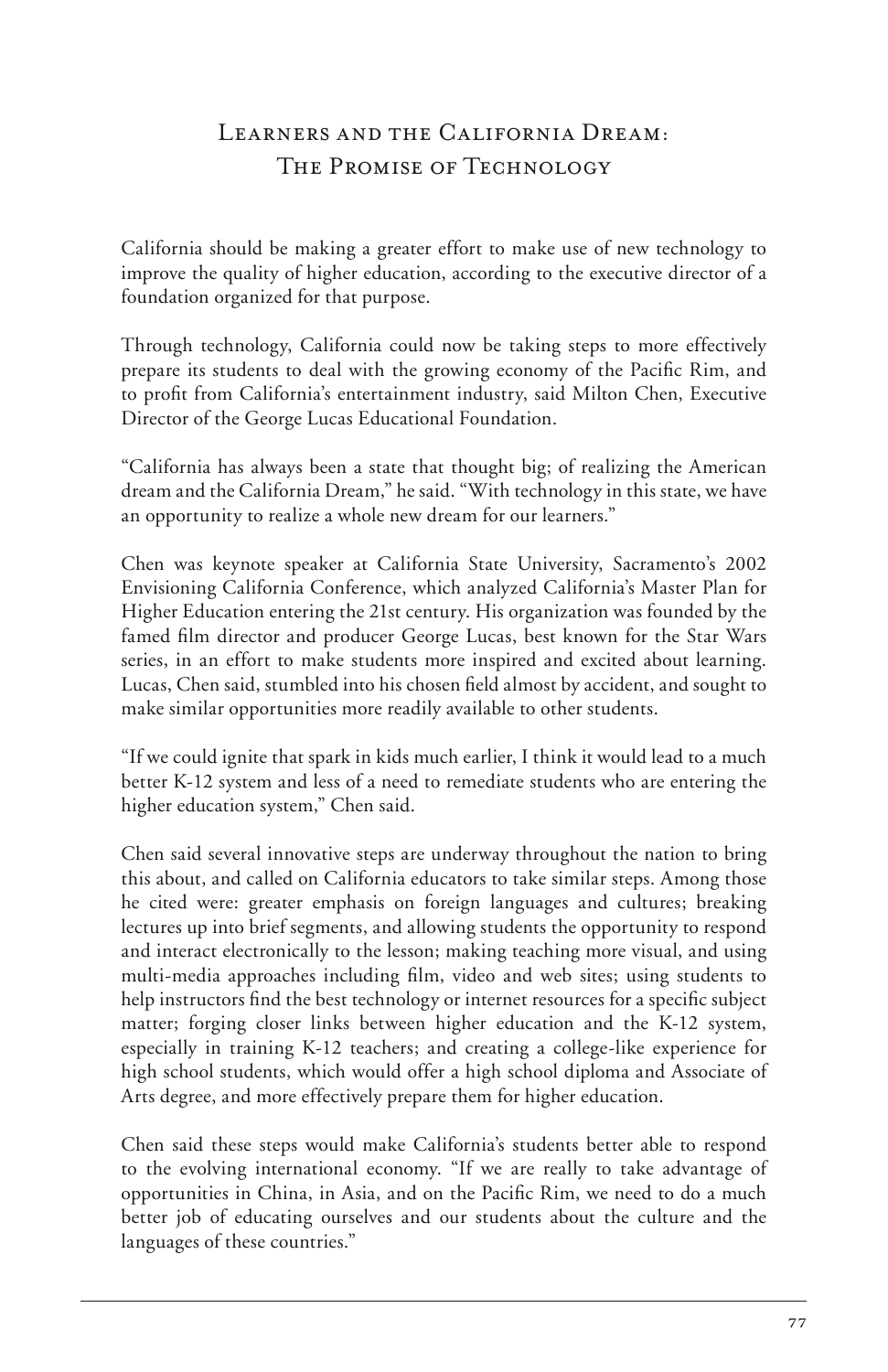Students able to communicate in Chinese, Japanese or Korean, he said, "have much better career prospects for doing the kind of global trade, education and diplomacy over the next few generations. We could be doing a much better job taking advantage of these opportunities."

California is also failing to capitalize on an opportunity closer to home, the entertainment industry, Chen said. "We do not have enough colleges and universities providing this kind of education for these very exciting, well-paying jobs in this state," he said.

He termed today's entertainment industry a mix of art and technology, with technological knowledge necessary across the board in television, film and music.

Chen said today's high school students, heading for higher education in the near future, will arrive at college campuses as the most computer-savvy bunch of students ever, and will need instruction reflecting that fact. "We need to be finding new and better ways to accommodate the skills they already have," he said.

#### **SUMMARY**

California should make greater efforts to use technology to prepare its students for success in a rapidly evolving technological economy.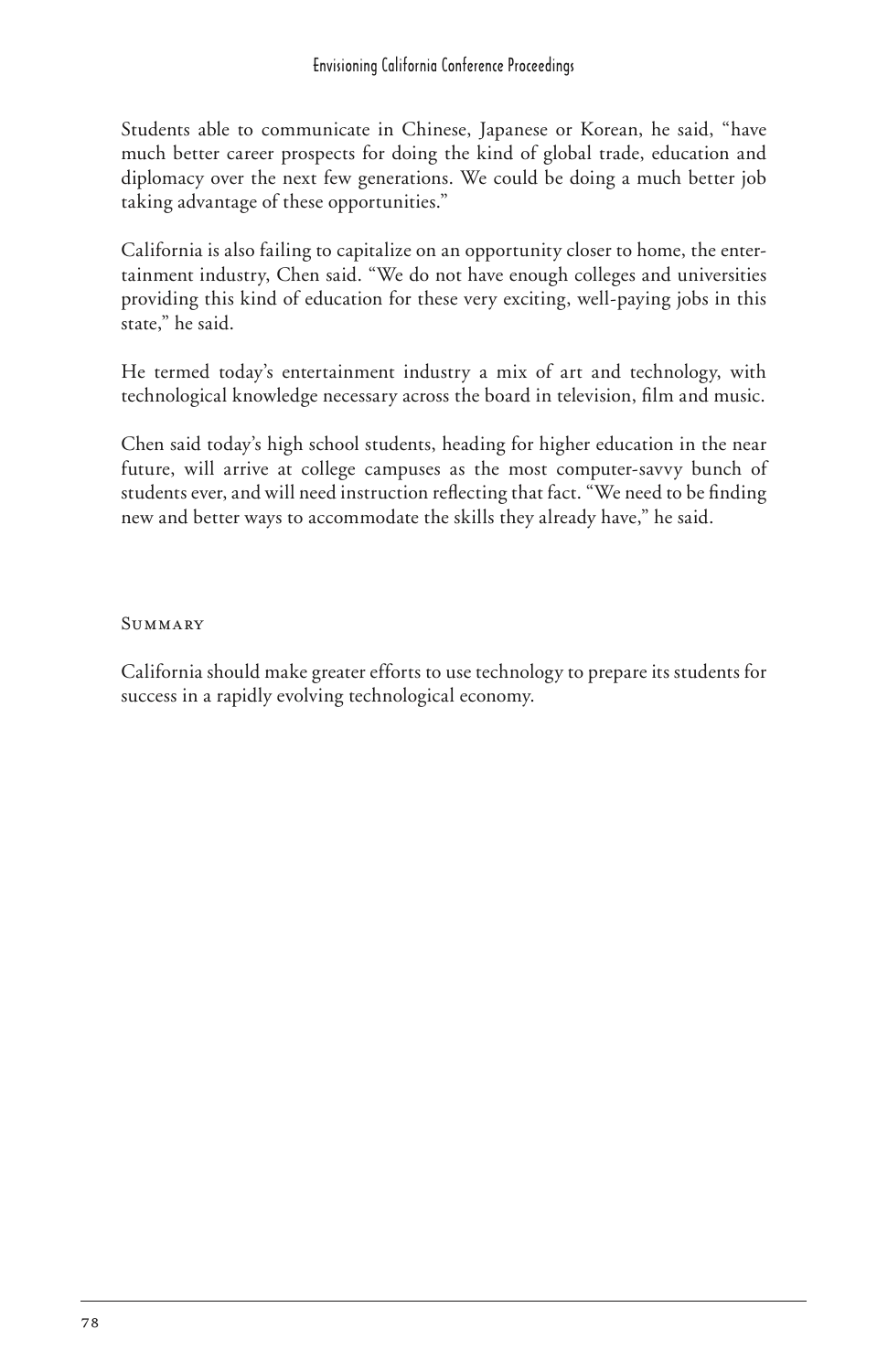## University as Literature

As Terry Beers, Director of Santa Clara University's California Legacy Project was pondering his upcoming role as moderator of a panel addressing the university as it's portrayed in literature, a colleague advised him to seek out a specialist in academic literary fiction.

 That suggestion proved to be an unwitting stumble into what would be a primary focus of the panel's discussion—the inward-looking self-absorption of academia, which makes it such fertile ground for biting satire. Find an expert to look inward to analyze the meaning of academic fiction, which satirizes academia's inwardness and self-absorption.

"I wondered who that person could be," Beers recalled. "Are we so inward-looking that we're going to have specialists in academic fiction? I'm trying to imagine what the job description of that person would be. That particular remark, in itself, was encapsulating all the parody and satire of what we've been talking about today."

Beers relayed that anecdote at the "University as Literature" panel at California State, Sacramento's 2002 Envisioning California Conference. Joining him on the panel were Susan Shillinglaw, Director of San Jose State's Center for Steinbeck Studies; and Richard Osberg, Chair of the English Department at Santa Clara University.

In about 90 minutes, they referred to and quoted a handful of favorite novels and characters from academic fiction: *My Life and Hard Times* by James Thurber; *Pnin*  by Vladimir Nabokov; *Such, Such Were the Joys* by George Orwell; *Tom Brown's Schooldays* by Thomas Hughes; *Straight Man* by Richard Russo; *Moo* by Jane Smiley; *The Pooh Perplex and Postmodern Pooh* by Frederick Crews; *Changing Places, Small World, Nice Work, and Thinks* by David Lodge; *Handmaid of Desire* by John L'Heureux; *Lucky Jim* by Kingsley Amis; *Death in Holy Orders* by P.D. James; *As She Climbed Across the Table* by Jonathan Lethem; *Blue Angel* by Francine Prose; and *The Lecturer's Tale* by James Hynes.

Russo's *Straight Man*, about the funny and frustrating life of middle-aged, angstridden English professor Hank Devereaux, got the most references and the biggest laughs.

The panelists agreed that the simplest and most logical explanation for why college campuses make such good settings for fiction is because of all the bizarre and unlikely things, events and people that actually exist on them.

"Academic satire really is impossible," said Osberg. "It's not a genre; it doesn't exist, because it can't be as improbable or as comic as the thing itself. The academic community is in a continual state of unintentional and unreflective self-parody."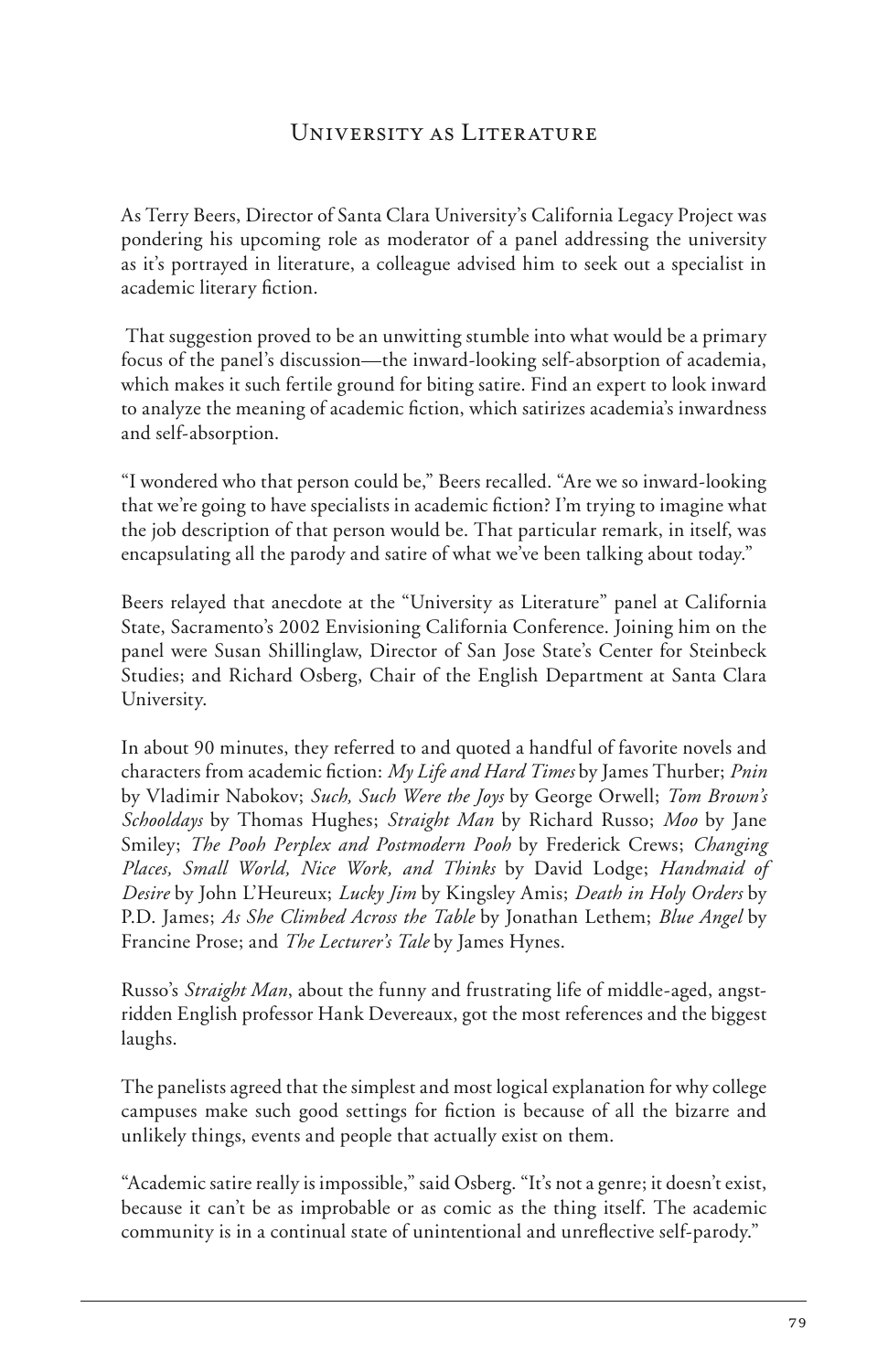Added Shillinglaw: "One of the virtues and one of the appeals of academic fiction is that you can satirize social values. So you can look at the university as a kind of microcosm of issues in the larger society."

She noted that early 20th century works about colleges tended to focus on the adventures of individual students. But since World War II, the writers' emphasis has shifted to the institutions themselves, and the tone has grown disgruntled and satirical. "There's usually a vague sort of dissatisfaction with the dominant culture and their place in it," Shillinglaw said.

As more writers attended college after World War II, it followed that more writers started writing about college, she said. What they found was a type of class system that made for compelling stories. "Academe is a perfect subject for fiction because it does have a kind of hierarchical structure so it creates a class system: presidents, provosts, deans, and then professors and students at the bottom. So most academic novels look at the kind of conflicts that occur within this class society," she said.

"Plots obviously depend on conflict," she continued. "There's a lot of conflict in a university. Its very core is the classroom where you have absolute freedom to do what you want. Therefore you have all these independent units, these cells, making up a university, and of course, there's inevitable conflict when these independent bodies clash."

The freedom of thought encouraged on college campuses creates fertile ground for the eccentric characters that make for entertaining reading, she added. "Most of these novels are satiric, witty, irreverent, outrageous," Shillinglaw said. "The freedom to create these outrageous characters is one of the appeals of academic fiction. They are clever, satiric, self-deprecating, and they're a perfect lens to look at, and take potshots at anything that occurs in the university."

Characters like Russo's Hank Devereaux or Amis' Lucky Jim wouldn't be believable in other settings, she said. "Traditionally, academia tolerates eccentrics. The whole sense of the ivory tower, the sense that it is removed from the real world, that if you teach you're not really a part of the real world. That's both good and bad because it tolerates people who probably wouldn't function elsewhere. That has its virtues and its problems."

Osberg cited some strange and amusing real-life college events to illustrate why college is so easy to satirize: a Michigan professor who defends the vandalism of great art works as art itself; an article intended as an obvious satire of academic wordiness that was mistaken for a legitimate essay and printed as such in an academic journal; a wallowing slow-moving academic committee with the acronym BOGS; and an award named for a sociologist, for students in the sometimes derided subject of sociology, called the Shallow Award.

"It's hard to imagine academic satire as even possible when real faculty are claiming that doodling a mustache on the Mona Lisa, or taking a sledge hammer to Michelangelo's Pieta, should be viewed as high art," he said.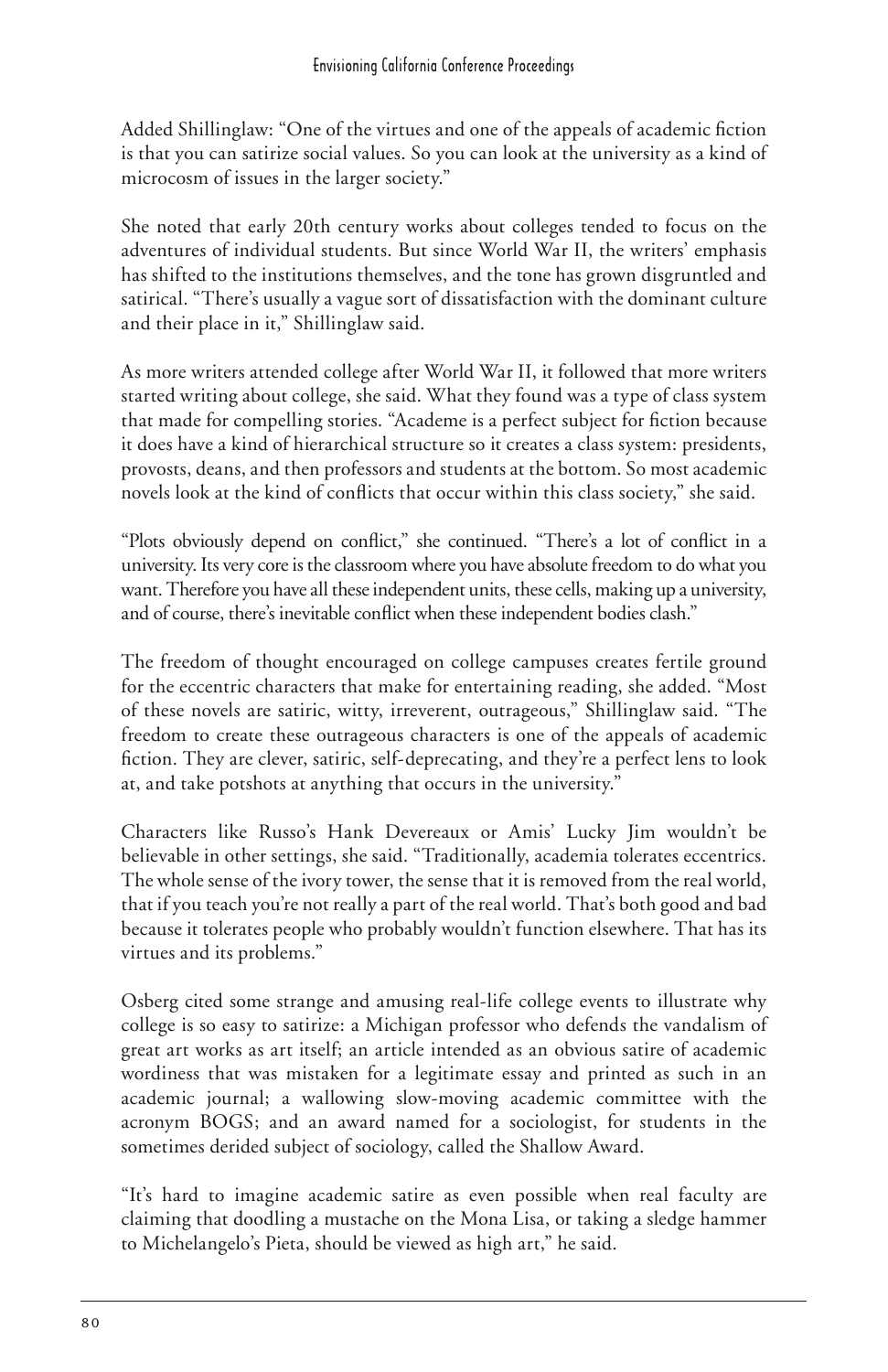Osberg noted that in many academic novels campus geography figures prominently in the story, with either an unfillable void or an all-powerful or all-consuming structure (often resembling male or female genitalia) or other object (notably, a pig being studied to see how big it can get if it eats constantly, in Smiley's Moo), at the center. The geography is a metaphor for the inevitable and perhaps self-destructive inward drift and self-focus that plague the novels' characters, he said.

"It's precisely the dim drift inward, the gossip, rumors, promotion, personalities, it's the hermetic character, the inward-dwelling, navel-gazingness of the academic world. Not so much the ivory tower model, but the complete self-absorption that makes academe a contained, often smug, and envy-driven place," Osberg said.

Beers concluded that places of higher education are such inviting targets for satirical literature because higher education is such an inexact science, and its problems are more interesting than the solutions.

"Nobody has been able to show what method absolutely works best to teach young men and women about themselves and their culture," he said. "The real money, the grants, the best-sellers, the talk show appearances, comes from loudly defining a new educational problem, while solutions are boring, complicated, and often ineffective."

### **SUMMARY**

Academe is fertile ground for literary fiction because campuses tolerate, and often encourage, the types of conflict and freedom of thought that translate into entertaining reading.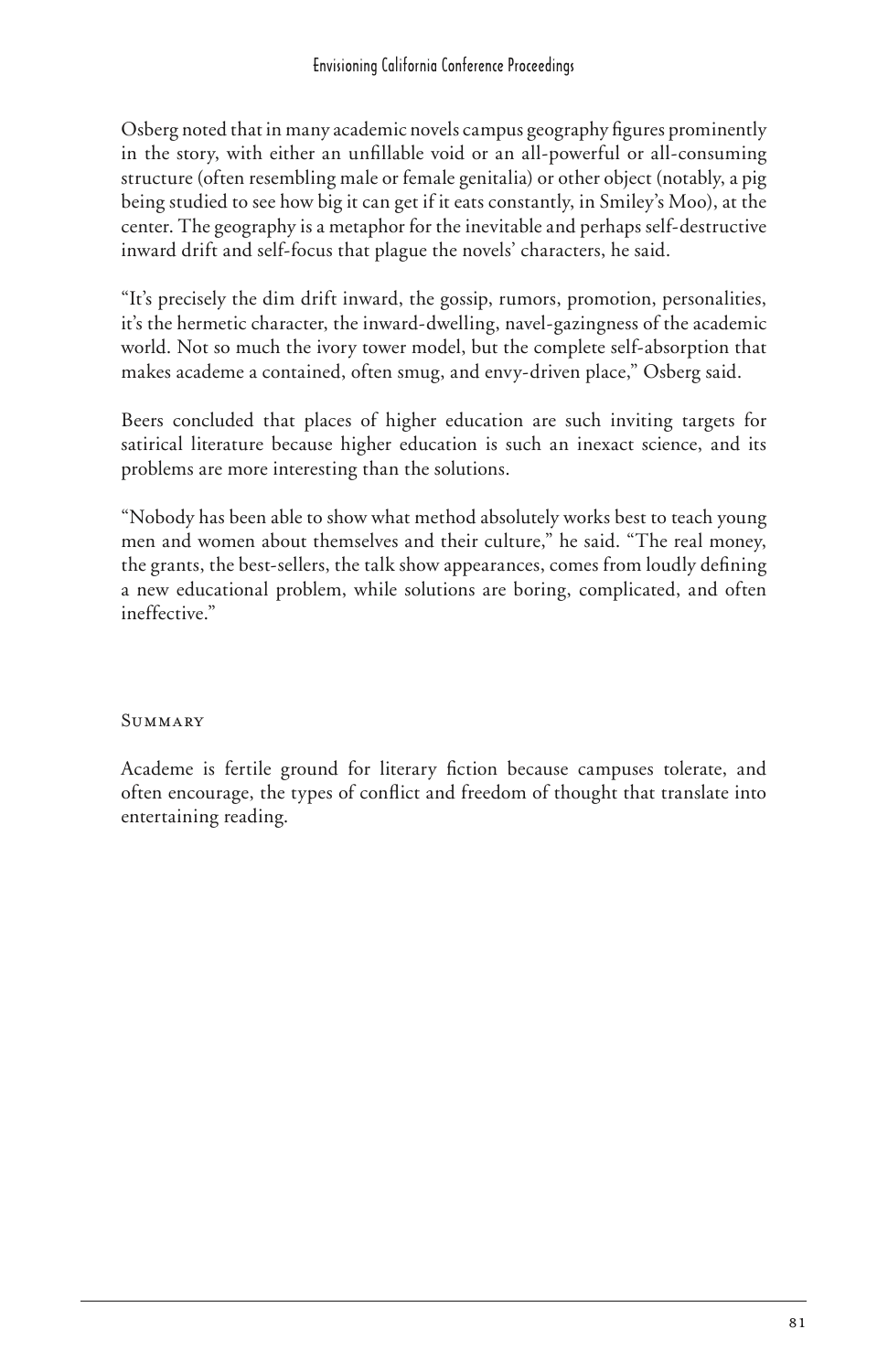## Governance:

## PROMISES AND REALITIES OF SHARED GOVERNANCE

Even if they make the process slower and less efficient and are often seen as obstacles to change, faculty play a vital role in governance at colleges and universities in California, and must be included in the process, panelists from all of California's higher education segments agreed at the 2002 Envisioning California Conference.

Addressing the topic of "shared governance," the role faculty plays in running a college or university, were Gayle Binion, Chair of the University of California Systemwide Academic Senate; Jacquelyn Kegley, Chair of the California State University Academic Senate; Linda Collins, former Chair of the Academic Senate of the Community Colleges; and William Tierney, Director of the Center for Higher Education Policy Analysis at the University of Southern California. CSUS Professor of Public Policy & Administration Cristy Jensen served as moderator.

Jensen said the governance debate affects everything else colleges and universities do. "Everything from strengthening transfer, to adopting technology, assessing learning outcomes in the accountability mode, facilitating graduation, preparing teachers, all of the major challenges are linked back to the role of faculty in the curriculum and related academic policies," she said.

It can be a touchy debate, because administrators and faculty members often view each other as the primary roadblock to solving campus problems, she added.

"In the current political environment, characterized both by increased pressures for accountability in a public setting and scarce resources, faculty are often seen in the shared governance process as potential partners, maybe loyal opposition, or obstacles. Administrators sometimes see faculty and the shared governance process as a minefield to be carefully strategized over," she said. "And I think faculty on the other extreme sometimes see the issues as manufactured or manipulated crises, as an opportunity to compromise the integrity and quality of education."

Tierney said he views the tension between administrators and faculty as something positive, which can push institutions of higher education forward.

 "I want us to move away from a sense of sort of cozy consensus. I think that is sort of a myth that has run throughout academe in the last generation, that, really we're all in this together and we all need to see things the same way. I don't believe that. I'm much more for the idea of creative conflict. I do try to think of trustees and faculty and administrators and deans having competing conceptions of reality. But having said that, it doesn't mean that you're my enemy. It means that we have different perceptions of how we deal with a particular problem."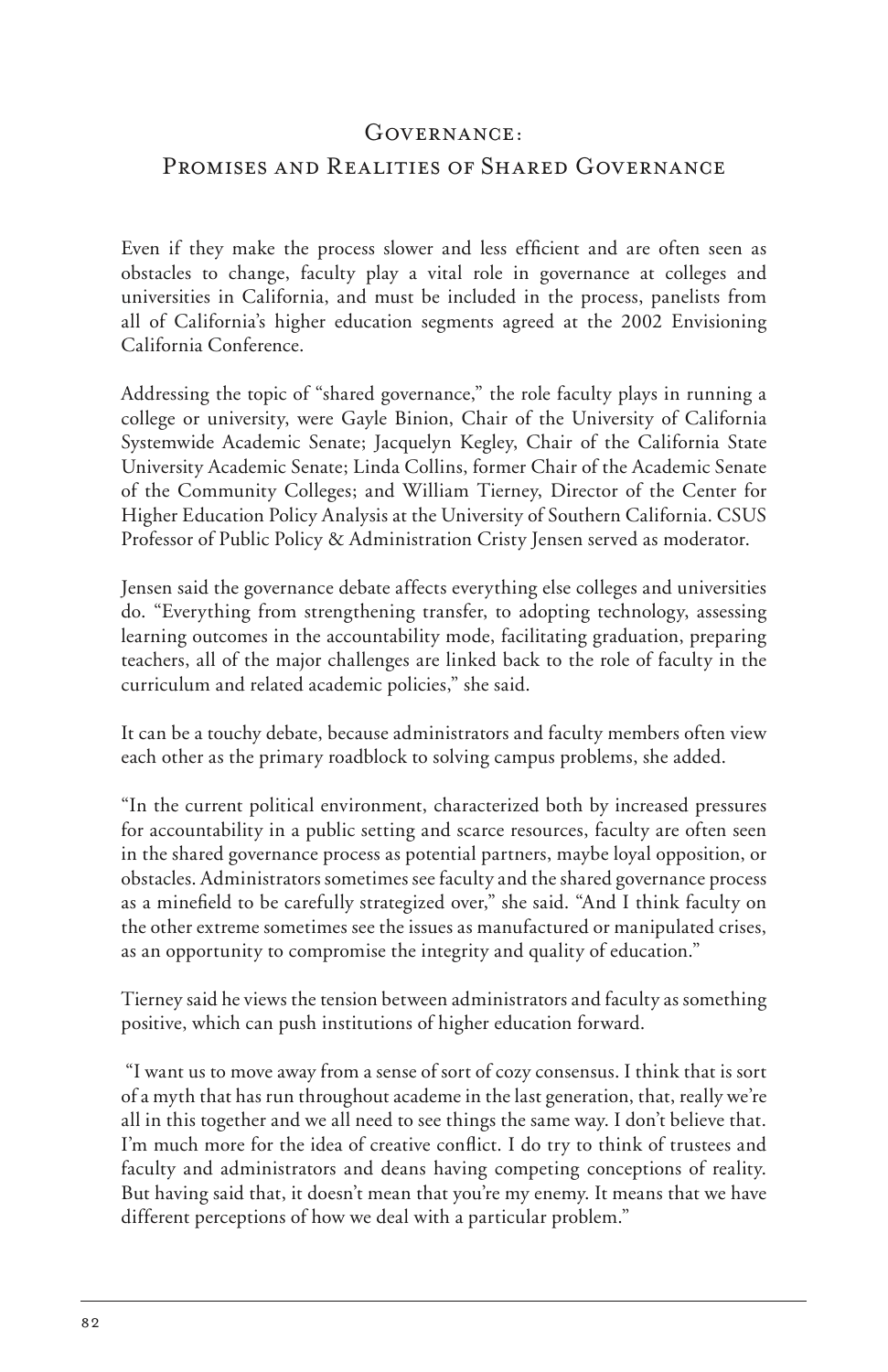Tierney researched attitudes about shared governance by surveying 3,500 individuals at 750 institutions, and found overwhelming agreement that shared governance is important and necessary, but a lack of consensus on how to implement it, aside from a belief in the need for trust and communication among the parties.

"People agree that shared governance is important, they just don't know what it means," he said. "How do we create communities of difference, competing conceptions of reality, different kinds of people, and at the same time trust one another? How do we bridge those gaps? How do faculty and administrators work with one another?"

He added that the greatest obstacles to faculty participation in governance are apathy, lack of communication and trust, unions and collective bargaining, and high turnover rates among both administrators and faculty.

Binion likened the concept of shared governance to the composition of a marble cake. "You put it in the pan in layers, and then you swirl it with the knife, and I think that's probably not a bad way to look at shared governance at the University of California," she said, noting three distinct "layers" of governance: the Board of Regents, the President, and the faculty. "The governance structure has these layers and then when you put them all together, you swirl them."

At UC, she said, the faculty play a key role, through the Academic Senate, in advising the President and the Regents. Two members of the faculty serve as nonvoting members of the Regents, she said.

At times, Binion said, the arrangement has led to stormy disputes. Faculty have vehemently protested such Regents' actions as the requiring of a loyalty oath in 1949, Governor Ronald Reagan's firing of revered University President Clark Kerr in 1967, and 1990s debates about racial preferences and affirmative action. But in spite of those fireworks, the system usually works constructively, she said.

"It gives us an opportunity, not only to be formally at the table with the Board of Regents, but it provides an opportunity as well for informal interaction, which is really important, because our Regents are in many cases new to the board, and need the advice of the faculty as to how the academic side of the university functions. Generally it works very well," she said. Additionally, the university administrators serve as consultants to the Academic Senate's various committees, Binion said.

While faculty are often perceived as slow to respond to an issue, she said, it isn't the result of inaction.

"It isn't that we take our time responding; we have incredible back and forth among a wide variety of constituencies. It's not the faculty against the administration. It is typically a wide variety of faculty committees, a variety of different administrators.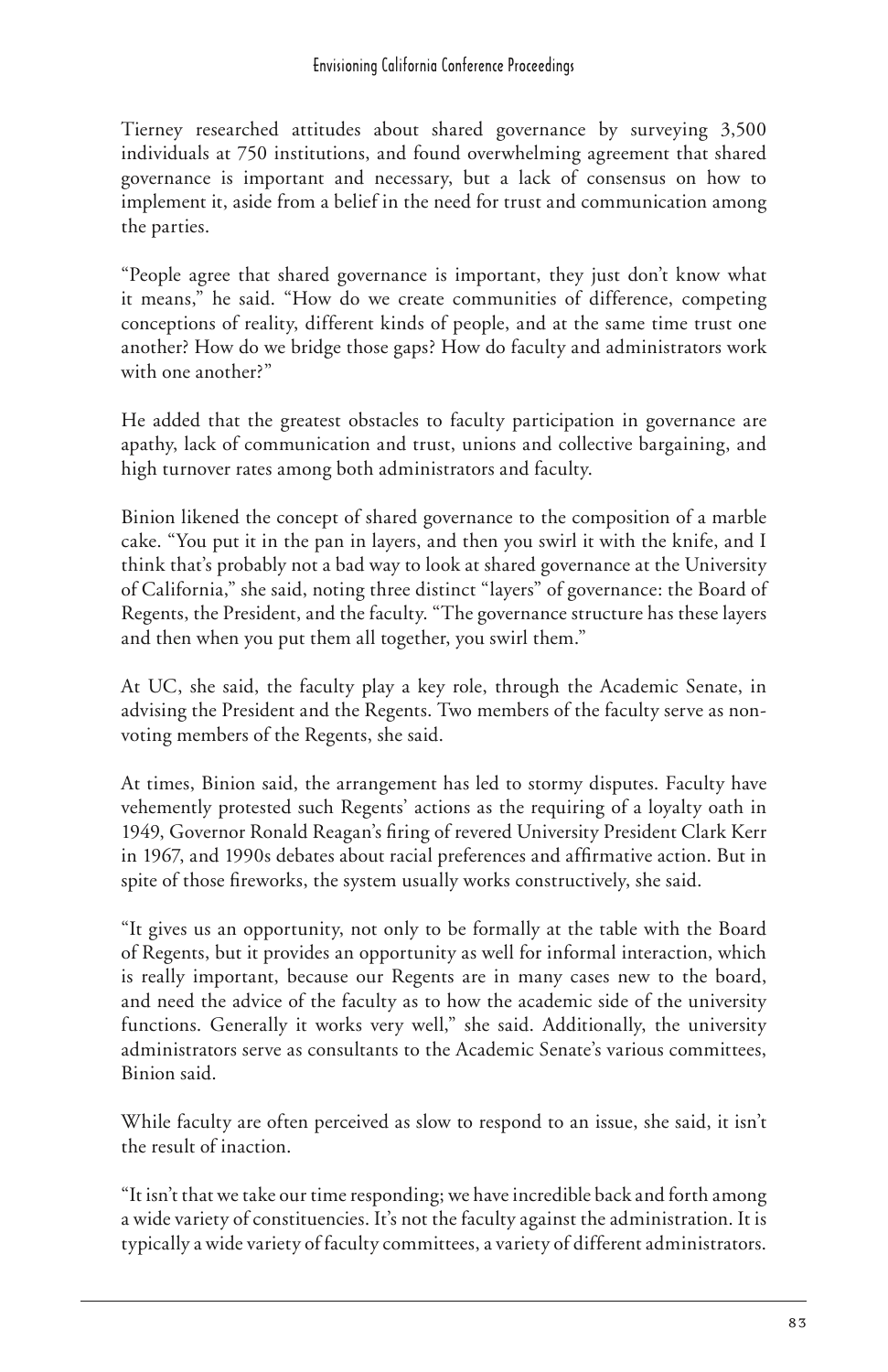Most policies today require the kind of complexity of thinking where you're going back and forth among groups and that's what takes the time. It's not that faculty get it in our hands and we sit on it. It's that it goes back and forth and around in a circle. But in most of these policies, they come out the better for it. When you see the final policy more often than not it has benefited from a lot of cooks in the broth," Binion said.

Kegley said the issue of governance is paramount because it is closely tied to academic freedom. "It reasserts the role of the faculty as the determining factor in decisions affecting academic matters, whether its curriculum or whatever," she said.

Additionally, shared governance results in a sense of constructive inclusiveness, she said. "Inclusiveness of voices, allowing all voices in the university to be able to be heard. They may not get a vote, but I think it's important having students on academic senates, having staff, administrators, faculty there, so different perspectives and voices can be shared in an atmosphere of trust and interchange of ideas."

Kegley added that shared governance embodies the ideals educators hope to imbue in their students. "Among those: free and unfettered inquiry into search for truth and solutions, collecting data and researching and having evidence on which to base your judgments, the value of inclusion of a full range of voices and perspectives to address the issue, and the development and use of a standard of judgment," she said.

The logical extension of shared governance, she added, is increased collaboration among California's higher education segments. "Collaboration can work and we can all work together, because shared governance is not just about faculty governance, it's about governing the whole university, and allowing the voices of the university to take part in problem solving. I think the ideal in the future is for much more collaboration, much more intersegmental work, as well as strengthening shared governments within each of the segments and on each campus," Kegley said.

Collins said shared governance takes the natural tension between administrators and faculty and puts it to constructive use. "There's a kind of inherent creative tension in governance if it's working well. The thing that's good about it being shared is, then that creative tension comes out in the open. There's a structured process to discuss it.

When its underground it's still there, it's just fought with different rules. But when it's open, I think shared governance ensures that not only the legal and fiscal concerns are heard, but they're wedded to a structure that ensures that professional concerns, educational standards, and learning, are central to college decision making," she said.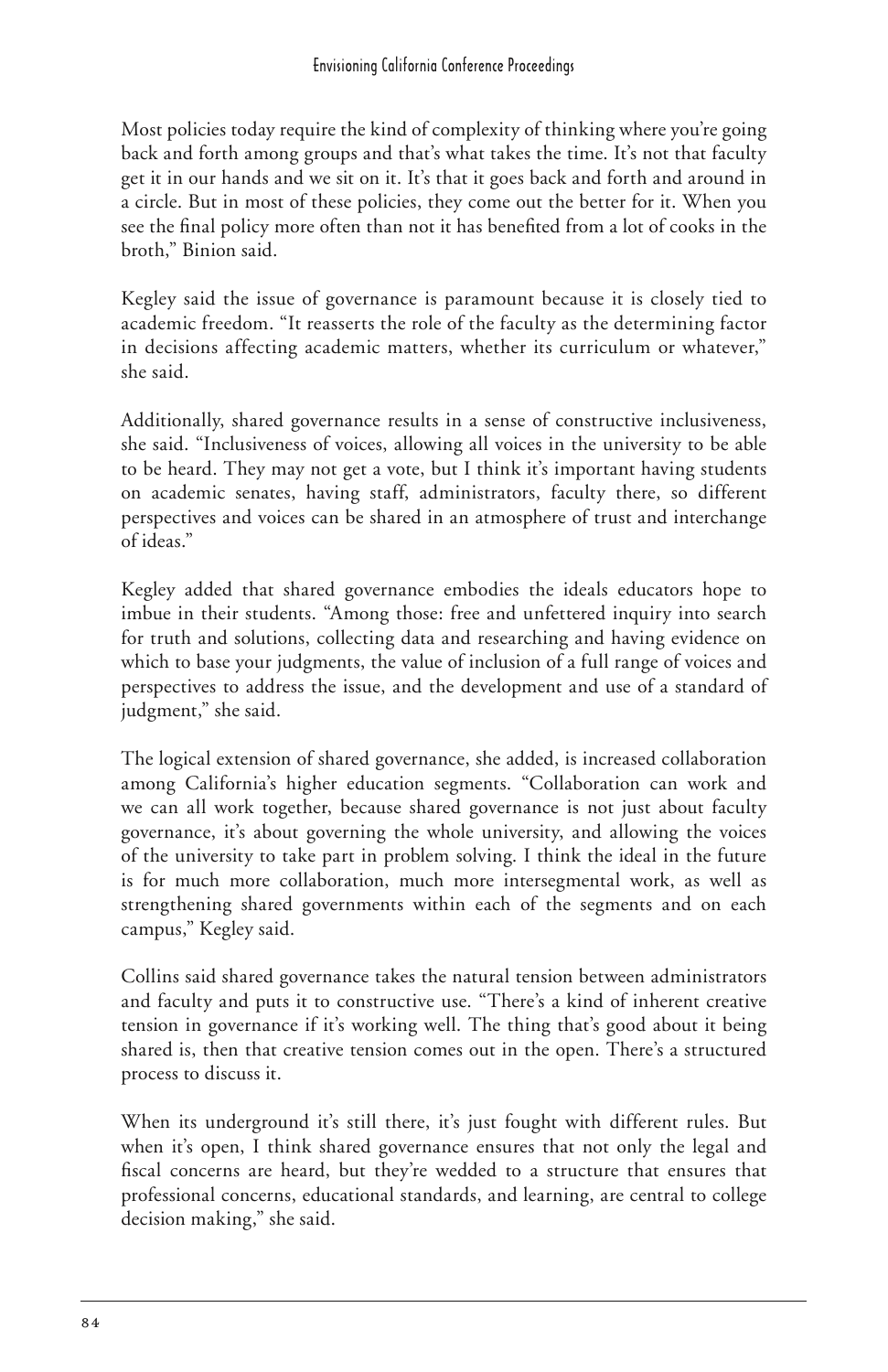Faculty are often conceived as obstacles to change, she acknowledged, but that's because they are by nature analytical and deliberative. "It's not resistance to any and all ideas. In fact, it's resistance in the name of examining ideas so that we know how to properly move the institution forward, and I think faculty are well equipped to do that. That's part of their job. They need to do that in their courses, they need to do that with their students, and they need to do that in the deliberation process of governance," Collins said.

"Should it be endless? No. Do sometimes faculty go too slowly? Yes. Do sometimes administrators go too slowly or resist when faculty have new ideas? Yes. Hopefully in that marriage, when it works well, we'll sort out what really is appropriate and also what is affordable at this moment, and do something that moves the institution forward in the name of really helping students," she added.

Collins credited shared governance with energizing community colleges at a time when ever tighter funding squeezes are making the colleges' mission more difficult. Curriculum development in particular, she said, has undergone a "dizzying array of changes."

Ultimately, Collins said, "Shared governance is about having vitally engaged, energized, excited, and effectively responsible faculty members. Our students deserve to be in institutions of higher education every bit as serious as those of our four-year partners and shared governance is at the heart and at the hub of that effort."

Moderator Jensen concluded that shared governance works when administrators and faculty each make efforts to work constructively. "Within that debate about shared governance, it's imperative that we build those relationships and build upon the strengths so that we can truly be partners in meeting these challenges," she said.

#### **SUMMARY**

Governance policies affect everything colleges and universities do. Faculty make necessary contributions to governance, even though they are often perceived as bogging the process down and are seen as obstacles to constructive changes.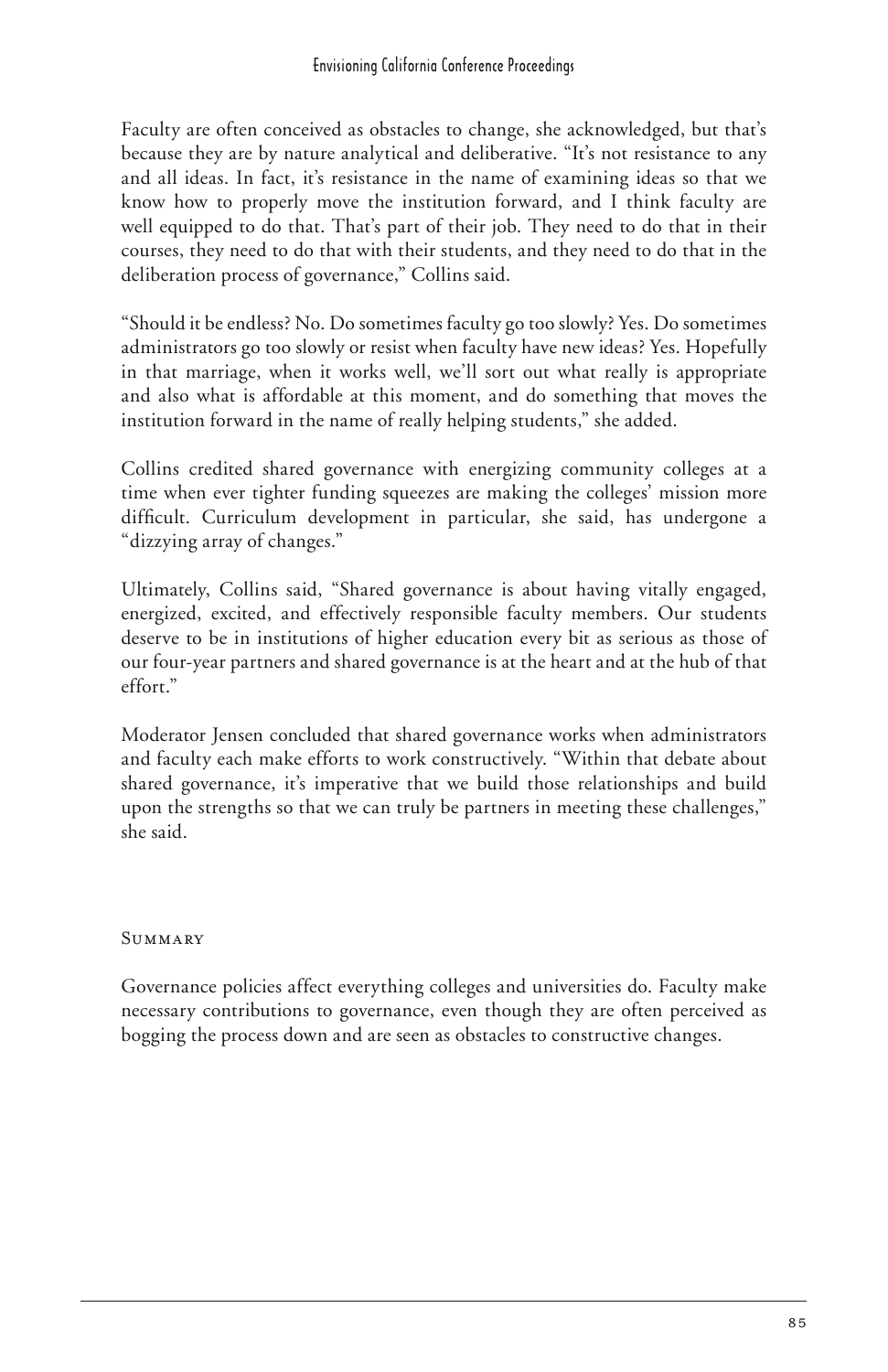# FROM "VOCATIONAL EDUCATION" TO "Workforce Preparaton"

Even as the demand for workers with various specific job skills has skyrocketed while California's economy has evolved, the state is failing dismally to properly educate students to become successful at those jobs, panelists on that subject at California State University, Sacramento's 2002 Envisioning California Conference agreed.

The four panelists were unanimous in their conclusion that education in California is weighted far too heavily toward elite college-oriented academics, at the expense of non-college-bound students who should be learning the skills they need to find jobs, but aren't. Furthermore, they agreed that there is little cause for optimism about things improving, and that the revised 2002 Master Plan for Education utterly fails to address the problem.

 As a result, the panelists concluded, good jobs are going unfilled and people are remaining unemployed because of the lack of meaningful vocational training.

Tackling the issues of "vocational education" and "workforce training" were CSUS Professor Duane Campbell; Robert Johnson, Executive Director of the California Association of Private Postsecondary Schools; Tom Kilijanek, a consultant with ACT, Inc., who works with employers and colleges and universities; and Sacramento Bee columnist Dan Walters. Gwyneth Tracy, strategic planner for the California Community Colleges, moderated the session.

"It is so stupid," concluded an angry Walters. "The bottom line of all this is really a disconnect, and making policy based on fantasies and suppositions and polling data and political pressures, rather than the reality of our economy, where employers are crying out for auto mechanics. Employers are putting limits on the amount of work they can do in their shops because they can't get mechanics, they can't get roofers, they can't get electricians. Think how stupid that really is, how stupid it is to have a third of the kids dropping out of high school, and a crying need for people to work in blue-collar trades, at good, honest high-paying work," he said.

"Why do we tolerate political and public policies that are totally out of sync with reality, that defy rationality, and sentence thousands of kids to lives without meaningful careers?" Walters asked. "It's one of the dumbest, if not the dumbest thing we could possibly do in this state."

Walters said that educational and political leaders in California have become completely out of touch with reality, while most parents wrongly view vocational education as something undesirable and unworthy of their children, and students don't perceive it as important. Furthermore, he said, policy is made by collegeeducated officials who are chosen by an electorate that is disproportionately white, affluent, and college-educated, who value academic degrees more than job skills.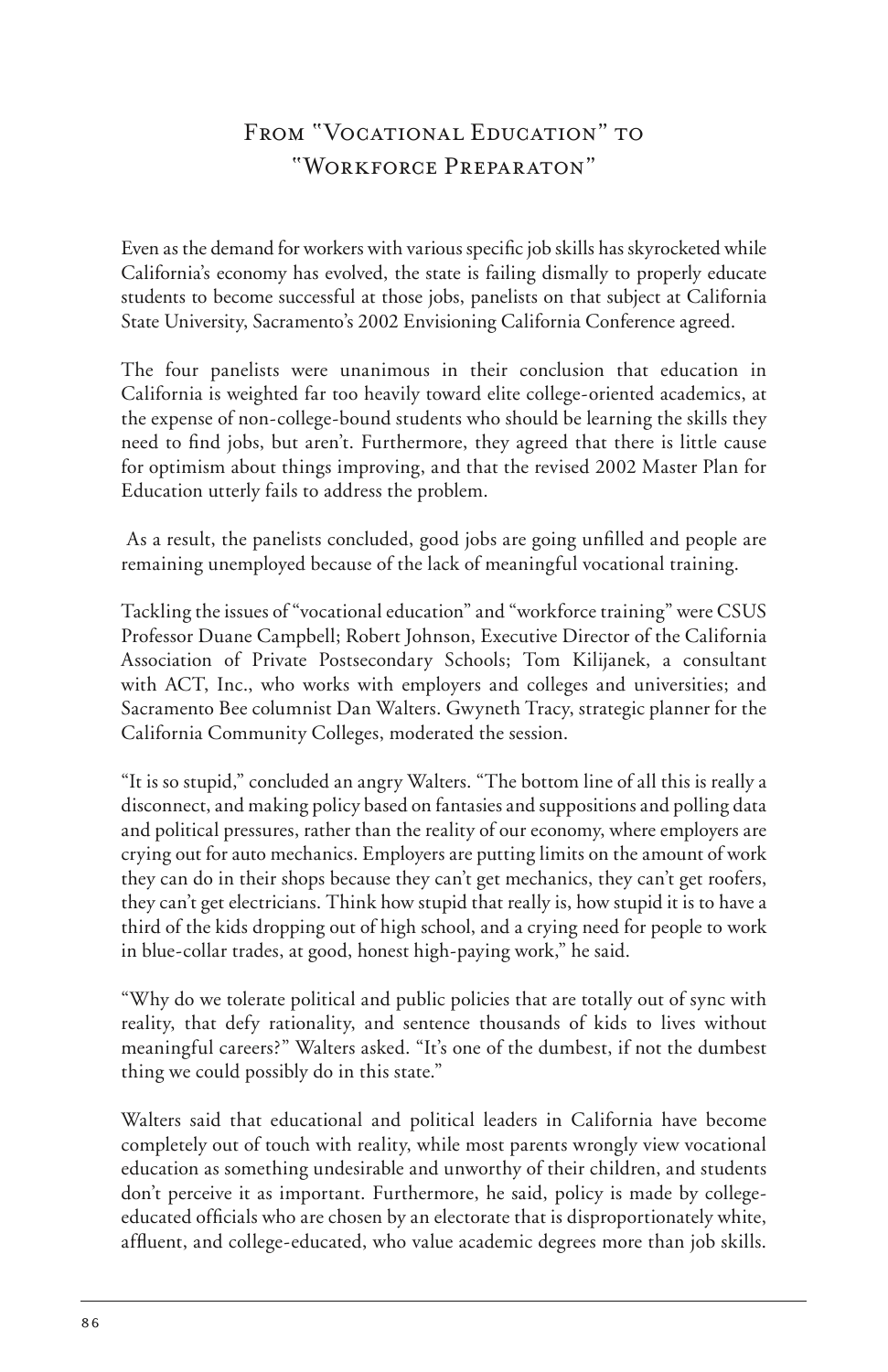The dearth of badly needed vocational education in California reflects that bias, he said.

He said vocational education is wrongly viewed as "a pain in the ass" by all the parties—politicians, educators, parents and students; and he chastised California employers for not lobbying fervently enough on its behalf.

Walters blasted the 2002 Master Plan update for failing to address the need for vocational education. "That is proof positive of the rank prejudice and discrimination and negative tracking that is ingrained in the educational establishment and the political establishment in this state," he said.

Campbell, a professor of bilingual multicultural education, helped produce a "workforce preparation and business linkages" report for the Legislature's Joint Committee on the Master Plan, recommending a much heavier emphasis on workforce preparation as part of a California education. But the report's recommendations are not reflected in the Master Plan, he said.

"It was basically ignored," he said. "There's no real proposal to change the current system that is failing, substantially failing, the kids who are not heading to college. Kids who are not heading to college in California at present have a dysfunctional system and there's no proposal to change that."

A result of that, Campbell said, is that American businesses are recruiting workers from foreign countries. "We don't have people who can do our computer tech stuff. Instead, we want to change our immigration laws and bring a whole bunch of people from Pakistan and India, because we refuse to improve the schools. We should be preparing those students here."

Campbell said the flaws in California's education policies stem from the fact they are made largely by academicians who think everyone else should have precisely the same education they received, a notion he called "dramatically dysfunctional" and which reveals an "arrogance" that prevents improvements in the schools. He said that arrogance is reflected in the lack of workforce preparation in the 2002 Master Plan.

 For example, he cited policies to increase algebra instruction, which stem from studies showing students who do well in algebra tend to be more successful in college. While that may be true and valid for those students seeking college-level math skills, he said, the fact is that most students won't need algebra in their careers, and would be better served if they were instead learning valuable job skills.

Campbell said he envisions a school day for non-college bound students, which would combine three hours of basic academics with technology training, career preparation and exploration, and paid job internships.

"Here's what high school would be like if you did this: the 25 percent least motivated kids in school, the most alienated kids in school, wouldn't be there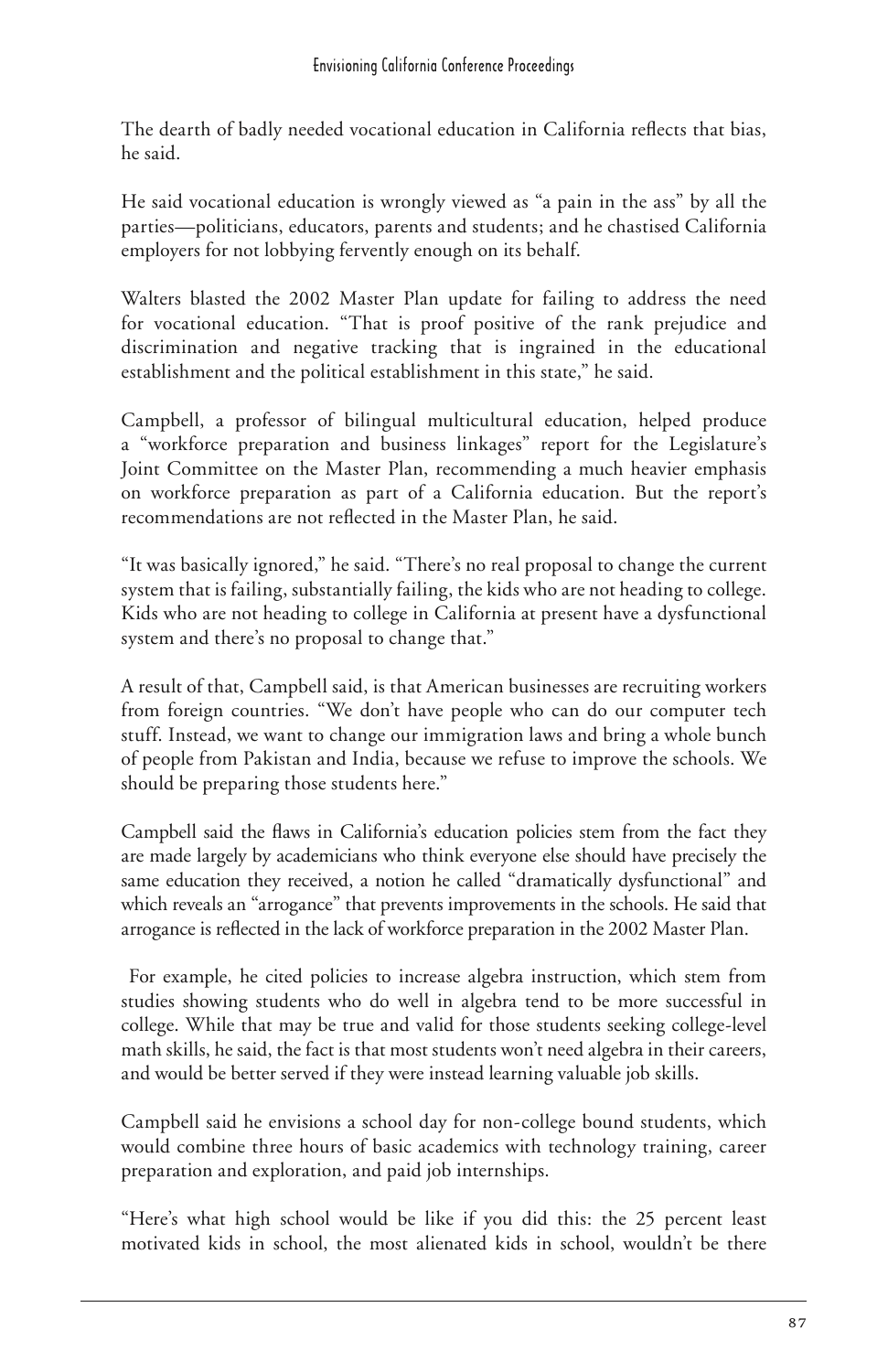half the day. That would revolutionize education," he said. Instead, those students would be receiving instruction which made sense to them, and because of their paid internships, would be more motivated to receive an education, Campbell said.

"You teach these kids advanced technology and they're going to do better than a lot of these college kids are going to do because they've got a real world in front of them," he said.

Campbell denounced California's current system for failing to consider such innovations. "The current refusal to deal with the decline and cutting back of workforce preparation is a major, major failure of our system, and it particularly affects black, Latino and poor white kids. That is a definition of institutionalized racism, a system that continues to hurt one group of people disproportionately."

Kilijanek, a consultant on education and employment, said his experiences demonstrate a huge disconnect between educational policy, and the needs of employers and workers in California. Specifically, he said, employers should be involved when educational policy is made, and they're not.

"We have an educational system today that is not in sync with the reality of the economy as it exists today; specifically, the reality of jobs and occupations as they exist in our economy. There's a disconnect between traditional educational paradigm and employers, who represent what's going on in our economy," he said.

When Kilijanek asked if there were any employers attending the panel session, no one spoke up. "Why is that important? Well, they're the ones who have the jobs," he answered himself. "Let's have some employers in the room."

The problem, he said, stems from decisions made by policy makers from the baby boom generation, who grew up hearing that college was the only sure key to success. "The dilemma is, that is not working any more," Kilijanek said.

Educators and employers don't even speak the same language, he said. "We don't have a common understanding of what the needs are with jobs and occupations in our economy, that is meaningful for employers, meaningful for educational training entities, and meaningful for individual students."

An example of that failure, he said, is the traditional "bell curve" rating system that judges students based on how they compare with their classmates. "Let's tell those who do not succeed in traditional educational circles, forget about how you compare to anyone else. Let's compare you to what's needed in jobs and occupations that exist in the workforce.

"And who should set those standards? Employers, not educators," he continued. "Let me tell you what's meaningful for employers—and I tend to be very crass about this—what they are really interested in is next quarter's earnings. So they want data that they can use to make decisions that affect the productivity of their companies."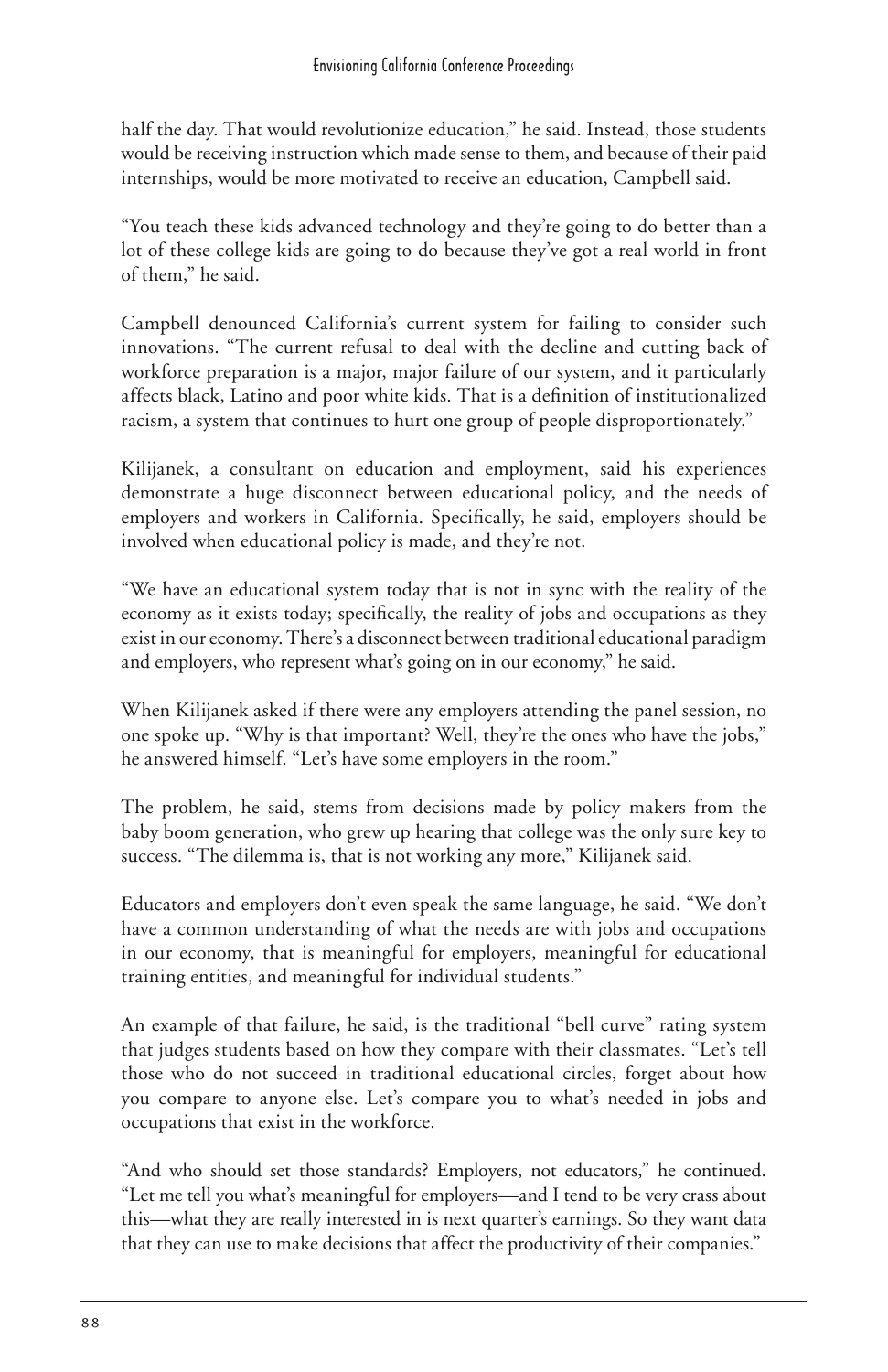Kilijanek defined that as "very, very clear indicators of how that student compares to the job or occupation, career cluster, career path or whatever you want to call it. How their current skills compare to the future they want to go into."

Johnson, who heads the association of private trade and career schools, said his members from the private sector are helping to fill the needs not being addressed by public schools and colleges. He said there are 3,000 such schools in California producing 200,000 graduates a year.

"They are essentially created by the owners to cater to a work force need," he said, noting that most of the schools are within two fields: allied health and information technology.

Johnson said most of the schools do not use trained professional educators. "We tend to go into the fields we're training in, and hire people out of those fields who possess the latest knowledge," he said.

He added that his association's schools are teaching skills to students who have not been served well by public education, and who are disproportionately female and nonwhite.

"In order to be competitive in today's market you have to have specific skills. It's important to have general skills, but often what will get that career going is knowing how to do a specific thing," Johnson said. "Our sector is focused on that."

## **SUMMARY**

California is failing to educate non-college bound students in a way that will provide them with the vocational skills they need to get and hold good jobs, because of an elitist bias that favors college-oriented academics over meaningful job training. The proposed 2002 Master Plan offers no solutions.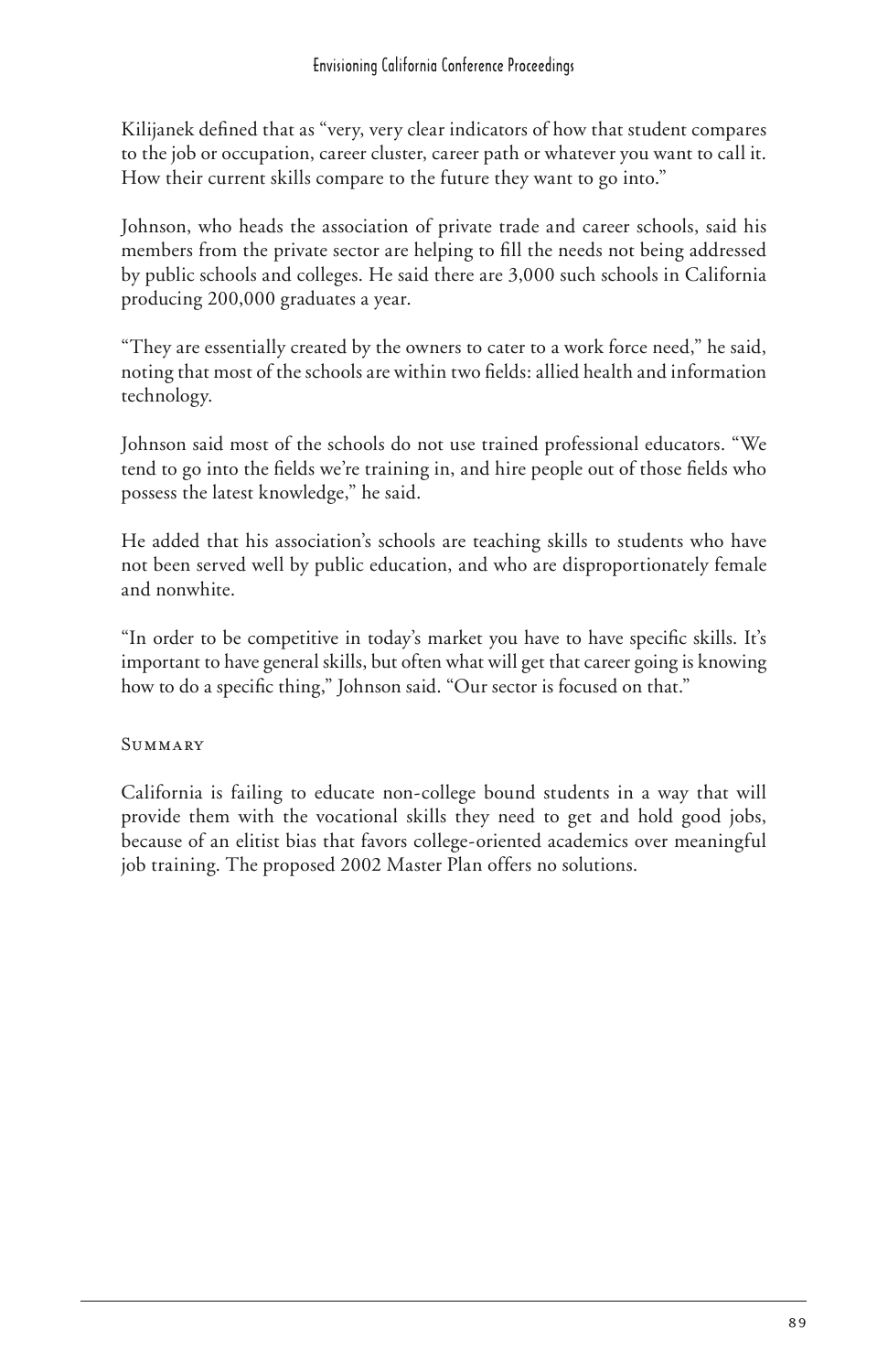# ON THE DURABILITY OF The Master Plan in the 21st Century, or "If It's Breaking, Why Isn't Anyone Fixing It?"

*by Nancy Shulock*

#### **INTRODUCTION**

We planned this conference to examine whether the Master Plan for Higher Education, which was hailed in 1960 as an enlightened and visionary strategy for the challenges of its time, is still viable today given all that has changed since then. The issues raised at the conference gave considerable cause for concern about the capacity of entrenched governance approaches to deal with contemporary problems. For example, we learned, among other things, that:

- California has no plan for accommodating the enrollment growth that constitutes "Tidal Wave II";
- the Master Plan fosters more attention to maintaining distinctions among the segments than to cooperation among them that would better serve students;
- the transfer process between community colleges and four-year universities is cumbersome and problematic for students;
- statewide coordination of higher education is inadequate;
- alignment between K-12 and higher education is poor;
- unacceptable differences in educational achievement persist across ethnic/racial groups;
- accountability for the outcomes of higher education is largely absent; and
- the California Master Plan is no longer seen as a model for higher education governance in many states and countries.

It should not be surprising that the structures put in place in 1960 are overwhelmed by today's issues. The requirements of a higher education enterprise are fundamentally different today. In 1960 our public colleges and universities served a small and homogeneous portion of the young adult population. Today's public colleges and universities must serve a large and diverse population of students whose demographic characteristics and attendance patterns are profoundly different than in 1960. And they must do so within a more competitive environment—both with respect to other postsecondary institutions and other demands on public resources. The political will and public dollar that funded the Master Plan expansion of the 1960s and 1970s are not as plentiful for today's higher education challenges.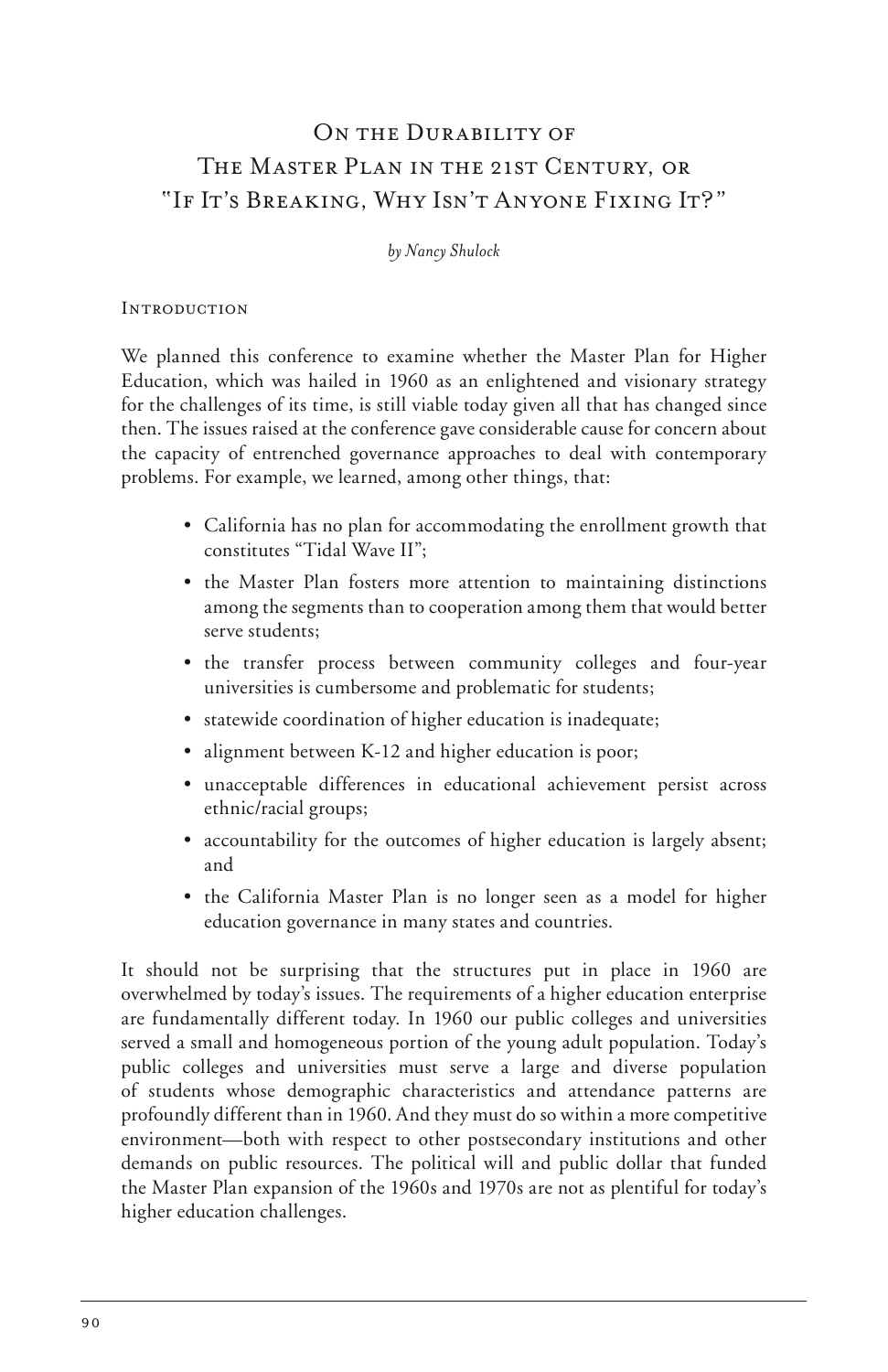What is surprising, however, is that most of the problems and most of the criticisms of the Master Plan that were voiced at our conference have been heard consistently for 30 years. So, rather than ask whether the changes of the last 40 years have strained the Master Plan beyond its capacity, the more salient question facing Californians who worry about the ability of the state to effectively educate its people is:

Why has the original Master Plan for Higher Education successfully withstood repeated challenges to its assumptions and values as the world around it has changed fundamentally, and what kinds of threshold changes will be required in order for a new approach to higher education planning to take hold?

Before I present my theory of the Master Plan's durability, let me illustrate the concerns that have been raised over the years. Let me also observe that the fundamental feature of the Master Plan was the formalization of three separate segments of higher education (University of California, the State Colleges—now the California State University, and the California Community Colleges) with carefully differentiated missions and admissions criteria. Eligibility was limited to the top 1/8 and top 1/3 of high school class rank for UC and CSU, respectively, and for the community colleges to "all who could benefit." This structure was envisioned as an efficient means to accomplish the fundamental commitment of access to all who could benefit.

The Master Plan envisioned that the community colleges would provide the first two years of baccalaureate education to the majority of college-bound students and therefore required the four-year institutions to reduce their proportions of lower division students and increase the proportion of upper division transfers from the community colleges. Based on 15-year enrollment growth projections, the Master Plan "redirected" an estimated 50,000 lower division students from the four-year institutions to the community colleges with the promise of transfer. The Master Plan assigned the UC exclusive right to award the doctorate and other professional degrees and gave CSU the authority to award baccalaureate and masters degrees. CSU could award the doctorate only jointly with the UC. At the time, this strict differentiation of mission was unique to state governance of higher education and was seen as necessary to promote orderly growth and reduce wasteful competition among institutions (more on this later).

### Reviews and Critiques of the Master Plan

Formal legislatively-sponsored reviews of the Master Plan were completed in 1973, 1987, 1989, 1993, and 2002. In addition, analytical reports on the condition of California higher education in the context of the Master Plan were prepared by the UC Berkeley Center for Studies in Higher Education (1992), the California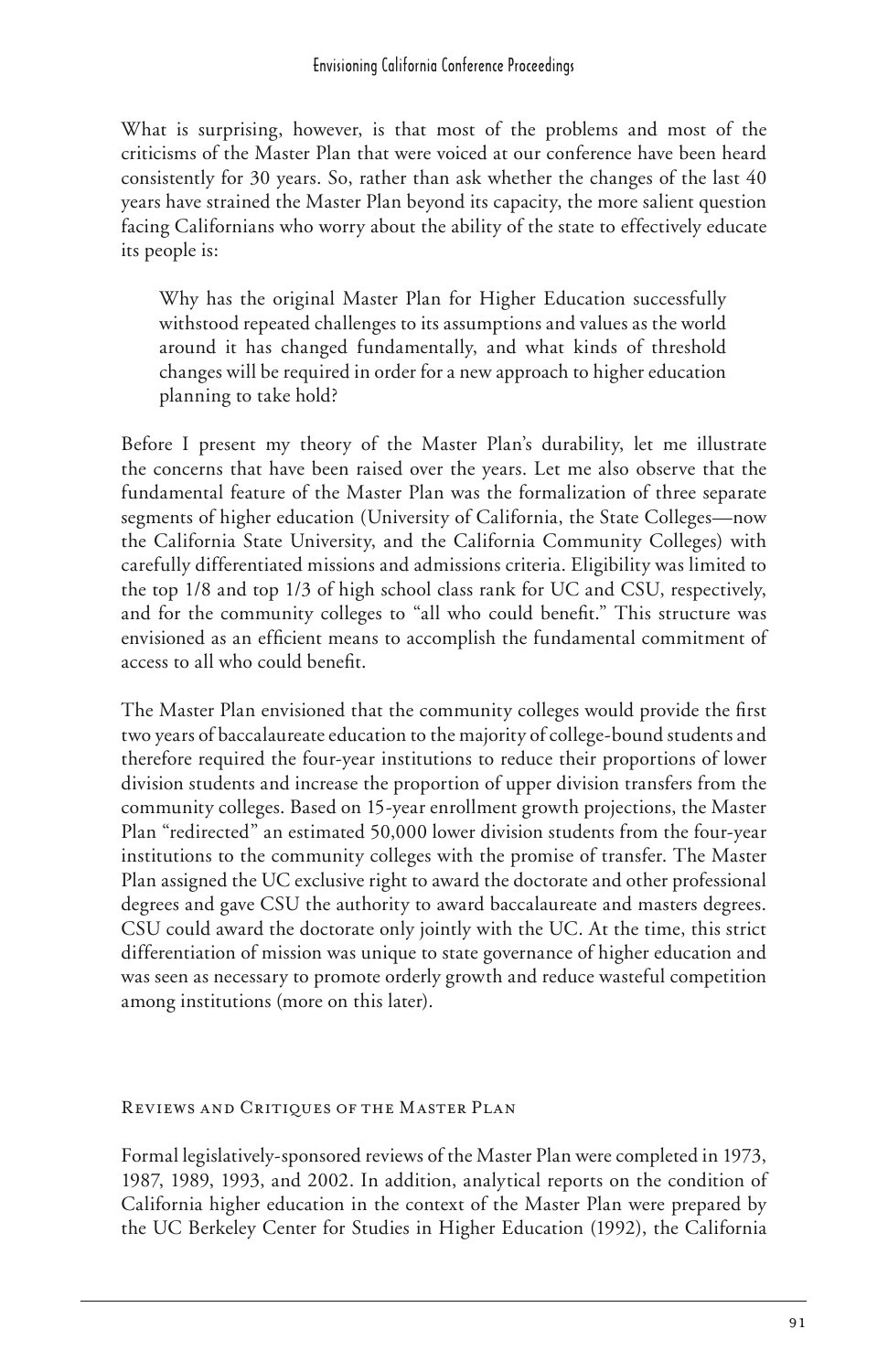Higher Education Policy Center (1995 and 1996), RAND (1997), California Citizens Commission on Higher Education (1998), the California Education Roundtable (1998), and the National Center for Public Policy and Higher Education (1998).<sup>1</sup> A review of these many documents reveals a constant appeal for changes to the Master Plan, ranging from incremental to radical, to improve its capacity to address more comprehensively the state's educational needs.

Indications that Master Plan structures and assumptions faced an early test of the changing times come from the first review in 1973, which warned already that "new times call for new approaches." That review was most critical of the lack of statewide planning and coordination and the rigid segmental structure that fragments responsibility and "advances the needs and aspirations of institutions" over those of the state. The review observed that under the Master Plan there has been a greater concern with "identifying and protecting functional differences" among the segments than with "coordination of educational services to benefit the people of California." In a strong rebuke of the structure imposed by the Master Plan, the review claimed that "excessive emphasis upon institutional prerogatives and boundaries is a major barrier to maximizing the quality and quantity of education available to the people." Substantive concerns raised in that first report included the quality of undergraduate teaching, the equity of admissions criteria, under-representation of minorities, the need for mission differentiation within each segment, and the need for alternative delivery systems to increase access.

The 1987 review similarly cited the changing times, specifically the new student demographics and the state's need for a better educated citizenry, as reasons for change. It cited problems including a lack of coordination with K-12, a transfer system that was "beginning to atrophy," negative impact of the emphasis on research and graduate studies on undergraduate education, poor educational outcomes for minority students, inadequate statewide coordination, and poor graduation rates. While recommending increased cooperation among segments and stronger governance structures, it reaffirmed mission differentiation as "protection against unhealthy intersegmental competition."

The 1989 review was focused primarily on the educational equity implications of the state's rapidly changing demographics. Claiming that "the older logic is not sufficient…it no longer works," the review raised serious concerns about the ability of the existing structure to deliver on the promise of equal access to quality education via the transfer process. It stated that improving transfer was "among the very highest priorities" and called for greater intersegmental cooperation and a departure from existing notions of hierarchy among segments. It called as well for a coordinated plan for accommodating enrollment growth.

The several reviews and studies in the 1990s were, understandably, shaped by an overriding concern with finances, in view of the state's economic downturn and consequent reduction to higher education budgets. The common themes addressed in these reports included student fees, productivity, governance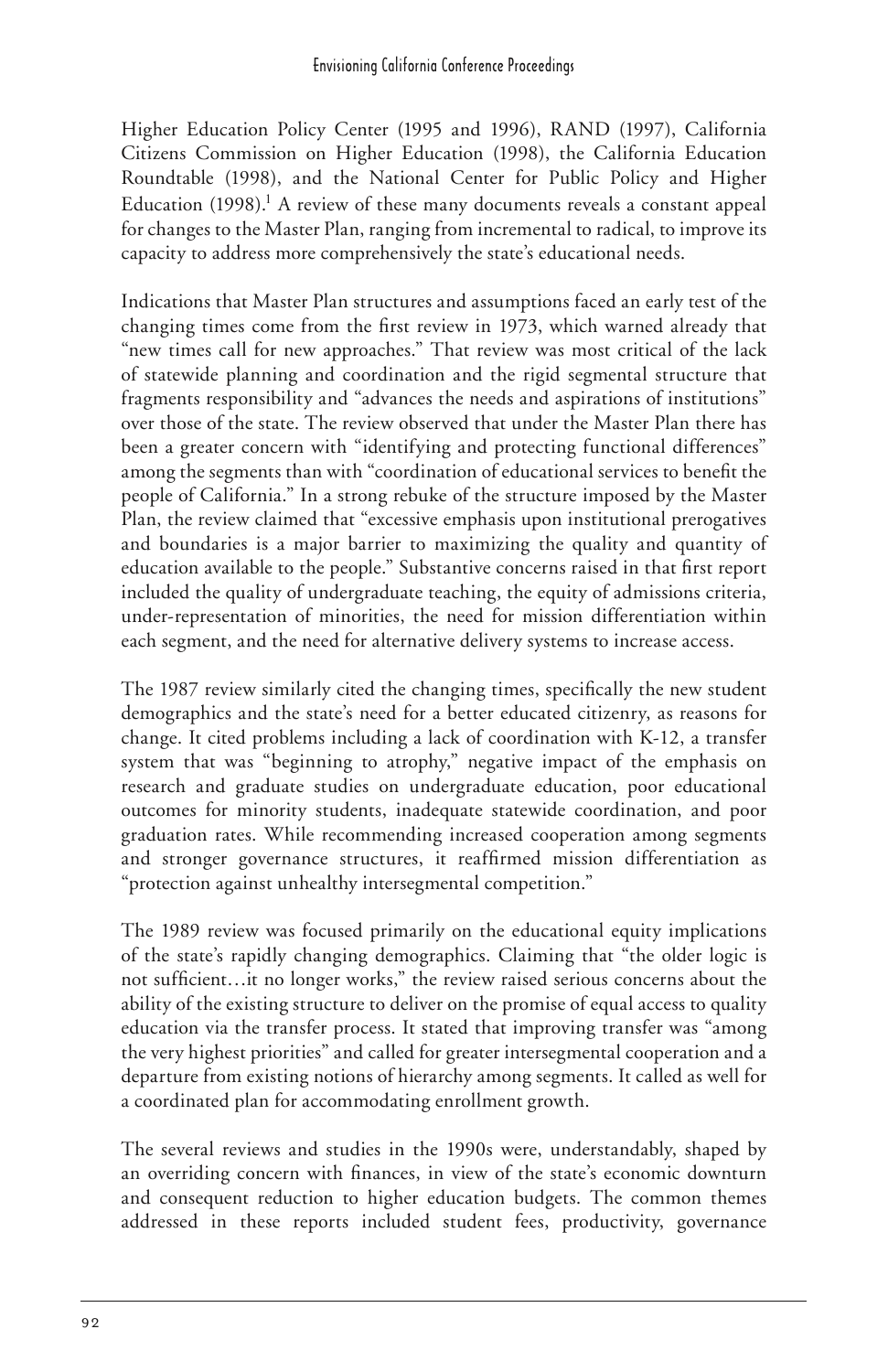reform, linkages with K-12, and improved collaboration across higher education segments. The most pointed challenge to the structure set forth by the Master Plan was in the 1998 report of the National Center for Public Policy and Higher Education, written by David Breneman, which suggested it was time to rethink the Master Plan along regional, rather than segmental, lines. A regional structure would, according to the report, "focus less on the three public segments, and their distinguishing features and roles" and foster more comprehensive thinking about the educational needs of Californians.

The current proposed new Master Plan continues the decades-long pattern of (1) questioning the capacity of current structures to promote educational equity and accommodate enrollment demand and (2) recommending more comprehensive approaches to planning for K-16 education in the state. It even takes these issues to the next level by officially creating a master plan for all of education. But the proposed new plan stops short of recommending any changes to the segmental structure or the mission differentiation laid out in the original Master Plan.

WHY IS THE MASTER PLAN SO DURABLE?

My theory of the durability of the Master Plan amid decades of criticism begins with the concept of compelling "frames" by which people come to understand and interpret reality. The Master Plan's overriding and durable frame is that the segmental structure is absolutely necessary in order to prevent the chaos of institutional competition.

The Master Plan was enacted at a time when huge projected enrollment growth presented a major challenge to policy makers, accompanied as it was by a heated political struggle between the University and the state colleges for students, programs, campuses, status, and authority. The community colleges, still governed by the State Board of Education, were seeking their place within the higher education structures. In the face of this potentially chaotic situation, all parties were seeking an orderly solution to accommodating growth. For higher education leaders, the key requirement for order, according to Clark Kerr, was to keep the Legislature out of the higher education policy arena. As Kerr noted in a 1992 reflection, "we were deeply concerned by any implications that the political process was taking over"—a concern raised by the "dozens of bills before the Legislature to change different aspects of higher education and to create new campuses across the state."

The strategy for preventing legislative intrusion was for higher education leaders to agree on a structure for accommodating expansion that would be acceptable to policy makers. I believe that the devised solution—differentiation of mission by segment—addressed two needs. First, it provided a structure that could apportion growth without the unchecked competition for students and degree programs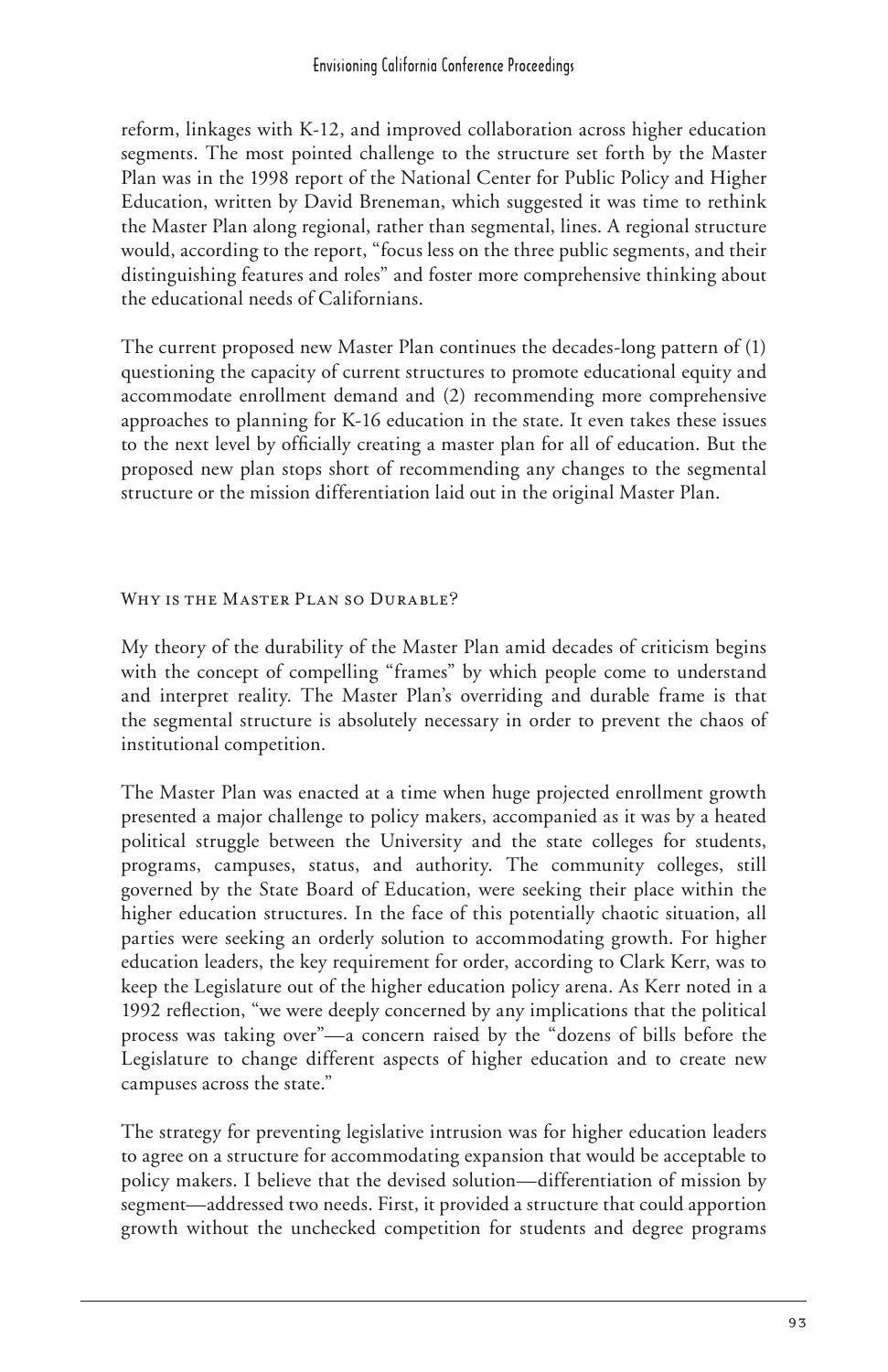that was occurring in other states. Second, and equally important, it provided a compelling frame, in an almost frightening way, to justify the chosen structure. Language from the original Master Plan illustrates this point.

Looming much larger than the issues of access, quality, and affordability (which are the three terms typically used to describe the Master Plan's goals) in the written document is the specter of destructive competition between the University and the state colleges that would otherwise play out in the political arena. The Master Plan is riddled with phrases such as "avoid unnecessary duplication," "save from destruction by unbridled competition," "promote orderly development." The opening sentence refers to "a growing concern that competition and unnecessary, wasteful duplication between the state colleges and the University of California might cost the taxpayers millions of dollars." It is this powerful idea, or frame, that in my view has insulated the Master Plan from structural change over these many years.

The second part of my theory of the Master Plan's durability is an offshoot of the fear of competition. In order to avoid competition the segmental structure was created, with strict boundaries defined by eligibility and mission. This segmental structure has in turn shaped the very nature of discussions about higher education and, more importantly, restricted the range of options. In California we approach higher education policy first and foremost from an institutional, segmental perspective. While other states more readily take a statewide look, we compartmentalize our analyses because we have compartmentalized our institutions. We ask, for example, how many community college students become prepared for transfer and how many university transfer students complete the baccalaureate. We don't ask how many transfer-prepared students never get to the university because of capacity constraints or restrictions within individual programs, such as Nursing. That's a boundary-spanning issue that falls between the cracks.

When we do raise cross-cutting issues we have no policy handle for dealing with them because institution-specific approaches trump statewide coordination every time. The best example can be seen in the response to the 1998 Breneman recommendations which were intended as advice to the "next Governor of California" (which turned out to be Governor Davis). The report summarized five themes that had been raised by a collection of policy studies (RAND, Citizens Commission, Roundtable) and put forth recommendations. Of the five themes, four raised prominent cross-cutting issues. These themes were (1) linkages to K-12, (2) governance reform, (3) student fees, and (4) productivity, with the latter including recommendations for sharing facilities and faculty, joint academic programs, and collaboration to improve transfer. The only issue that could be implemented without addressing cross-segmental issues was budget stability. And this was the one area that Governor Davis did address—in the implementation of the "partnerships" with each four-year segment that provided precisely the kind of budget stability that the segments individually sought.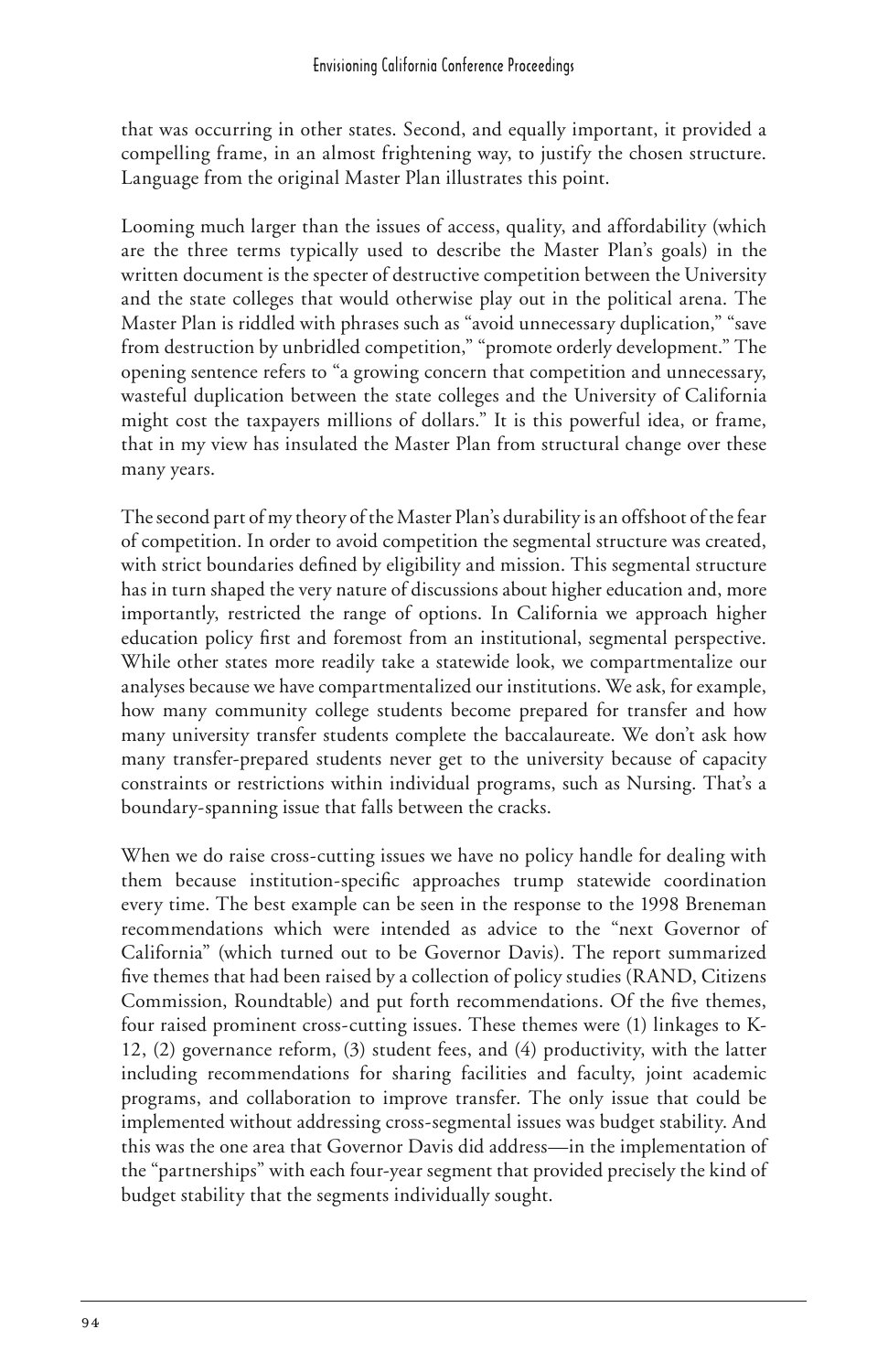Our segmental approach also serves to mask problems that might arise from a state-level approach to accountability. While other states are mobilizing in response to the state-by-state report cards issued in 2000 and 2002 by the National Center for Public Policy and Higher Education, no such activity has occurred in California because these state-level measures of educational performance do not have any natural audience. There is no one responsible for coordinating state-wide educational outcomes for higher education. Accountability mechanisms, such as they are, are segment-specific. We review the outputs or outcomes of each segment and fail to notice the problems that result from having strict boundaries where people may get shut out.

#### PROSPECTS FOR POLICY CHANGE

What would have to happen for major policy change that would break down the boundaries set by the Master Plan and foster statewide planning and coordination for purposes of meeting the public's higher educational needs instead of sustaining three sets of institutions?

I address this question from the perspective of theories of policy change. We know that "focusing events" are often the impetus for major policy change—like crises or major threats. Issues are constantly competing for "agenda space" and higher education is not yet viewed as a crisis (even if in part because our limited means of understanding the issues prevents any impending crisis from being seen). In addition to actual focusing events, we know that the way issues are framed and communicated can be instrumental in getting people to mobilize around certain agendas. Skilled "policy entrepreneurs" can at times find the right message to increase the public salience of an issue.

From this perspective, it seems that non-incremental policy change will occur only if or when we change the frame by which we understand and communicate state higher education policy and outcomes. The current frame has us stuck on "avoiding destructive institutional competition" while in the "real world" competition is increasingly seen as beneficial. Instead, we need to shift our conversations or our images to "meeting the educational needs of Californians" or preferably something far more catchy that only an effective policy entrepreneur could devise and sell. Which reminds me of the question raised in the conference panel on leadership: where are the Clark Kerrs of today? Perhaps today's circumstances are more complex and less susceptible to the cult of personality.

With or without larger-than-life leaders, there are two developments that may help promote new ways of thinking.

One of these is the increasing emphasis on K-16, a national trend that is reflected in the current new Master Plan draft. As collaboration between K-12 and higher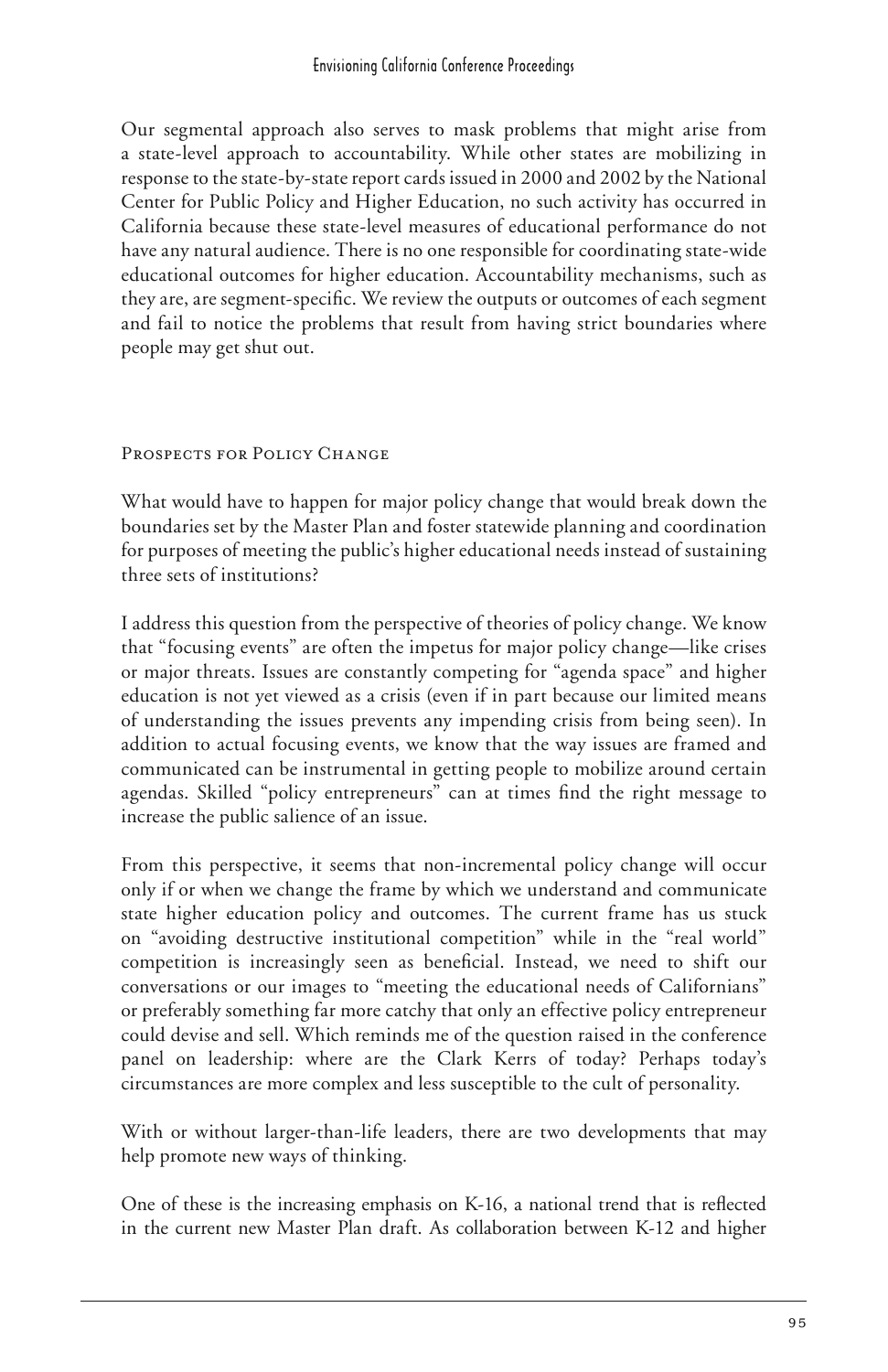education is pursued, the rigid boundary impediments of the Master Plan structure should become more conspicuous, which could magnify calls for structural change.

The second is the profoundly new approach to higher education accountability being shepherded by the Legislature. Traditional approaches are focused on institutions. Policy makers review the performance of individual institutions and impose consequences upon them. The new approach takes a statewide perspective. Policy makers and institutions will collectively hold themselves accountable for meeting the educational needs of Californians. Performance indicators will monitor progress toward meeting state policy goals, not furthering institutional goals. If performance is lacking, state policy changes would be considered.

Both the K-16 Master Plan for Education and the accountability project are only in their formative stages. If successful, they could represent some first steps toward replacing negative images of boundaries to prevent competition with positive images of pathways to promote educational success.

**FOOTNOTES** 

<sup>1</sup> Historical documents related to the Master Plan have been compiled at UC Berkeley in the Master Plan Websource: http://sunsite.berkeley.edu/uchistory/ archives\_exhibits/masterplan/.